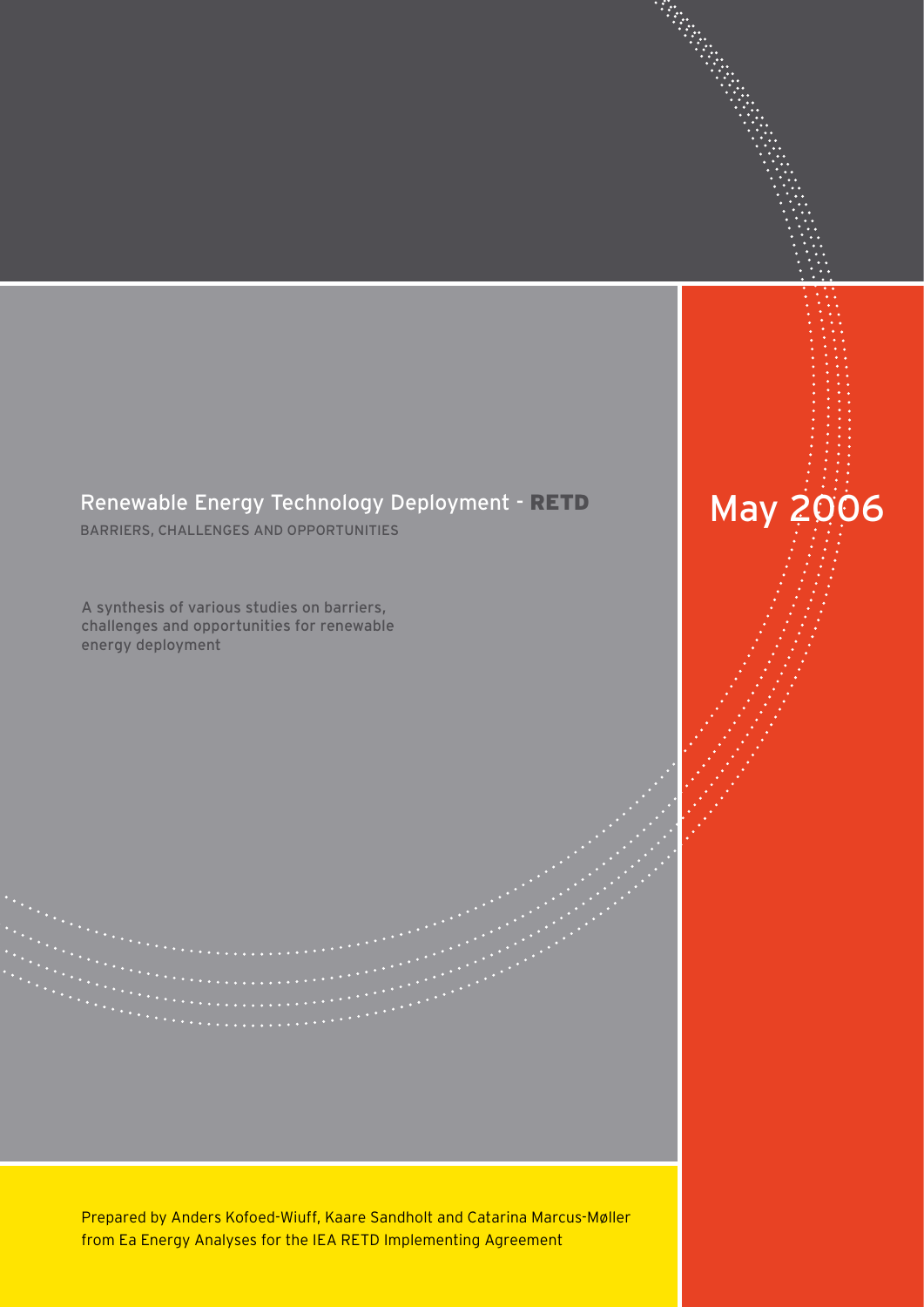

# **Renewable Energy Technology Deployment (RETD)**

**- Barriers, Challenges and Opportunities** 

May 2006

A synthesis of various studies on barriers, challenges and opportunities for renewable energy deployment

Prepared by Anders Kofoed-Wiuff, Kaare Sandholt and Catarina Marcus-Møller from Ea Energy Analyses for the IEA RETD Implementing Agreement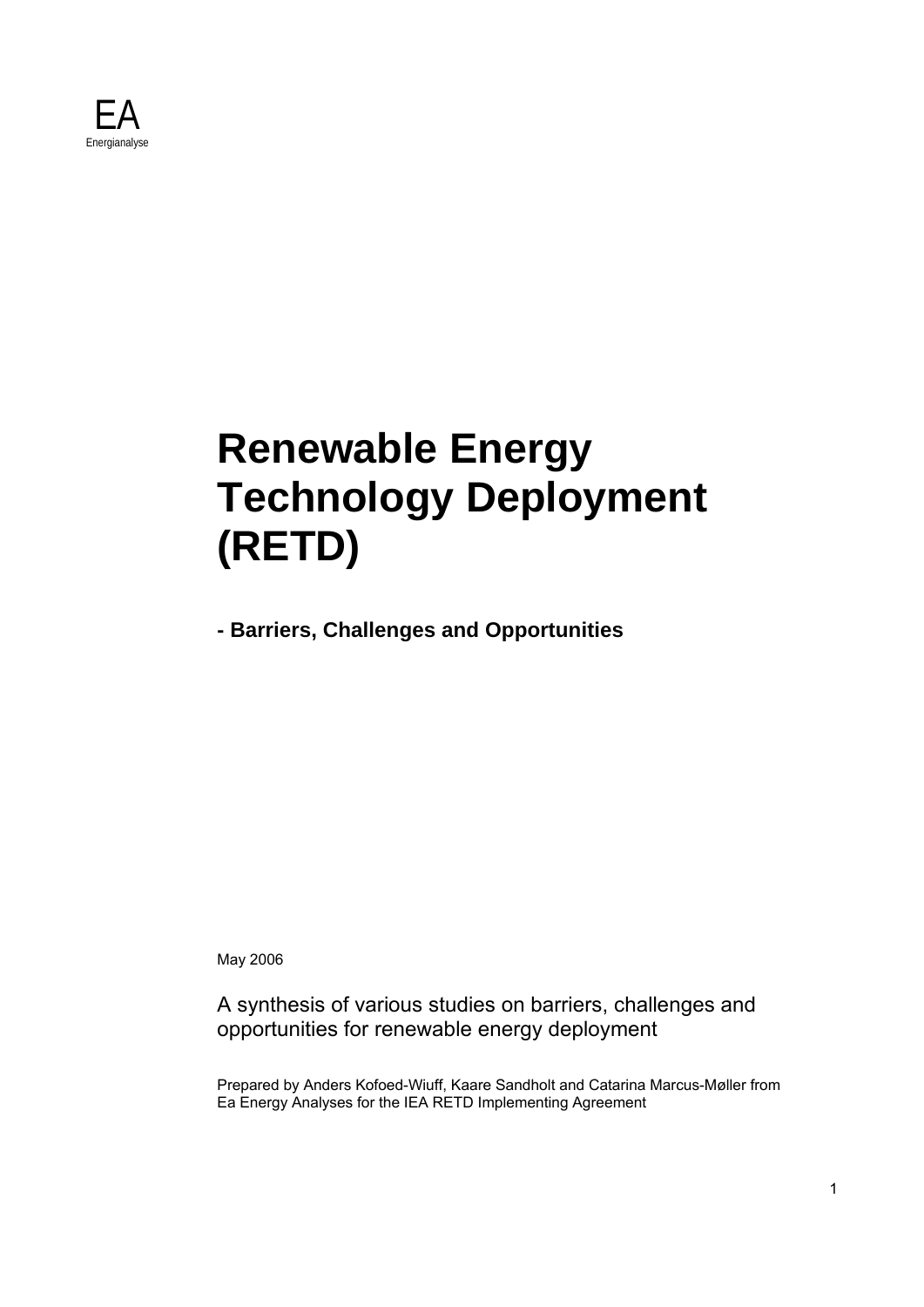

## **Table of content**

| 1              |                                                                                  |  |  |  |  |  |  |  |
|----------------|----------------------------------------------------------------------------------|--|--|--|--|--|--|--|
|                |                                                                                  |  |  |  |  |  |  |  |
|                |                                                                                  |  |  |  |  |  |  |  |
|                |                                                                                  |  |  |  |  |  |  |  |
|                |                                                                                  |  |  |  |  |  |  |  |
|                |                                                                                  |  |  |  |  |  |  |  |
| 2              |                                                                                  |  |  |  |  |  |  |  |
|                | 2.1                                                                              |  |  |  |  |  |  |  |
|                | 2.2                                                                              |  |  |  |  |  |  |  |
| 3              |                                                                                  |  |  |  |  |  |  |  |
|                | 3.1                                                                              |  |  |  |  |  |  |  |
|                | 3.2                                                                              |  |  |  |  |  |  |  |
| 4              |                                                                                  |  |  |  |  |  |  |  |
|                | 4.1                                                                              |  |  |  |  |  |  |  |
|                | 4.2                                                                              |  |  |  |  |  |  |  |
|                | 4.3                                                                              |  |  |  |  |  |  |  |
| 5              |                                                                                  |  |  |  |  |  |  |  |
|                | 5.1                                                                              |  |  |  |  |  |  |  |
|                | There is no level playing field for renewable energy technologies 33<br>5.2      |  |  |  |  |  |  |  |
|                | 5.3<br>The incentives for governments and private companies to support           |  |  |  |  |  |  |  |
|                | renewable energy technology development are insufficient  36                     |  |  |  |  |  |  |  |
|                | Financing is unreasonably costly for renewable energy technologies 39<br>5.4     |  |  |  |  |  |  |  |
|                | Technology standards are lacking for renewable energy technologies<br>5.5        |  |  |  |  |  |  |  |
|                | Import tariffs and technical barriers impede trade in renewables  43             |  |  |  |  |  |  |  |
|                | 5.6<br>5.7<br>Permits for new renewable energy plants are difficult to obtain 45 |  |  |  |  |  |  |  |
|                | 5.8                                                                              |  |  |  |  |  |  |  |
|                | 5.9                                                                              |  |  |  |  |  |  |  |
|                | 5.10                                                                             |  |  |  |  |  |  |  |
| 6              |                                                                                  |  |  |  |  |  |  |  |
|                | 6.1                                                                              |  |  |  |  |  |  |  |
|                | 6.2                                                                              |  |  |  |  |  |  |  |
|                | 6.3                                                                              |  |  |  |  |  |  |  |
|                | 6.4                                                                              |  |  |  |  |  |  |  |
|                | 6.5                                                                              |  |  |  |  |  |  |  |
|                | Integration of renewable energy into energy systems and markets 63<br>6.6        |  |  |  |  |  |  |  |
|                | Renewable energy technology in the heating and cooling markets 63<br>6.7         |  |  |  |  |  |  |  |
|                | 6.8                                                                              |  |  |  |  |  |  |  |
|                | 6.9                                                                              |  |  |  |  |  |  |  |
| $\overline{7}$ |                                                                                  |  |  |  |  |  |  |  |
|                |                                                                                  |  |  |  |  |  |  |  |
|                |                                                                                  |  |  |  |  |  |  |  |
|                |                                                                                  |  |  |  |  |  |  |  |
|                |                                                                                  |  |  |  |  |  |  |  |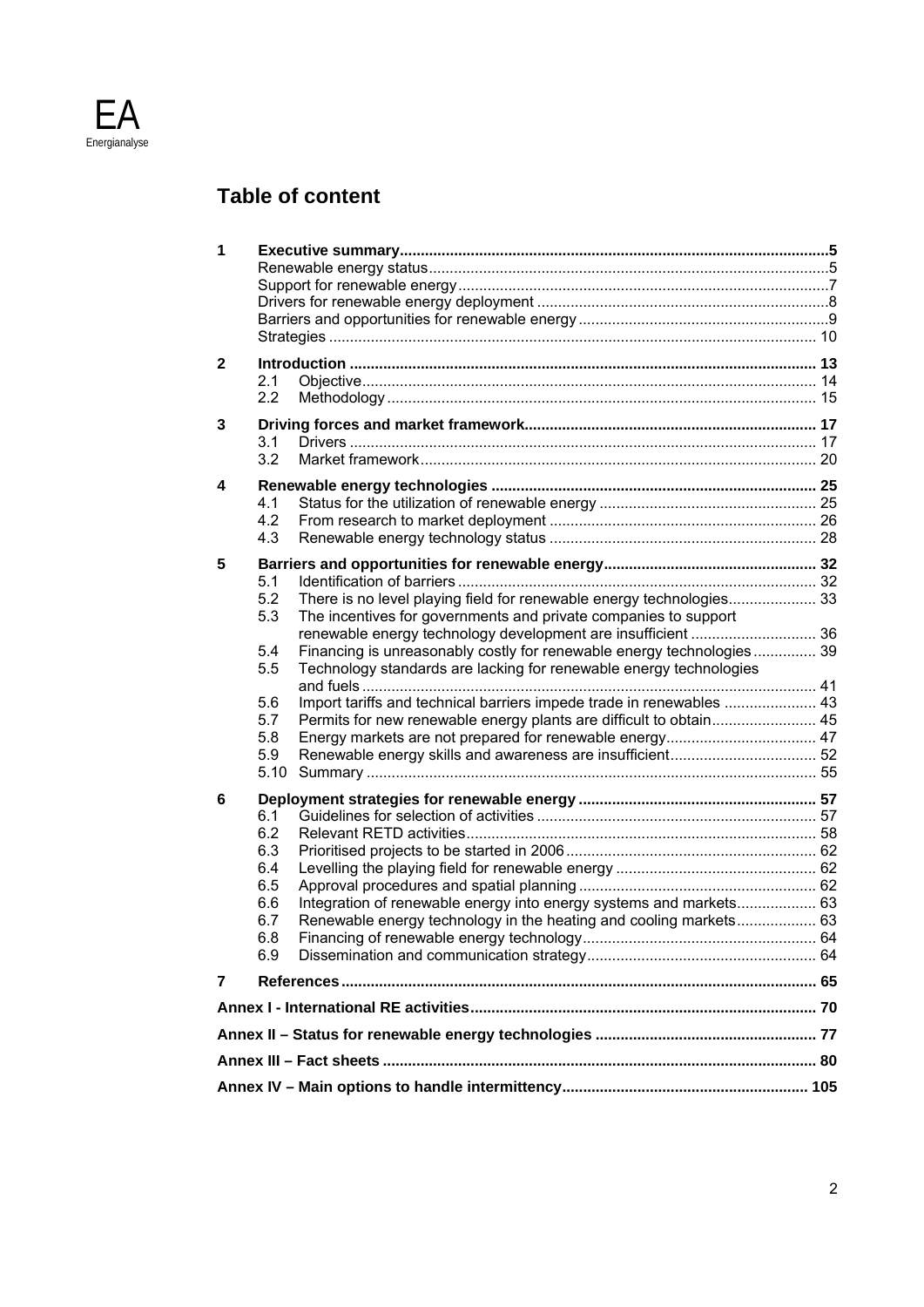#### **Abbreviations**

| <b>APEC</b>                           | Asia Pacific Economic Cooperation                                 |
|---------------------------------------|-------------------------------------------------------------------|
| <b>BAU</b>                            | <b>Business As Usual</b>                                          |
| <b>BIREC 2005</b>                     | Beijing International Renewable Energy Conference 2005            |
| <b>BMU</b>                            | Federal German Ministry for Environment, Natural Conservation and |
|                                       | <b>Nuclear Safety</b>                                             |
| <b>CDM</b>                            | Clean Development Mechanism                                       |
| <b>CERs</b>                           | <b>Certificates of Emission Reductions</b>                        |
| <b>CHP</b>                            | <b>Combined Heat and Power</b>                                    |
| CO <sub>2</sub>                       | Carbon Dioxide                                                    |
| <b>CSD</b>                            | Commission on Sustainable Development                             |
| <b>DSO</b>                            | Distribution System Operator                                      |
| <b>EEA</b>                            | <b>European Environment Agency</b>                                |
| <b>EPA</b>                            | <b>Environmental Protection Agency</b>                            |
| <b>ERU</b>                            | <b>Emission Reduction Units</b>                                   |
| EU                                    | European Union                                                    |
| EU ETS                                | European Union Emissions Trading System/Scheme.                   |
| <b>EWEA</b>                           | European Wind Energy Association                                  |
| <b>GDP</b>                            | <b>Gross Domestic Product</b>                                     |
| <b>GEF</b>                            | <b>Global Environment Facility</b>                                |
| <b>GHG</b>                            | <b>Greenhouse Gases</b>                                           |
| <b>GMI</b>                            | <b>Global Market Initiative</b>                                   |
| <b>GNESD</b>                          | Global Network on Energy for Sustainable Development              |
| <b>GREFF</b>                          | Global Renewable Energy Fund of Funds                             |
| <b>GVEP</b>                           | Global Village Energy Partnership                                 |
| <b>GW</b>                             | Gigawatts                                                         |
| <b>IBRD</b>                           | International Bank for Reconstruction and Development             |
| IEA                                   | International Energy Agency                                       |
| <b>IPP</b>                            | Independent Power Purchase                                        |
| JI                                    | Joint Implementation                                              |
| <b>LPG</b>                            | Liquefied Petroleum Gas                                           |
| Mtoe                                  | Million tons of oil equivalent                                    |
| MW                                    | Megawatt                                                          |
| NIMBY                                 | Not In My Back Yard                                               |
| <b>NGO</b>                            | Non-Government Organization                                       |
| <b>OECD</b>                           | Organization for Economic Cooperation and Development             |
| O&M                                   | Operation and Maintenance                                         |
| <b>PEC</b>                            | Photo Electro-Chemical                                            |
| <b>PPA</b>                            | Power Purchase Agreements                                         |
| PV                                    | Photovoltaics                                                     |
| R&D                                   | Research and Development                                          |
| RD&D                                  | Research, Development and Demonstration                           |
| RE                                    | Renewable Energy                                                  |
| <b>REEEP</b>                          | Renewable Energy and Energy Efficiency Partnership                |
| <b>REIA</b>                           | Renewable Energy in the Americas                                  |
| <b>REILP</b>                          | Renewable Energy and International Law Project                    |
| <b>REN21</b>                          | Renewable Energy Policy Network for the 21 <sup>st</sup> Century  |
| Renewables 2004                       | Bonn International Renewable Energies Conference 2004             |
|                                       | Renewable Energy Technologies                                     |
| <b>RET<sub>s</sub></b><br><b>RETD</b> | Renewable Energy Technology Deployment                            |
| TSO                                   |                                                                   |
| <b>UN</b>                             | <b>Transmission System Operator</b><br><b>United Nations</b>      |
| <b>UNEP</b>                           |                                                                   |
|                                       | United Nations Environment Programme                              |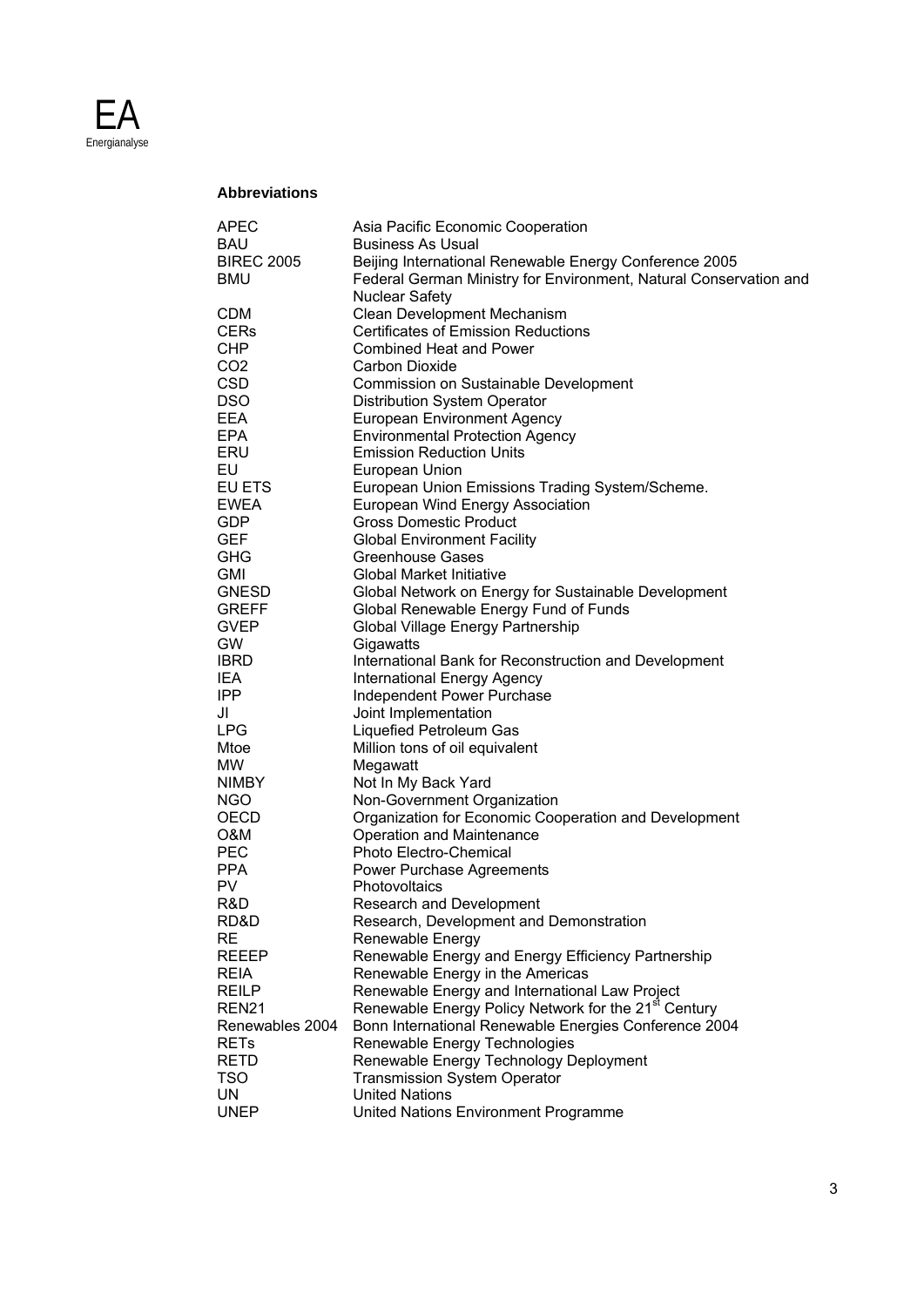| UNF           | United Nations Foundation                             |
|---------------|-------------------------------------------------------|
| <b>UNFCCC</b> | United Nations Framework Convention on Climate Change |
| unido         | United Nations Industrial Development Organization    |
| VAT           | Value Added Tax                                       |
| WEO           | <b>World Energy Outlook</b>                           |
| WSSD          | World Summit on Sustainable Development               |
| WTO           | World Trade Organization                              |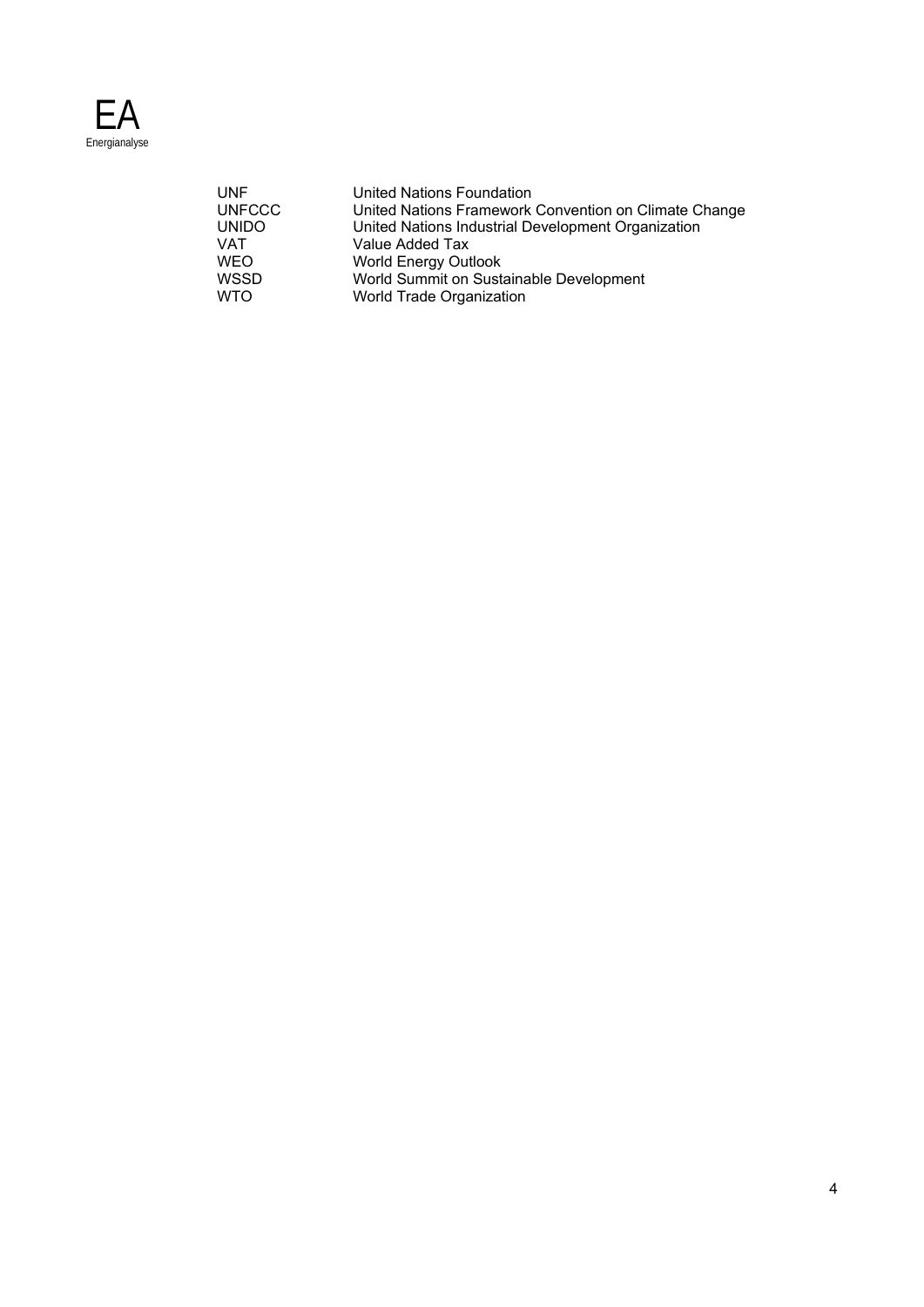## 1 Executive summary

At the International Conference for Renewable Energies in Bonn (Germany) in June 2004, ministers and the Executive Director of the International Energy Agency (IEA) proposed to launch an IEA Implementing Agreement on Renewable Energy Technology Deployment (RETD). The agreement was one of the key outcomes and was included in the International Action Programme from the conference.

The purpose of RETD is to accelerate the deployment of renewable energy technologies. The agreement should supplement and build on the work of the nine existing technologyspecific IEA implementing agreements on renewable energy. Focus is on breaking down barriers that are not country or technology-specific.

The activities within the agreement are financed by the participating countries and may possibly be supported by sponsors from the private sector in the future. Until now Canada, Denmark, France, Germany, Ireland, Italy, the Netherlands, Norway and the UK participate.

This report has been prepared as part of a process of identifying project activities to be included in an Implementation Plan for RETD for the period towards 2010 and a detailed Work Programme for 2006-2007.

The objective of this report is to synthesize relevant studies on barriers, challenges and opportunities for the deployment of renewable energy published in recent years.

The RETD Implementation Plan and the Work Programme include prioritised project activities aiming at breaking down barriers to renewable energy deployment and are based on a common understanding among key stakeholders of the current barriers and challenges for the deployment of renewable energy technologies.

A draft version of this report was presented at a Stakeholder Workshop on 22 March 2006, where approx. 40 representatives from the RE industry, energy market players and authorities convened to guide RETD on which areas to focus activities on. The present study reflects the input provided at the Stakeholder Workshop.

This report provides:

- A description of the drivers for renewables and important changes in global renewable energy framework;
- A brief status for the development of renewable energy technologies and their current utilization;
- An identification and description of barriers and opportunities for renewable energy deployment;
- A summary of the activities identified by the Executive Committee as relevant to pursue within the RETD mandate period running towards 2010.

#### Renewable energy status

Analyses show that the technical potential for utilization of renewable energy is almost 20 times as high as the current global energy demand. Analyses show that the technical potential for utilization of renewable energy is almost 20 times as high as the current global energy demand. Today, however, renewable energy only provides 17 % of the world's primary energy needs and traditional renewable energy use, i.e. biomass for cooking/heating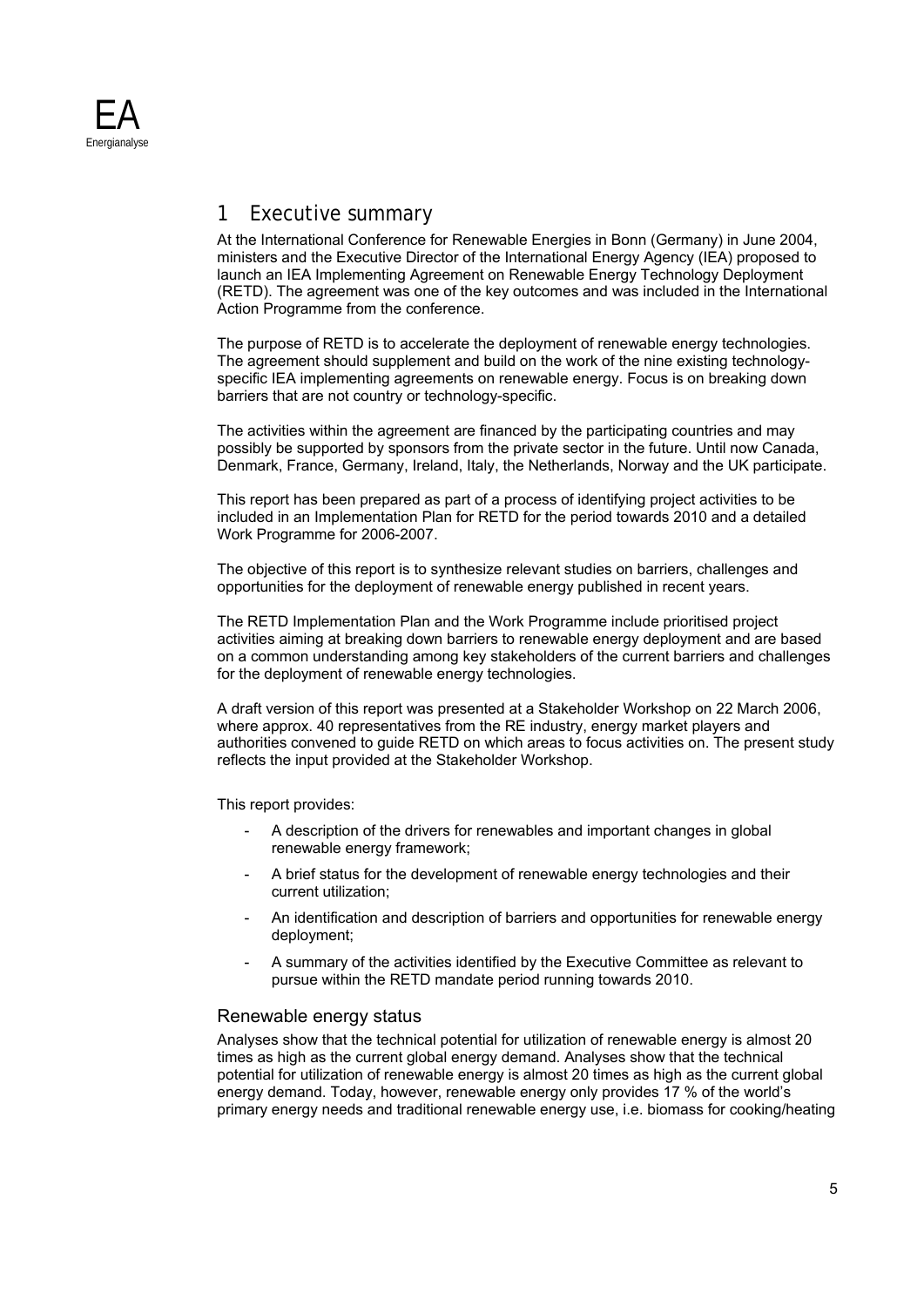and large hydro power, make up the greater share (9.0 % and 5.7 % respectively). New renewable technologies such as wind, solar and biomass power merely cover approximately 2 % of total global primary energy consumption (Martinot 2005).

This may seem a very low figure, but in some countries and markets renewable energy penetration is high:

- In Brazil almost as much **biofuel** (ethanol) as gasoline is used for automobile fuel
- In 2004 total wind power capacity increased to 47.3 GW. More than 70 % of the total **wind power** capacity was installed in only four countries: Germany, the US, Spain and Denmark. In Denmark wind power covers approx. 20 % of electricity consumption.
- By the end of 2005 total **photovoltaic** power capacity had grown to more than 5 GW. The capacity is concentrated in Japan, Germany and the US, which accounted for 86 % of the total capacity in 2002.
- $-$  In Israel there is close to 1  $m^2$  of **solar water heating** capacity per person.
- In Sweden **biomass** supplies more than 50 % of district heating needs and in Finland 11 % of the total electricity generation is based on biomass.

If countries learn from each other and best available practices are spread, the utilization of renewable energy technologies may increase considerably.

In fact statistics show that renewable energy utilization is already growing rapidly. In the fiveyear period from 2000 to 2004, grid-connected solar PV increased by 60 % per year on average, wind power by 28 %, biodiesel by 25 %, solar hot water/heating by 17 %, off-grid PV by 17 %, geothermal heat capacity by 13 % and ethanol by 11 % (Martinot 2005).

Probably the greatest challenge for renewable energy technologies is to become economically competitive with conventional technologies and in the longer term to be able to handle the issue of intermittency.

Figure 5 shows the long-run marginal costs (LRMC) of electricity production from different renewable technologies. The range of costs indicates that generation costs depend on the resource conditions in different countries or regions (in this case the EU member states). In some contexts renewable energy technologies are already competitive with conventional technologies, and R&D and market learning processes will increase the competitiveness of RE in the future. The cost of wind turbines for example was already reduced by a factor four (from 1981 to 1998) and, similarly, analyses show a cost decrease of 20 % every time the volume of photovoltaics produced is doubled. Compared to most other renewable energy technologies, generation costs for PV are still high however.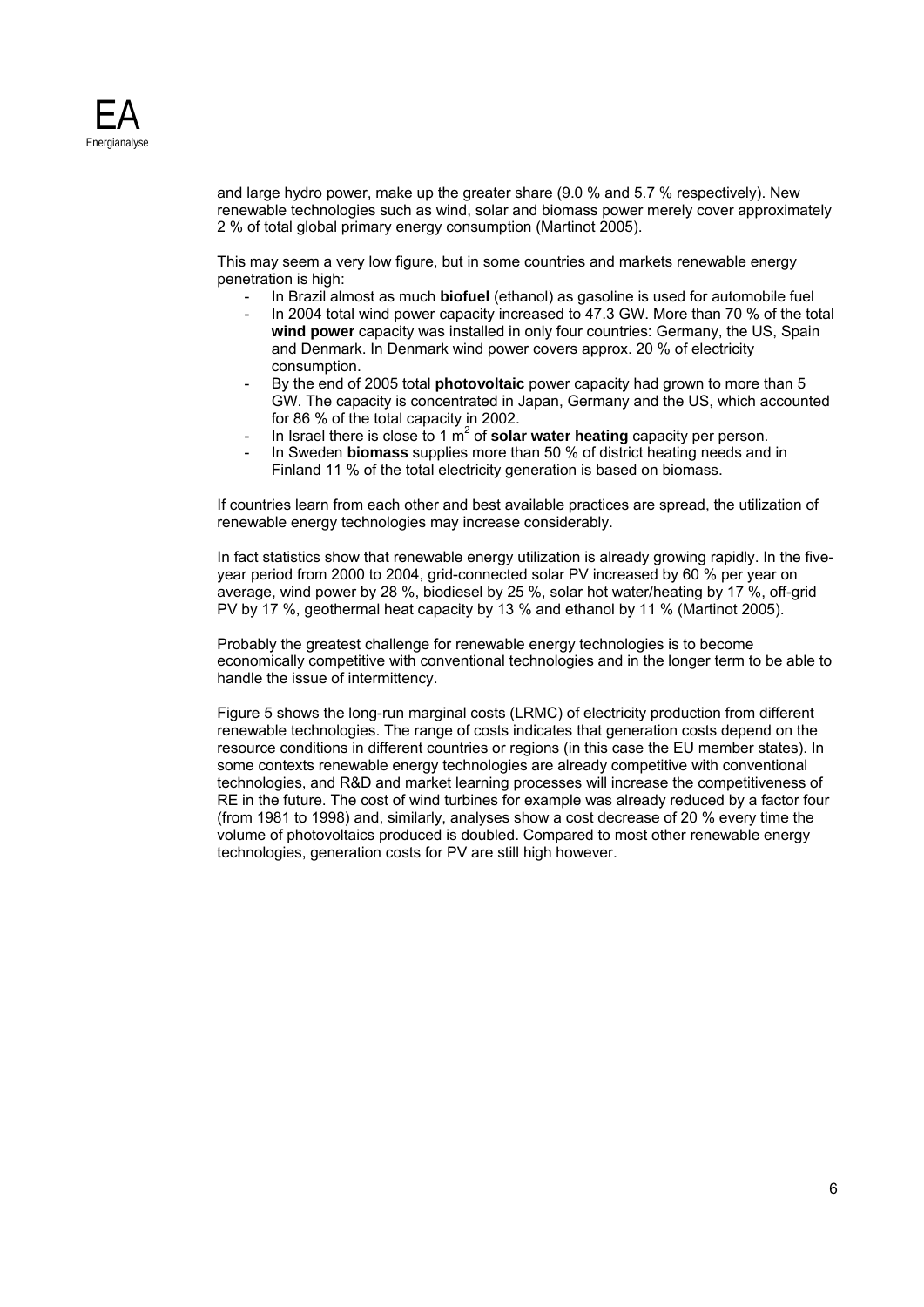

Figure 1: Electricity generation cost of renewable energy technologies (EU Commission 2005: 24, Support of electricity from RE sources). For comparison the long-run marginal cost of a new coal-fired plant is approx. 35 €/MWh, excluding externalities.<sup>1</sup>

If the externalities related to energy generation are incorporated into energy prices, this will also improve the competitiveness of renewable energy technologies since they are generally more environmentally friendly than conventional technologies. Renewable energy also provides a hedge against increasing fossil fuel prices resulting from the depletion of resources or geopolitical developments.

#### Support for renewable energy

To bring renewable technologies forward, a supporting framework is needed at different stages of technological development. In this regard it can be fruitful to consider the technological development process of new energy technologies to take place in four different phases. These are pioneer, introduction, market and competition (summarised in Table 5).

| <b>Phases</b> | <b>Description</b>                                                                                                                                                                                                                                                                            |
|---------------|-----------------------------------------------------------------------------------------------------------------------------------------------------------------------------------------------------------------------------------------------------------------------------------------------|
| Pioneer       | The technology emerges as an independent technology. This phase is<br>characterised by a small number of companies developing the technology<br>primarily through radical innovations. The first barrier is to create a workable<br>and reliable product. The greatest risk is technological. |
| Introduction  | Introduction of the product on markets (most often niche markets). Known<br>technology – many companies. Innovation becomes incremental. The<br>greatest risk is financial.                                                                                                                   |
| Market        | The technology has become reliable and standardised and established on<br>the market. Competition has resulted in a smaller amount of companies. The<br>greatest risk for investors is the market risk $-$ i.e. achieving sufficient market<br>share.                                         |
| Competition   | The product is mature and has the opportunity of competing on equal terms<br>with conventional technologies. Few companies.                                                                                                                                                                   |

Table 1: Phases of the technological development process for RE technologies. For a more thorough description of the four phases, see Skytte et al. (2004).

 1 Solar PV is not included in the figure because its costs according to the communication from the EU is not within the indicated cost range (0-200 €/MWh) in a European context. According to the IEA (2006) the generation cost of PV may however in some countries, where the solar resource is great, come down to some 200 \$/MWh – corresponding to approx. 160 €/MWh with the current exchange rate (1\$=0,81€, 2006-04-04).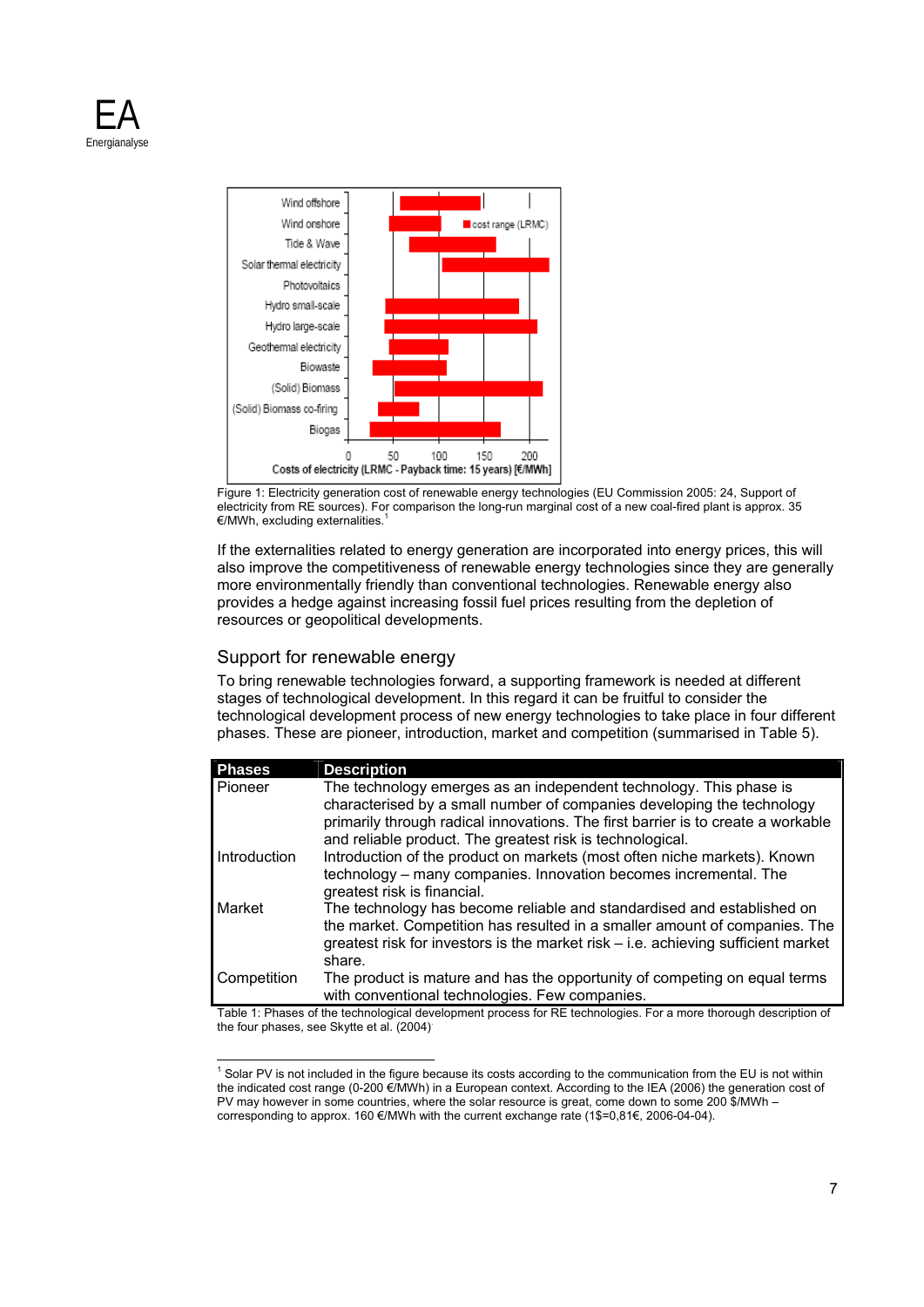In the first phases, particularly in the pioneer phase, the technology push support is more important than market pull measures. This involves R&D for finding the right technology concept (basic research), support for demonstration plants (applied research) as well as initiatives which support networking between industry, research institutions and authorities to create synergies in product and process innovation.

In the later phases, market pull measures become important. In these phases innovation increasingly takes place incrementally and cost reduction is stimulated by learning-by-doing and learning-by-using processes. In the later phases, the structural integration also becomes very important. This involves physical planning for plants as well as grid connection and market and grid integration issues.

With continued expansion of renewable energy, the pattern of operation in the energy systems will change because the fluctuating nature of renewable energy sources will lead to price fluctuations in the market. These price fluctuations would signal a need for flexibility and regulation capacity of other plants and would require new measures, e.g. interconnections, storage capacity (heat/electricity) and new forms of demand response. Also it would be important to ensure efficient interaction between the electricity market, the heat market, the gas market and the markets for transport fuels.

Table 6 shows the importance of the different types of support in the various phases of technological development. Three stars refer to a great effect of support, two to a moderate effect and one to a little effect – a minus refers to an insignificant effect.

|                     | <b>Research and</b><br>development<br>(Technology push)            |         |         |         | <b>Market development</b><br>(Demand pull) | <b>Structural</b><br>integration |         |                                                                                      |
|---------------------|--------------------------------------------------------------------|---------|---------|---------|--------------------------------------------|----------------------------------|---------|--------------------------------------------------------------------------------------|
|                     | Applied<br><b>Basic</b><br>research Helix <sup>1</sup><br>research |         |         |         | Triple   Investment    Price               |                                  |         | Separate   Physical Connection<br>support markets <sup>2</sup>   planning conditions |
| <b>Pioneer</b>      | $***$                                                              | $***$   | $\star$ | $***$   | $\star$                                    |                                  | $\star$ | $\star$                                                                              |
| <b>Introduction</b> | $***$                                                              | $***$   | ***     | $***$   | $**$                                       | $\star$                          | $**$    | $***$                                                                                |
| <b>Market</b>       | $\star$                                                            | $\star$ | $**$    | $\star$ | ***                                        | $***$                            | $***$   | $***$                                                                                |
| <b>Competition</b>  | $\star$                                                            | $\star$ | ۰       |         | $\blacksquare$                             | $\ast$                           | $\star$ | $\star$                                                                              |

Table 2: Effect of support measures and plant conditions in the different phases (see Skytte et al., 2004: 99). 1  $1$ Triple Helix: when industries, research institutions and authorities work dynamically together in order to generate synergies.

 $\overline{z}$  For example renewable energy certificate markets or tenders for renewable energy capacity.

#### Drivers for renewable energy deployment

The following drivers are often mentioned as the most important in the promotion of renewable energy:

- Security of supply;
- Increasing/fluctuating fuel prices;
- Environmental concerns;
- Agricultural, rural and social policy issues;
- Technological development and business perspectives;
- Consumer support.

Drivers will vary from region to region and across countries, depending on issues such as access to renewables and other energy resources, state of industrial development, consumer demand considerations and possibly other considerations as well.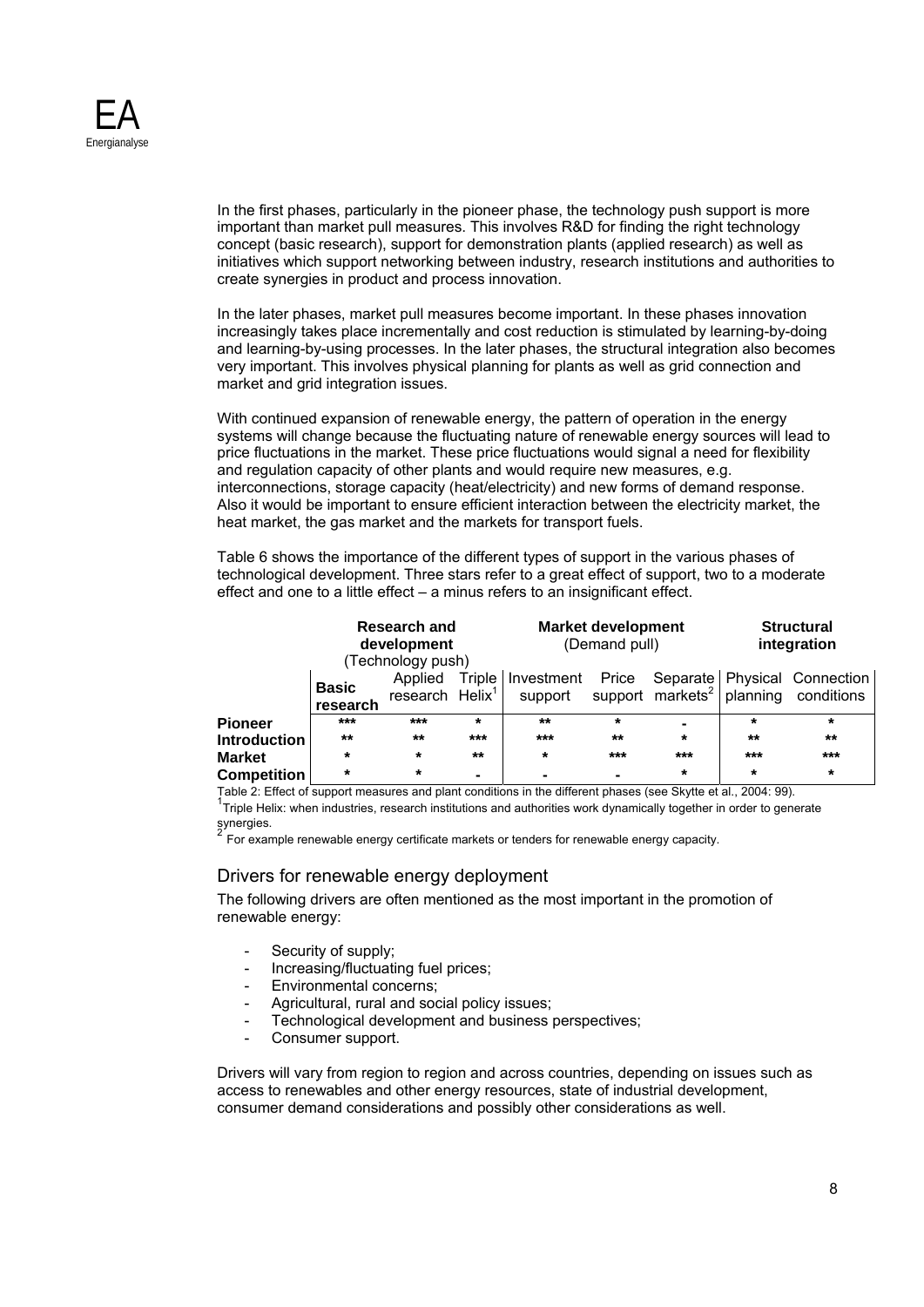Three global developments in particular will change the market framework for the development and deployment of renewable energy technologies. These concern the liberalisation of energy markets, the international greenhouse gas regulation and the globalised markets for trade in renewable energy technologies and fuels.

These developments may create barriers as well as opportunities for renewable energy.

#### Barriers and opportunities for renewable energy

Table 3 provides a list of the most important barriers to renewable energy deployment divided into some generic categories. In addition, there is a number of examples of possible opportunities for overcoming the barriers, and relevant stakeholders are outlined. The table is based on the literature survey presented in chapter 5 and input from the Stakeholder Workshop on 22 March 2006.

Several discussions at the Stakeholder Workshop concerned information barriers at different levels. Often policy makers and energy planners are not aware of the benefits of renewable energy compared to fossil fuel technologies. This applies to the international and national level, but also to the local level (counties and local authorities) where many decisions on renewable energy are taken. Also private stakeholders and the general public do not have sufficient knowledge about renewable technologies and their benefits.

An issue related to the information barrier is the lack of market transparency and the fact that markets prices do not reflect the true costs of energy. At the Stakeholder Workshop it was pointed out that policy makers should be aware that renewable energy technologies are new entrants threatening vested interests of the conventional energy sector.

Decentralised renewable solutions face particular problems related to grid issues, local planning and NIMBY issues, which the participants of the workshop emphasised as important to deal with. Increased harmonisation of regulation (approval procedures, environmental impact assessments, spatial planning) through improved cooperation between different authorities was found to be an important measure. Also international cooperation between TSOs and authorities was encouraged as a means to deal with energy infrastructure issues (grid codes, grid access, interconnection between markets).

To significantly increase the share of renewables, many workshop participants called for politicians to (further) develop visions or targets for renewable energy deployment and to develop policy solutions which make investments in renewable energy technologies attractive to private stakeholders.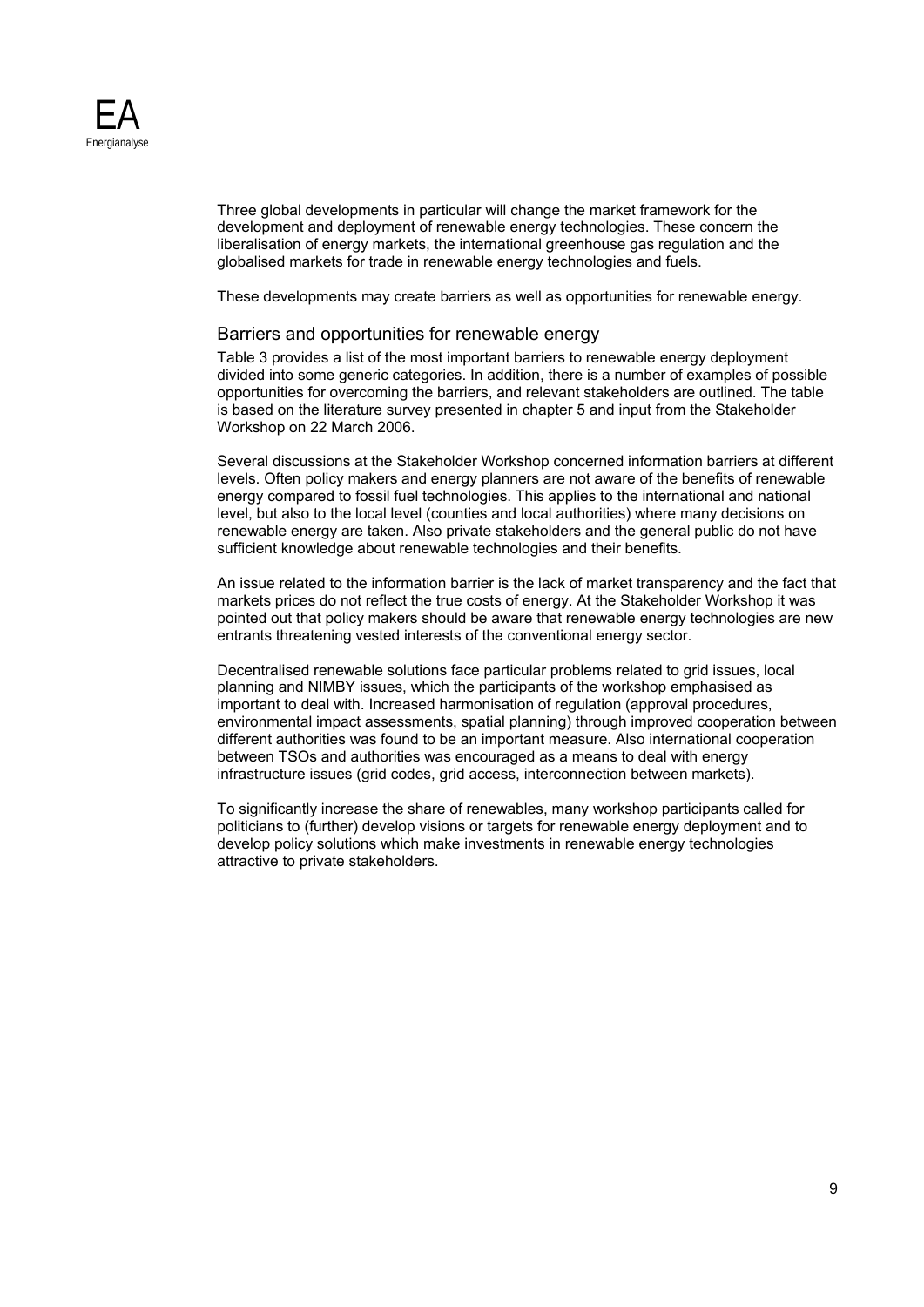| <b>Barriers</b>              | <b>Opportunities</b>                                                             | Important stakeholders                |
|------------------------------|----------------------------------------------------------------------------------|---------------------------------------|
| There is no level playing    | International cooperation on:                                                    | National governments and              |
| field for renewable energy   | Phasing out subsidies for conventional technologies                              | international forums for cooperation  |
| technologies                 | Good practice for subsidies<br>$\overline{a}$                                    | (UN, EU, IEA, G8)                     |
|                              | Internalisation of externalities                                                 |                                       |
| The incentives for           | International agreements committing governments to                               | National, regional and local          |
| governments and private      | demonstrate and deploy renewable energy                                          | authorities, international forums for |
| companies to support         | technologies                                                                     | cooperation (IEA, G8), the RE         |
| renewable energy             | Multilateral funds for RE deployment and<br>$\overline{a}$                       | industry, international financing     |
| development are              | demonstration - partnerships with the private sector                             | institutions                          |
| insufficient                 |                                                                                  |                                       |
| Financing is unreasonably    | Favourable loans for renewable energy projects                                   | International/national financing      |
| costly for renewable         | through national or international institutions. Promote                          | institutions, national governments,   |
| energy technologies          | long-term power purchase agreements between                                      | CDM executive board, JI advisory      |
|                              | consumers and RE generators                                                      | committee, Asia-Pacific Partnership   |
|                              | Initiatives to stimulate carbon financing of renewable                           | on Clean Development and Climate,     |
|                              | energy projects;                                                                 | energy producers, private financing   |
|                              | Training and education of financiers<br>$\overline{\phantom{a}}$                 | institutions                          |
| Technology standards are     | Develop standards for renewable energy technologies,<br>$\overline{\phantom{a}}$ | National and international            |
| lacking for (some)           | components and fuels                                                             | standardisation organisations, the    |
| renewable energy             | Develop test facilities for renewable energy<br>$\blacksquare$                   | RE industry, industry associations,   |
| technologies and fuels       | technologies                                                                     | international trade organisations     |
|                              |                                                                                  | (WTO, NAFTA etc.)                     |
| Import tariffs and technical | International cooperation on removing duties and<br>$\overline{a}$               | International and regional trade      |
| barriers impede trade in     | technical barriers to trade in renewable energy                                  | organisations (WTO, NAFTA etc.),      |
| renewables                   | products                                                                         | international forums for cooperation  |
|                              |                                                                                  | (IEA, G8), the RE industry            |
| Permits for new renewable    | Cooperation on best practice between national and<br>$\overline{a}$              | National and local authorities, the   |
| energy plants are difficult  | local authorities from different countries                                       | RE industry needs to adapt its        |
| to obtain                    | Developing internationally harmonized standard forms<br>$\blacksquare$           | products to meet requirements of      |
|                              | and requirements (to help RE project developers                                  | authorities                           |
|                              | working internationally)                                                         |                                       |
| Energy markets are not       | International cooperation on:                                                    | National authorities, transmission    |
| prepared for renewable       | best practice for grid connection/access                                         | system operators, distributions       |
| energy                       | removing market imperfections in relation to RE<br>÷,                            | system operators, energy regulators,  |
|                              | new interconnectors<br>Ξ                                                         | energy traders                        |
|                              | integration of intermittent RE sources                                           |                                       |
|                              | promoting demand response in energy markets<br>$\blacksquare$                    |                                       |
| Renewable energy skills      | Information and education on all educational levels at                           | National and local authorities,       |
| and awareness are            | national level or through international programmes                               | NGOs, consumers, international        |
| insufficient                 | Twinning between authorities and TSOs from countries<br>$\blacksquare$           | forums for cooperation (IEA, G8),     |
|                              | with different experience and between operational                                | universities and technical colleges,  |
|                              | personnel from different countries                                               | operational personnel                 |
|                              | - International in-service training programmes                                   |                                       |
|                              | National and international awareness campaigns.                                  |                                       |

Table 3: Summary of barriers to renewable energy and examples of opportunities and important stakeholders

## **Strategies**

An important topic at the Stakeholder Workshop on 22 March 2006 was to identify focus areas or strategies for the RETD Implementing Agreement.

One of the focus areas identified at the workshop was benchmarking or provision of information on best practice policy measures. Benchmarking could for example be on support schemes for renewable energy, on internalising externalities or on grid connection issues.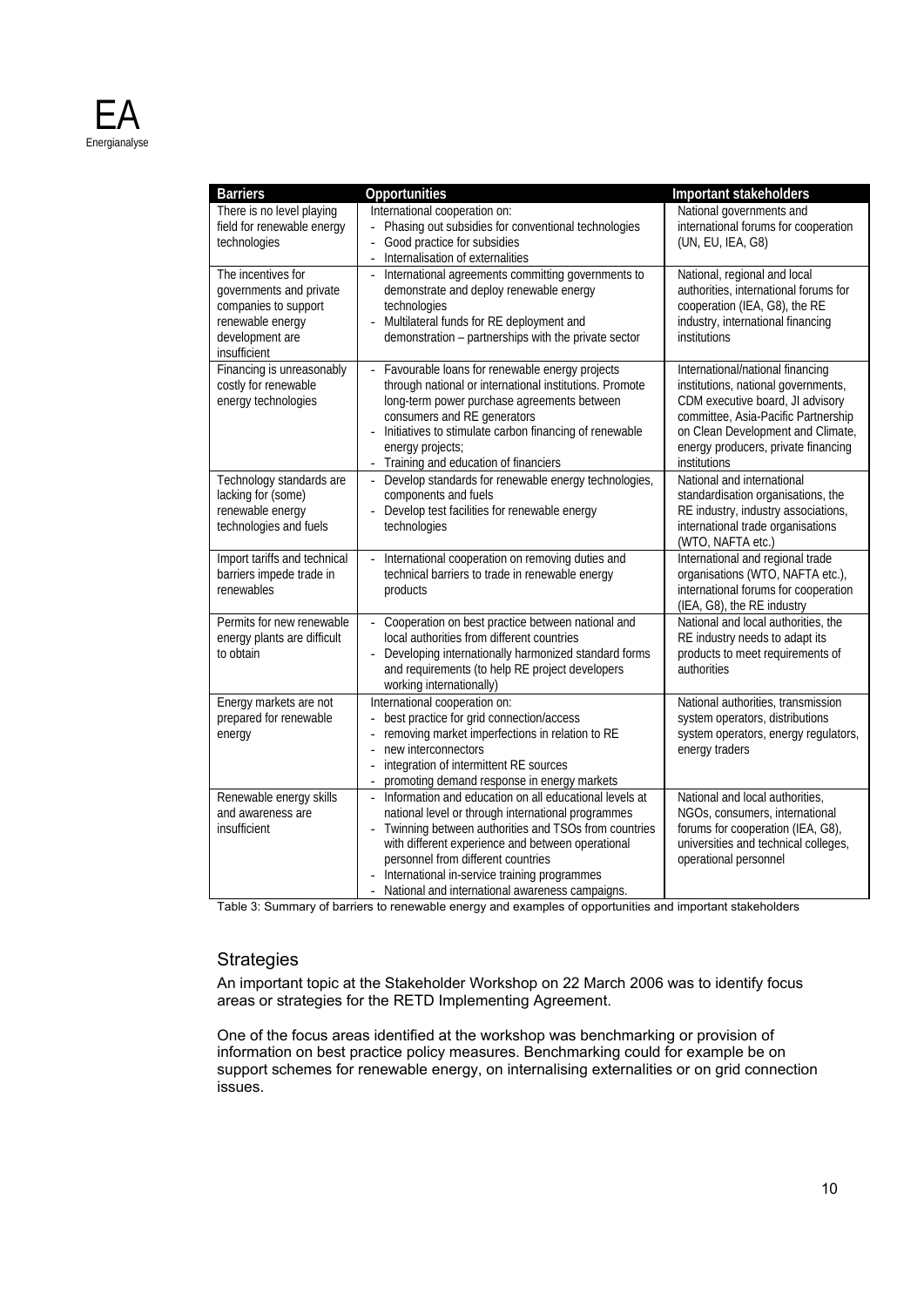Similarly, incentives to stimulate international cooperation between authorities and TSOs were pointed out as central, and public-private cooperation was emphasised as a means to deal with grid integration issues and problems related to approval procedures. This could for example be done by establishing international task forces with representatives from authorities, TSOs and utilities.

Provisions of unbiased quality information on renewable energy technologies (costs, performance of technologies, resource potentials, consensus-workshops etc.) were brought forward as another relevant focus area. It was discussed that this information should build on and take into consideration the existing work done within the IEA and the other implementing agreements concerned with renewable energy.

Information campaigns addressing issues such as the externalities (health impacts, climate change etc.), and the size of subsidies for conventional technologies and the benefits of renewable energy (rural development, employment, security of supply etc.) were also mentioned as a relevant activity for RETD. The target group for such activities could be market players as well as policy makers at all levels (international, national and local).

Furthermore it was pointed out that activities should take into consideration that renewable energy technologies are deployed at different markets (electricity, heat, fuel, gas), each with their own set of conditions and market barriers.

Activities related to education and training were found to be a possible RETD activity. Target groups for education initiatives could be energy planners, policy makers or technicians dealing with renewable energy.

Based on the input from the Stakeholder Workshop and the information provided in the present report, the RETD Executive Committee has selected more than twenty activities as possible activities within the framework of RETD. These activities are described in chapter 6 and in the Implementation Plan 2005-2010.

From the gross list of relevant activities the RETD Executive Committee has selected and bundled a number of high priority activities to be started as projects before the end of 2006. These projects are described in the outline of the Work Programme 2006-2007.

The projects concern:

- A. Levelling the playing field for renewable energy;
- B. Approval procedures and spatial planning;
- C. Integration of renewable energy into energy systems and markets;
- D. Renewable energy technologies in the heating and cooling markets;
- E. Financing of renewable energy technologies;
- F. Dissemination and communication strategy.

Once a permanent Operating Agent has been selected for RETD by mid-2006, the projects will be developed in such a detail that they can be launched without further elaboration.

Updated information about the RETD Implementing Agreement is available at www.iea-RETD.org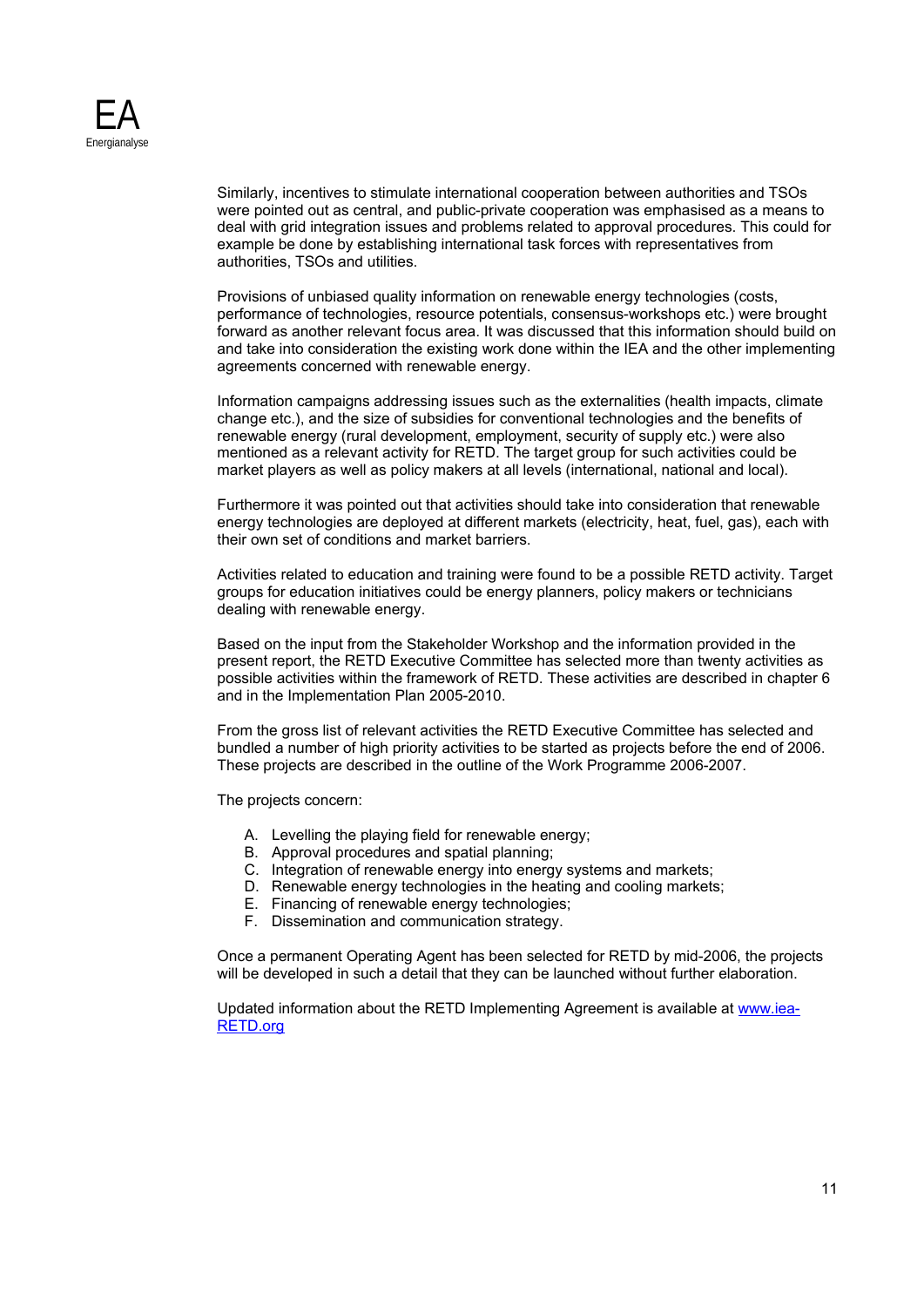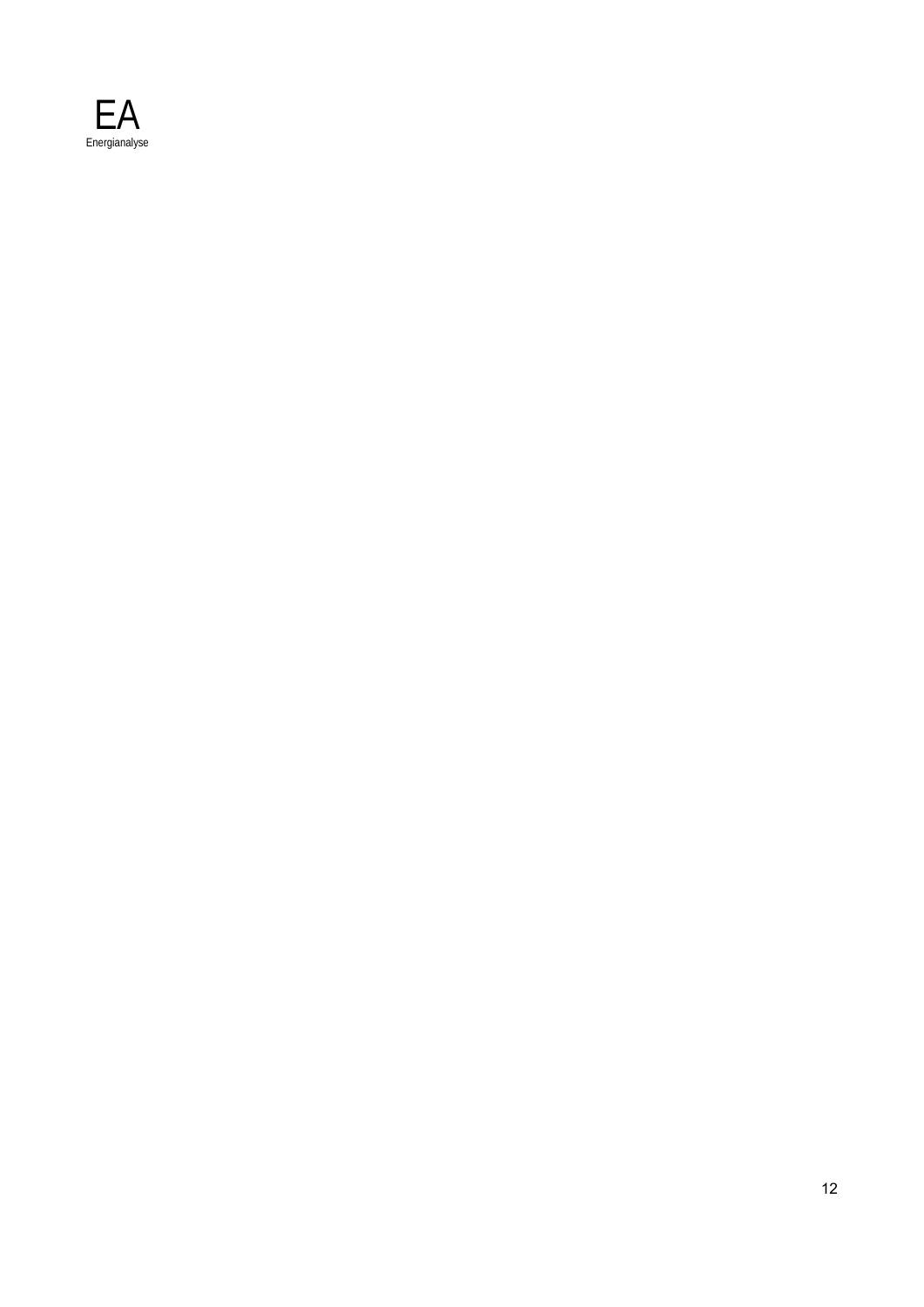## 2 Introduction

In 2003 the IEA report "Renewable Energy into the mainstream" wrote:

*"A policy framework must be created that will provide a more level playing field because rules, laws and systems have built up over the last century, based primarily on fossil-fuel based systems. For renewable energy markets to flourish, it is necessary to redress the imbalance of those traditional approaches. The policy framework must keep pace with the dynamic changes underway within the overall energy sector, as well as reflecting social, economic and environmental priorities."* (IEA, 2003).

At the International Conference for Renewable Energies in Bonn (Germany) in June 2004 ministers and the IEA's Executive Director proposed to launch an IEA Implementing Agreement on Renewable Energy Technology Deployment (RETD). The agreement was one of the key outcomes from the conference and was included in the International Action Programme.

The RETD agreement focuses on ways to overcome barriers to market deployment of renewable energy technologies. Focus is on barriers that are not country or technology specific.

The RETD Implementing Agreement will include private companies as well as sub-national governments and NGOs.

Vision, mission and objectives of the new implementing agreement are presented below:

## **RETD Implementing Agreement**

#### **RETD Vision**

*Significantly higher utilization of renewable energy technologies will result from international cooperation encouraging more rapid and efficient deployment.* 

#### **RETD Mission**

- *To measurably improve cooperation between participating governments in identifying cross-cutting barriers to deployment and providing "best practice" solutions, thus strengthening international collaboration for technology deployment.*
- *To provide guidance to the private sector and policy makers on innovative business strategies and projects that encourages technology deployment by fostering public-private partnership projects.*
- *To inform and facilitate ongoing international dialogue and public awareness of renewable energy deployment by contributing concrete examples on deployment solutions.*

#### **RETD Objectives**

- *To elaborate and present options for "best practice" policy measures and mechanisms for cost reduction, enabling increased use of renewable energy in competitive energy markets through strengthened international collaboration.*
- *To elaborate and present options for innovative business strategies and projects that will encourage renewable technology deployment to public and private sector stakeholders.*
- *Building from the unique framework of the IEA, to disseminate information and enhance knowledge about renewable technology deployment, complementing other information programmes in supporting improved public and private sector decision making*.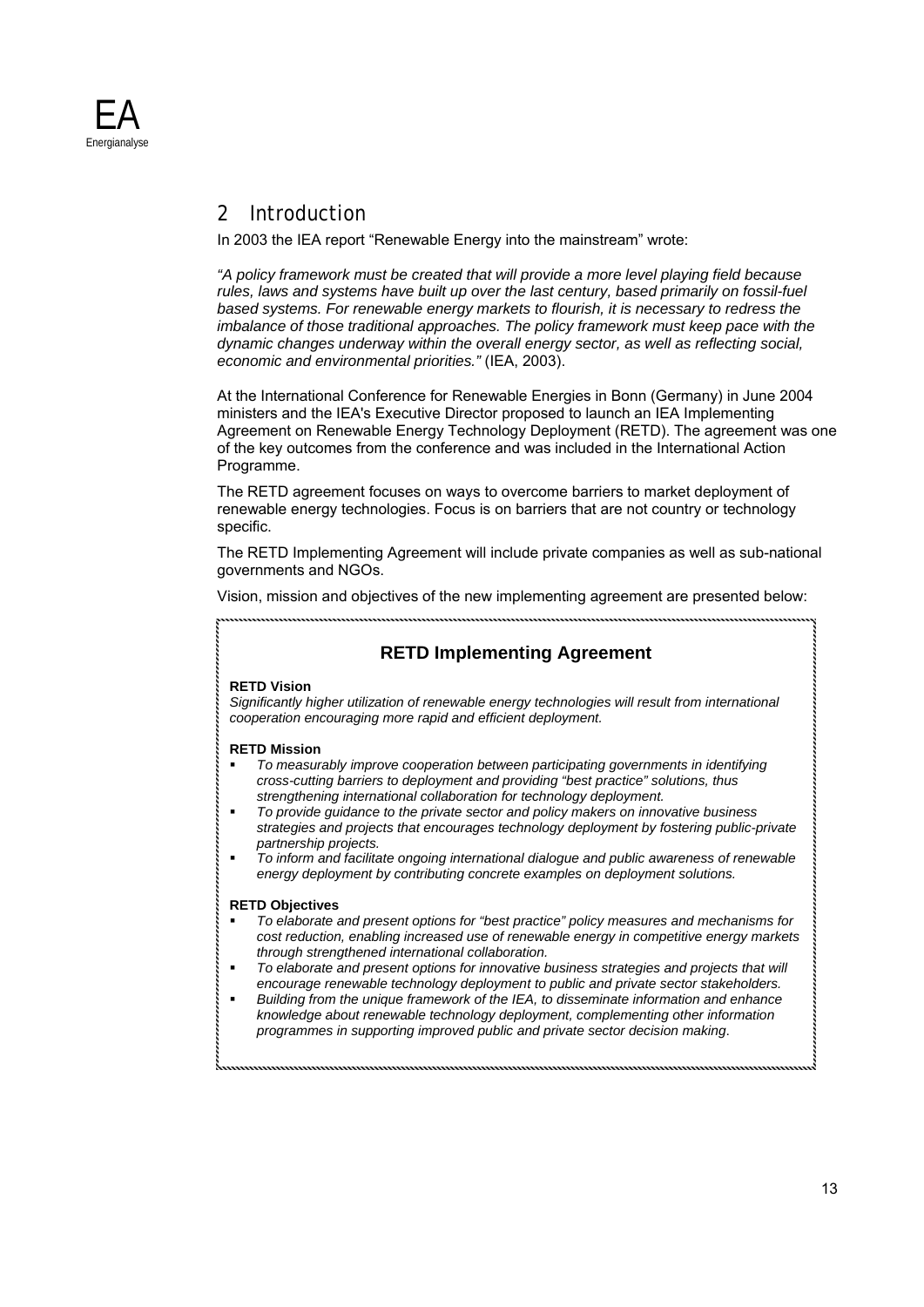The IEA has a long history of technology cooperation. The idea is that research and development of new technologies can be accelerated through cooperation and concerted actions. There are nine existing technology specific implementing agreements under the IEA Committee for Energy Research and Technology (CERT) (see Annex I). These implementing agreements have mainly focused on technical issues related to research and development within single technologies. Only in recent years activities have also to some extent been related to market dissemination.

The RETD Implementing Agreement will supplement and bring added value to the work of the nine existing technology specific implementing agreements. It is the purpose of the agreement to enhance technology development through strategies for overcoming barriers and facilitating growing and new markets.

The activities within the agreement will be financed by the participating countries and can possibly be supported by sponsors from the private sector in the future. Until now Canada, Denmark, France, Germany, Ireland, Italy, Netherlands, Norway and the UK have all showed commitment to the agreement.

#### 2.1 Objective

This report has been prepared as part of a process of identifying project activities to be included in an Implementation Plan for the RETD agreement for the period towards 2010 [reference] and a detailed Work Programme for 2006-2007 [reference].

The objective of this report is to synthesise relevant studies on barriers, challenges and opportunities for the deployment of renewable energy, which has been published in recent years.

The RETD Implementation Plan and the Work Programme includes prioritised project activities aiming at breaking down barrriers to renewable energy deployment and are be based on a common understanding among key stakeholders of the current barriers and challenges for the deployment of renewable energy technologies.

A draft version of this report was presented at a Stakeholder Workshop on 22 March 2006, where approx. 40 representatives from the RE industry, energy market players and authorities were gathered to guide the RETD on which areas to focus activities on. The present study reflects the input provided at the Stakeholder Workshop.

Figure 1 illustrates the role of this study in developing programme activities for the RETD Implementing Agreement.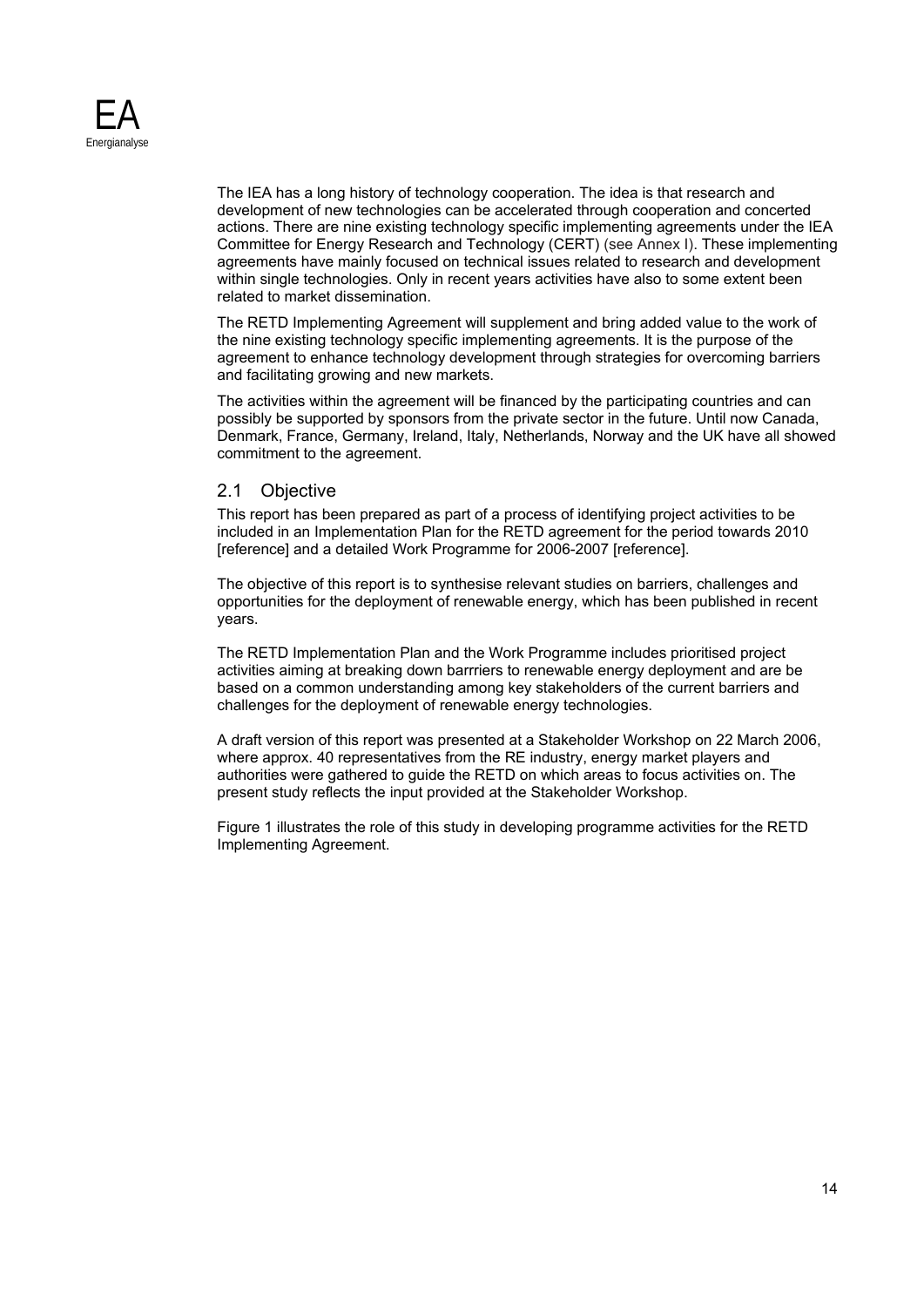

Figure 2: The role of the BCO report in developing programme activities for the RETD Implementing Agreement.

## 2.2 Methodology

*Structure*  The report is structured in the following way:

Chapter 3 describes driving forces and market framework. This is to set out the general context for renewable energy technology deployment and to provide a common understanding of the most important framework conditions and drivers.

Chapter 4 provides a brief status for the different renewable energy technologies that are available and elaborates on the needs for support during technological development. Some barriers are very specific to renewable technologies that produce electricity and heat, some to small-scale technologies and others to technologies which are traded on international markets etc.

Chapter 5 identifies barriers and opportunities for renewable energy technologies. Focus is on barriers that can be overcome through international collaboration on policies and business strategies and on barriers that are not technology specific. On the basis of the barriers identified opportunities and important stakeholders are pointed out.

Chapter 6 identifies possible strategies for renewable energy deployment to be pursued by the RETD.

In Annex I a preliminary survey of organisations and forums working with international renewable energy activities is presented.

#### *Literature*

The literature used for the study encompasses, among others:

- IEA papers. Please see the extensive library of papers available from the online bookshop of the IEA (www.iea.org/bookshop/b.aspx?new=5).
- Papers prepared for the RE conferences in Bonn in 2004 and in Beijing 2005
- Academic papers from Energy Policy and other relevant journals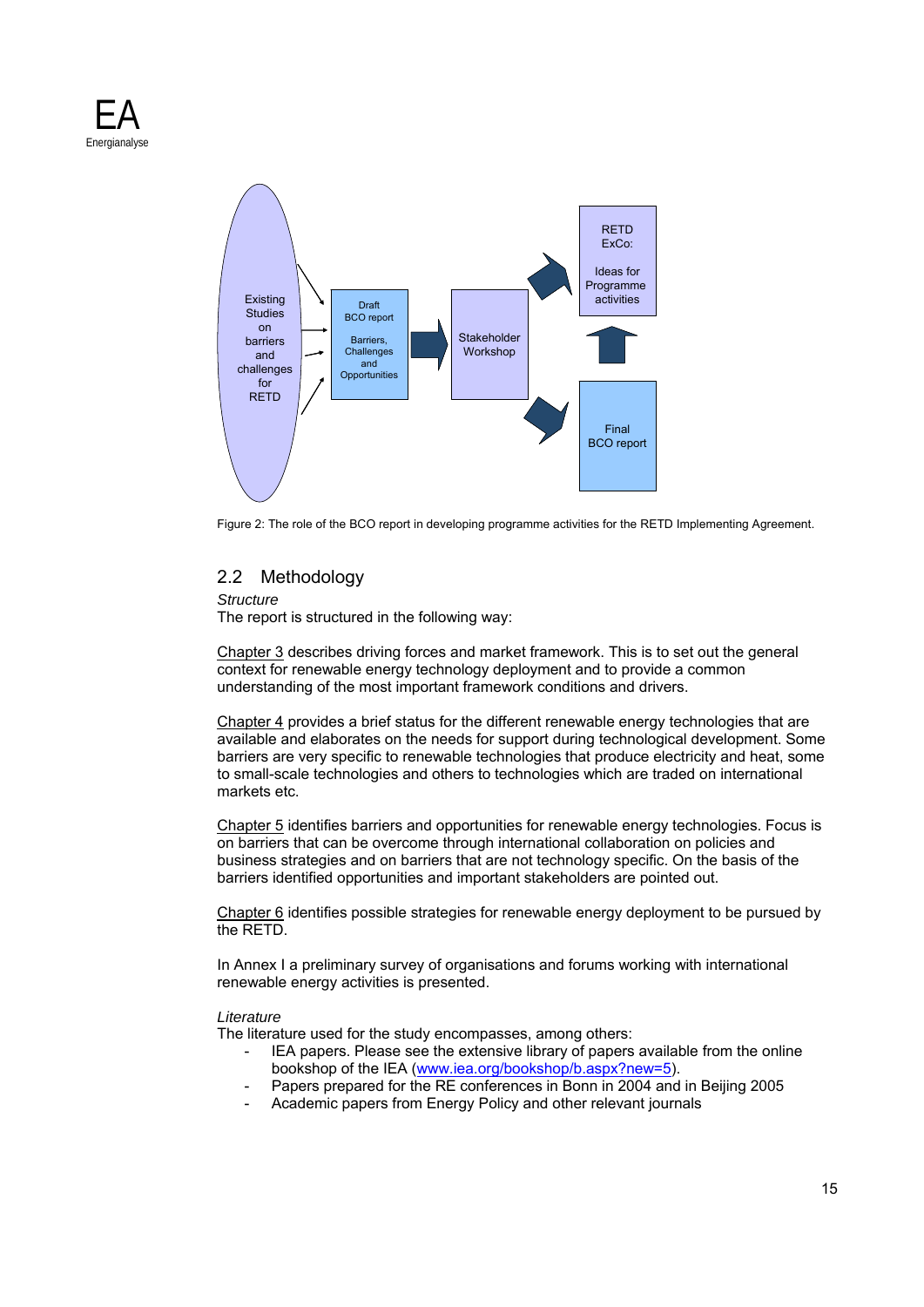Policy papers from national authorities and from the EU

Fact sheets have been prepared, analysing most of the publications that have been used for the study. These highlight the barriers and solutions identified in the individual reports/paper. The fact sheets are included in Annex III.

#### *Definition of renewable energy*

By IEA definition, RE sources include combustible renewables and waste (solid biomass, charcoal, renewable municipal waste, gas from biomass and liquid biomass), hydro, solar, wind and tide energy (IEA 2005, Renewables Information 2005). Attention in this study has primarily been given to new renewable energy technologies, disregarding for instance large scale hydro.

Furthermore focus of the report is on barriers to RE deployment in IEA countries, though some of the problems described may also be of relevance to developing countries. Also issues related to cooperation between developed and developing countries are dealt with to some extent.

#### *Author*

The present report has been prepared by EA Energy Analyses in cooperation with the RETD Executive Committee<sup>2</sup>. Comments have been provided by Dr. Ole Langniss, Centre for Solar Energy and Hydrogen Research Baden-Württemberg.

 2 The RETD Executive Committee has representatives from the nine IEA countries supporting the RETD. Norbert Goriβen, BMU, Germany chairs the Executive Committee.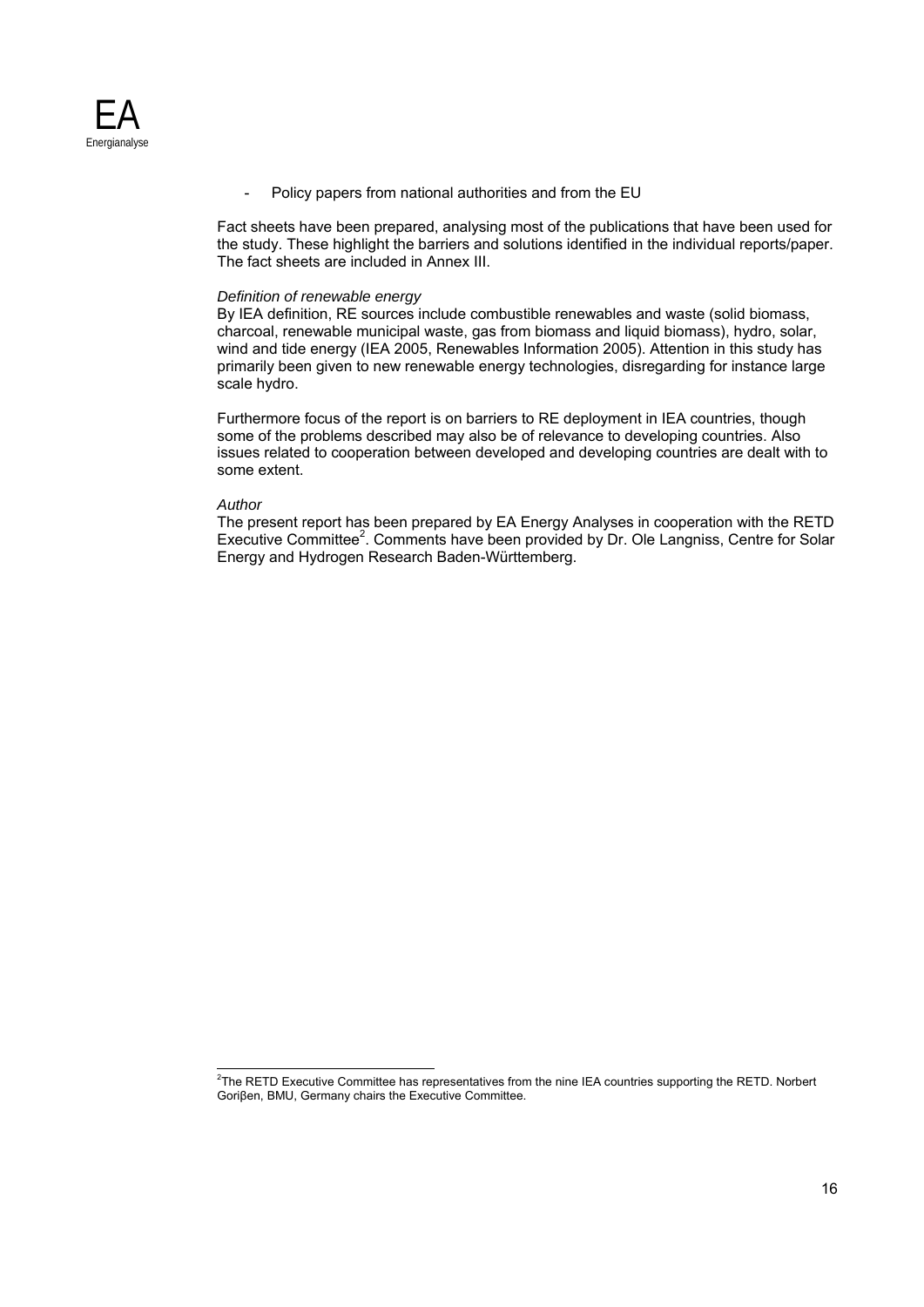## 3 Driving forces and market framework

On a global scale at least 45 countries have developed national targets for renewable energy, including all 25 EU countries and 10 developing countries - among these China, India and Brazil. Although neither the United States nor Canada has a national target, 18 U.S. states and 3 Canadian provinces have targets based on renewables portfolio standards, and an additional 7 Canadian provinces have planning targets. Most national targets concern shares of electricity production, typically 5–30 percent (Martinot, 2005: 19).

This part of the report discusses driving forces and framework conditions for renewable energy sources with the aim to set out the general context for renewable energy technology deployment.

Drivers are interpreted in the broad term as reasons or rationales for market players as well as policy makers to develop and facilitate the deployment of renewable energy technologies.

Firstly the most important drivers for renewable energy deployment are described. Focus is on the drivers presented below, though acknowledging that in some contexts there may be other important drivers for RE utilization.

Drivers for renewable energy deployment:

- Security of supply
- Increasing/fluctuating fuel prices
- Environmental concerns
- Agricultural, rural and social policy issues
- Technological development and business perspectives
- Consumer support

Secondly the chapter deals with important changes in the international framework conditions for renewable:

- Liberalisation of energy markets
- International greenhouse gas obligations
- **Globalisation**

These changes may have a significant impact on renewable energy development, as well as on the measures used to promote RE technologies.

#### 3.1 Drivers

Drivers for renewable energy are manifold. This section does not intend to give a comprehensive description, but to highlight some major drivers which are especially stimulating market growth in renewable energy. These issues have been addressed recently in publications from the conferences on renewable energy held in Bonn in June 2004 and Beijing in November 2005.

As explained by Sonntag-O'Brien and Usher in a background Paper for the International Conference for Renewable Energies in Bonn *"Though market and investment conditions vary according to technology (size, capacity, on or off grid, energy resource, etc) and region, the market drivers for RE are the same: improved economics (in some cases), energy security, global, regional and local environmental benefits, economic development, and*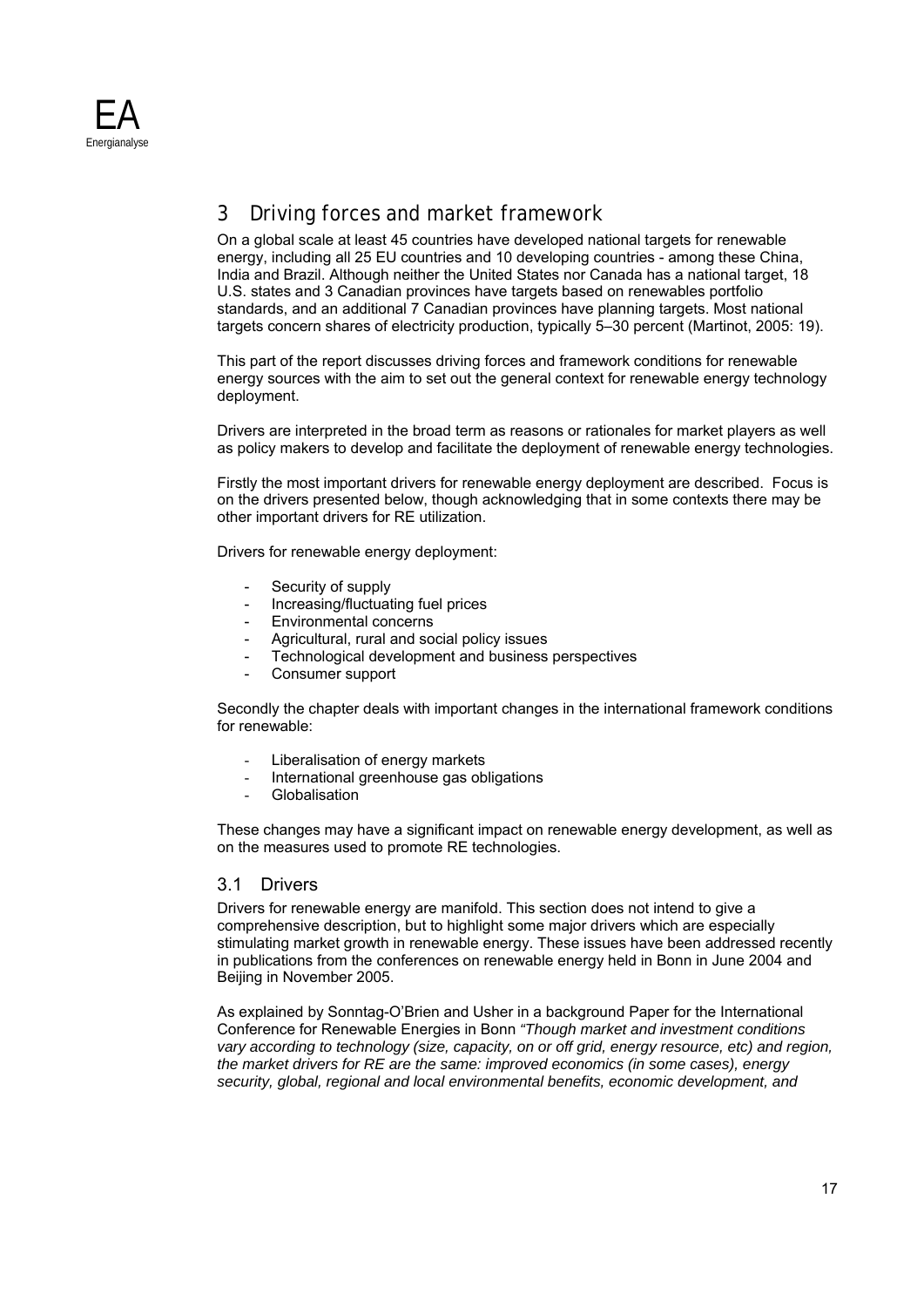*consumer support."* (Sonntag-O'Brien & Usher, 2004 "Mobilising Finance For Renewable Energies").

Market drivers will vary from region to region and across countries, depending on issues such as access to renewables and other energy resources, state of industrial development, and consumer demand considerations and possibly other considerations as well.

#### **Security of supply**

Security of supply concerns may be grouped into three general categories.

The first category concerns the fact that, when using fossil fuels, we draw on limited geological resources. There is a risk that for instance oil production will peak within the next generation or two. This poses a physical risk for the energy supply.

The second concern deals with the vulnerability of supply and the geopolitical issues related to the fact that oil and gas resources are distributed very unevenly. Several countries have relatively high energy consumption and few or none indigenous fossil fuel resources. They are severely dependant on stable import of fossil fuels making them exposed to political developments in producer countries.

As the recent dispute over Ukrainian gas prices shows security of supply may indeed be vulnerable. That dispute also enlightens the dependency of EU on imported fossil fuels, a dependency that will probably grow in the future unless new indigenous resources are developed within the EU - an issue which is also stressed in the EU Green Paper: A European Strategy for Sustainable, Competitive and Secure Energy (European Commission, 2006).

To put some figures on this, in its green paper on security of supply from 2000 the European Commission estimated that the total proved oil reserves of the European Union would only be able to cover 8 years of consumption at the current level (European Commission, 2000: 19). The similar figure for the US is approx. 4 years<sup>3</sup>.

The uneven distribution of resources primarily poses a political risk for the energy supply of consumer countries.

The latter concern deals with the economic disadvantage of depending on foreign resources beyond the risks associated with disruption of supplies. This primarily involves the negative effect on the balance of payment, which is of course dependent on the local resources and on the fuel price.

Renewable energies imply a high security of energy supply in the sense that they are generally based on utilization of local or indigenous energy resources. Furthermore, renewables contribute to a diversification of energy supply and some renewable energies may contribute to a decentralization of energy supply, which also may improve the local security of supply and preparedness of energy systems to deal with natural disasters, terrorist attacks and the like.

#### **Increasing/fluctuating fuel prices**

l

In it self increasing or high fossil fuel prices is of course a vital driver for the competitiveness and further utilization and of renewable energy sources. During the recent years fossil fuel

<sup>&</sup>lt;sup>3</sup> Calculation based on statistics from BP Statistical Review of World Energy, 2005, www.bp.com, 2006-02-13.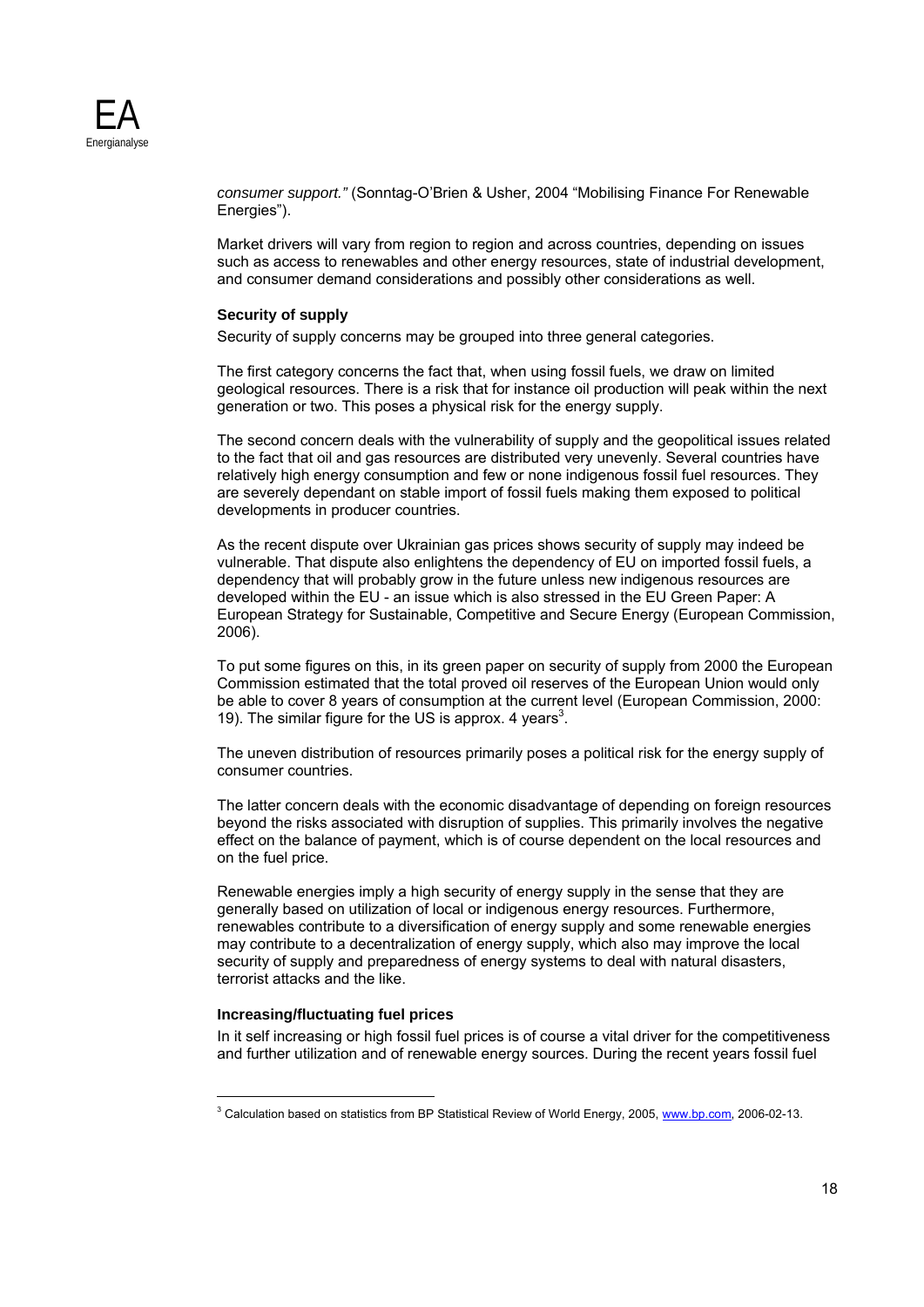prices have increased significantly, particularly the oil price which has more than doubled during the last two years (see Figure 3).

Though the IEA does not expect fuel prices to increase considerably during the coming 25 years, fluctuations in fuel prices are likely to increase. According to the IEA World Energy Outlook 2005 (IEA 2005, p. 63) the assumed developments in oil prices *"…should not be interpreted as a prediction of market stability, but rather as long-term trends around which prices will fluctuate. Indeed oil price may become more volatile in the future."*

Hedging against fuel price increases and fluctuations may provide an important driver for countries and companies to invest in renewable energy technologies. Variations in fuel prices however also involve an element of uncertainty for renewable energy developers and producers, because their investments are jeopardised if/when fossil fuel price turn low.



**IPE Brent Crude Oil Closing Price (begin July 1988)** 

**Environmental policies and concerns** 

l

The environmental impact from the lifecycle of renewable energy systems is generally very low compared to the lifecycle impact of fossil fuelled energy systems (see also chapter 5.2). Renewable energy can make a major contribution to reducing greenhouse gas emissions. in Germany for instance, renewable energy currently avoids 83 mill. tonnes  $CO2$ /year<sup>4</sup>.

At the local and regional level renewable energy may lead to reductions in harmful pollutants such as SO2, NOx and dust.

It should be recognized in connection with the above that renewable energy technologies may also have negative impacts on the environment; examples concern the visual impacts from wind power and the problems caused by dams in hydro power projects. In some contexts environmental policies and concerns may therefore also pose a barrrier to further renewable energy deployment.

<sup>&</sup>lt;sup>4</sup> See the website of the German ministry of the environment, www.erneuerbare-energien.de/inhalt/36645/5466/, 27-02-2006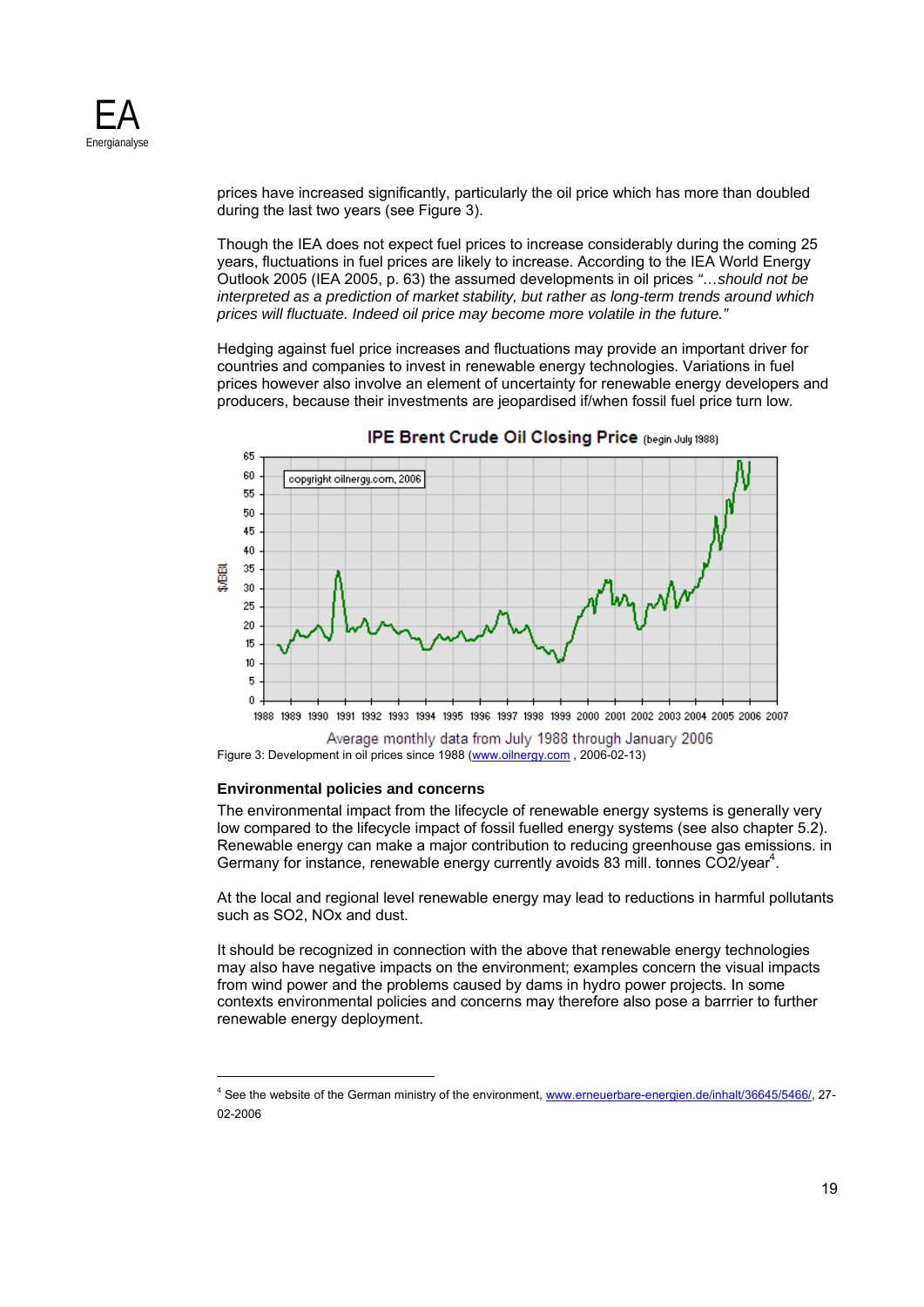#### **Agricultural, rural and social policies**

Particularly for biomass technologies agricultural policies can be very important drivers for their utilization. Energy crops for instance provides a new market outlet for agriculture and at the same time contributes to rural development.

Also many organizations work towards getting electricity to the thinly populated regions of the world, with no energy infrastructure. The off-grid RETs have many advantages in these applications, as they do not need grid connection or fuel supply (wind/solar). As many of the thinly populated areas are situated in the developing countries the RET will be spread "*…particularly among the poorer and marginalized members of society -as a means of accelerating rural development and alleviating poverty."* (www.gvep.org/section/aboutus/ ,10- 02-2006)

#### **Technological development and business perspectives**

Business perspectives of RE will probably become an increasingly important driver for national governments, industries and energy companies, and will imply further investments in development of RE technology.

Government support for RD&D in advanced technologies and knowledge based industries is by many analysts seen as essential if developed countries want to maintain competitiveness in global markets and increase employment. As stated by Foxon et al. (2005), *"Innovation is the principal source of economic growth and a key source of new employment opportunities and skills, as well as providing potential for realing environmental benefits.*

#### *Consumer support*

Many RE technologies are located at or near to the consumers and the deployment is often also driven by consumer engagement. Opinion polls show that consumers are generally positive toward supporting renewable energy technologies<sup>5</sup>. In some cases the attitude towards concrete RE plants have been negative from surrounding inhabitants and it is important to include population opinion in the planning of especially larger RE technology plant.

High support from consumers is a vital driver for RE and a high degree of information on the impact of RE technologies and plants can help maintaining and developing consumer support. Experience shows that consumer support is significantly enhanced where there is community involvement/ ownership.

#### 3.2 Market framework

Three global developments (in particular) are changing the market framework for the development and deployment of renewable energy technologies:

- Liberalisation of energy markets
- International greenhouse gas reduction obligations
- **Globalisation**

l

 $<sup>5</sup>$  For example, in a recent analysis for the European Commission, Eurobarometer, asked Europeans, what</sup> measures national governments should choose to reduce dependency on imported energy resources. According to the study, *"Almost half of all Europeans (48%) support a Governmental focus on developing the use of solar power followed by promoting advanced research for new energy technologies (41%) and developing the use of wind power (31%). Regulation for the reduction of our dependence on oil (23%) and developing the use of nuclear power (12%) are less appreciated among the respondents."* (Eurobarometer 2006).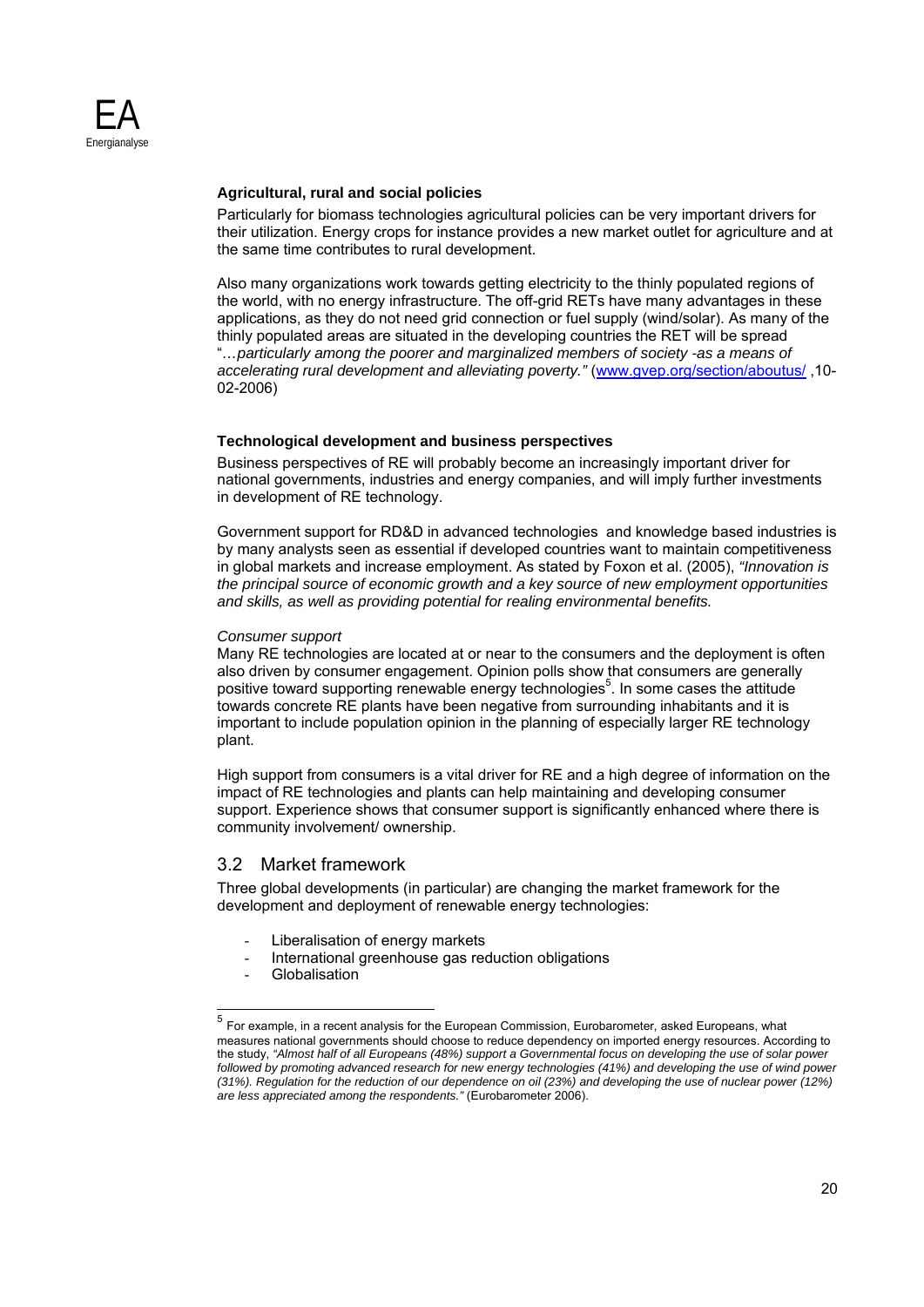Their influence will be briefly described below.

#### **Liberalisation of energy market**

l

Energy markets around the world are being rapidly reformed. Following many years with structural immobility in electricity supply, governments around the world are allowing market forces to play an increasing role in the operation of energy systems and investments in new generating capacity. Most IEA countries have already introduced competition into their electricity systems or plan to do so (IEA 2002, IEA 2006).

The main goal of these changes is to improve the economic performance of electricity and gas supply.

The liberalisation of energy markets provides barriers as well as opportunities for renewable energy technologies:

On the one hand monopoly utilities are replaced by profit driven energy producers, which may be reluctant to develop and invest in alternative/renewable energy technologies. A market-based setup may particularly disfavour renewable energy technologies. Energy producers perceive them as high risk and they tend to be capital intensive and have long return time frames. This makes them highly exposed to the changing electricity prices in spot markets and costly to finance (Neuhoff 2005: 95).

On the other hand, the unbundling of gas and electricity utilities provides access to new actors and new technologies<sup>6</sup>. Beck and Martinot (2004: 16) explains; *"Wholesale power markets allow IPPs* [Independent Power Producers] *to bypass the biases against renewables that traditional utility monopolies have had."* Vertically integrated companies may have incentives to obstruct the entry of renewable technologies, because they take market share from their conventional generation assets (Neuhoff 2005: 95). Privatisation can promote renewables by introducing new sources of capital, and the drivers in the market to improve efficiency in order to be more competitive may make renewable energy technologies more attractive. Also distributed generation may gain more success because of its short lead time, its flexibility to install and because it may enhance efficiency of infrastructure investments<sup>7</sup>.

The restructuring of energy markets has also changed the means of regulation used to promote renewable energy. In the traditional utility based systems voluntary agreements and control and command strategies were the primary means to achieve political objectives. For example requirements for utilities to apply a certain amount of biomass or install a certain number of wind power plants. In deregulated markets economic incentives such as taxes, feed-in-systems, quotas and certificate systems are often preferred in order to place all market players on an equal footing. This change of paradigm is important to bear in mind when barriers and opportunities for renewable energy deployment are considered.

 $6$  The opening of natural gas markets creates opportunities for biogas whether from thermal gasification or from fermenters.

<sup>&</sup>lt;sup>7</sup> Furthermore restructuring and liberalisation have raised the significance of customer value and choice as a new factor in energy supply systems. As put by the G8 Renewable Energy Task Force in 2001: "In most cases, the traditional model puts generation assets "behind the fence", and far removed from most local community involvement. This tends to limit public involvement in energy choices, previously the exclusive domain of energy companies and their regulators."(G8 2001: 35).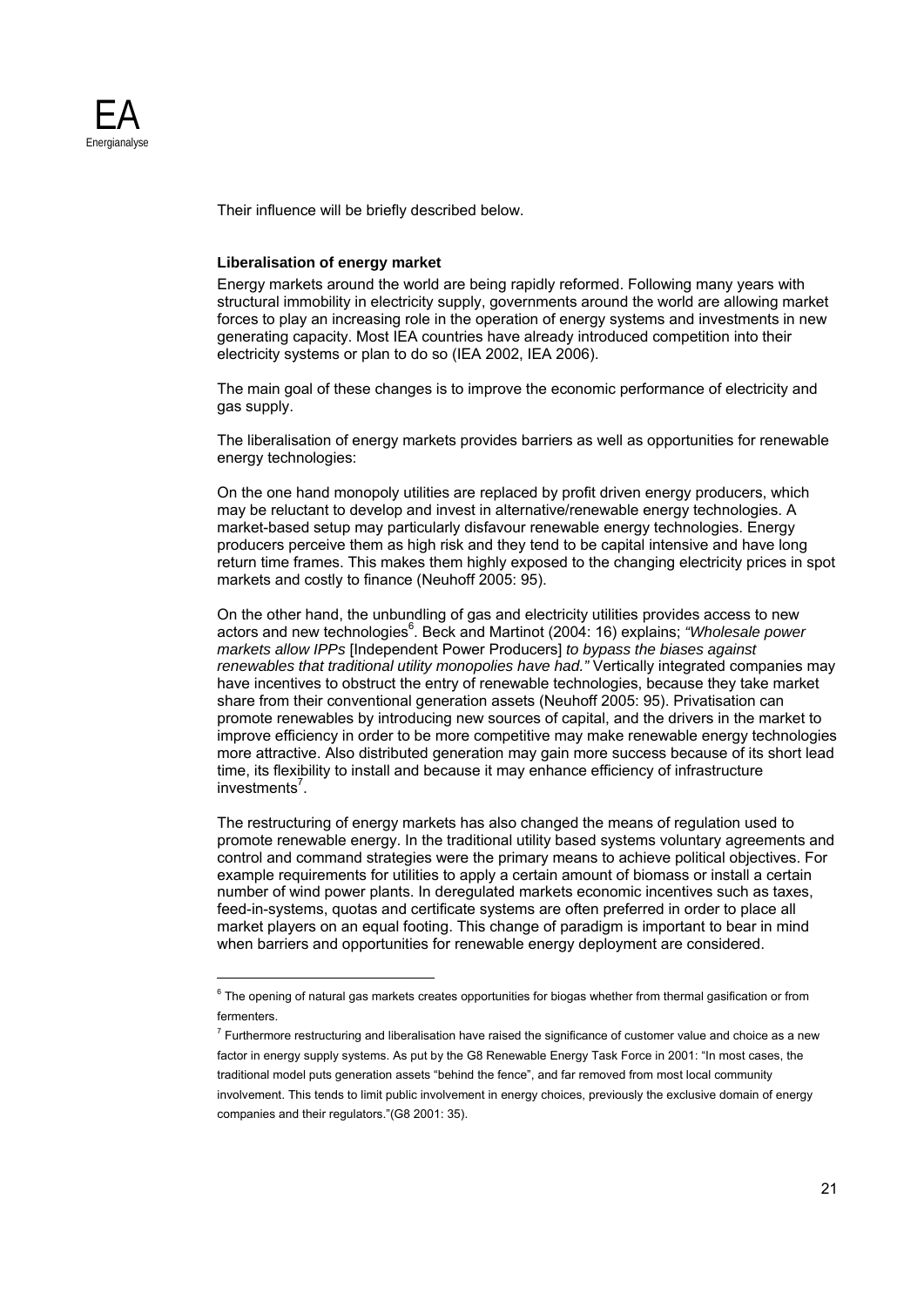#### **International greenhouse gas reduction obligations**

With the coming into force of the Kyoto Protocol and the start up of the EU emissions trading system CO2 regulation has become international. A global market for CO2 allowances is established and a common price on CO2 is likely to emerge. The Kyoto Protocol encompasses the EU countries, countries with economies in transition (including Russia), Canada, Japan, and most developing countries, including large scale emitters like China and India. As of 18 January 2006 158 countries had ratified the Kyoto Protocol.

Among the large scale emitters the US and Australia have not ratified the protocol. However different incentives have emerged in some US States $^8$  resembling to some extent the EU system for emissions trading – and voluntary agreements on the reduction of CO2 emissions have been agreed by some US utilities (see for instance Point Carbon newsletter 2006-01- 27).

Also the US and Australia are parties to the Asia Pacific Partnership on Clean Development and Climate<sup>9</sup>. The purpose of the new partnership is among others to *"develop, deploy and transfer cleaner, more efficient technologies and to meet national pollution reduction, energy security and climate change concerns, consistent with the principles of the U.N. Framework Convention on Climate Change (UNFCCC)"* (Asia Pacific Vision Statement, January 2006)*<sup>10</sup>*.

By 2008-2012 the Kyoto protocol requires its industrialised parties to reduce their green house gas emissions by approx. 5 % (individual targets) compared to the 1990-level. Deployment of renewable energy technologies together with energy savings, energy efficiency and fuel switch measures (e.g. from coal to gas), will be key to achieve this objective.

The protocol also includes three international mechanisms, called flexible mechanisms, which aim to make it more cost-efficient for developed countries to reach the targets of the Kyoto Protocol.

Two of these mechanisms are intended to promote investment either in developing countries (through the Clean Development Mechanism), or in countries undergoing the transition to a market economy (through Joint Implementation). The third mechanism, emission trading, allows one country to sell parts of its emission quota to another country.

Through the flexible mechanisms the Kyoto-protocol provides global incentives for renewable energy deployment. Indeed many of the projects and methodologies, which have been proposed for the Clean Development Mechanism concern renewable energy technologies (UNEP 2006).

However, given the scheme's focus on cost efficiency, the international CO2 regulation will in particular provide incentives to renewable energy technologies, which are close to being competitive with conventional fossil fuel technologies. It will hardly act as catalyst for the development of more immature technologies.

l

<sup>&</sup>lt;sup>8</sup> See for instance the website of the Clean Energy States Alliance, www.cleanenergystates.org, 24-02-2006

<sup>&</sup>lt;sup>9</sup> The Asia Pacific Partnership on Clean Development and Climate consists of Australia, China, India, Japan, the Republic of Korea and the United States.

 $10$  For further information on the visions of the Asia Pacific Partnership, please see

http://www.dfat.gov.au/environment/climate/050728\_final\_vision\_statement.html (22-02-2006).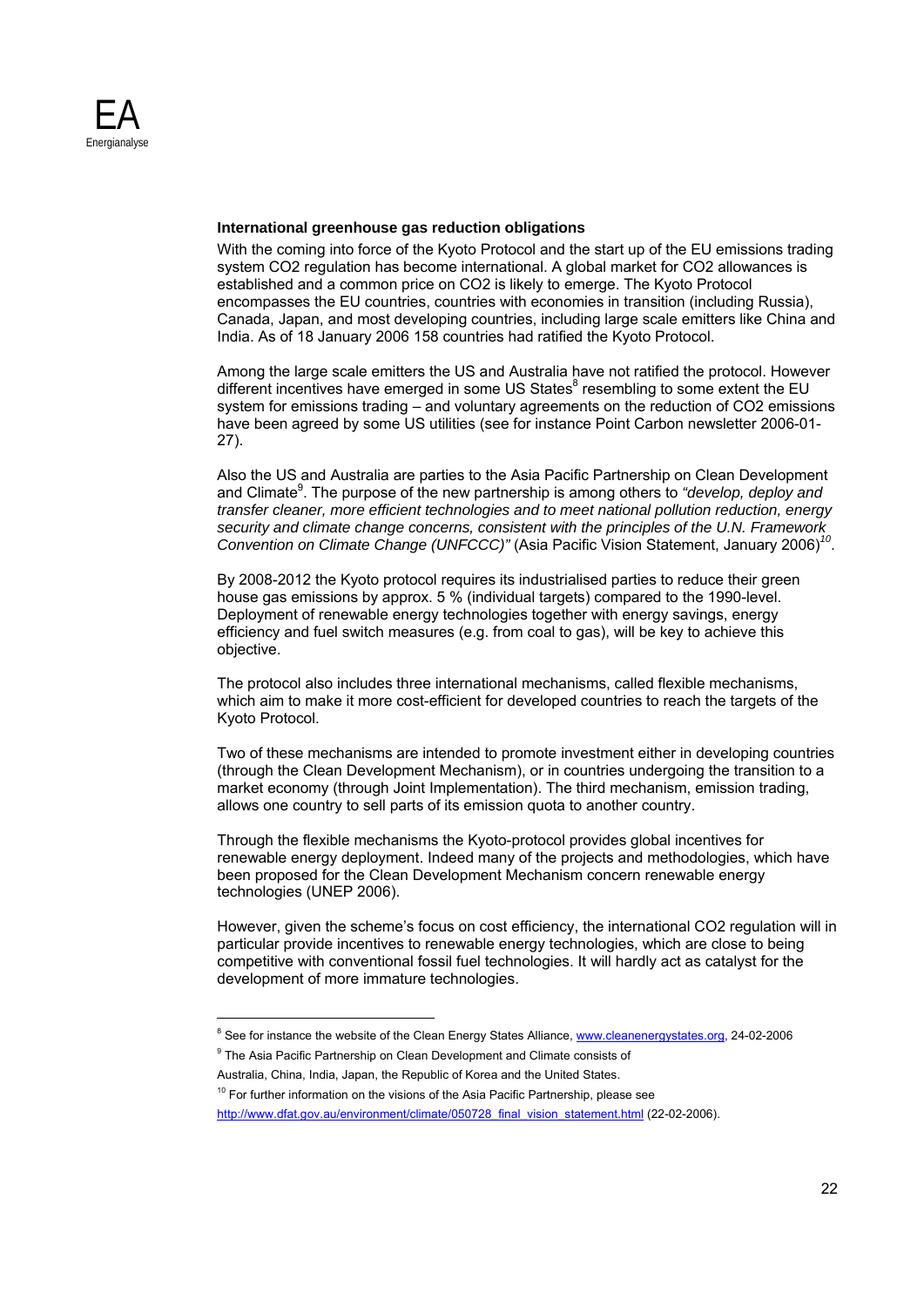With the adoption of the directive on emission trading in 2003, the responsibility for meeting the CO2 targets in the EU has to some extent been passed over to energy producers and energy intensive companies<sup>11</sup>. In a quota based system economic theory tells that the cost of emitting CO2 will be passed onto the cost of producing heat and electricity. In other words the EU ETS system means that the CO2 externality costs are (to some extent) internalised in heat and electricity prices.

In liberalised market the price increase will correspond to the CO2 costs of the marginal plant in each time segment<sup>12</sup>. This price increase will of course make it more attractive for energy producers to invest in renewable energy technologies.

A further implication of emissions trading between companies is that an EU country supporting deployment of renewable energy technologies (heat and electricity) will not benefit directly from reduced CO2 emissions in its Kyoto account. The reason for this is that the EU ETS in reality transfers the responsibility from the governments to the market players. Though new government supported renewable energy plants will reduce emissions from fossil fired power plants in that same country, the energy producers' emissions are fixed by a cap (settled by a national allocation plan). When a given power plant reduces its emissions, it will only allow the plant owner to sell surplus quotas to other companies covered by the scheme. This circumstance may reduce the incentives for governments to support renewable energy.

Also this change of responsibility means that players in the energy markets will become (even) more important than previously for developing and deploying renewable energy. The initiative is to a higher and higher extent left to the market players and measures and incentives should reflect this. Also it is important that supporting schemes for renewable energy are harmonised with international CO2 regulation.

#### **Globalisation**

l

Globalisation is a term often used to describe the changes in societies and the world economy that result from dramatically increased international trade and cultural exchange.

The OECD has produced a working definition of globalisation: *" Globalisation" is the growth, or more precisely the accelerated growth, of economic activity across national and regional political boundaries. It finds its expression in the increased movement of tangible and intangible goods and services, including ownership rights, via trade and investment, and often of people via migration. It can be and is often facilitated by a lowering of government impediments to that movement, and/or by technological progress, notably in transport and communications."* (Oman 1996, p.5) More broadly, globalisation is often referred to as the general integration, and resulting increase in interdependence between global actors (politically, economically etc.).

 $11$  The EU emissions scheme started up already in 2005 and is planned to run during as well as after the first Kyotocommitment period, 2008-2012. These companies are subject to a CO2 cap and trade system, covering over 11,500 energy-intensive installations across the EU and representing close to half of Europe's emissions of CO2. The installations include combustion plants, oil refineries, coke ovens, iron and steel plants, and factories producing cement, glass, lime, brick, ceramics, pulp and paper (EU Commission website).

 $12$  During the last 10 months CO2 quotas in the EU ETS have been traded at price of approx. 20-25 €/ton (a little higher the last two months). Assuming, for instance, that the marginal power plant is coal based and the electric efficiency some 40 %, the cost of electricity is due to increase by approximately 20 €/MWh (0.35 ton/MWh\*22.5 €/ton\*2.5).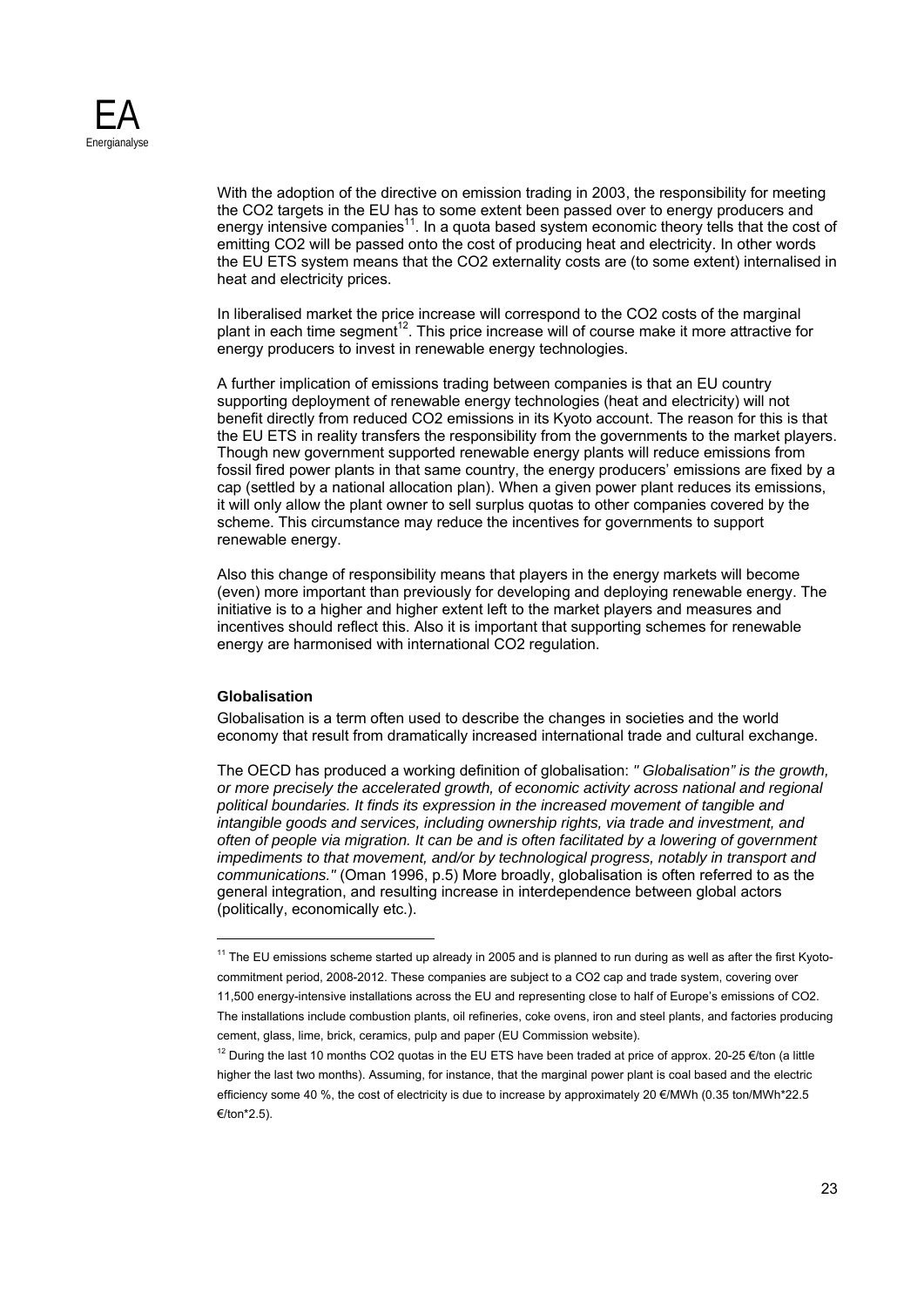In connection with renewable energy deployment globalisation offers barriers as well as opportunities.

On the one hand global competition between companies makes it important for governments to secure globally competitive energy prices for their national industries. This may be impediment to the deployment of renewable energy technologies, because these are generally more expensive than conventional fossil fuel technologies when externalities are not taken into account.

On the other hand globalisation opens up large markets for deployment of renewable energy in developed as well as developing countries. This will reduce the costs of technologies and provide benefits of economies of scale as international standards are developed for the different renewable energy technologies.

Furthermore global markets reduce the risks to renewable energy manufacturers because they are not dependent on market conditions in one region or country (Neuhoff 2005: 101). However, if the benefits from globalisation are to be fully exploited international solutions and cooperation will be needed within the context of renewable energy.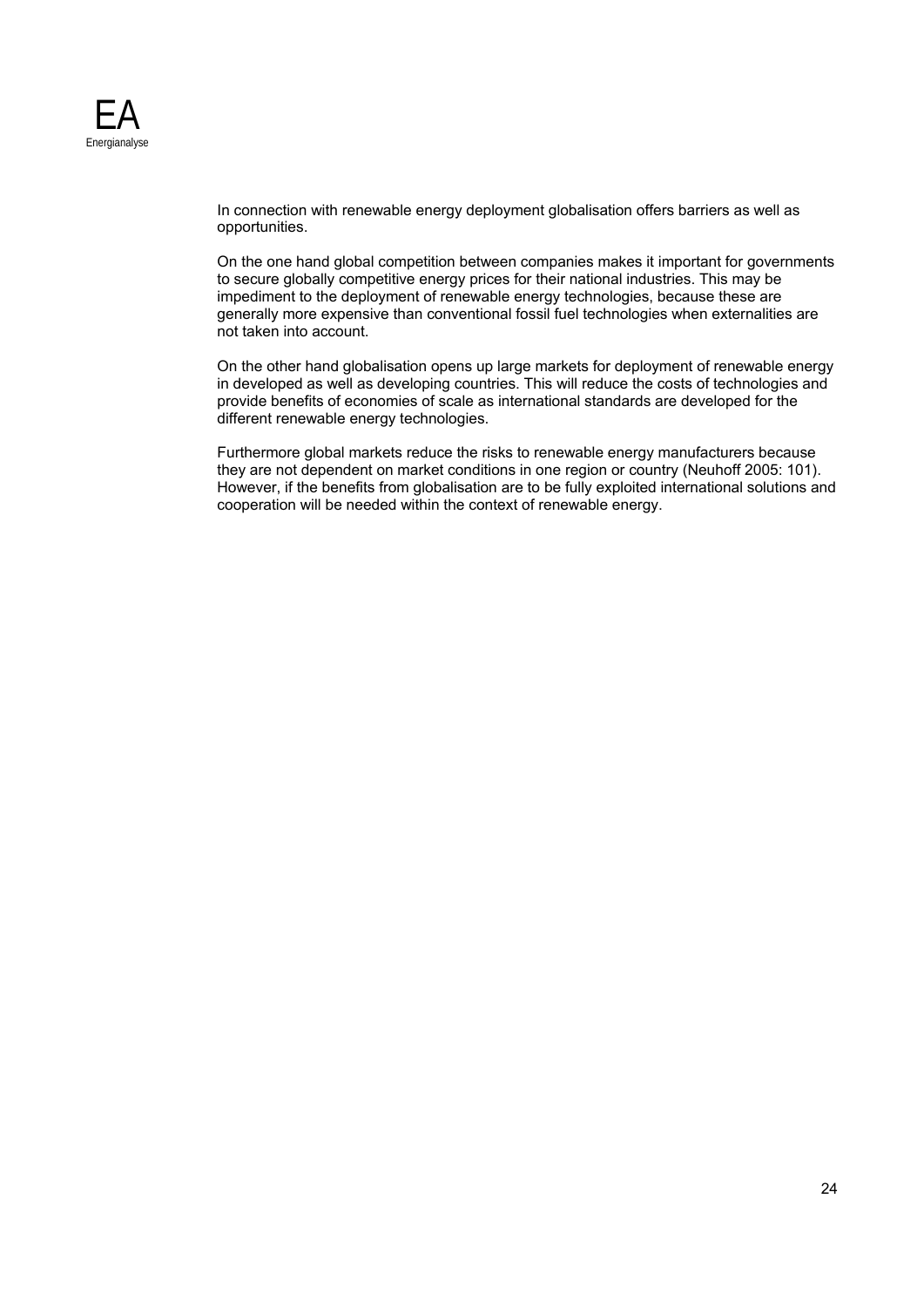## 4 Renewable energy technologies

Renewable energy covers a wide range of different technologies used for variety of purposes: solar cells for pocket calculators, fuel wood for food preparation in Africa and offshore wind power facilities for electricity generation and so on. Some produce heat others electricity (or combined heat and power) and some again bio-fuels for the transport sector. Some are incorporated into existing products, such as building-integrated PV-systems, where as others are separate installations.

The purpose of this chapter is to provide a brief status of the different renewable energy technologies that are available. Are the technologies fully matured? What are their costs? What are their developing potentials? How big are their resource potentials?

It is obvious that barriers, opportunities and challenges are not the same for all renewable energy technologies. Some are very specific to renewable technologies that produce electricity and heat, some to small-scale technologies and others to technologies which are traded on international markets etc.

Furthermore it is important to bear in mind that the focus of this study is on barriers to renewable energy *deployment*. Many renewable energy technologies have not (yet) matured technologically and economically to a point where deployment is relevant. For these technologies barriers are often more technology specific. The status for the different renewable energy technologies provided in this chapter will give a basis for pointing out, which barriers and which areas of action are more relevant for the different renewable energy technologies.

## 4.1 Status for the utilization of renewable energy

In 2004 new renewable technologies (that is excluding traditional biomass use for heating and cooking and large scale hydro) made up approx. 2 % of total global primary energy consumption (Martinot 2005).

This may not sound of much, but in some countries and markets renewable energy penetration is high:

- In Brazil almost as much biofuel (ethanol) as gasoline is used for automobile fuel
- In 2004 global wind power capacity increased to 47.3 GW. More than 70 % of the total wind power capacity was installed in only four countries: Germany, the United States, Spain and Denmark. In Denmark wind power makes up approx. 20 % of electricity consumption.
- By the end of 2005 total photovoltaic power capacity had grown to more than 5 GW. The capacity is concentrated in a Japan, Germany and the United States, who accounted for 86 % of the total capacity in 2002.
- In Israel there is close to 1 m2 of solar water heating capacity per person.
- In Sweden biomass supplies more than 50 % of district heating needs and in Finland 11 % of the total electricity generation is based on biomass.

If countries learn from each other and best available practices are spread the utilization of renewable energy technologies may increase considerably.

Statistics show that renewable energy utilization is already growing rapidly. In the five year period from 2000 to 2004 grid-connected solar PV has increased by 60 % per annum on average, wind power by 28 %,, biodiesel 25 %, solar hot water/heating 17 %, off-grid PV 17 %, geothermal heat capacity 13 % and ethanol 11 % (Martinot 2005: 7).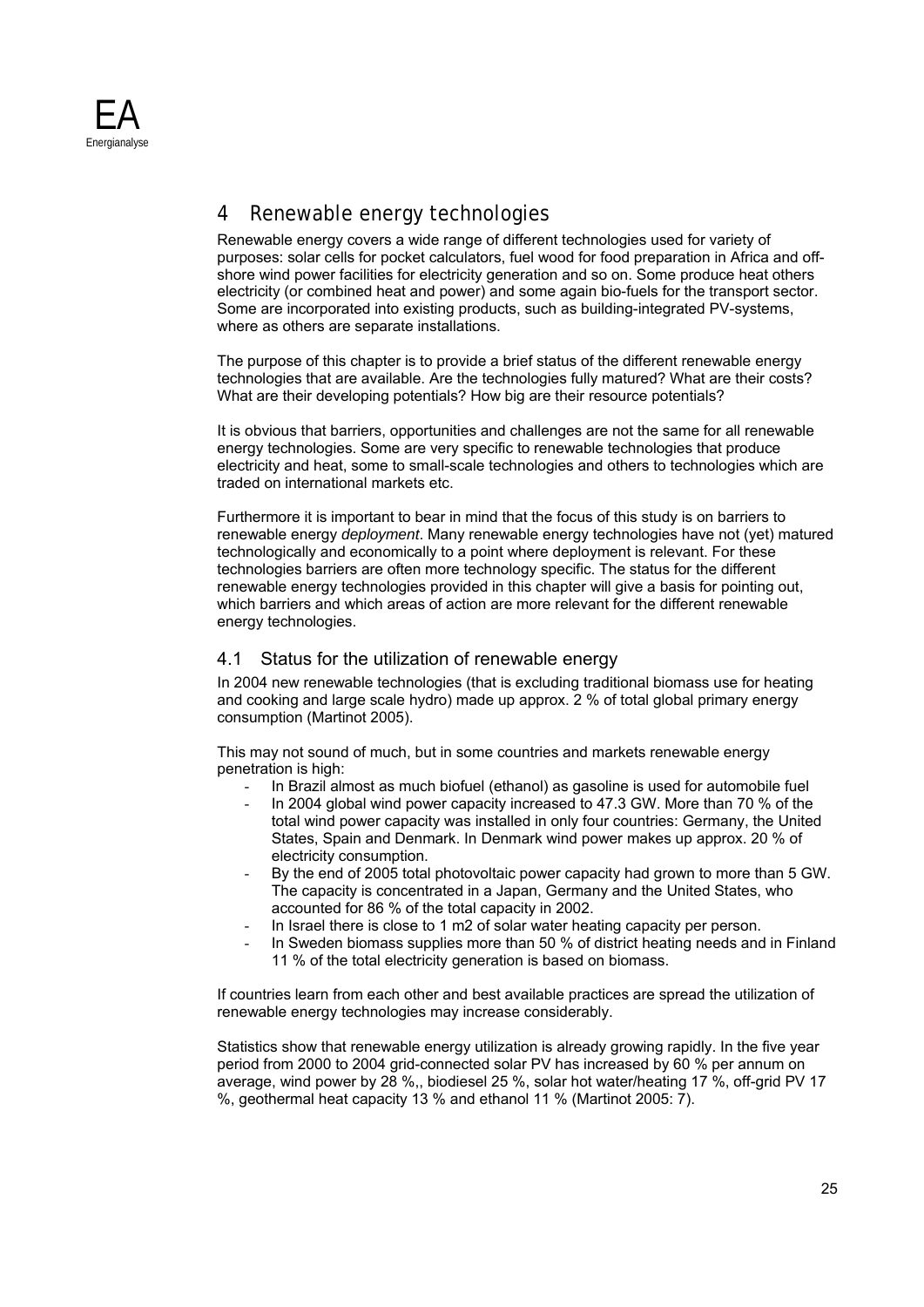Table 4 supplies an overview of the utilization of renewable energy technologies by the end of 2004.

| Indicator                                                                                                              | Existing<br>Capacity<br>End of 2004         | <b>Comparison Indicators</b>                  |
|------------------------------------------------------------------------------------------------------------------------|---------------------------------------------|-----------------------------------------------|
| Power generation                                                                                                       | (GW)                                        |                                               |
| Large hydropower                                                                                                       | 720                                         | World electric power                          |
| Small hydropower                                                                                                       | 61                                          | capacity= $3,800$                             |
| Wind turbines                                                                                                          | 48                                          |                                               |
| Biomass power                                                                                                          | 39                                          |                                               |
| Geothermal power                                                                                                       | 8.9                                         |                                               |
| Solar PV, off-grid                                                                                                     | 2.2                                         |                                               |
| Solar PV, grid-connected                                                                                               | 1.8                                         |                                               |
| Solar thermal power                                                                                                    | 0.4                                         |                                               |
| Ocean (tidal) power                                                                                                    | 0.3                                         |                                               |
| Total renewable power capacity<br>(excluding large hydropower)                                                         | 160                                         |                                               |
| Hot water/space heating                                                                                                | (GWth)                                      |                                               |
| Biomass heating                                                                                                        | 220                                         |                                               |
| Solar collectors for                                                                                                   |                                             |                                               |
| hot water/heating (glazed)                                                                                             | 77                                          |                                               |
| Geothermal direct heating                                                                                              | 13                                          |                                               |
| Geothermal heat pumps                                                                                                  | 15                                          |                                               |
| Households with solar hot water<br>Buildings with geothermal                                                           | 40 million                                  | Total households world-<br>wide=1,600 million |
| heat pumps                                                                                                             | 2 million                                   |                                               |
| <b>Transport fuels</b>                                                                                                 | (liters/yr)                                 |                                               |
| Ethanol production<br>Biodiesel production                                                                             | 31 billion<br>2.2 billion                   | Total gasoline production=<br>1,200 billion   |
| Rural (off-grid) energy                                                                                                |                                             |                                               |
| Household-scale biogas digesters<br>Small-scale biomass gasifiers<br>Household-scale solar PV systems<br>Solar cookers | 16 million<br>n/a<br>2 million<br>1 million | Total households off-grid=<br>360 million     |
| Table 4: Renewable energy indicators (from Martinot, 2005: 7).                                                         |                                             |                                               |

## 4.2 From research to market deployment

Some renewable energy technologies are at the beginning of the learning curve whereas others are commercial technologies, which are mass-produced. The purpose of this subchapter is to briefly explain the process of developing RE technologies and the different needs for support during these processes.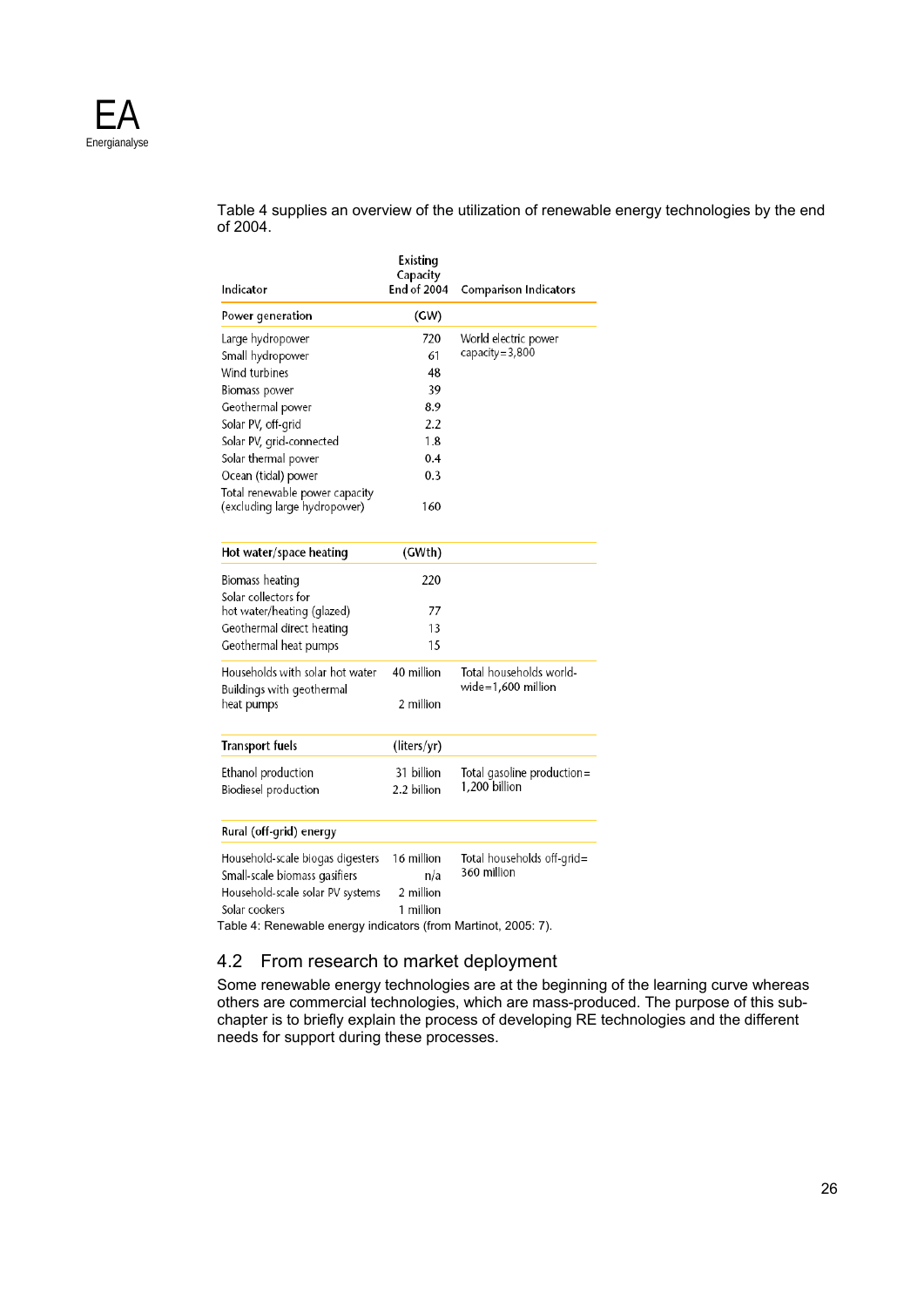l

According to Skytte et al. (2004: 85) it can be fruitful to consider the technological development process of new energy technologies to take place in four different phases. These are pioneer, introduction, market and competition (summarised in Table 5)<sup>1</sup>

| <b>Phases</b> | <b>Description</b>                                                                |
|---------------|-----------------------------------------------------------------------------------|
| Pioneer       | The technology emerges as an independent technology. This phase is                |
|               | characterised by a small number of companies developing the technology            |
|               | primarily through radical innovations. The first barrier is to create a workable  |
|               | and reliable product. The greatest risk is technological.                         |
| Introduction  | Introduction of the product on markets (most often niche markets). Known          |
|               | technology – many companies. Innovation becomes incremental. The                  |
|               | greatest risk is financial.                                                       |
| Market        | The technology has become reliable and standardised and established on            |
|               | the market. Competition has resulted in a smaller amount of companies. The        |
|               | greatest risk for investors is the market risk – i.e. achieving sufficient market |
|               | share.                                                                            |
| Competition   | The product is mature and has the opportunity of competing on equal terms         |
|               | with conventional technologies. Few companies.                                    |

Table 5: Phases of the technological development process for RE technologies. For a more thorough description of the four phases see Skytte et al. (2004:85-91).

In each phase the technologies will have different needs for public support. Generally a distinction can be made between two types of support; technology *push* support and demand *pull* support. In the first phases, particularly in the pioneer phase, the technology push support is most important. This involves R&D for finding the right technology concept (basic research), support for demonstration plants (applied research) as well as so-called Triple Helix initiatives which support networking between industry, research institutions and authorities to create synergies in product and process innovation (Skytte et al. 2004: 81-82, see also Foxon et al., 2005: 2125).

In the later phases the market pull becomes the more important. In these phases innovation increasingly takes place incrementally and cost reduction is stimulated by learning-by-doing and learning-by-using processes. Market pull can take place as price or investment support or by establishing separate markets for new technologies, for example by RE certificate markets or through tendering procedures. In addition to these support forms the conditions for establishing new plants are important, this involves physical planning, and grid connection conditions (Skytte et al., 2004: 99-100).

One may criticise the approach of Skytte et al. for assuming that RE technologies must eventually become competitive with conventional technologies. Their model somewhat ignores that some RE technologies could be fully matured and industrialised, but still would require separate markets or subsidies to be able to compete with the conventional technologies (and that politicians may choose to support them in spite of this for security of supply or environmental reasons).

 $13$  Foxon et al (2005) work with five stages of commercial maturity of renewable energy technologies: 1) basic and applied R&D, 2) Demonstration 3) Pre-commercial 4) Supported commercial 5) Commercial. Though the terms are different, the steps, which are described by Foxon, are very similar to those of Skytte et al (2004). The work by Foxon is based on a study undertaken for UK Department of Trade and Industry in 2003.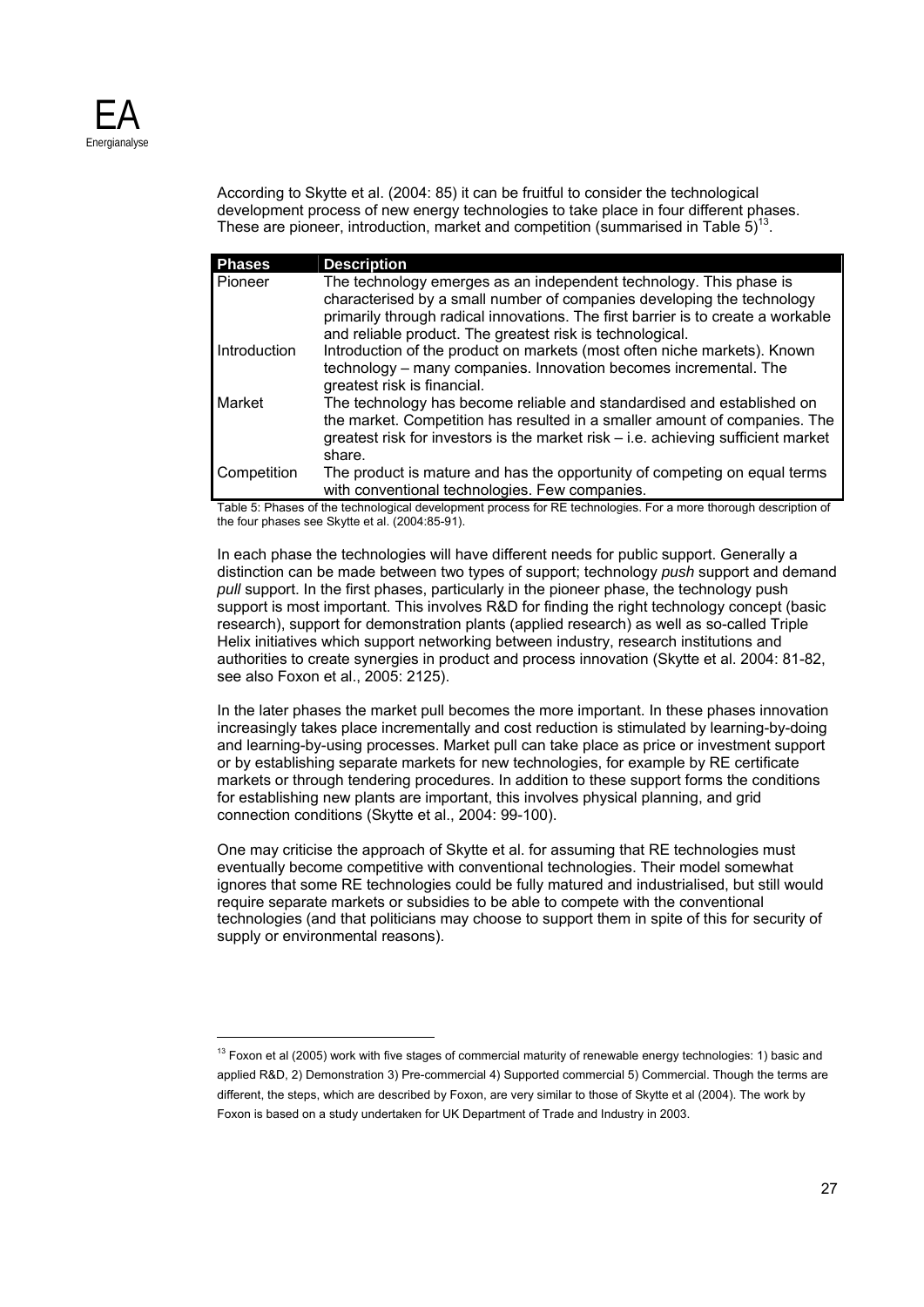|                                                                                 | <b>Research and</b><br>development<br>(Technology push) |         |                | <b>Market development</b><br>(Demand pull)                              |                |         | <b>Structural</b><br>integration |         |
|---------------------------------------------------------------------------------|---------------------------------------------------------|---------|----------------|-------------------------------------------------------------------------|----------------|---------|----------------------------------|---------|
| Triple  <br>Applied<br><b>Basic</b><br>research Helix <sup>14</sup><br>research |                                                         |         | support        | Investment Price<br>support markets <sup>15</sup>   planning conditions |                |         | Separate   Physical Connection   |         |
| <b>Pioneer</b>                                                                  | $***$                                                   | ***     | $\star$        | $***$                                                                   | $\star$        |         | *                                | $\star$ |
| Introduction                                                                    | $***$                                                   | $**$    | ***            | $***$                                                                   | $***$          | $\star$ | $**$                             | $***$   |
| <b>Market</b>                                                                   | $\star$                                                 | $\star$ | $**$           | $\star$                                                                 | ***            | ***     | $***$                            | $***$   |
| <b>Competition</b>                                                              | $\ast$                                                  | $\star$ | $\blacksquare$ | -                                                                       | $\blacksquare$ | *       | $\star$                          | $\ast$  |

Table 6: Effect of support measures and plant conditions in the different phases (see Skytte et al., 2004: 99).

Table 6 shows how Skytte et al see the importance of the different support types in the different phases of technological development. Three stars refer to a great effect of support, two to a moderate effect and one to a little effect – a minus refers to an insignificant effect.

One may argue to the table that the structural integration may also play a great role in the dissemination of renewable energy technologies even in the final stage of technological development where they are assumed to be competitive with traditional technologies (competition phase). Dissemination of the wind power technology for instance is totally dependent on adequate planning framework, where potential conflicts of interests are handled. This is regardless of the plants' economic performances.

#### 4.3 Renewable energy technology status

It is not the purpose of this report to go into detail with all renewable energy technologies. However it is useful to include a short status for the most important renewable energy technologies regarding technology development, resource potentials and economic performance.

Figure 1 gives a rough indication of how far different renewable energy technologies (or more precisely technology groups) have progressed using the terminology developed by Skytte et al. (2004).

It should be recognised that some technologies for instance photovoltaics cover a lot of different technologies and concepts. Photovoltaics include crystalline silicon technologies (single- and multi-crystalline) which are reliable commercial technologies that are mass produced and available for the market, as well thin film technologies and so-called third generation technologies like polymer and photo-electro chemical (PEC) cells, which are still being researched.

Many ocean power technologies are still at the pilot level, where basic and applied research (according to theory) are key elements to drive development further. New concepts are still being developed within these groups of technologies, because researchers and developers have not (yet) come-up with definitive solutions to intrinsic problems.

Other technologies like biomass gasification have developed to the introduction stage where triple-helix initiatives and support for niche markets are important.

l

<sup>&</sup>lt;sup>14</sup> Triple Helix: when industries, research institutions and authorities work dynamically together in order to generate synergies.

<sup>&</sup>lt;sup>15</sup> Such as renewable energy certificate markets.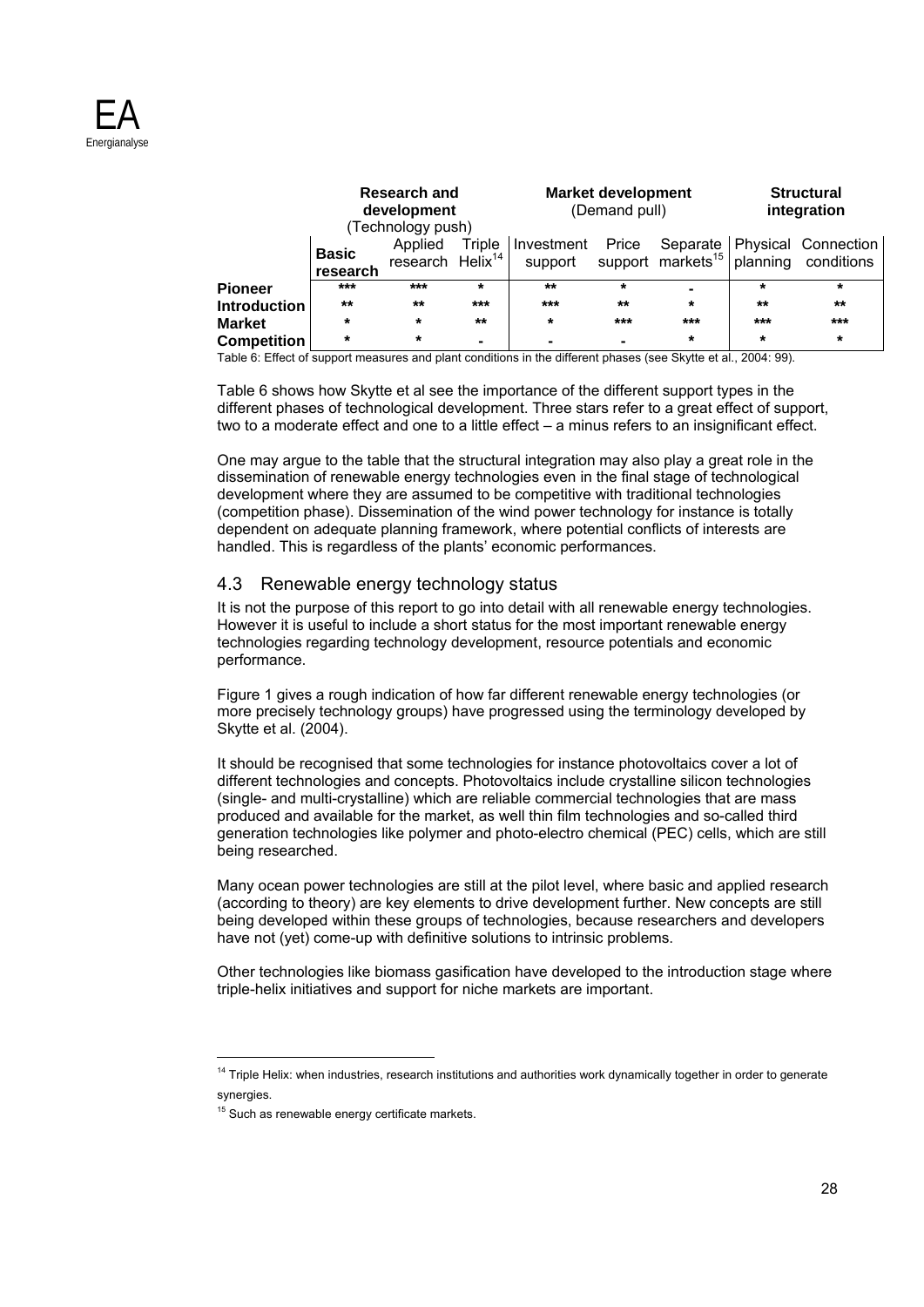Yet other technologies have developed to a level where they are reliable and established on the market. Depending on the resource potentials available some of these technologies like small-scale hydro power (in Norway) and geothermal power (in Iceland) are even competitive with conventional technologies, whereas for instance wind power and solar technologies need support in most markets to be competitive.

| Photovoltaic                                 |              |               |             |
|----------------------------------------------|--------------|---------------|-------------|
| <b>Solar Thermal</b>                         |              |               |             |
| <b>Solar Thermal Power</b>                   |              |               |             |
| <b>On-shore Wind Power</b>                   |              |               |             |
| <b>Off-shore Wind Power</b>                  |              |               |             |
| Geothermal                                   |              |               |             |
| Small-scale Hydro Power                      |              |               |             |
| Bio-mass Combustion for Elec. and Power      |              |               |             |
| <b>Bio-mass Gasification</b>                 |              |               |             |
| <b>Bio-mass Anaerobic Methane Production</b> |              |               |             |
| Bio-fuel Vegetable oil                       |              |               |             |
| <b>Bio-fuel Bio-diesel</b>                   |              |               |             |
| <b>Bio-fuel Ethanol</b>                      |              |               |             |
| Ocaen-energy                                 |              |               |             |
| Pioneer                                      | Introduction | <b>Market</b> | Competition |

Figure 4: Development of renewable energy technologies – rough indication!<sup>16</sup>

l

In Table 7 the global resource potential from different renewable energy resources is outlined. The appraisal of the technical potential takes into account engineering and technological criteria.

For comparison the total global energy demand was approx. 425 Exajoules in 2002. It appears that the total technical potential of different forms of renewable energy exceed the current energy demand by manifolds.

<sup>16</sup> Developed by EA Energy Analyses on information from Martinot (2005) *Renewables 2005 – Global status report*, Skytte et al. (2004): *Support for renewable energy?*, IEA (2003) (*Renewable energy into the mainstream*) IEA, 2003 (*Renewables for power generation*) Beijing 2005 (*Increasing Global Renewable Energy Market Share: Recent Trends and Perspectives*.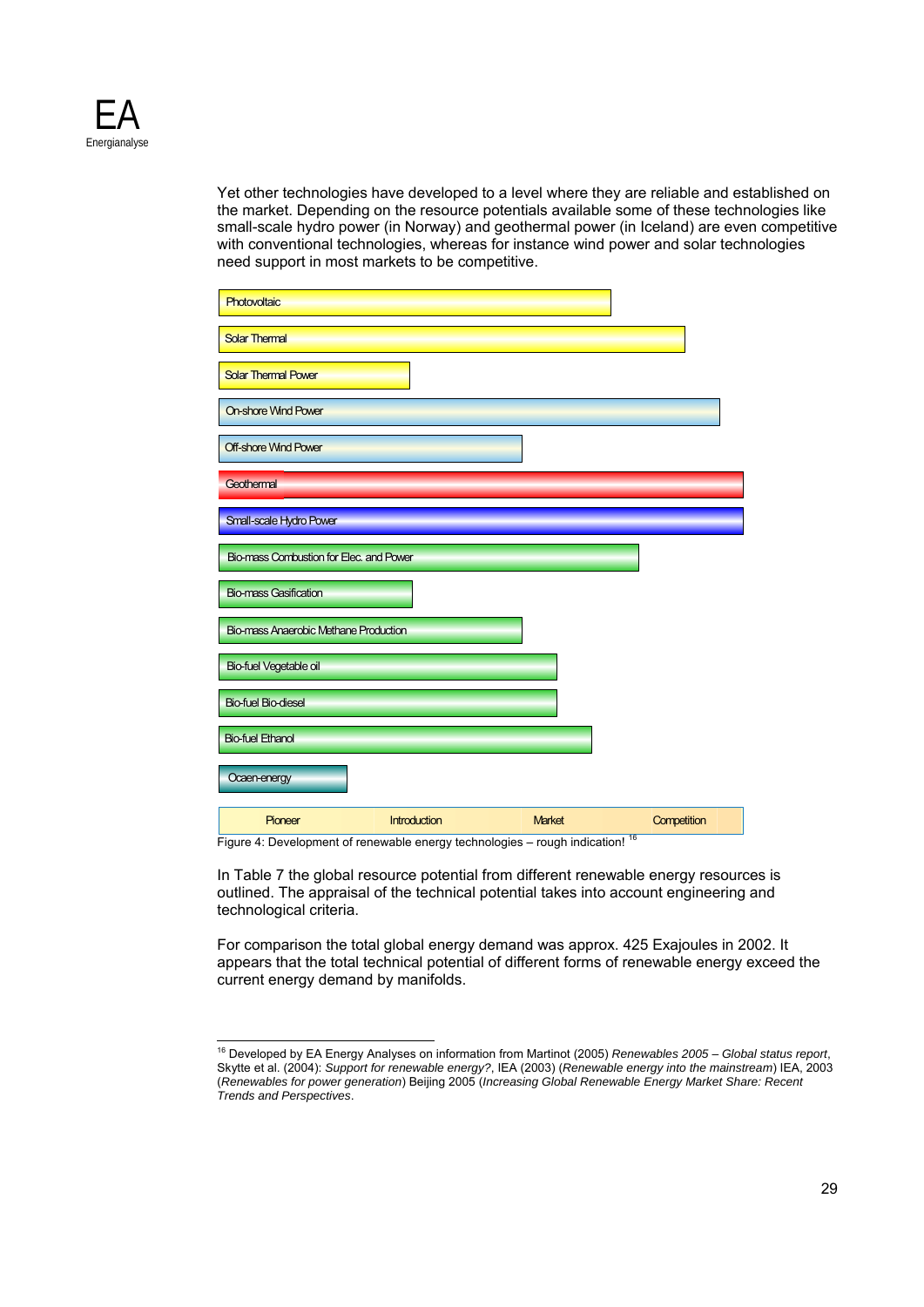In should be mentioned in this regard however, that renewable energy sources are not spread evenly on a global scale. Some regions may in surplus of renewable energy potential whereas others are in deficit.

| Resource          | Current use <sup>a</sup> | Technical<br>potential | <b>Theoretical</b><br>potential |
|-------------------|--------------------------|------------------------|---------------------------------|
| Hydropower        | 10.0                     | 50                     | 150                             |
| Biomass energy    | 50.0                     | >250                   | 2,900                           |
| Solar energy      | 0.2                      | >1,600                 | 3,900,000                       |
| Wind energy       | 0.2                      | 600                    | 6,000                           |
| Geothermal energy | 2.0                      | 5,000                  | 140,000,000                     |
| Ocean energy      | ٠                        | ۰                      | 7,400                           |
| <b>TOTAL</b>      | 62.4                     | >7,500                 | >143,000,000                    |

a. The current use of secondary energy carriers (electricity, heat and fuels) is converted to primary energy using conversion factors involved.

Table 7: Global renewable resource base (Exajoules per year) (Johansson et al, 2004).

Figure 5 shows the long-run marginal costs (LRMC) of electricity production for different renewable technologies. The cost-range indicates that generation cost depend on the resource conditions in different countries or regions (in this case the EU member states).

For many technologies the cost-range estimates are quite large and therefore it is difficult to make any definitive conclusion regarding which technologies are the most economic. This to a high degree depends on the resources available.

Nevertheless a conclusion can be made that ocean and solar technologies are still relative costly whereas wind, biomass and hydro power technologies are all close to being competitive with conventional generation technologies where the resources potential is good.



Figure 5: Cost of renewable energy technologies generation electricity (EU 2005: 24, renewable energy Comm.). For comparison the long-run marginal cost of new coal fired plant is approx. 35  $\epsilon$ /MWh.<sup>1</sup>

l  $17$  Solar PV is not included in the figure because its costs according to the communication from the EU is not within the indicated cost range (0-200 €/MWh) in a European context. According to the IEA (2006) the generation cost of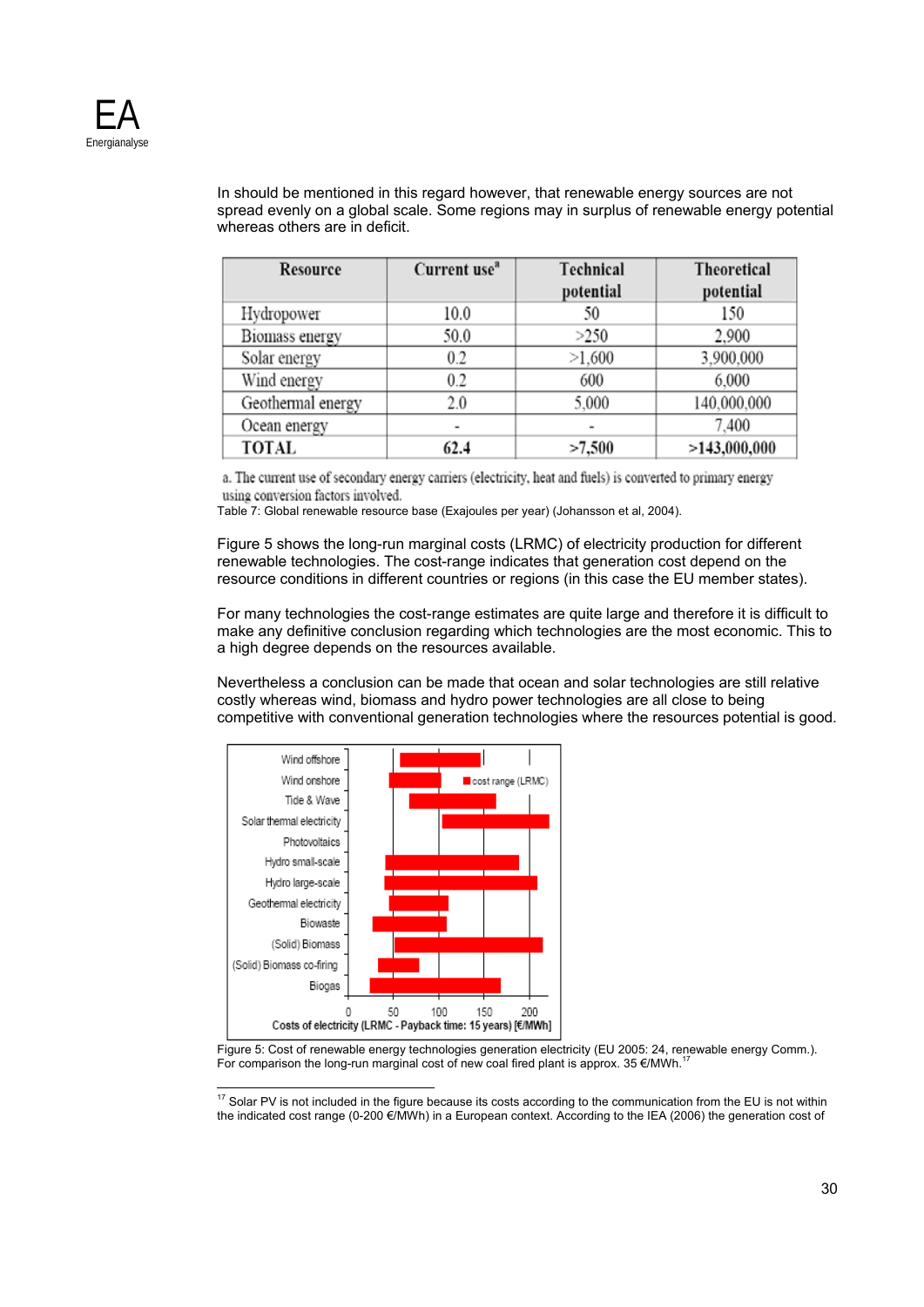

Annex II includes a more comprehensive description of the various renewable energy technologies.

 PV may however in some countries, where the solar resource is great, come down to some 200 \$/MWh – corresponding to approx. 160 €/MWh with the current exchange rate (1\$=0,81€, 2006-04-04).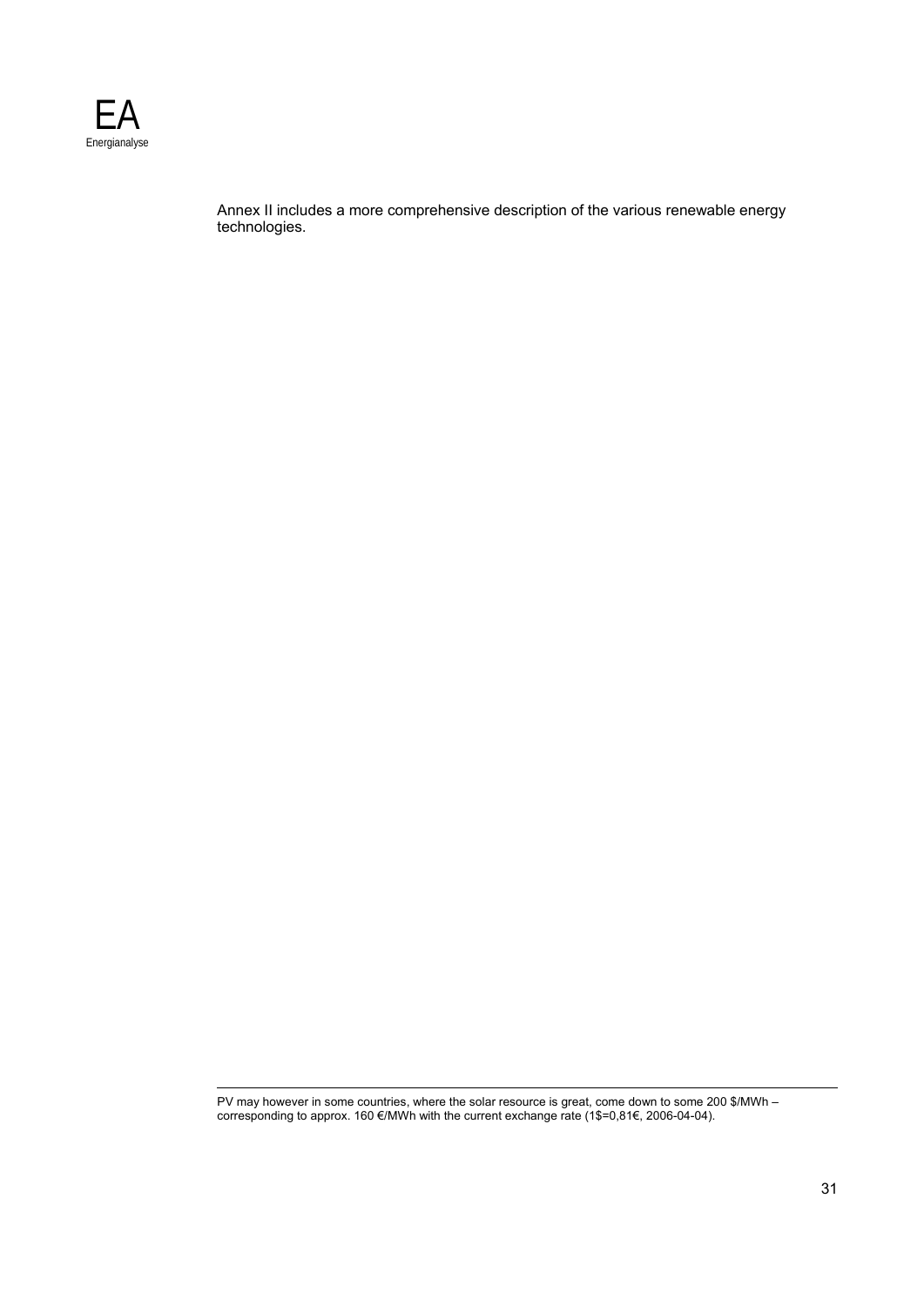## 5 Barriers and opportunities for renewable energy

Based on the literature study it is the purpose of this chapter to identify barriers and opportunities for the further deployment of renewable energy technologies.

In the context of this study, only barriers that may be overcome by human actions are examined. That a specific technology is intrinsically not competitive is not in this study considered a relevant barrrier to its deployment. Similarly, barriers related to the lack of natural resources (no wind, no sun, no waves, no biomass etc.) in some regions of the world are not considered as relevant barriers in this study either.

It is the intention that the information provided in this chapter can form a basis for prioritising, which barriers and opportunities are the most relevant to deal with in the RETD context.

In order to facilitate the prioritising of barriers and opportunities three criteria of relevance are examined in this chapter:

- 1) Are the barriers cross-cutting from a technology point of view? Barriers that are very technology specific are of less importance for the RETD agreement, because such barriers are dealt with through the relevant RE technology Implementing Agreements.
- 2) Do the barriers pose a problem in several countries? Barriers that are specific to very few countries are of less relevance.
- 3) Will international cooperation make a difference to better overcome the barriers? The main focus of the RETD is on barriers that can be overcome through international collaboration on policies and business strategies

It is the intention that the barriers and opportunities identified in this chapter should provide a basis for identifying relevant activities to initiate within the framework of the RETD (see Chapter 6).

## 5.1 Identification of barriers

The following barriers to renewable energy deployment are dealt with in this chapter:

- There is not a level playing field for renewable energy technologies
	- o Subsidies for conventional technologies
	- o Externalities are not internalised in energy/fuel prices
- The incentives for governments and private companies to support renewable energy development are insufficient
- Financing is unreasonably costly for renewable energy technologies
- Technology standards are lacking for renewable energy technologies and fuels
- Import tariffs and technical barriers impede trade in renewables
	- Permits for new renewable energy plants are difficult to obtain
		- o Approval procedures are lengthy and troublesome
		- o Lack of spatial planning for renewable energy
- Energy markets are not prepared for renewable energy
	- o Integration of intermittent energy sources
	- o Grid connection and access is not fairly provided
	- o Other markets imperfections in energy markets
	- Renewable energy skills and awareness is insufficient
		- o Lack of knowledge and acceptance
		- o Lack of training and education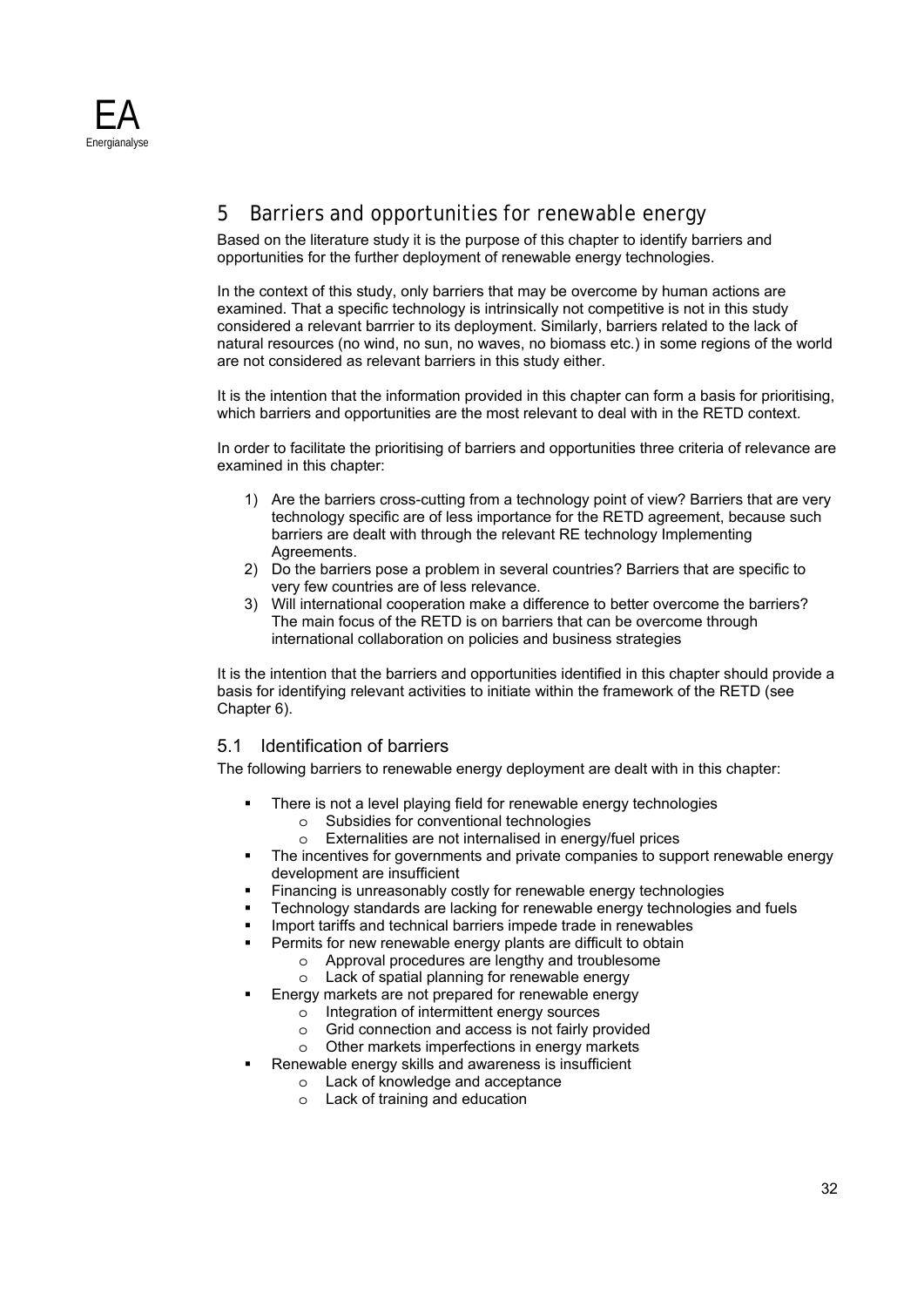In addition to the general description of the barriers the following questions are answered for each barrier category: Which stakeholders are important to deal with this barrier? Which renewable energy technologies face this barrier? Which countries face this barrier? And finally, will there be benefits of international cooperation to break down the barrier?

## 5.2 There is no level playing field for renewable energy technologies

Establishing a *level playing field* for renewable energy can be one of the strongest drivers for further deployment of RE technologies.

Providing a level playing field not only concerns the pricing of renewable energy technologies and competing technologies (fossil fuel and nuclear) but also trade barriers, and technical and administrative impediments and the provision of training and education, and accounting for all the benefits provided from RE (etc.).

In this chapter however the focus is on subsidies and external costs for conventional energies. Sub-chapters 5.6 and 5.7 will deal with the technical and administrative issues etc. that also are important to tackle in order to establish a level playing field for renewable energy.

#### **Subsidies for conventional energy technologies**

Direct and indirect financial support ("subsidies") to promote conventional energy supply skew the playing field against renewable sources of energy. This is a topic, which has been addressed in a variety of different papers and publications addressing barrriers to renewable energy technologies (see for example Beijing 2005, p. 10, STOA 2003: 60). Also energy subsidies may lead to generally lower energy prices for consumers (depending on how they are financed), thus masking the true energy price and inspiring higher energy use.

The WTO has defined energy subsidies as (i) a financial contribution (ii) by a government or any public body within the territory of a Member (iii) which confers a benefit. All three conditions must be satisfied in order for a subsidy to exist (referred by Pershing and Mackenzie 2004; 2).

According to the report "Removing subsidies – levelling the playing field for renewable energy technologies", by Pershing and Mackenzie, which was prepared for the renewable energy conference in Bonn in 2004, global subsidies for oil, coal gas and nuclear power total *"in the tens of billions of dollars annually. Subsidies take a variety of forms, including direct support to consumers, direct payments to investors in large and capital intensive projects, tax exemptions, price caps or ceilings and more subtle and indirect forms such as transmission grid support, regulatory hurdles for small and distributed power and agreements on formulas for risk calculation that emphasize volume of electricity rather than the security of fuel inputs."*(Pershing and Mackenzie, 2004: 3). Subsidies rarely benefit distributed technologies, but rather large scale technologies like hydro power dams and oil refineries (Pershing and Mackenzie, 2004: 4)

Similarly the European Environment Agency in 2004 synthesised data from a range of sources to estimate the size of support to the energy sector within the EU 15. Total subsidies (excluding external costs) were here estimated to be in the order of EUR 29 billion in 2001 for the electricity only. Approx. EUR 5.3 billion were allocated to renewable energy sources – and the remainder to fossil fuels (EUR 21.7 billion) and nuclear power (EUR 2.2 billion) (EEA 2004, Energy subsidies in the European Union – a brief overview, p. 14).

However, the rationales for adopting subsidies are manifold (see below) and similarly their consequences and the ways to reduce them are complex.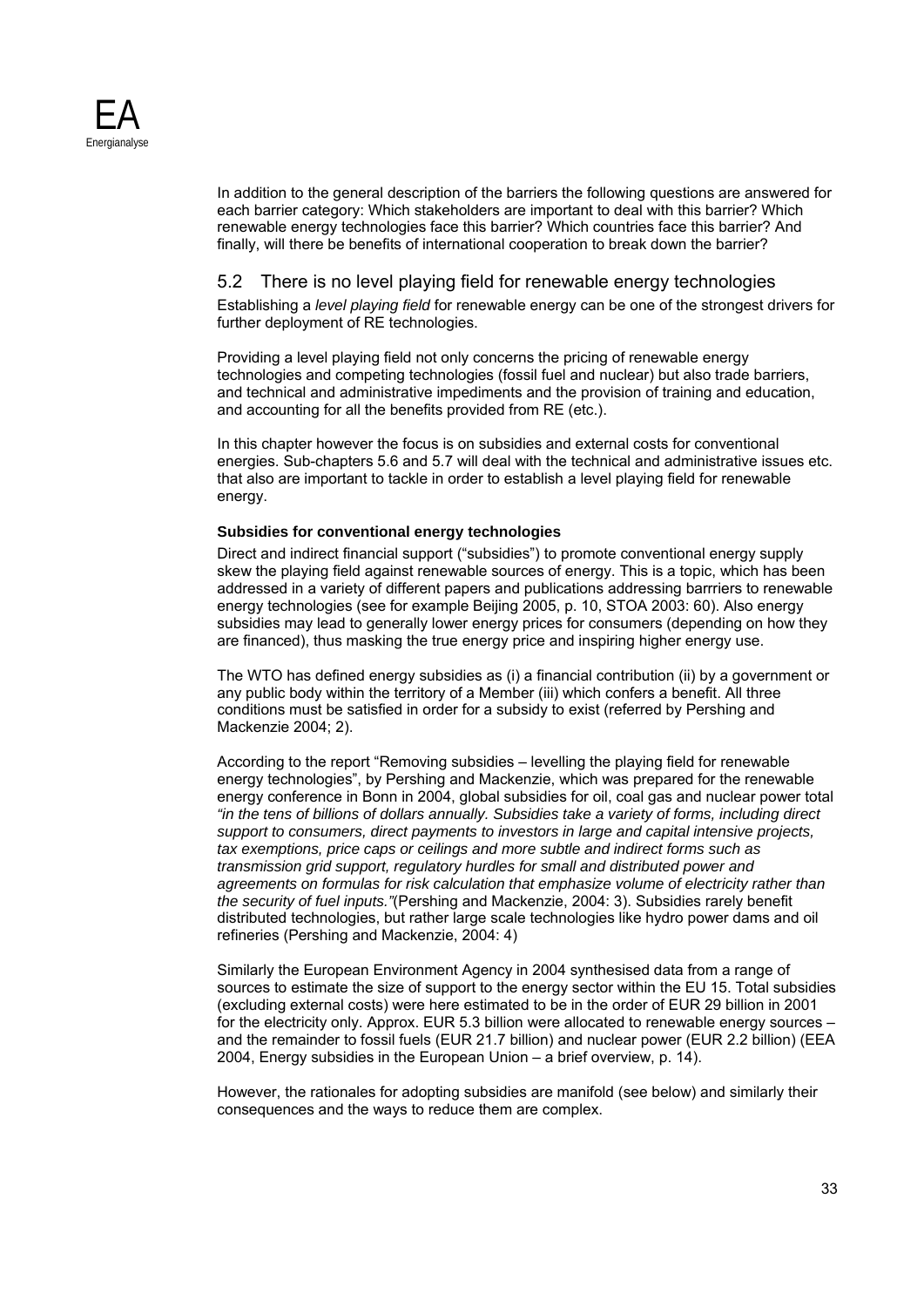

Pershing and Mackenzie (2004) has identified the following rationales for energy subsidies

- Protecting domestic industry and promoting jobs at home
- Reducing imports and improving national security
- Managing risk
- Making energy more affordable for specific social groups
- Protecting the environment.

According to the report "Increasing Global Renewable Energy Market Share" prepared for the Beijing International Renewable Energy Conference 2005, (Beijing, 2005:34) several countries have begun to reduce/eliminate fossil fuel subsidies. For example Germany is planning to reduce its coal subsidies after 2008.

#### **Externalities are not internalised in energy/fuel prices**

According to many economists the most economically sound approach to improve markets for renewable energy technologies lies in the "internalizing" of externalities. This means that price signals are provided to value damages caused by different technologies/fuels. This could be climate change costs, health impacts from dust and NOx emissions, costs of acid rain (corrosion of buildings, acidification of lakes…), visual impacts etc.

Within the international research project  $ExternE^{18}$ , the externalities associated with electricity production have been estimated. The study has proven that the cost of producing electricity from coal or oil would approximately double and the cost of electricity production from gas would increase by some 30% if external costs were taken into account.

Further details are given in the table below. Since externalities are site and plant specific they vary from country to country.

|                | EXTERNAL COST FIGURES FOR ELECTRICITY PRODUCTION IN THE EU FOR EXISTING TECHNOLOGIES1<br>$(n \in \mathsf{CENT}\ \mathsf{PER}\ \mathsf{KWh}^*)$ |         |          |             |                |                |              |     |            |
|----------------|------------------------------------------------------------------------------------------------------------------------------------------------|---------|----------|-------------|----------------|----------------|--------------|-----|------------|
| Country        | Coal & lignite Peat                                                                                                                            |         | Oil      | Gas         | <b>Nuclear</b> | <b>Biomass</b> | Hydro        | PV  | Wind       |
| AT             |                                                                                                                                                |         |          | $1-3$       |                | $2-3$          | 0.1          |     |            |
| BE             | 4.15                                                                                                                                           |         |          | $1 - 2$     | 0.5            |                |              |     |            |
| DE             | $3 - 6$                                                                                                                                        |         | $5 - 8$  | $1 - 2$     | 0.2            | 3              |              | 0.6 | 0.05       |
| DK             | $4 - 7$                                                                                                                                        |         |          | $2 - 3$     |                | 1              |              |     | 0.1        |
| ES             | $5 - 8$                                                                                                                                        |         |          | $1 - 2$     |                | $3.5$ **       |              |     | 0.2        |
| Я              | $2 - 4$                                                                                                                                        | $2 - 5$ |          |             |                | $\mathbf{1}$   |              |     |            |
| FR             | $7 - 10$                                                                                                                                       |         | $8 - 11$ | $2 - 4$     | 0.3            | 1              | 1            |     |            |
| <b>GR</b>      | $5 - 8$                                                                                                                                        |         | 3.5      | $\mathbf 1$ |                | $0 - 0.8$      | $\mathbf{1}$ |     | 0.25       |
| IE             | $6 - 8$                                                                                                                                        | $3 - 4$ |          |             |                |                |              |     |            |
| $\mathsf{I}$   |                                                                                                                                                |         | $3 - 6$  | $2-3$       |                |                | 0.3          |     |            |
| NL             | 3.4                                                                                                                                            |         |          | $1 - 2$     | 0.7            | 0.5            |              |     |            |
| N <sub>O</sub> |                                                                                                                                                |         |          | $1 - 2$     |                | 0.2            | 0.2          |     | $0 - 0.25$ |
| PT             | $4 - 7$                                                                                                                                        |         |          | $1 - 2$     |                | $1 - 2$        | 0.03         |     |            |
| SE             | $2 - 4$                                                                                                                                        |         |          |             |                | 0.3            | 0.0.7        |     |            |
| UK             | $4 - 7$                                                                                                                                        |         | 3.5      | $1 - 2$     | 0.25           | 1              |              |     | 0.15       |

\* sub-total of quantifiable externalities (such as global warming, public health, occupational health, material damage)<br>\*\* biomass co-fired with lignites<br>Table 8: External costs for electricity production in the EU (in cen External cost).

l <sup>18</sup> ExternE is sponsored by the EU Commission. Researchers have participated from all EU member states and the United States of America. Further information on methodologies, result etc. can be found on the ExternE website: www.externe.info, 27-02-2006.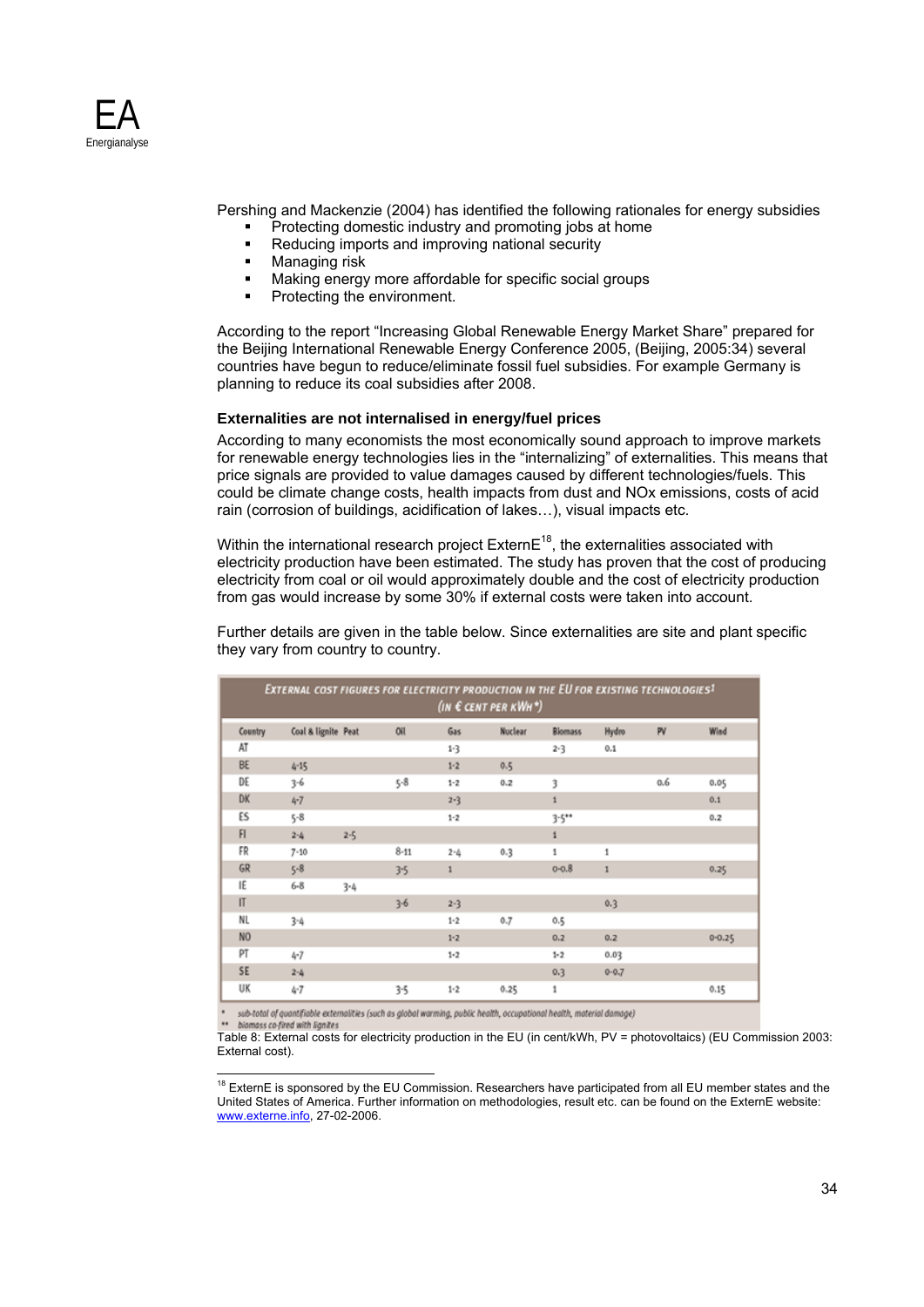According to Pershing and Mackenzie (2004: 16) price signals to internalise externalities may be "*explicit (in the form of new taxes, user fees or surcharges), or implicit (e.g. in the form of caps on use). If designed in a sufficiently flexible manner, these tools can allow the market to implement the desired outcomes at the lowest cost"*.

One of the main barriers to an increased application of environmental taxes may be that governments are reluctant to introduce taxes on their domestic industries because (they fear that) the taxes will decrease competitiveness of the industry (se also STOA 2003: 72).

#### **Opportunities**

The following (general) opportunities will be relevant to pursue in the effort to dealing with the above mentioned barriers:

- International cooperation between governments on phasing out subsidies.
- International cooperation between governments on best/good practice for subsidies.
- International cooperation between governments on internalisation of externalities.

At present many adverse effects of energy use are not included in energy prices, although examples of good practice exist. As put by Beck and Martinot (2004:5), *"although environmental impacts and associated dollar costs are often included in economic comparisons between renewable and conventional energy, investors rarely include such environmental costs in the bottom line used to make decisions"*. One example of good practice is the EU emissions trading scheme, which is a cap and trade system, dealing with CO2 emissions from energy intensive installations. The system basically raises energy prices by the costs of the CO2 quotas, thereby benefiting the competitiveness of renewable energy technologies compared to fossil fuel technologies.

Also fossil fuel taxes are applied in many countries. According to the IEA database Renewable Energy Policies & Measures (http://library.iea.org/dbtwwpd/textbase/pamsdb/re\_webquery.htm, 02-02-2006) 19 countries within the IEA have applied fossil fuel taxes in some form.

Pershing and Mackenzie (2004) include the following main recommendations for a possible subsidy reform:

- *"create targeted, soundly based incentives that are practical, transparent, predictable and promote market competition.*
- *aim at all aspects of the system including technical barriers, market impediments, administrative barriers and social and environmental constraints."*

Furthermore the report emphasises, that *"Internationally coordinated action can facilitate the process of removing environmentally damaging subsidies. However, unilateral actions may still be appropriate in the absence of international agreements.".* (Pershing and Mackenzie, 2004: 19).

The rationales for energy subsides are numerous. Often however protection of national industries is a key concern and therefore international cooperation is important (agreements of reciprocity) if energy subsidies are to be reduced. Also international cooperation on best practice is relevant since often energy subsidies are not the most effective means to achieve specific a policy goal (for example energy subsidies are sometimes used as a means to assist specific social groups though other measures such as income taxation might be more appropriate).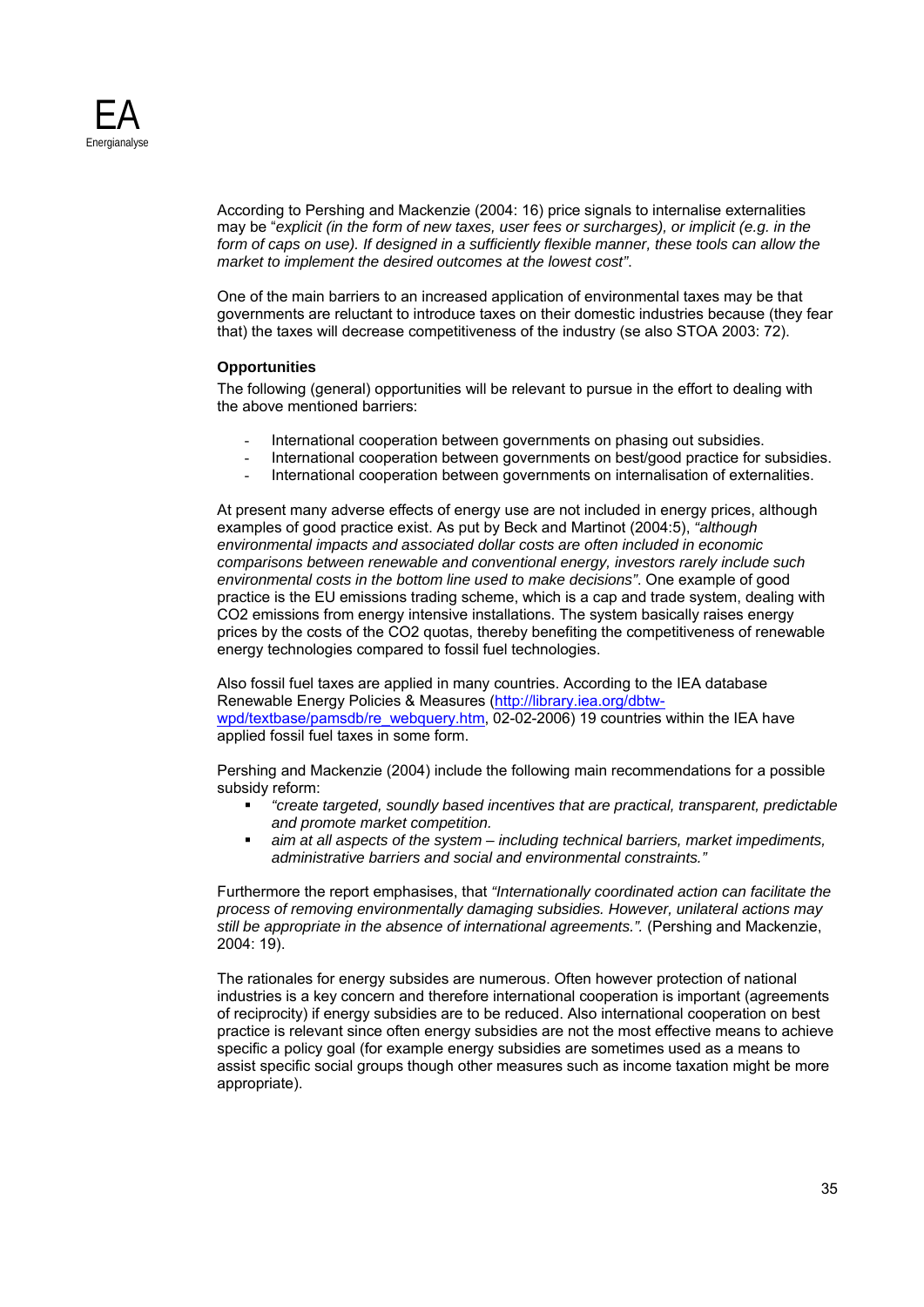Similarly governments are often reluctant to introduce environmental taxes on energy products because they want to protect their national industry. International cooperation (mutual agreements) is therefore important to achieve progress on this issue. Through the United Nationals Climate Change Convention negotiations and actions are already taking place with regard to greenhouse gases. It may be relevant to initiate a similar cooperation on other substances (to the extent such initiatives have not been taken already).

#### **Questions to be addressed**

*Which stakeholders are important to deal with these barriers?*  National governments and international forums for cooperation (UN, EU, IEA, G8).

#### *Which renewable energy technologies face these barriers?*

Subsidies and lack of internalisation of externalities are principle problems to the development of all renewable energy technologies, although primarily to the technologies which are in phase of commercialisation/marketing (including many biomass technologies, wind power and solar technologies).

#### *Which countries face these barriers?*

l

These are general problems to many countries. However, the development of a carbon framework, for instance in the EU, provides an important contribution to deal with the issue of externalities.

#### *Will there be benefits of international cooperation?*

As discussed above international cooperation may be very important to phase out subsidies and to reach international agreements on pricing environmental externalities.

# 5.3 The incentives for governments and private companies to support renewable energy technology development are insufficient

Within a short time horizon renewable energy technologies may appear costly compared to conventional technologies. However, as experience accumulates costs are expected to decrease and depending on the framework conditions, for instance the costs of emitting CO2, and the development in fuel prices, they may eventually break even with fossil fuel technologies.

Case studies for various technologies and industries have shown that technologies exhibit a "learning ratio" that usually stays constant for a technology for large periods of time. This learning ratio is calculated by comparing production costs of a technology each time there is a doubling of manufacturing capacity. Typical learning ratios for energy technologies are between 10% and 20%. Therefore, each time installed capacity of a technology is doubled, the costs of energy produced with the technology fall by between 10% and  $20\%^{19}$ . The concept of learning ratio is a heuristic concept, which does not identify the specific aspect where the improvement was or might be achieved, but observes that costs fall as experience with a technology is fed back into the manufacturing process and in research in better technology, operation, installation and maintenance (Neuhoff and Sellers, 2005; IEA 2000).

The cost curve in Figure 6 illustrates how technology learning through market experience may over time overcome the cost barriers and lead to profitable investments. Initially there is a need for support for the renewable energy technologies but following a certain period

 $19$  Further information about the theory of learning curves and empirical documentation may be found in the IEA report *Experience Curves for Energy Technology Policy* (IEA 2000).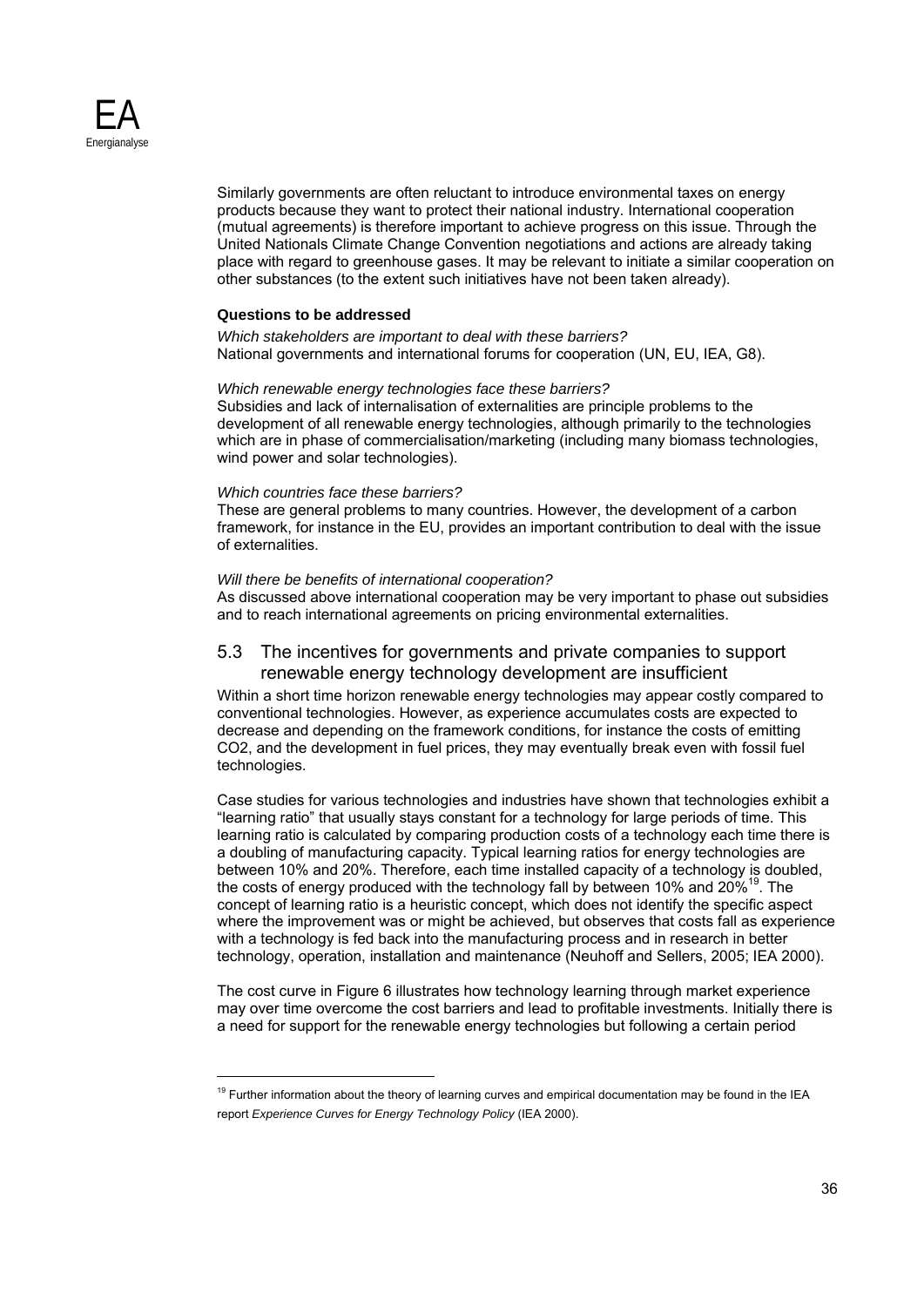l

renewable energy technologies are expected to generate a surplus compared to existing technologies.



Figure 6: Additional annual costs for a portfolio of biomass and PV technologies (IEA 2000: 81, Experience Curves for Energy Technology Policy).

Individual companies and governments may however have incentives to free-ride and wait for other stakeholders to bring the technological development further.

Private companies cannot appropriate all the benefits of their innovation, product and process improvement. Therefore, it is widely accepted that governments need to support RD&D.

Similarly Barreto and Klaassen (2004) (p. 74) suggest that so-called learning spill-over could also result in a lack of incentives for individual countries to pay for the 'learning investments', because other countries could be free riding. It is not clear to what extent technology 'spillover' prevents public investment into energy technologies. A strong motivation for national technology support programmes could be the benefits for national industry, especially as early adopters expect that early support will move their national industries into a leading position on international markets<sup>20</sup> (Neuhoff and Sellers, 2005). Concerning deployment, also the benefits to security of supply and environmental issues may prompt governments to support renewable energy (cf. chapter 3.1)

The above suggests that we need to align national interests with global interests. The example of the EU renewables objective offers some insights. Member states are committed to increasing the share of renewable technologies in their electricity supply by about 10 percentage points between 2003 and 2010 (to 21% by 2010) http://europa.eu.int/comm/energy/res/legislation/index\_en.htm)<sup>21</sup>. While the process of coming to this agreement was difficult and the level of compliance and possible sanctions

 $20$  And in fact there is a barrier here too since there is no longer any such guarantee as 'national industries'. Governments may sink large funds into early mover advantages only to see the rewards moving elsewhere once the technology is developed.

<sup>&</sup>lt;sup>21</sup> In this regard it should be mentioned the European Commission, according to the recent Green Paper "A European Strategy for Sustainable, Competitive and Secure Energy", will bring forward a Renewable Energy Road Map including *"consideration of which targets or objectives beyond 2010 are necessary, and the nature of such targets, in order to provide long term certainty for industry and investors"*.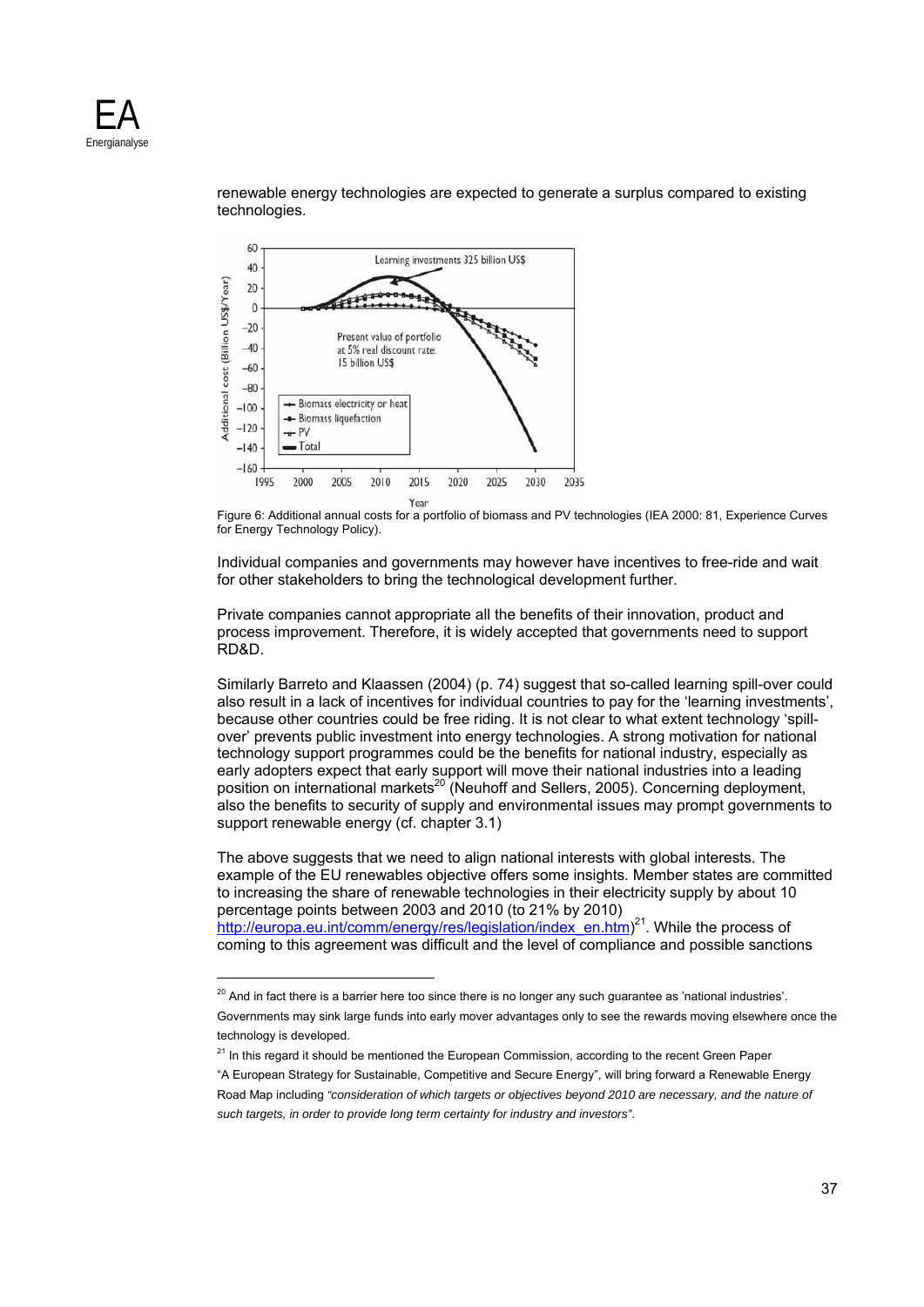are still being debated, the commitment was a driving force for the implementation and continuation of national support programmes (Neuhoff and Sellers, 2005).

#### **Opportunities**

l

The following (general) opportunities will be relevant to pursue in the effort to dealing with the above mentioned barriers:

- International agreements committing governments to demonstrate and deploy renewable energy technologies, including for example establishing international technology clubs for the promotion of specific technologies
- Establishing international (multilateral) funds for RE deployment and demonstration, including entering partnerships with RE industry and developers, and international financing institutions.

National politicians or administrations will be more successful in pursuing strategic deployment programmes if these programmes are consistent, with similar initiatives in other countries.<sup>22</sup> A joint public declaration or non-committing statement made by the Johannesburg Renewable Energy Coalition, the G- $8^{23}$ , or any similar institution could express support for stretching targets for increases in research and development budgets or strategic deployment funding. This could provide a reference point for national policy debate and focus the attention of national administrations on energy technology policy (Seller and Neuhoff, 2005).

An international agreement that supports the strategic deployment of several renewable energy technologies would have the advantage that the nationally championed technology of each country could be included. This is likely to increase the number of participating countries. However, it would require a lengthy international process to foster such an agreement, as demonstrated by negotiations of the Kyoto Protocol (Neuhoff and Sellers, 2005).

Rather than fostering a broad agreement among many countries, one might consider developing 'clubs' of countries that support a new energy technology. A club of countries already covers a larger fraction of global population and industry than a single country. If the members decide jointly on their technology support programmes, they will internalise more of the positive externality and hence provide stronger support than if they were to make individually optimal decisions. This would be particularly successful if such a group of countries already represent a large fraction of the global natural resource-base for a technology, e.g. occupying the coastline with strong tidal streams. Another motivation for the formation of such a club could be that its members can capture a large share of the human, technological and financial resources required to advance a specific new energy technology (Neuhoff and Sellers, 2005).

For example, the Concentrating Solar Power Global Market Initiative (GMI) of several European, North American and North African countries aims at deploying 5GW of solar concentration in the next 10 years. Global commitment of sharing the learning costs of different technologies among countries by agreeing national targets on capacity and R&D budgets could be also an interesting approach.

 $^{22}$  Barreto and Klaassen (2004) suggest forging sound international co-operation on research, development, demonstration and deployment activities for technologies that could contribute to mitigate greenhouse gas emissions.<br><sup>23</sup> The G8 Renewable Energy Task Force (G8, 2001) provided a comprehensive set of policy recommendations.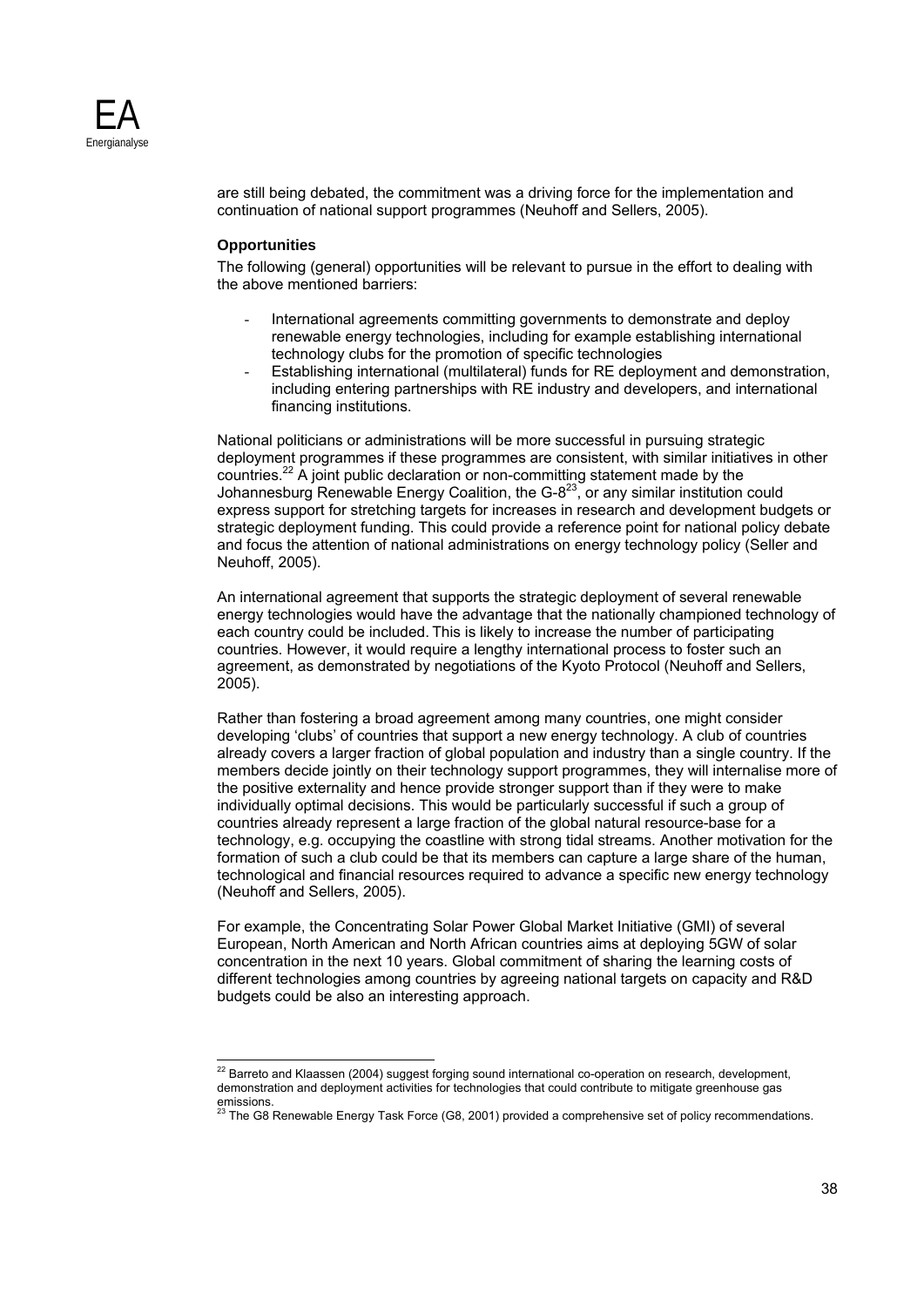A key question is whether governments will support international support programmes without knowing if the industry in their own country will benefit from the programme? In other words, how may a support programme be established ensuring that all countries get their share – and without compromising the efficiency of the scheme?

#### **Questions to be addressed**

*Which stakeholders are important to deal with these barriers?*  National, regional and local authorities, international forums for cooperation (IEA, G8), RE industry, international financing institutions.

#### *Will there be benefits of international cooperation?*

As discussed international cooperation and mutual agreements of reciprocity can be very important to provide the needed investments in renewable energy and to deal with the above mentioned free-rider problems.

*Which renewable energy technologies face these barriers?*  These barriers are general to all renewable energy technologies and to technologies at different technological levels.

#### *Which countries face these barriers?*

These barriers are general to all countries - particularly to small countries where the relative spill-over may be bigger.

# 5.4 Financing is unreasonably costly for renewable energy technologies

Compared to conventional fossil fuel technologies, renewable energy projects are generally more capital cost-intensive. Therefore weak capital markets not only create a problem of access to finance but also skew investment towards fossil fuel-based technologies. As explained in a recent report (Beijing 2005: 43) high interest rates, short maturities, and low debt-to equity gearing requirements increase the cost of renewable energy relative to conventional power.

Another barrier concerns lack of experience with renewable energy financing. Because *"financiers are typically averse to things that are new, the differences between RE and conventional energy systems and the risk perceptions they imply can become the most significant barriers to investment, even for RE technologies that are cost-competitive with conventional energy-supply options"* (Sonntag-O'Brien & Usher 2004: 2). Sonntag-O'Brien and Usher argue that financiers, as renewable energy technologies, must travel up a learning or experience curve.

Similarly in regulated markets special financing problems may exist if renewable energy generators are dependent on the goodwill of the dominating utility to finance their project: *"In some countries, power project developers have difficulty obtaining bank financing because of uncertainty as to whether utilities will continue to honour long-term power purchase agreements to buy the power"* (Beck and Martinot, 2004).

An additional financing issue concerns transaction costs, which are often disproportionately high for most renewable energy projects due to their small-scale nature. As stated by Sonntag-O'Brien & Usher (2004: 6), any *"investment requires initial feasibility and duediligence work and the costs for this work do not vary significantly with project size. As a result, pre-investment costs, including legal and engineering fees, consultants, and permitting costs have a proportionately higher impact on the transaction costs of RE*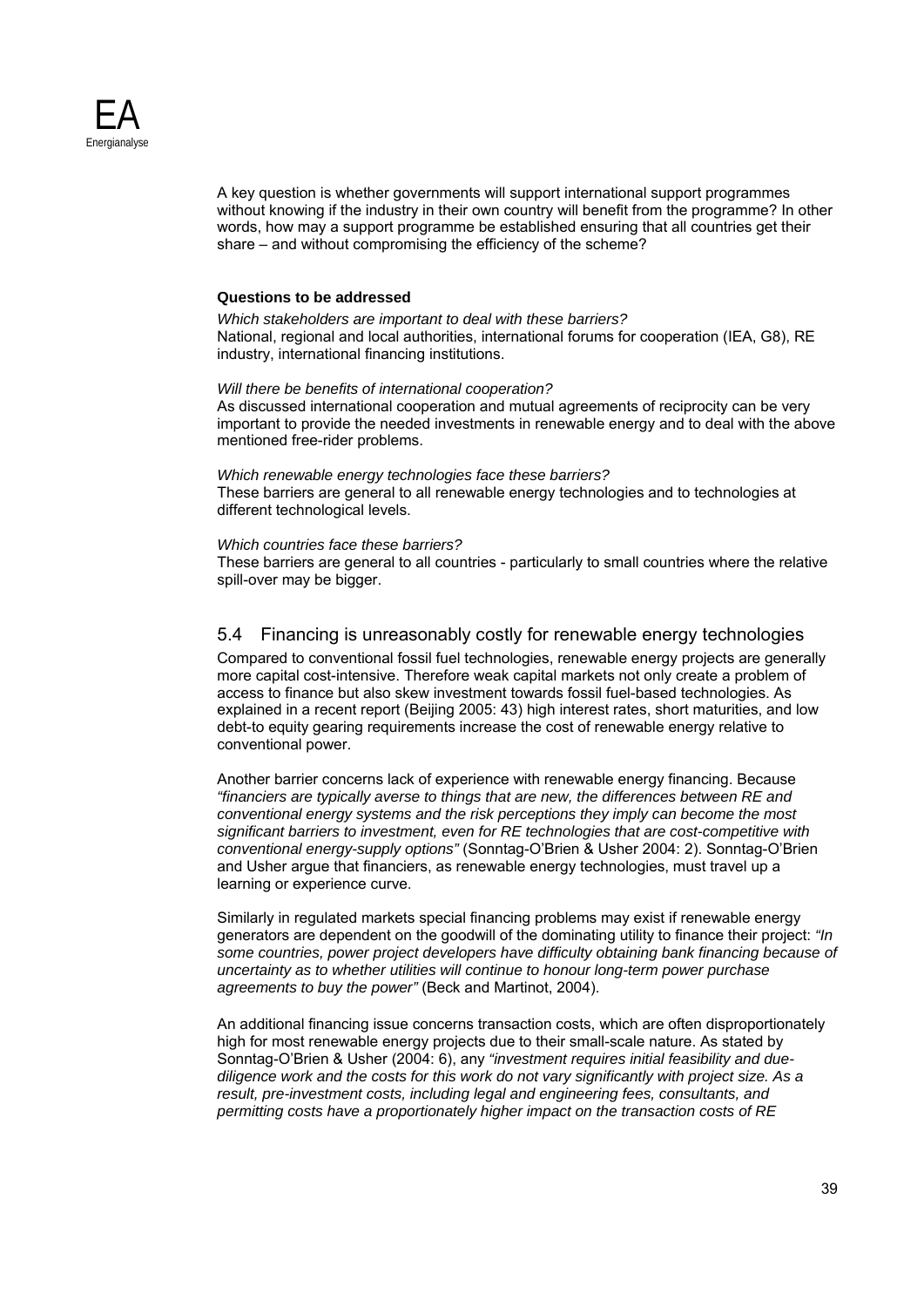*projects."* Still, as noticed by Beck and Martinot (2004: 5), higher transaction costs are not necessarily an economic distortion in the same way as some other barriers, *"but simply make renewables more expensive. However, in practice some transaction costs may be unnecessarily high, for example, overly burdensome utility interconnection requirements and high utility fees for engineering reviews and inspection."*. Some of these issues may be related to other barriers, which will be addressed in this chapter such as authorisation and planning procedures (including spatial planning).

As described in chapter 3.2 carbon credits may provide a new source of financing for renewable energy. Until now, however only a relatively few renewable projects have been carried through using the flexible mechanisms of the Kyoto Protocol [reference], perhaps because approval procedures are relatively complex. An important dilemma is to ensure a high environmental integrity of carbon projects without making approval procedures too complex.

# **Opportunities**

One of the advantages of renewable energy, which is often not taken into account by financers, is the hedging benefits to energy companies existing technology portfolio; *"In liberalising markets, where power producers are forced to assume the fossil-fuel pricing risk, their typical approach has been to lock in the fuel supply with futures contracts. A growing body of work, however, is finding that fixed-cost RE can effectively hedge fossil price risk by diversifying a producer's energy portfolio away from fossil fuels."* (Sonntag-O'Brien & Usher  $2004:2)^{24}$ .

Also, in order for renewable energies to expand it will become increasingly important to expand the catalogue of financing sources and instruments. As put in Beijing report on increasing the market share of renewable energy; *"More creative leveraging of public and private sector resources will be needed to meet the financing requirements of the renewable energy industry, including official development assistance, the Global Environment Facility, and carbon financing."* (Beijing 2005: 3).

The following (general) opportunities will be relevant to pursue in the effort to dealing with the above mentioned barriers:

- Favourable loans for renewable energy projects through national or international institutions. Public private partnerships can be key to facilitate such products.
- Cooperation on best practice for subsidies. Comparisons of PROs and CONs of different financial support schemes for renewable energy technology. Focus on interaction with other environmental regulation (for example the international CO2 regulation).
- Promote long-term power purchase agreements between consumers and RE generators/project developers so as to reduce risks for both parties.
- Initiatives to stimulate carbon financing of renewable energy projects (for instance by developing methodologies for CDM and JI projects).
- Training and education of financiers so as better to understand values and risks associated with renewable energy technologies.
- Agreements between governments and utilities on deployment of renewable energy

l  $^{24}$  More information on portfolio analyses can be obtained from the website of Shimon Awerbuch, the University of Sussex, who is one of leading experts on the field (see www.awerbuch.com).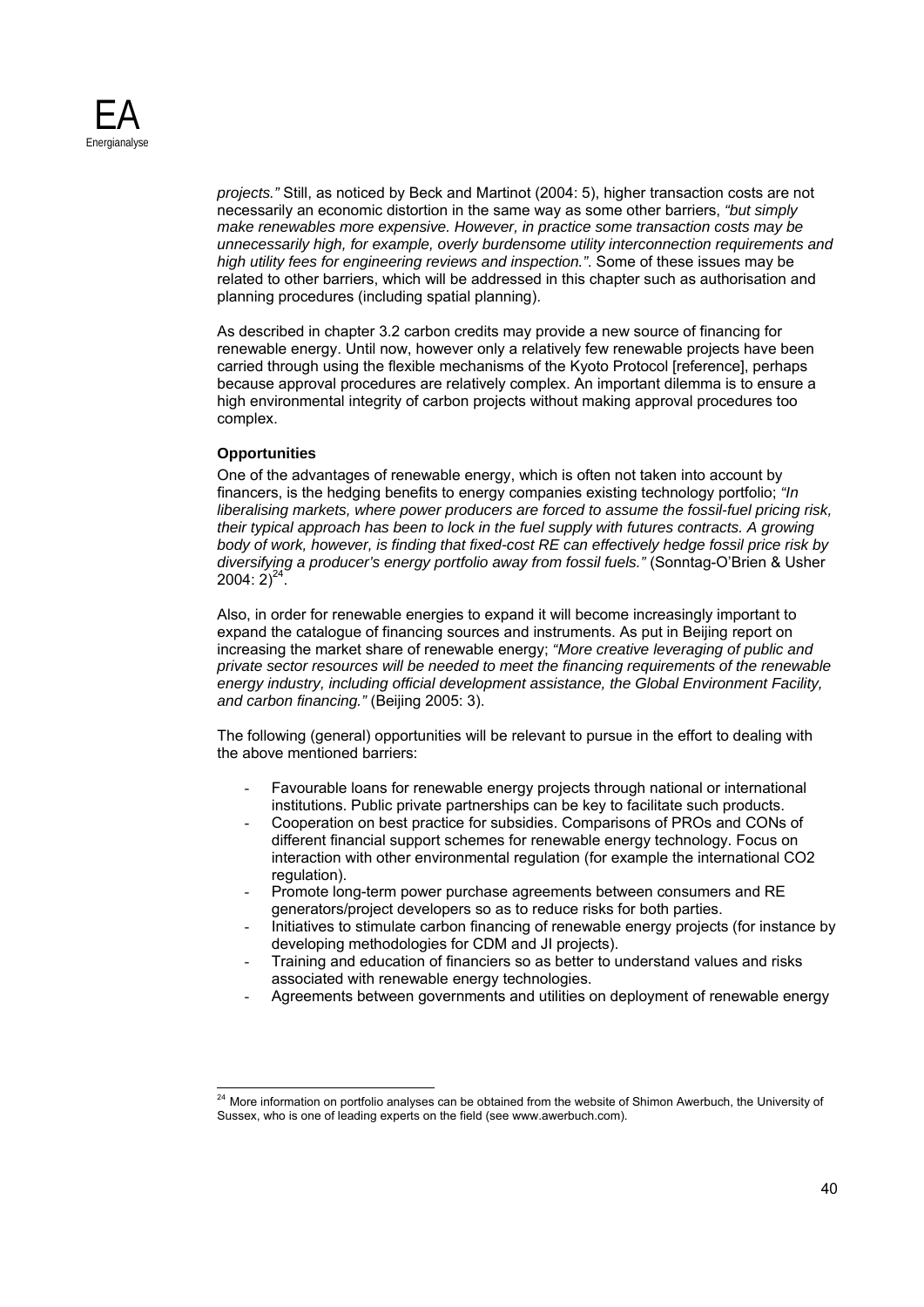#### **Questions to be addressed**

*Which stakeholders are important to deal with these barriers?*  International finance institutions, national governments, CDM –executive board, JI- advisory committee, Asia-Pacific Partnership on Clean Development and Climate, Energy producers, private financing institutions

#### *Will there be benefits of international cooperation?*

As renewable energy technologies to a higher and higher extent are promoted on international markets, international cooperation on financing becomes more important, particular incentives which are related to global financing mechanisms such as carbon financing.

International cooperation on benchmarking and identification of best practice national measures will also be beneficial.

#### *Which renewable energy technologies face these barriers?*  Most of the new renewable energy technologies have high capital cost and relatively low operating costs. This makes them exposed to financial barriers.

Though many financing issues are likely to be technology specific, some of the barriers described above, for example the "portfolio benefit" of renewable energy technologies or carbon financing, may have common solutions.

#### *Which countries face these barriers?*

Though financial markets and financiers experience with renewable energy technologies may differ from one country to another, most financing issues will be country cross-cutting.

# 5.5 Technology standards are lacking for renewable energy technologies and fuels

As renewable energy technologies are increasingly sold on global markets standardisation of equipment is becoming an ever more important issue. This includes *"Expansion of the national standardization and quality assurance framework to include renewable energy systems and service delivery, as well as development of local standards to harmonize with international standards."* (Beijing 2005: 58). Issues of standardisation may particularly be a need in emerging economies.

Standardisation is relevant to technologies as well as components. *"One core aspect for the success of the model in the PC industry was development of platform standards to ensure compatibility of components from different producers. Platforms share interchangeable components, allowing customers and suppliers to benefit from the same technical advances, and advances can diffuse through such a market more rapidly. This has facilitated competition and innovation in component markets even where platform monopolies have developed (e.g. 'Wintel': Microsoft Windows and Intel)."* (Neuhoff and Sellers, 2005).

As a concrete example of a standardisation problem Neuhoff (2005) points to wind turbine manufacturers who face difficulties because their power electronic equipment has to satisfy different requirements in many markets. According to Neuhoff (2005) inspiration can be found in the telecoms sector where standardisation has allowed transfer of mobile equipment between most markets.

In the report prepared for the Beijing conference on renewable energy in 2005 expanded equipment standardisation, and harmonisation across countries has specifically been pointed out as an one the areas, where international cooperation would be beneficial.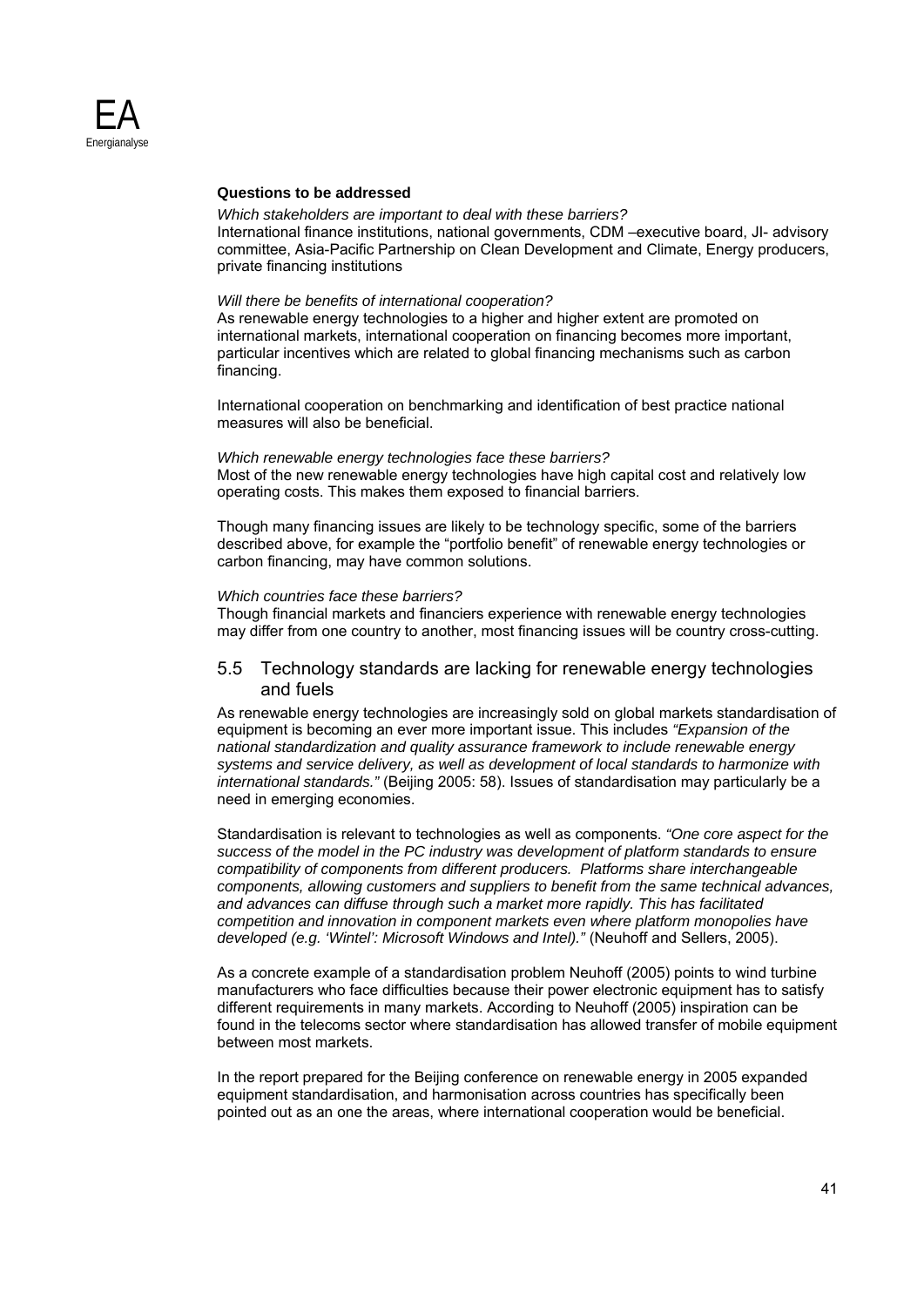According to the Beijing report the WTO may be a key player, when in the definition of standards for renewable energy technologies and equipment: *"How WTO rules on technical standards require that states base their regulations on "international standards. Thus, international standard setting will have a very significant impact on the WTO-compatibility of renewable energy measures. This includes any international standards that define what is a renewable energy source, and norms of reliability, safety, etc. for renewable energy technologies and operations."* (Beijing 2005, adopted from Renewable Energy and International Law Project (see www.reeep.org)).

An issue which is related to equipments standards is equipment and contractor certification in order to ensure uniform quality of equipment and installation. *"Contractor licensing requirements ensure that contractors have the necessary experience and knowledge to properly install systems. Equipment certifications, ensure that equipment meets certain minimum standards of performance or safety.*" Beck and Martinot (2004)<sup>2</sup>

#### **Opportunities**

The following opportunities will be relevant to pursue in the effort to dealing with the above mentioned barriers:

- Develop standards for renewable energy technologies, components and fuels
- Develop test facilities for renewable energy technologies

Developing standards requires close cooperation between industry and standardisation organisation. The technology specific implementing agreements of the IEA could play important parts by pointing out areas/technologies/components of interest for standardisation. The IEA RETD could lead negotiations and create synergies for several technologies.

Test station facilities could become important to find reliable concepts for new renewable energy technologies. In Denmark for example the Test Station for Wind Turbines, established by RISØ National Laboratory in 1978, played an important role for the approval and standardisation of wind power turbines (Skytte et al 2004: 125).

It should be noticed in this regards that development of standards includes a risk that certain products are wrongly excluded from the market. Entry of new technologies may be blocked by the established industry which has chosen a particular standard. Therefore standards themselves can become an obstacle to renewable energy technologies becoming fully market competitive.

l <sup>25</sup> Many organisations are involved in the standardisation of renewable energy technologies. These include among others:

<sup>-</sup> "European Committee for Standardisation"". In current CEN-projects specifications for fatty acid methyl esters in diesel and for ethanol in gasoline are being developed. Projects are also running, which deal with renewables in buildings (See, www.cenorm.be)

<sup>-</sup> ISO. International Organization for Standardization (www.iso.org)

US DOE is working to develop and implement practices and procedures that will ensure safety in operating, handling, and using hydrogen and hydrogen systems. In addition, DOE is working with domestic and international organizations to identify the current gaps in the standards development process; facilitate the creation and adoption of model building codes and equipment standards for hydrogen systems in commercial, residential, and transportation applications; and provide technical resources to harmonize the development of international standards (www.eere.energy.gov/hydrogenandfuelcells/codes/ ).

International Solar Energy Society / German Section Deutsche Gesellschaft für Sonnenenergie e.V. (DGS) is working on Quality Assurance Standards and Guidelines for Solar Technology

<sup>-</sup> The European Solar Thermal Industry Federation (ESTIF) is working on Standardisation (Solar Keymark**)**  see http://www.estif.org/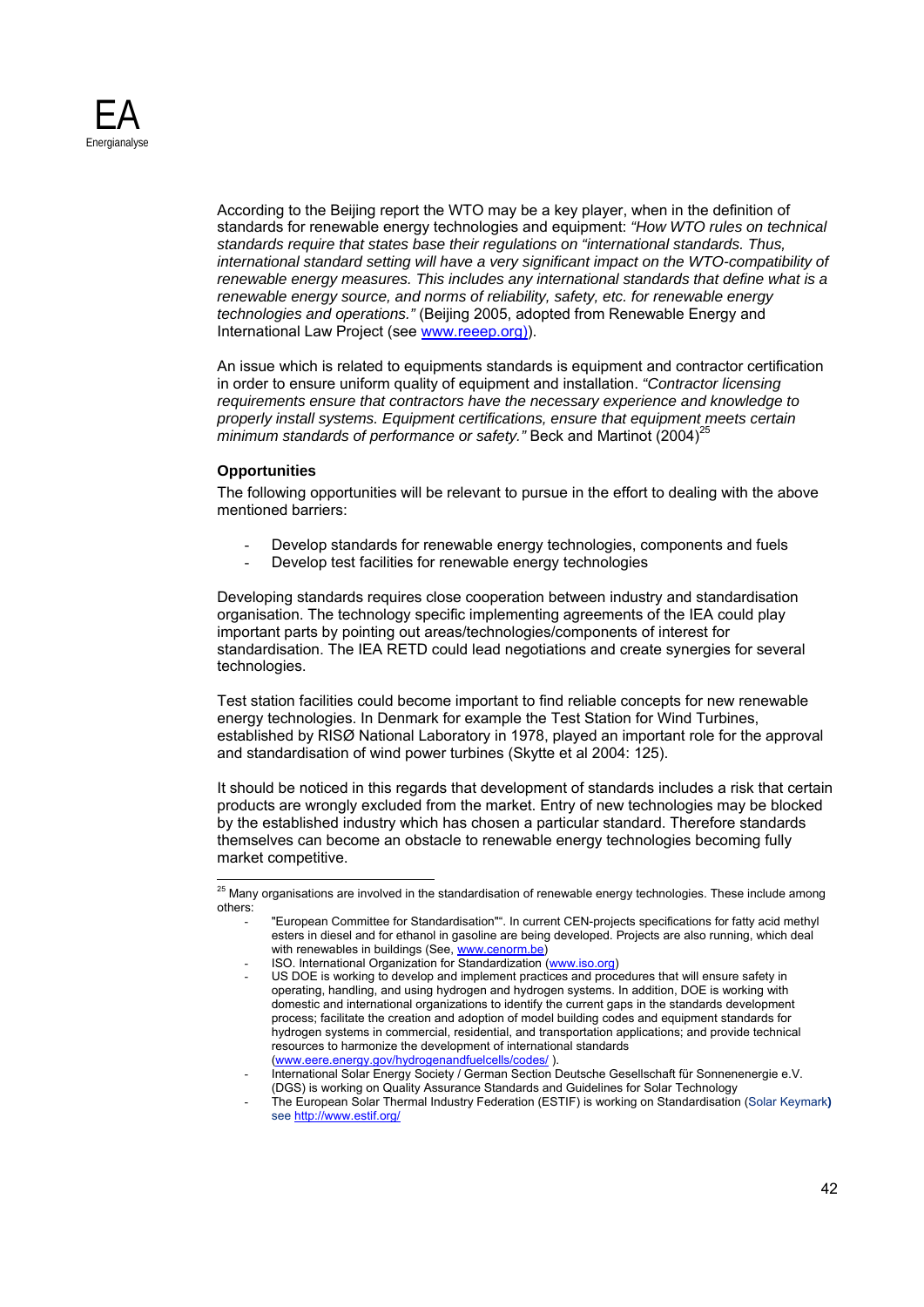#### **Questions to be addressed**

*Which stakeholders are important to deal with these barriers?*  National and international standardisation organisations, RE industry, industry associations, International trade organisations (WTO, NAFTA etc).

*Will there be benefits of international cooperation?*  International cooperation on standards, and for example on testing facilities, could be very relevant.

*Which renewable energy technologies face these barriers?* 

On the face of it, this barrier is general to all renewable energy technologies, but standards need to be established for individual technologies/fuel/components. In this sense the barrier is not necessarily very technology cross-cutting.

*Which countries face these barriers?*  The barrier is international.

#### 5.6 Import tariffs and technical barriers impede trade in renewables

Many studies have stressed the importance of eliminating barriers to trade in renewable energy sources and the technologies used to exploit them.

In the working paper "Liberalisation of trade in renewable-energy products and associated goods: Charcoal, solar photovoltaic system, and wind pumps and turbines" the OECD (Steenblik, 2005) has examined the implications of liberalising trade in renewable energy, focussing on renewable fuels as well as technologies.

According to the OECD the global estimate of the value of trade in renewable energy and related technologies sums up to approx. USD 4 billion a year. However, because statistics on world trade in renewables are quite imprecise the figures are surrounded by a high degree of uncertainty. OECD countries clearly dominate exports of high-tech renewable energy technologies, but in renewable-energy fuels, and relatively low-tech devices, for example solar water heaters, developing countries and countries in transition are major players, both as users and exporters (Steenblik 2005: 9).

According to the same report tariffs on renewable energy and associated goods are 15 pct. or higher on an ad valorem basis in many developing countries: *"Regarding import tariffs, preliminary analysis suggests that applied tariffs on wood and charcoal exceeding 25% are fairly common among developing countries, even those that use a lot of wood or charcoal for domestic cooking[…] Most striking are the tariffs on solar water heaters, which surpass 25% in a number of countries - including those whose sunny climates or dispersed rural populations would seem to be conducive to deployment of the technology.*" (Steenblik 2005: 10). Tariffs on hydraulic turbines, parts for hydraulic turbines, wind-powered generating sets and solar cells do only exceed 15% in 10 or fewer countries for each of the technologies.

For comparison according to Steenblik (2004) most OECD countries apply low tariffs on **non-renewable** energy products (duty free or a few %) and also tariffs on non-renewable energy products are generally low in developing countries (5-10 %) though some countries apply tariffs of up to 30 %.

In addition to the tariff-issue, non-tariff trade barriers exist as well, which may hinder the trade of renewable energy goods. These concern (Steenblik, 2004):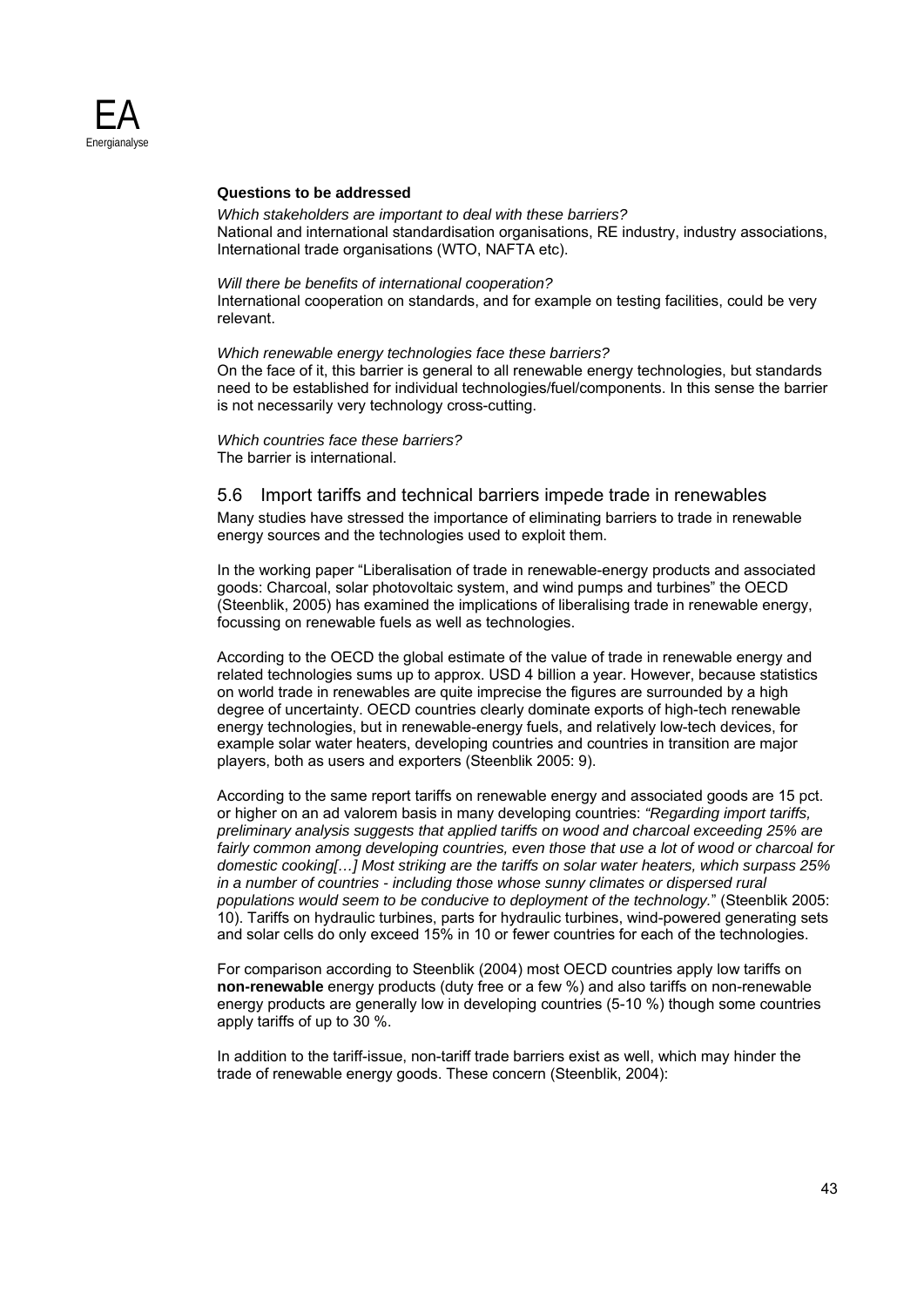- Technical barriers to trade, such as certification and testing that are not required by, or that favour, domestic manufacturers
- Behaviour of state trading enterprises
- Subsidies favouring domestic suppliers.
- Non-competitive public procurement, or worse (influence pedalling, bribery and corruption)

It appears that also certification and testing of renewable energy technologies and equipment is pointed as trading barrier of interest (cf. chapter 5.5)

Steenblik also raises the problem of renewable energy subsidies favouring domestic suppliers. The case here is that it is important to ensure that renewable energy is promoted in a trade-friendly way. According to Ralf Dickel, from the Energy Charter Secretariat 2004 concern has been raised about renewable energy policies and trade distortions, because current renewable policies according to Dickel (2004):

- *1. Might distort trade in energy*
- *2. Often aim at boosting domestic production and reducing imports*
- *3. Often include some elements of discrimination*
- *4. Run counter to the general trend of electricity market opening*

A critical issue is whether WTO law can be used to challenge policies and measures favouring renewable energy technologies. It is important that those applying and interpreting international trade law understand that renewable energy is different from fossils fuels, both in terms of environmental effects and with regard to the promotion of energy security (www.reeep.org).

#### **Opportunities**

The following opportunities will be relevant to pursue in the effort to dealing with the above mentioned barriers:

- International cooperation between governments and through international trade organisations on removing duties and technical barriers to trade on renewable energy products
- Cooperation between governments on support schemes for RE technologies, which are not discriminative

The REEEP partnership is currently doing a project on Renewable Energy and International Law (REIL). Part of the project concerns removing unintended barriers to renewable energy which exist in international law and to capture the opportunities for using international law to expand the market further (www.reeep.org). An example of a concrete opportunity involves the possibility of using the international trade law administered by the World Trade Organization to promote renewable energy. This could for instance be done by using the socalled "green box" whereby member countries identify renewable energy subsidies that the other parties agree to not to challenge because of their positive environmental effects.

It should also be noticed that other IEA Implementing Agreements are also looking at trade barriers. For example, IEA Bioenergy (http://www.ieabioenergy.com/) is currently one year into a three-year project (Task 40) looking at "Sustainable International Bioenergy Trade: Securing Supply and Demand"

#### **Questions to be addressed**

*Which stakeholders are important to deal with these barriers?*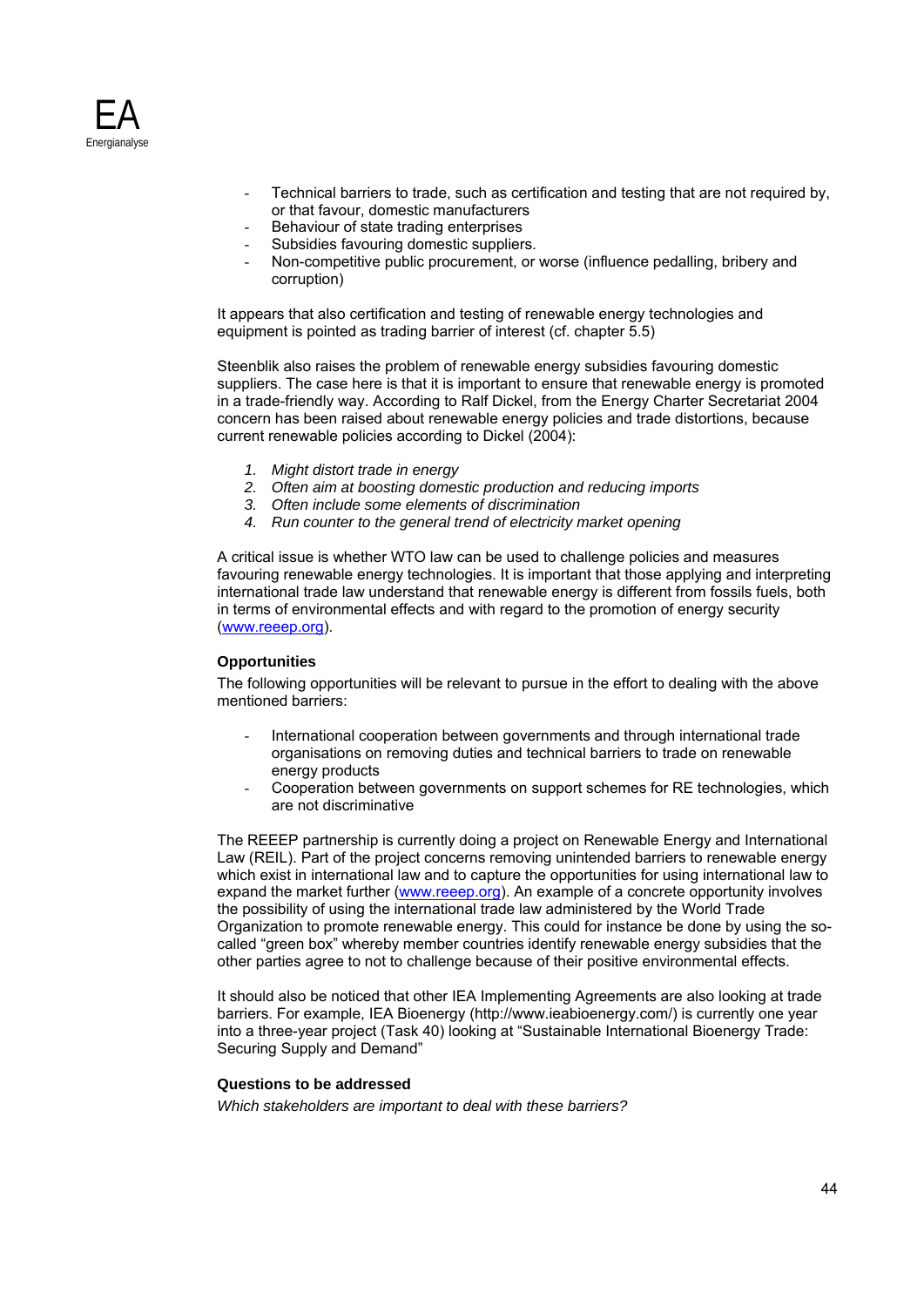International and regional trade organisations (WTO, NAFTA etc.), international forums for cooperation (IEA, G8), RE industry

*Will there be benefits of international cooperation?*  Yes, obviously international cooperation is crucial to break down trade barriers.

#### *Which renewable energy technologies face these barriers?*

As described above analyses indicate that import tariffs primarily concerns RE fuels and solar thermal technologies. As regards technical barriers further analyses are needed to sort out which technologies are primarily affected.

#### *Which countries face these barriers?*

Analyses indicate that import tariffs on renewable energy fuels and technologies are primarily applied in developing countries. Further analyses are required to determine, where technical barriers pose a problem.

#### 5.7 Permits for new renewable energy plants are difficult to obtain

The current legal and organisational framework has been optimised constantly over the years to the benefit of fossil and nuclear fuels.

Previously RE has been not considered as an option in spatial planning and in approving procedures. In many contexts it is therefore emphasised that approval procedures for renewable are lengthy, troublesome and costly, and furthermore that renewable energy plants are not taken sufficiently care of in spatial planning.

These barriers to renewable energy are dealt with in this chapter.

#### **Lengthy and troublesome approval procedures**

A large number of authorities are often involved when approvals for new renewable energy plants are to be issued and often coordination between the individual authorities is lacking.

According to the European commission (EU 2005, RE Comm., p.12-13) *"Requirements imposed by the numerous authorities involved (national, regional and municipal) often lead to delays, investment uncertainty, a multiplication of efforts and potentially greater demands*  for incentives by developers in order to offset investment risks or the initial capital intensity of *the project"*. Often the lead times needed to obtain permits are unnecessarily long, for example for on-shore wind power projects authorisation procedures in some European countries may take up to seven years.

Of course it is important that permits for renewable energy plants are not rushed through on the expense of considerations for other environmental issues. Besides the direct environmental problems which this may create, it would also put renewable energy technologies in unfavourable light in the longer term. All relevant parties should be heard and Environmental Impact Assessments prepared when required.

Still however many studies have pointed out that there is scope for streamlining approval procedures. The EU Commission recommends appointing one-stop authorisation agencies, which are responsible for the co-ordination of several administrative procedures. As an example of a one-stop authorisation agency the EU commission (p. 13) refers to the German "Bundesamt für Seeschifffahrt und Hydrographie" for off-shore wind projects. Also the EU recommends different authorities to use standard forms and requirements.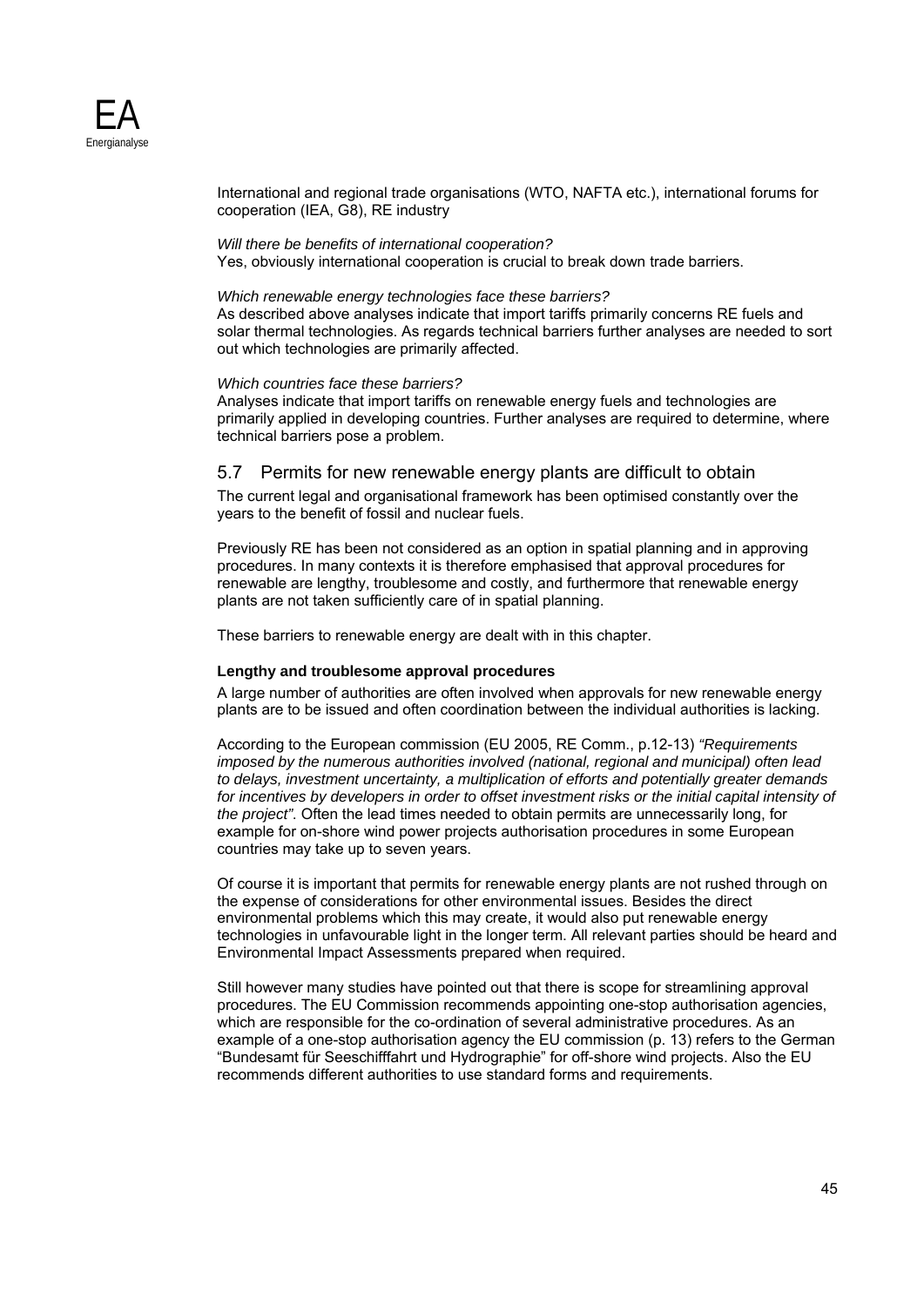Lighter procedures for small-scale renewable energy plants may also be relevant in order to speed-up processes and reduce transaction costs.

#### **Conflicts related to spatial planning**

An issue related to "approval procedures" concerns spatial planning for renewable energy plants.

As Neuhoff (2005: 96) explains administrative framework has been developed for existing technologies and is not yet tailored to the needs of renewables in many countries: *"While spatial planning traditionally envisages specific zones for industrial development, local plans must frequently be revised for the location of wind or bioenergy plants"*. Beck and Martinot sees similar problems (2004: 4): *"Urban planning departments or building inspectors may be unfamiliar with renewable energy technologies and may not have established procedures for dealing with siting and permitting."* 

The European Commission (RE Comm., 2005: 13) has also identified inadequate spatial planning as an important barrier to renewable energy development. When renewable energy plants are not taken into account when spatial plans are drawn up, *"new spatial plans have to be adopted in order to allow for the implementation of an RES-E project in a specific area. This process can take a very long time."* According to the Commission obtaining the permits related to spatial planning accounts for the major part of the overall period needed for the project development.

In the process of spatial planning it is also important to observe the need to mitigate potential negative environmental impacts of renewable energy, for examples the loss of natural environment and agricultural diversity and potential water contamination stemming from the use of energy crops.

#### **Opportunities**

An interesting concept set out to deal with the problems related to spatial planning is socalled "pre-planning". As noticed by the EU: *"Where different levels of authorities are involved, a possible solution could be the preplanning carried out in Denmark and Germany where municipalities are required to assign locations that are available to project developers for a targeted level of renewable electricity generating capacity. In these pre-planned areas, the permit requirements are reduced and implemented faster. In Sweden, these areas are called 'areas of national interest for wind".* (EU Commission 2005: 13, RE Comm.)

At the RETD Stakeholder Workshop 22 March 2006 several participants argued for the benefits of combining the environmental planning, the spatial planning and the grid planning into one comprehensive planning procedure. This would reduce time consumption and thereby the risks associated with project development of renewable energy projects. Such procedures could be combined with public tenders for new renewable energy capacity.

Other opportunities which were also debated at the Stakeholder Workshop concern:

- Cooperation on best practice between national and local governments from different countries
- Developing international procedures for speeding up approval for renewable energy plants, including for example special procedures for small scale projects.
- Developing internationally harmonized standard forms and requirements (to help RE project developers that work internationally)
- Cooperation on good/best practice spatial planning between national and local governments from different countries (for instance pre-planning)
- Training and education of architects and spatial planners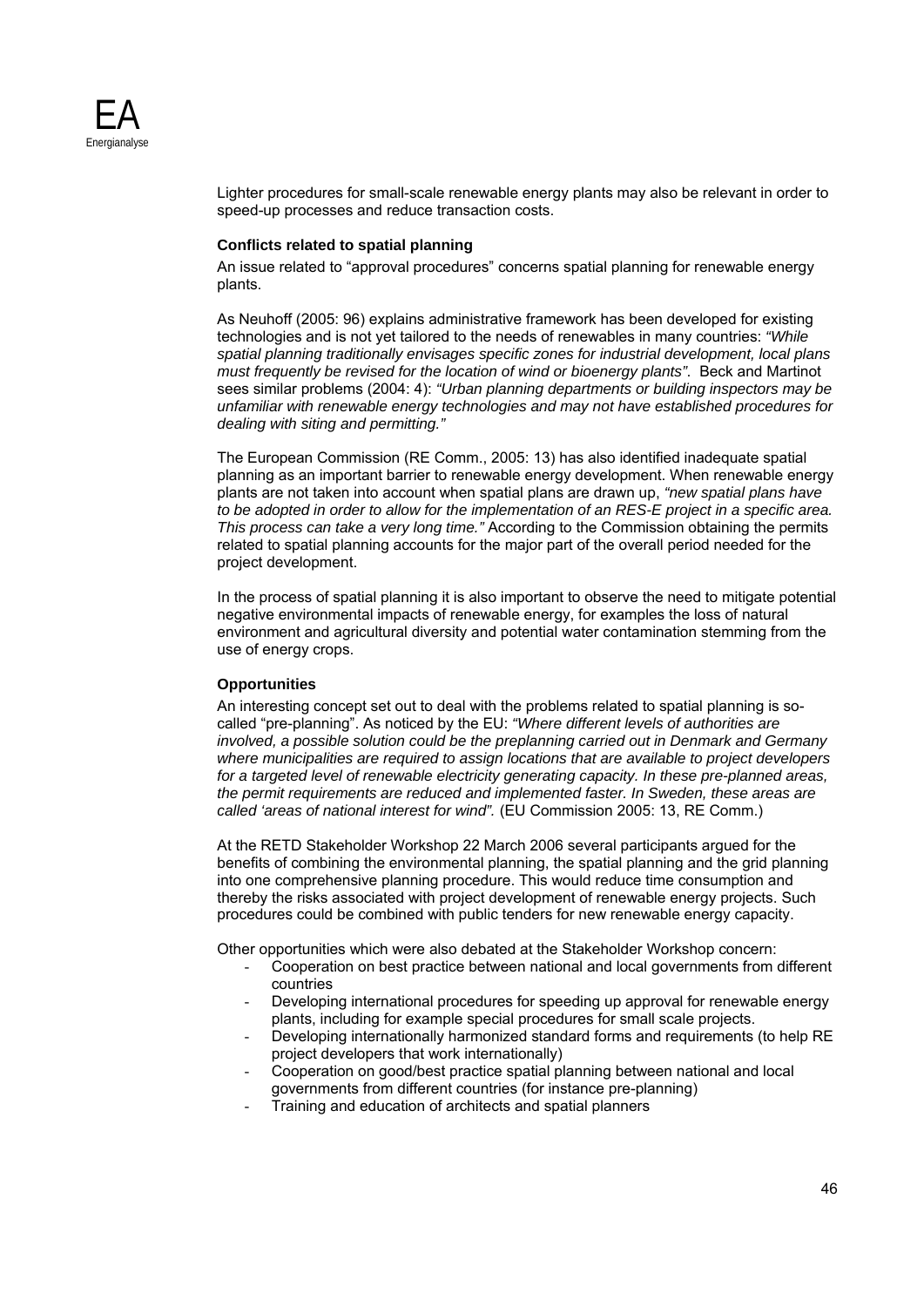Improve awareness and acceptance of the public

#### **Questions to be addressed**

*Which stakeholders are important to deal with these barriers?*  National and local authorities. RE industry needs to adapt their products to meet requirements of authorities (for examples by reducing noise, odour, visual impact)

*Will there be benefits of international cooperation?*  International cooperation can be useful, particularly to exchange experiences between different countries.

#### *Which renewable energy technologies face these barriers?*

Approval procedures and conflicts related to spatial planning concern almost all renewable energy technologies. However, the concrete barriers, which the individual technologies face, are not necessarily the same. Wind power may often be rejected because of its visual impact, biogas plants because of the smell etc.

#### **Further questions for discussion**

- *Though international cooperation on spatial planning and approval procedures might be beneficial, why not do it technology by technology – using the existing technology specific implementing agreements?*
- *Is it practically possible to establish international activities that reach out to the planners in regional and municipal offices? How to make sure that such incentives will have an impact?*

# 5.8 Energy markets are not prepared for renewable energy

The existing energy infrastructure has been established in order to facilitate the best utilization of conventional energy sources – fossil fuel and nuclear. This regards the electricity infrastructure as well as the gas infrastructure and to some extent district heating systems.

Similarly the organisations, rules and regulation in energy markets have also been setup to support conventional technologies.

This section examines the barriers, which stem from the fact that energy markets are not prepared for renewable energy. Three issues are dealt with:

- o Problems related to integration of intermitting energy sources
- o That grid connection and access is not fairly provided
- o Other markets imperfections in energy markets

# **Integration of intermitting energy sources**

l

As renewable energy generation make up an increasing part of electricity consumption in some countries and markets the issue of integration into electricity systems becomes ever more important. The concerns particularly involve fluctuating energy sources such as wind power and solar power, which may change production rapidly as the weather develops.<sup>26</sup>.

 $^{26}$  Though practically all renewable energy technologies follow natural cycles solar, wind and tidal power are the only technologies following a time-scale of hours or minutes.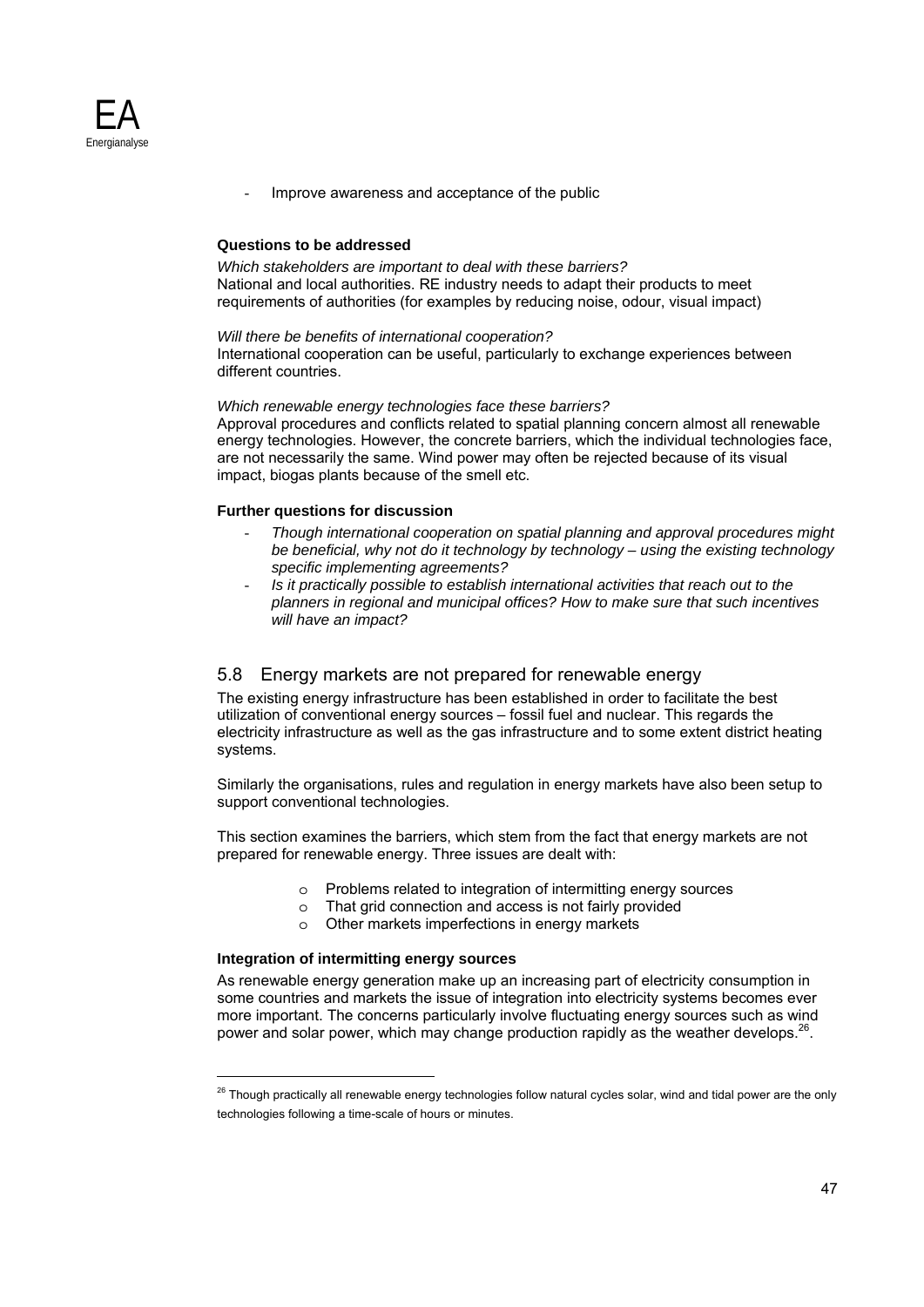The focus of this sub-chapter is on barriers to wind power integration because solar and tidal power have not (yet) reached a similar level of penetration. However, the conclusions may be applied to other intermitting energy sources as well.

According to the IEA (2005: 15, Variability of wind power…), *"The two regions, where the natural variation of wind (often referred to as "intermittency") is currently most discussed in the context of changes to system operations are Western Denmark and Northern Germany, where wind power penetration has reached a considerable level, albeit a number of countries like the USA, UK, Portugal and Spain are investigating the demands on their grids as they expect wind to grow further in the near future."*.

Originally many experts believed that an only a small amount of intermitting energy sources could be integrated in energy systems without compromising system stability. *"However, with practical experience gathering, for example in the Western Danish region where over 20% of the yearly electricity load is covered with wind energy, this view has been refuted…"* (IEA 2005: 15, Variability of wind power…).

In Germany the "DENA Grid Study" has proved that the electricity from wind power can be integrated economically into the German electricity grid by 2015, even if renewable energy generation is increased to make up 20% of electricity generation (5% offshore-wind, 7.5% onshore-wind, and 7.5% other renewable sources). This only requires a moderate expansion of the grid (DENA 2005, BMU website<sup>27</sup>). Recent analyses by the Danish TSO Elkraft System (now Energinet.dk) show that it is even possible to cover up to 50 % of electricity demand with wind power at reasonable costs (Elkraft System, 2005<sup>28</sup>).

The main problems associated with wind power variations concern (IEA 2005, (Varialibility..) and Elkraft System 2005):

- Handling fluctuations in wind power generation. I.e. ensuring that the other players in the market are capable of adjusting their generation at a rate (MW per minute/hour) similar to the change in wind power output.
- Handling the unpredictability of wind power generation. The unpredictable fluctuations mean that the other market players would have to adapt at short notice. The size of the problem depends on the precision of the wind power forecasts and the possibility of adjusting production and consumption in the electricity system quickly.
- Ensuring sufficient power capacity in calm periods. Large scale wind power deployment in liberalised energy markets reduces electricity prices (because wind power capacity is bid at its marginal cost, which is approx.  $0 \in \text{MWh}$  and thereby the incentives for market players to invest in alternative power plants. For this reason ensuring sufficient capacity in calm periods may become an important issue for system operators in the longer term.
- Utilising wind power generation in windy periods. In markets with a very high degree of wind power capacity generation may in some periods exceed consumption. In these cases it may be necessary to curtail wind power generation unless the wind power can be exported to neighbouring systems or utilised for new purposes (increasing demand or storing).

l

<sup>&</sup>lt;sup>27</sup> BMU, press release Berlin, 23.02.2005: Juergen Trittin: Pessimism about Expansion of Wind Power has no factual basis www.bmu.de/english/renewable\_energy/press\_statements\_speeches/pm/35190.php

 $^{28}$  Report available from the website of Energinet.dk (22-02-2006) : www.el-

oest.energinet.dk/C1256AC3004D7084/About%20Elkraft%20System%20UK/11BE15B102792997C1256BD1004A4 48B?OpenDocument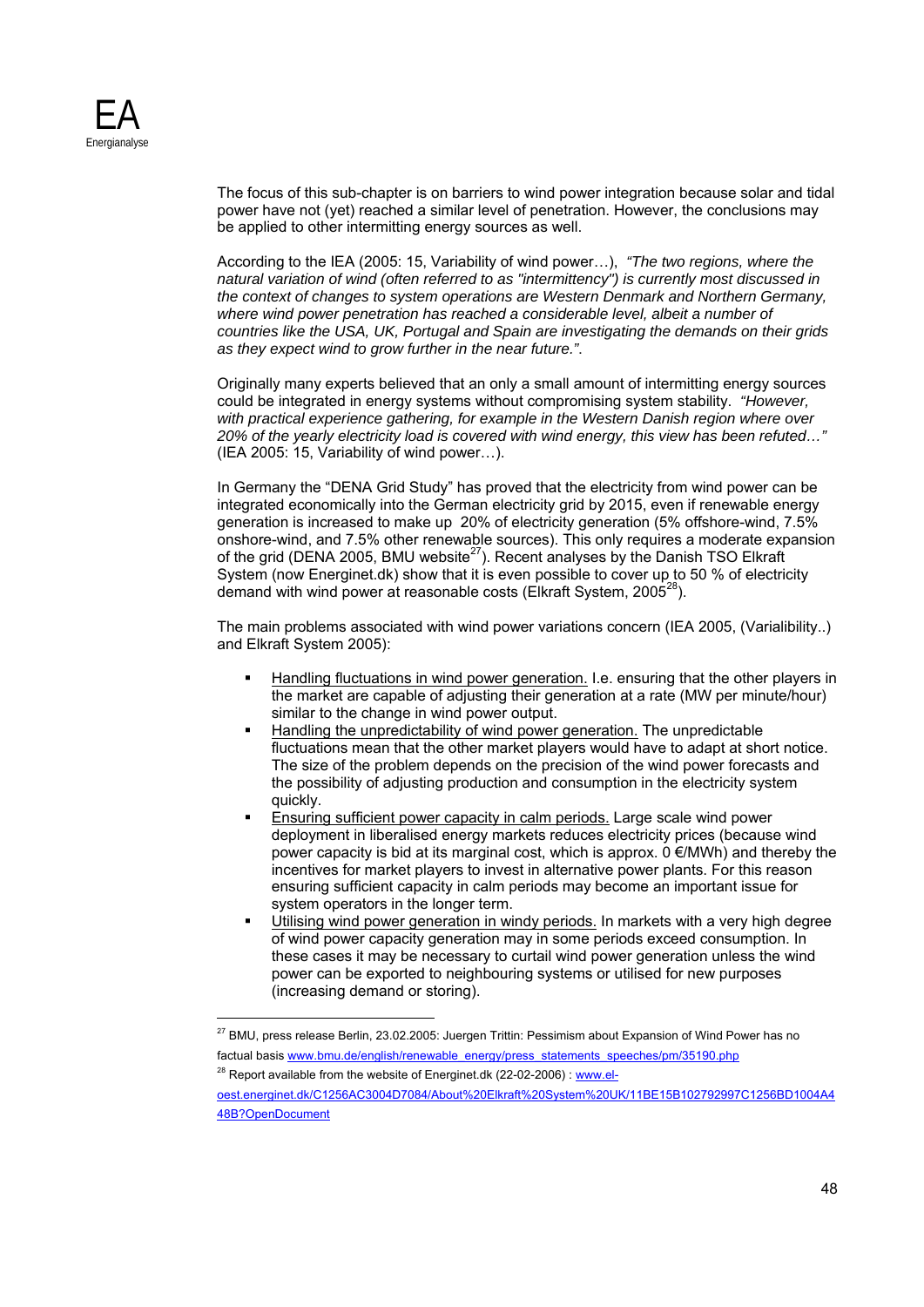Provision of ancillary services (spinning reserves, reactive power etc.).

### **Grid connection and grid access**

Two basic grid connection issues are often raised as barrriers to the deployment of renewable energy technologies:

- 1) That the energy infrastructure is not suited for renewable energy technologies
- 2) That grid owners (whether they be utilities or transmission system operators or distribution system operators) do not always provide fair access for renewable energy technologies.

For example the electricity infrastructure in most countries has been designed to allow large nuclear, coal or hydro power plants to be located near consumption centres, mines (coal), rivers (cooling water, large-scale hydro power) or the coast (cooling water). On the contrary renewable energy plants are often scattered over the countryside so as to utilise the dispersed energy resources of for example wind, biomass and solar power. Therefore renewable energy plants are often connected to the distribution grid, and prone to grid extensions and reinforcements in addition to grid connection investments (EU, 2005: 14, RE Comm.).

This is a fundamental problem which may increase the costs of implementing renewable energy technologies yet opens up for no simple solutions.

On the other hand priority access to the grid at a reasonable and transparent price is essential to the development of renewable electricity generation and a problem which may be dealt with if markets are regulated properly. According to Beck and Martinot (2004: 6):*"Individual home or commercial systems connected to utility grids can face burdensome, inconsistent, or unclear utility interconnection requirements. Lack of uniform requirements can add to transaction costs. Safety and power-quality risk from non-utility generation is a*  legitimate concern of utilities, but a utility may tend to set interconnection requirements that *go beyond what is necessary or practical for small producers, in the absence of any incentive to set more reasonable but still technically sound requirements.".* 

Grid access problems depend very much on the market setup in individual countries. In liberalised electricity markets transmissions system operators and distribution system operators should provide equal grid access to all market players based on fair and transparent rules for bearing and sharing grid investment costs. This is essential for the market model to work. In utility owned systems the situation can be more complex, because the grid owner will often have interests in existing as well as new generation facilities.

In Europe good practice on grid-connection can be found in countries such as Denmark, Finland, Germany and the Netherlands. According to the EU Commission (EU 2005: 15, RE Comm.), *"Transparent rules for bearing and sharing the necessary grid investment costs are necessary as many grid barriers result from a lack of such rules."* Rules vary considerably between EU Member States and much still need to be done on transparency for costsharing.

It is important that that rules deal with grid connection as well as grid enforcement, since in some systems grid congestions has been encountered the main bottleneck for further deployment of wind power.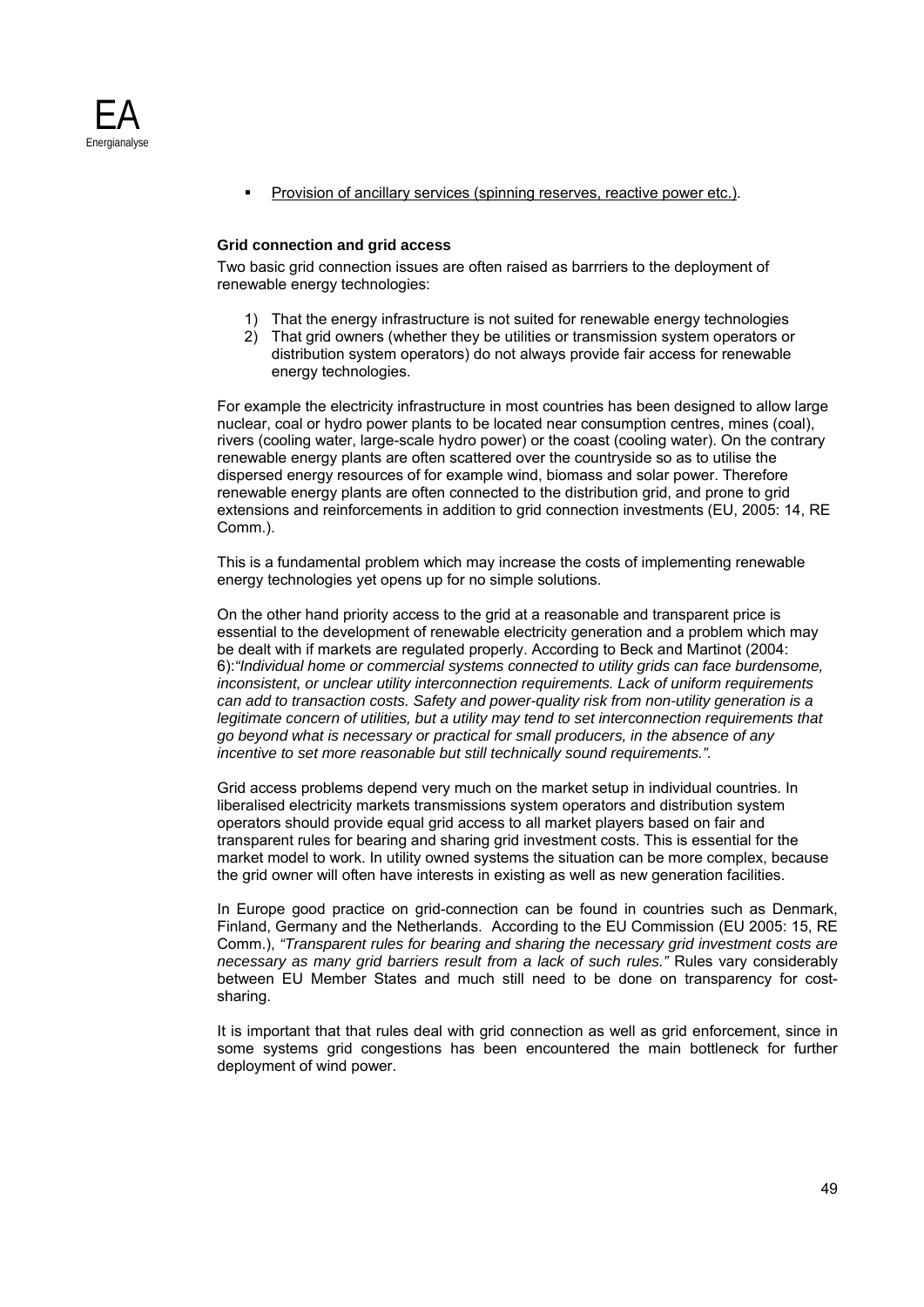#### **Other imperfections in energy markets**

Imperfection in energy markets cover a range of circumstances or factors that may cause private decision-making to produce less-than-optimal economic outcomes. In relation to renewable energy some of the most important imperfections in energy markets arise from the *"nonrivalry and nonexcludability of certain byproducts of energy consumption and production: so-called "environmental externalities," or side effects that have deleterious effects on health or welfare"* (Earth science study quide, website<sup>29</sup>). This question is dealt with in chapter 5.2.

In the following issues will be described relating to the lack-of competition between energy suppliers and imperfections concerning distribution and transmission of energy.

In several cases such imperfections may pose obstacles to renewable energy utilization. Examples are provided below.

- Access to sites for new power plants. Available sites for new power plants are often owned by existing energy companies and new sites for power plants are often costly and time consuming to develop – among others because of the  $NiMBY<sup>30</sup>$ -problem. This may impede the commissioning of for instance new biomass fired power plants.
- Availability of transmission capacity to market players. In some cases the available transmission capacity between different market areas are not fully utilized because the market framework has not been harmonized (interconnections between the Nordic countries and Germany provides an example). As a result the electricity system is operated inefficiently. Particularly this lack of utilization may be detrimental to the economy of wind power plants, because they are dependent on the availability of grid capacity to fully exploit their potential in windy periods. Also, because wind power generation may change unexpectedly due to variations in natural cycles, flexible use of interconnections becomes very important.
- Execution of market power in relation to the provision of balancing power. This may pose a problem particularly for wind energy producers. Due to the unpredictability of their generation they are more dependent on the provision of balancing services than conventional electricity producers
- Subsidies and energy tariffs. In some cases subsidies and fuel tariffs can make it more difficult to integrate wind power in electricity markets. One example is the Danish fuel tax reductions when energy plants produce combined heat and power. The purpose of this regulation has been to promote generation from CHP plants – which is generally positive from an environmental perspective. However, this regulation has also encouraged CHP plant owners to generate power in situations with much wind power where it would be more beneficial for thermal plants to produce only heat. This may lead to lower electricity prices than necessary (thereby impeding further installation of wind power plants) and to critical electricity surplus generation in extreme situations.

According to the EU Commission (2005, Communication on renewable energy, p. 9) *"Some countries are still characterised by the dominance of one or a few power companies, often vertically integrated. This might entail a monopoly-like situation, which could hamper the development of RES-E."*.

It should be recognised that renewable energy technologies challenge vested interests within the conventional energy supply chain. In countries with monopoly utilities or system

l

<sup>29</sup> www.bookrags.com/sciences/earthscience/market-imperfections-mee-02.html, 08-02-2006

<sup>&</sup>lt;sup>30</sup> Not In My Back-Yard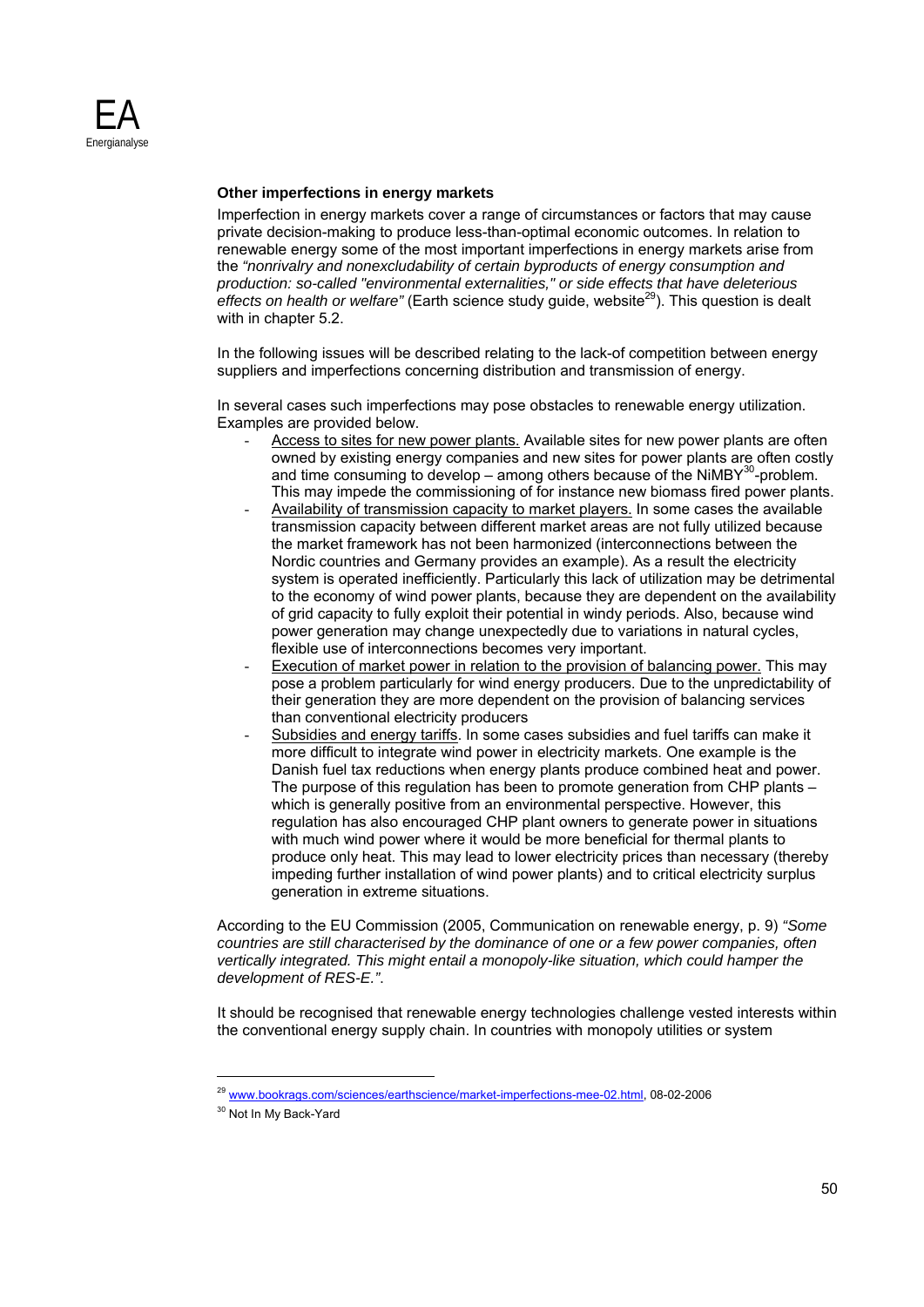operators, which have not been truly separated from energy generation, this may pose a serious obstacle to renewable energy deployment.

### **Opportunities**

The following opportunities will be relevant to pursue to deal with the above mentioned barriers:

- Cooperation on new interconnectors between national governments and TSOs. This includes establishing modelling tools covering large geographical areas and in some contexts establishing new forums for cooperation.
- International cooperation on establishing best practice for grid connection
- International cooperation between authorities, energy traders and TSOs on utilization of interconnectors
- International cooperation between TSO and utilities on establishing best practice for charging balancing costs
- International research and development in technologies, which may increase the value of intermittent technologies (energy storage for example)
- International cooperation on experiences and best practice to promote demand response
- International cooperation on studies and development of tools to improve the prediction of RE resources
- Dissemination on best practice for integration of intermittent technologies at TSO level (operation) and government level (setting the framework)

Introducing large amounts of renewable energy generation increase the need for international collaboration on security of supply and preparedness and greater collaboration between the system operators.

To handle intermittency the following main options are often discussed (IEA 2005: 26, Variability of wind power…, Elkraft System 2005). For further details on these options, please see Annex IV.

- Power plants providing operational and capacity reserve, including from distributed generation.
- Increase interconnection with other grid systems.
- Develop demand response to energy prices.
- **Increase electricity storages**
- **IMPROVE the tools used to forecast wind power generation**
- Curtail intermittent resource/technology

It also becomes important to create economic incentives in order to ensure efficient interaction between the electricity market, the heat market and the gas market. Heat storage facilities for example may play an important role as a form of indirect storage of electricity. This may entail changing the market design so as to make room and economy for the wind power.

Issues which are relevant to deal with concern the time of gate closure and the market framework for charging of balancing costs for intermittent energy sources. (EU 2005, RE comm.., p. 9-10). The closer gate closure is to the operating hour, the better intermittent RES-E technologies can predict how much electricity they will be able to deliver. (EU 2005, RE comm.., p. 9-10).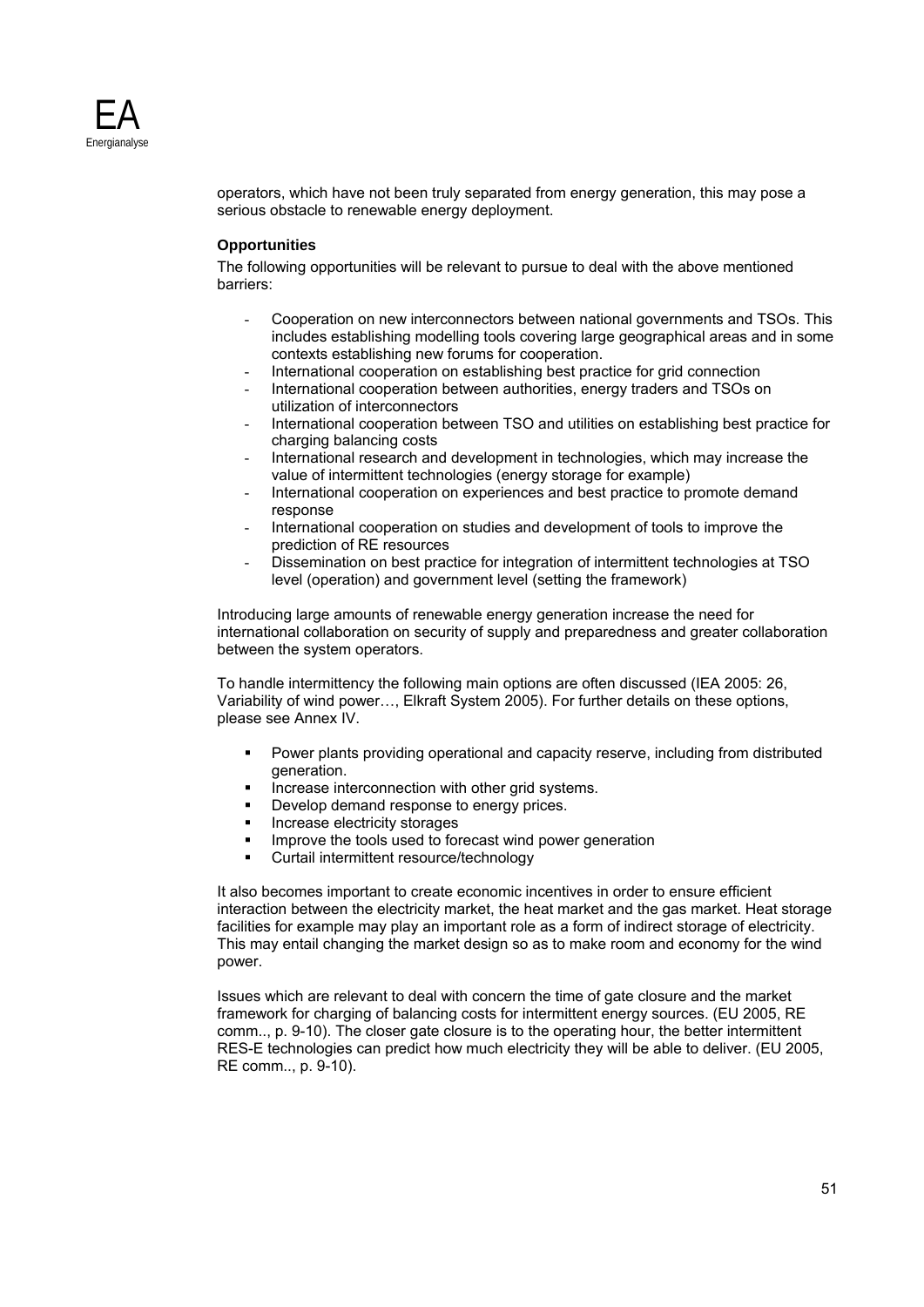According to the IEA (2005, Variability of wind power and other renewables) two large scale projects in Europe are exploring large scale implementation of renewable energy sources in electricity systems. These are IRED-cluster and EU-DEEP. Other relevant projects are WILMAR (Wind power in Liberalised Electricity Markets) and SUPWIND.

#### **Questions to be addressed**

*Which stakeholders are important to deal with these barriers?* 

National authorities (provide proper incentives for market players, promote competition and access to sites, develop demand response…)

Transmisssion system operators (grid enforcement, grid interconnection, develop demand response…)

Distributions system operators (grid connection)

Energy regulators (provide proper incentives for market players, promote demand response) Energy traders (develop products which take into account the benefits of renewable energy – for example long-term power purchase agreements)

#### *Will there be benefits of international cooperation?*

Yes, though many of the solutions identified will have to be carried out at the national level, international cooperation will be important in many respects, for example to increase cooperation between national energy markets (electricity and gas) and to coordinate investments in interconnection capacity.

#### *Which renewable energy technologies face these barriers?*

Many of the market imperfections described in this subchapter concern all renewable energy technologies that have reached the market deployment level.

The problems related to intermittency primarily concern wind power at present, but may in the longer term also affect solar power and some ocean technologies like wave power.

#### *Which countries face these barriers?*

Many of the market imperfection issues are general problems, which are likely to be present to some extent in most countries.

The problems related to intermittency primarily concern countries with a high level of wind power such as Denmark, Germany and Spain. With the expansion of wind power this list of countries is however likely to grow.

# 5.9 Renewable energy skills and awareness are insufficient

Lack of public awareness of renewable energy technologies is frequently mentioned as a barrier to encourage wider uptake of renewable energy technologies. The fact is that renewable energy technologies can be the most economical solution in many cases, but the information barrier prevents such cases from being easily identified.

This subchapter deals with the following barriers to renewable energy deployment:

- o Lack of knowledge and acceptance
- o Lack of training and education

#### **Lack of knowledge and acceptance**

Besides sheer ignorance of renewable energy technologies and their benefits, cultural and psychological factors may pose a significant barrrier to the adoption of renewable energy.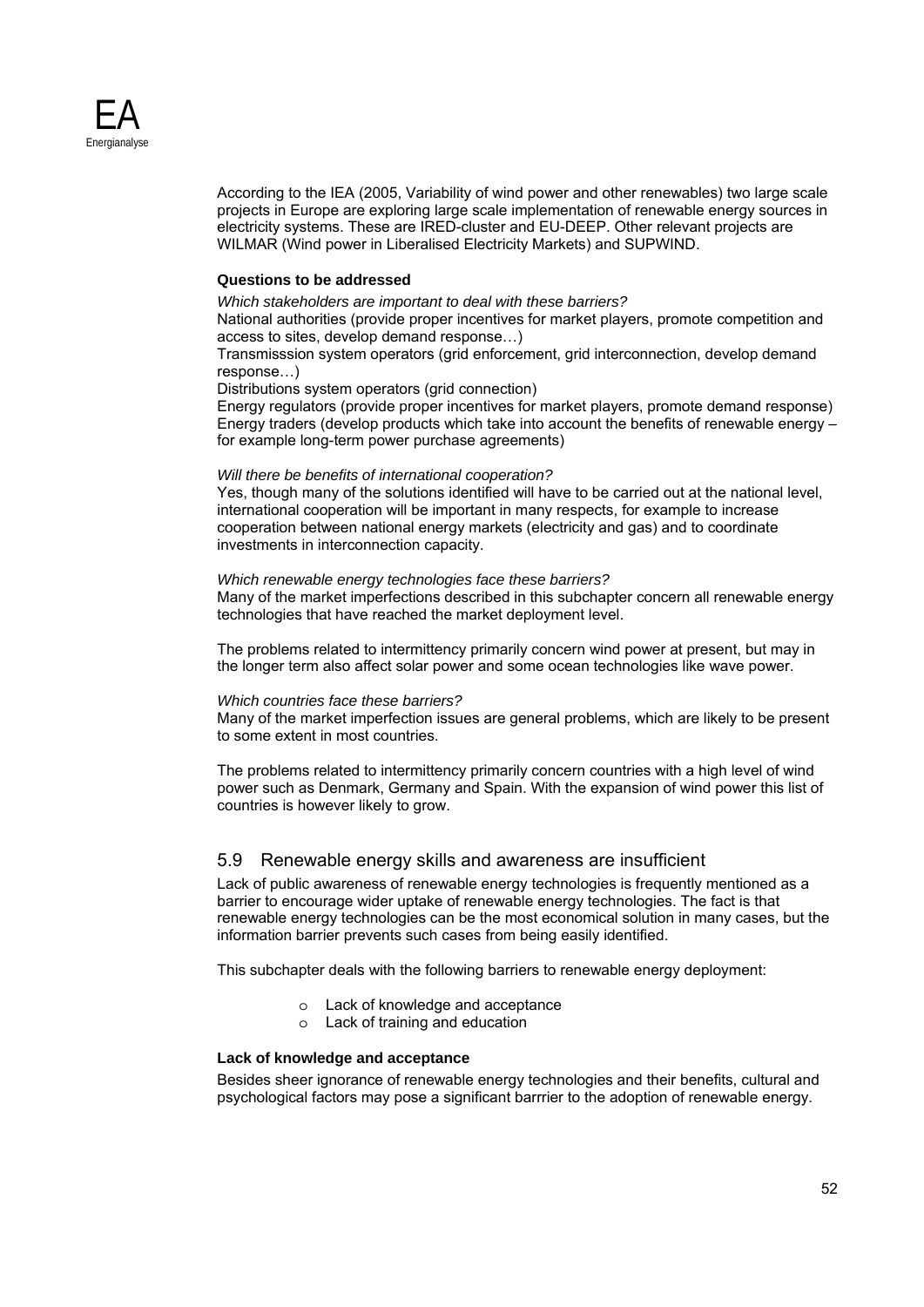Though people are generally positive towards renewable energy, as elaborated on in chapter 3.1, renewable energy challenges an existing system and this may create tensions.

According to Tsoutsos and Stamboulis (2005) it is relevant to highlight: *"the importance of institutional entrapment, especially in large, complex technical systems such as those of energy: economic, political and institutional commitments related to a long-term horizon form extremely high barriers to change and to entry. Interests vested in incumbent energy technologies and firms are immense, including the international power structure and world order."* 

Tsoutsos and Stamboulis (2005) identifies the following cultural and psychological factors, which have to be dealt with in a change of regime

- Social acceptance of renewable technologies is low because they have not been established as a reliable alternative
- The electricity- and oil-based civilization of everyday life is identified with comfort and ease
- Unfamiliarity with new technologies and possible failures or bad examples (broken or run-down wind turbines, poorly designed bioclimatic building, etc.) lead to scepticism
- Uncertainty that arises from the temporally variable nature of some renewable sources (sun, wind) put people off when comparing the alternatives with the perceived safety of electricity or oil

In Germany, for example, the *"establishment of social legitimacy of wind energy"* has been key for the relative success of the German wind power industry, according to Foxon et al (2005),

Futhermore Tsoutsos and Stamboulis (2005) mentions lack of risk-taking in governments as a barrier to renewable development: *"…governments do not risk change in the face of the political cost of vested interests in the political cost of vested interests".*

#### **Lack of training and education**

According to a survey on new and renewable energy technologies made by Foxon et al. (2005) in the UK; *"Several technology and project developers pointed to a lack of necessary skills in the national workforce. This leads to some recruit internationally, while others devote significant resources to training. "* 

To secure sustainable commercial success, renewables must overcome a number of key barriers, including:

- a) insufficient human and institutional infrastructure
- b) limited capacity to support projects and markets, owing to a lack of experience and investment

(G8 Task Force Report)

Furthermore, often renewable energy plants are not successful because the operational personnel have not been given proper education and training to deal with the new technology. Therefore in-service training in private companies and education programmes at universities and technical colleges focusing on renewable energy technologies can be key to their further success.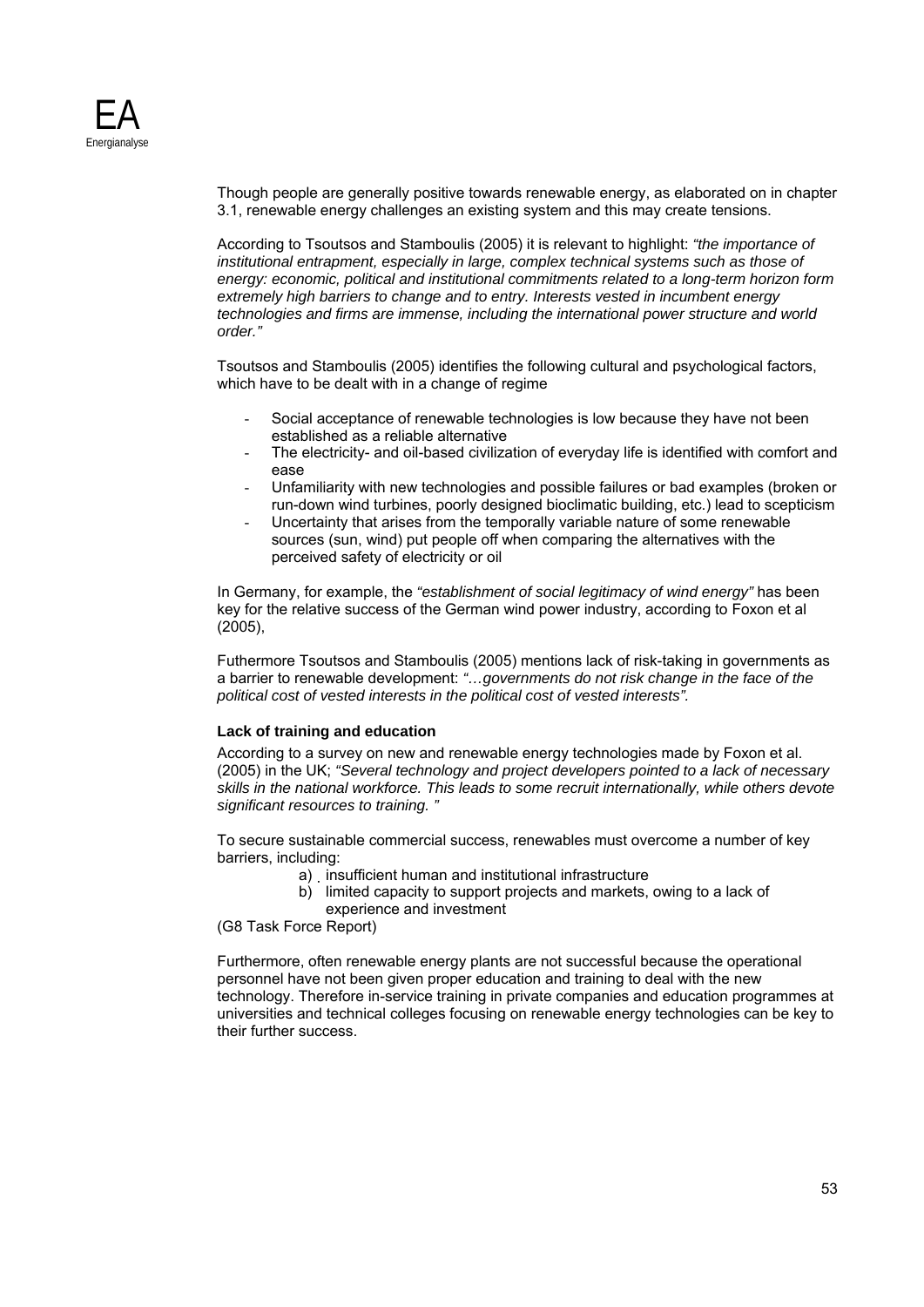#### **Opportunities**

Raising awareness is relevant on different levels because the renewable energy decision makers include consumers as well as public and (other) private decision-makers in the energy sector.

In 2005 the EU launched a public awareness campaign called Sustainable Energy Europe 2005-2008 (EU 2005, Sust. Campaign) focusing on intelligent sustainable energy production and use $^{31}$ .

The objectives of the campaign are as follows:

- *"Raise the awareness of decision-makers at local, regional, national and European level*
- *Spread best-practice.*
- *Ensure a strong level of public awareness, understanding and support*
- *Stimulate the necessary trends towards an increase in private investment in sustainable energy technologies"*

In the Conference Issue Paper for the 2004 RE conference in Bonn it emphasised that information and advice to consumers should be neutral and free of commercial interests. Furthermore; *"Consumers should be informed via labels and receive advice about best practice examples of using renewables as well as energy-efficient technologies. This will necessitate the building up of institutional structures for consumer information and advice."*  (Bonn 2004, Conference Issue Paper).

Building human capacity on renewable energy is also needed at several levels. Capacity building may be defined as *"the process of creating, mobilizing, and converting skills and institutions to achieve desired socio-economic results. It requires a long-term commitment,*  with activities focusing on individuals, institutions, and systems, and targeting public, private, *and non-government organizations."* (Beijing 2005: 67).

As pointed out by Christensen (2004) in the report "Capacity Development Education and Training for the renewable energy conference in Bonn 2004, *"capacity development, education and training are generally recognised in the scientific literature, practical experience and political reality as cross cutting issues crucial to implement not only to promote renewable energy activities but also to move towards generally more sustainable development paths"*.

Capacity building is needed at the technological level as well as the institution level:

At the technological level:

- research, development, demonstration to increase technological skills
- develop capacity within the field of testing and licensing of renewable energy technologies.
- develop international resource and technology data on renewable energy sources in order to supplement existing measures (for instance the Solar and Wind Resource Assessment project carried out by UNEP/GEF)

At the institutional level:

l

enhance capacity of energy planners and analyst to for example include full costs, including externalities when comparing different technological options

<sup>&</sup>lt;sup>31</sup> See also the German Information Campaign on renewable energy (http://www.unendlich-viel-energie.de/)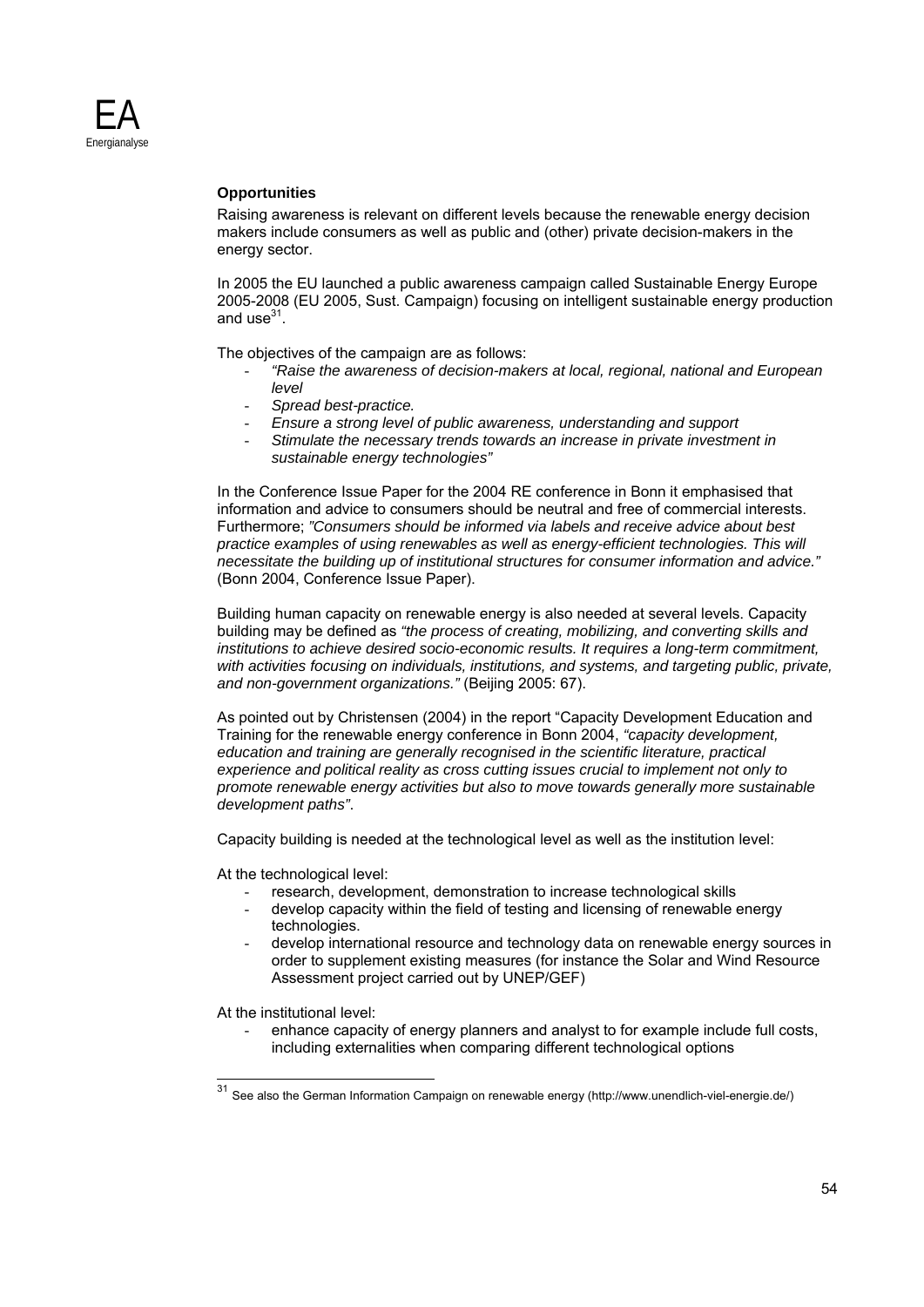- support governments to formulate, implement and enforce renewable energy policy programmes
- increase awareness among policy makers to better understand energy market distortions, their consequences and the opportunities of renewable energy technologies
- increase awareness and skills of international and national financial institutions, including enabling them to exploit the opportunities of carbon financing (using the international mechanisms JI, CDM and emissions trading)

Other possible opportunities to increase awareness and RE skills include:

- Information and education on all educational levels (basic school, high school, more advanced studies etc.) on national level or through international programmes
- In-service training of officials at local as well as national level
- Provision of incentives for the general population to take advantage of renewable energy deployment (tax deduction incentives etc.). Particularly this could be important to gain support from farmers and villagers.
- Twinning between authorities and TSO from countries with different experience
- International education programmes
- International in-service training programmes

#### **Questions to be addressed**

*Which stakeholders are important to deal with these barriers?*  National and local authorities, NGOs, consumers, international forums for cooperation (IEA, G8), Universities and technical colleges, operational personal.

#### *Will there be benefits of international cooperation?*

Yes, as described in chapter 4.1 the experience with and the utilization of renewable energy vary considerable between different countries and markets. Exchanging experiences between frontrunner countries and countries that have less experience can be important to improve human capacity. Also there may be benefits of international training programmes etc, as described above.

#### *Which renewable energy technologies face these barriers?*

As technologies mature awareness and acceptance increase. This barrier particularly concerns emerging technologies.

#### *Which countries face these barriers?*

This is not a country specific barrier although experience and acceptance of course vary from country to country.

# 5.10 Summary

Based on the literature survey Table 9 provides a general list of the most important barrriers to renewable energy deployment. In addition examples are provided of possible opportunities and relevant stakeholder.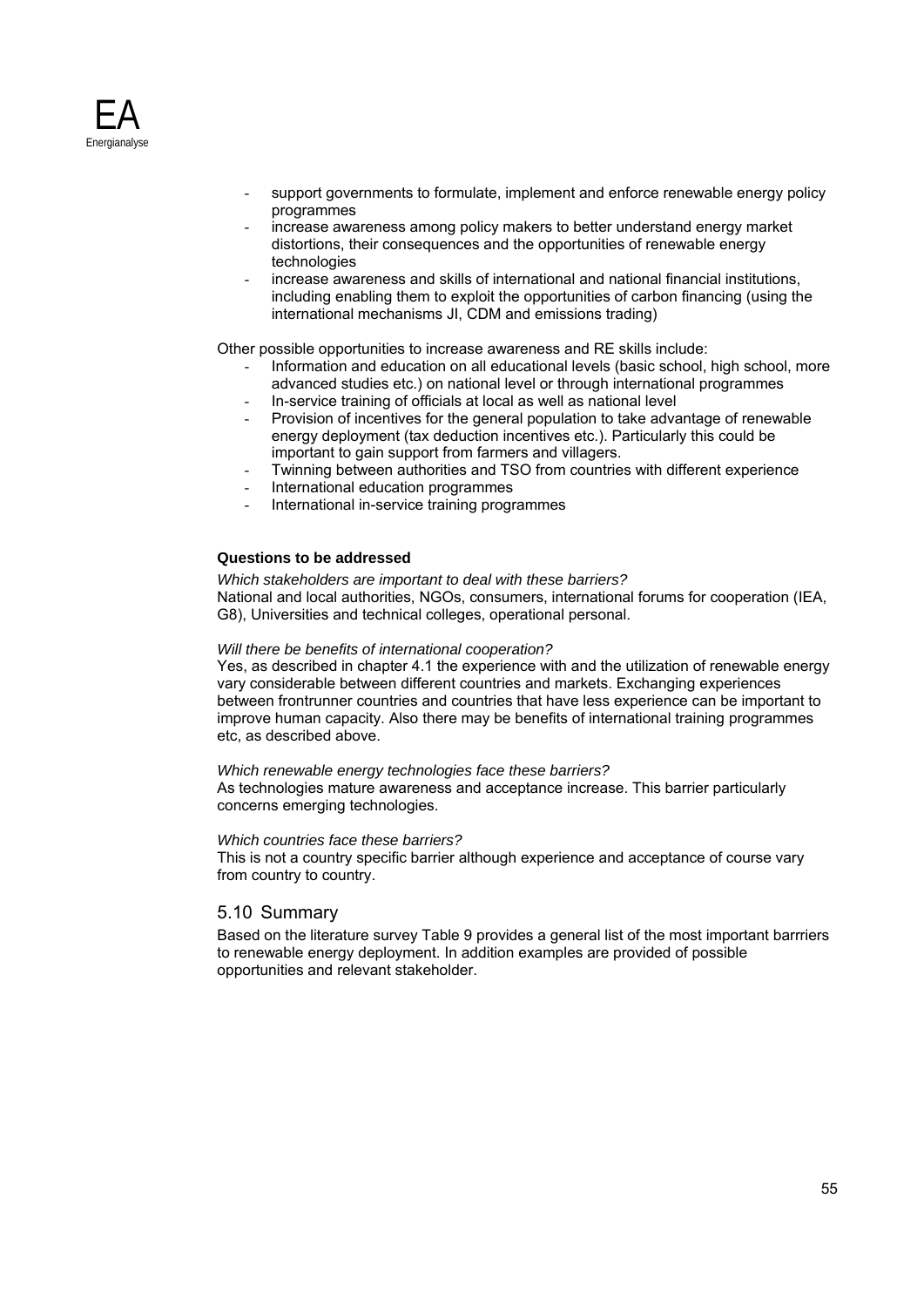| <b>Barriers</b>                                                                                                              | <b>Opportunities</b>                                                                                                                                                                                                                                                                                                                                                                               | Important stakeholders                                                                                                                                                                                                                         |
|------------------------------------------------------------------------------------------------------------------------------|----------------------------------------------------------------------------------------------------------------------------------------------------------------------------------------------------------------------------------------------------------------------------------------------------------------------------------------------------------------------------------------------------|------------------------------------------------------------------------------------------------------------------------------------------------------------------------------------------------------------------------------------------------|
| There is no level playing<br>field for renewable energy<br>technologies                                                      | International cooperation on:<br>Phasing out subsidies for conventional technologies<br>Good practice for subsidies<br>$\frac{1}{2}$<br>Internalisation of externalities                                                                                                                                                                                                                           | National governments and<br>international forums for cooperation<br>(UN, EU, IEA, G8)                                                                                                                                                          |
| The incentives for<br>governments and private<br>companies to support<br>renewable energy<br>development are<br>insufficient | International agreements committing governments to<br>demonstrate and deploy renewable energy<br>technologies<br>Multilateral funds for RE deployment and<br>demonstration - partnerships with the private sector                                                                                                                                                                                  | National, regional and local<br>authorities, international forums for<br>cooperation (IEA, G8), the RE<br>industry, international financing<br>institutions                                                                                    |
| Financing is unreasonably<br>costly for renewable<br>energy technologies                                                     | Favourable loans for renewable energy projects<br>$\blacksquare$<br>through national or international institutions. Promote<br>long-term power purchase agreements between<br>consumers and RE generators<br>Initiatives to stimulate carbon financing of renewable<br>energy projects;<br>Training and education of financiers<br>$\blacksquare$                                                  | International/national financing<br>institutions, national governments,<br>CDM executive board, JI advisory<br>committee, Asia-Pacific Partnership<br>on Clean Development and Climate,<br>energy producers, private financing<br>institutions |
| Technology standards are<br>lacking for (some)<br>renewable energy<br>technologies and fuels                                 | Develop standards for renewable energy technologies,<br>$\blacksquare$<br>components and fuels<br>Develop test facilities for renewable energy<br>$\overline{\phantom{a}}$<br>technologies                                                                                                                                                                                                         | National and international<br>standardisation organisations, the<br>RE industry, industry associations,<br>international trade organisations<br>(WTO, NAFTA etc.)                                                                              |
| Import tariffs and technical<br>barriers impede trade in<br>renewables                                                       | International cooperation on removing duties and<br>$\blacksquare$<br>technical barriers to trade in renewable energy<br>products                                                                                                                                                                                                                                                                  | International and regional trade<br>organisations (WTO, NAFTA etc.),<br>international forums for cooperation<br>(IEA, G8), the RE industry                                                                                                     |
| Permits for new renewable<br>energy plants are difficult<br>to obtain                                                        | Cooperation on best practice between national and<br>local authorities from different countries<br>Developing internationally harmonized standard forms<br>÷,<br>and requirements (to help RE project developers<br>working internationally)                                                                                                                                                       | National and local authorities, the<br>RE industry needs to adapt its<br>products to meet requirements of<br>authorities                                                                                                                       |
| Energy markets are not<br>prepared for renewable<br>energy                                                                   | International cooperation on:<br>best practice for grid connection/access<br>removing market imperfections in relation to RE<br>$\blacksquare$<br>new interconnectors<br>integration of intermittent RE sources<br>promoting demand response in energy markets<br>$\bar{\phantom{a}}$                                                                                                              | National authorities, transmission<br>system operators, distributions<br>system operators, energy regulators,<br>energy traders                                                                                                                |
| Renewable energy skills<br>and awareness are<br>insufficient                                                                 | Information and education on all educational levels at<br>$\equiv$<br>national level or through international programmes<br>Twinning between authorities and TSOs from countries<br>$\blacksquare$<br>with different experience and between operational<br>personnel from different countries<br>- International in-service training programmes<br>National and international awareness campaigns. | National and local authorities,<br>NGOs, consumers, international<br>forums for cooperation (IEA, G8),<br>universities and technical colleges,<br>operational personnel                                                                        |

Table 9: Summary of barriers to renewable energy, and examples of opportunities and important stakeholders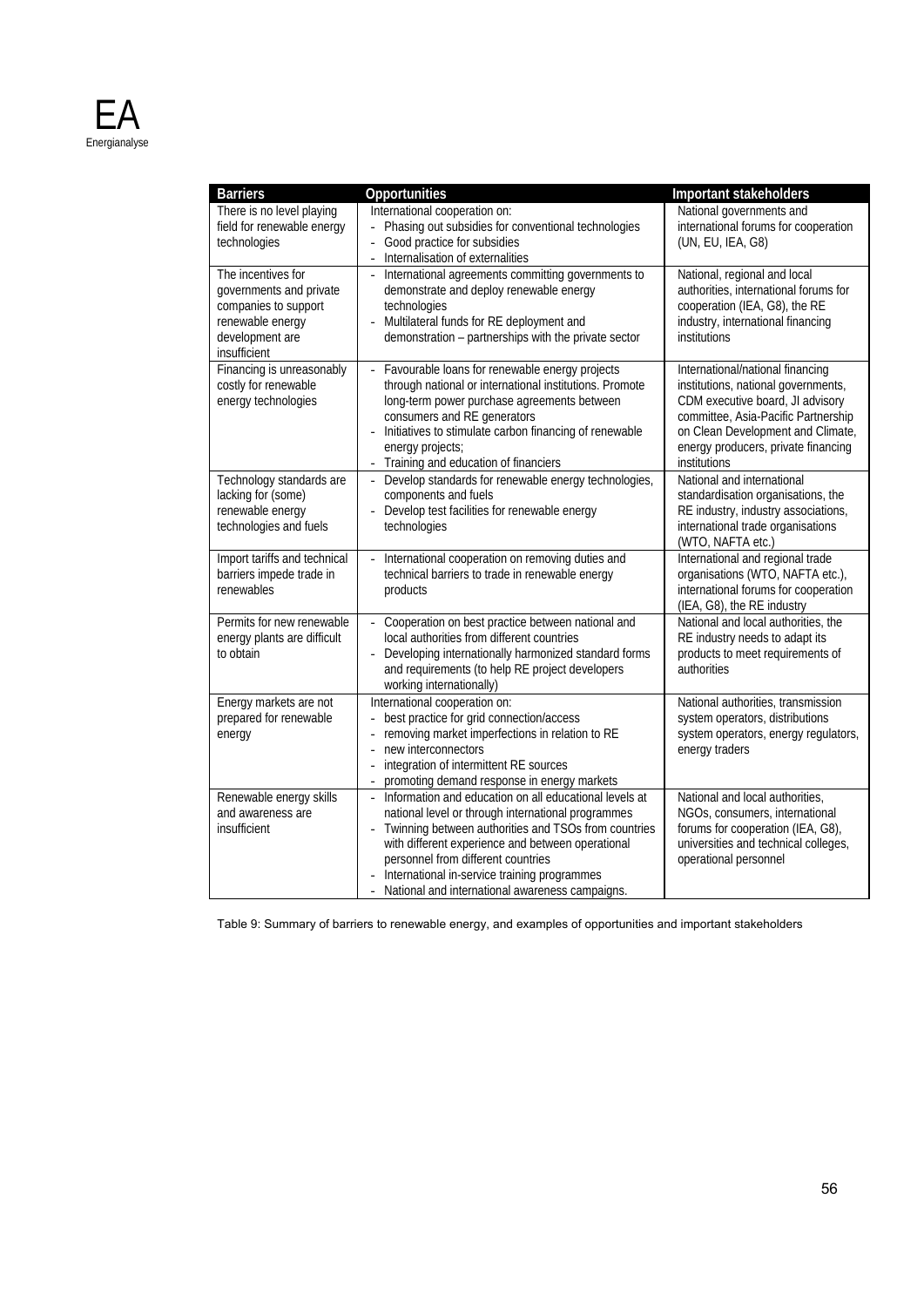# 6 Deployment strategies for renewable energy

This chapter describes the activities which have been identified by the Executive Committee as relevant to pursue within the RETD mandate period running towards 2010.

The activities are included in the RETD Implementation Plan 2006-2010 (outline) and some of them are described in more detail in the Work Programme 2006-2007 (outline). The Implementation Plan is a living document that will be revised based on periodic evaluation of the programme activities and upcoming relevant issues on the international agenda, whereas the Work Programme 2006-2007 includes a number of high priority activities to be started as projects before the end of 2006.

The Stakeholder Workshop on 22 March 2006 and the Roundtable Meeting on 6 April 2006 with representatives from the other renewable energy Implementing Agreements have provided important input for setting up the Implementation Plan and the Work Programme.

This chapter is structured around the following headlines: 1) Guidelines for selection of activities, 2) Relevant RETD activities and 3) Prioritised project to be started in 2006

# 6.1 Guidelines for selection of activities

In the course of identifying relevant activities for RETD, it was found relevant to establish some guidelines for the selection process.

The three objectives in the RETD Implementing Agreement set up the overall guideline for selection of activities in the Implementation Plan. According to the objectives, RETD should focus on:

- 1) Best practice policy measures
- 2) Public-private partnerships
- 3) Dissemination and training

(See chapter 2).

In order to prioritise the activities further, the characteristics described below should be taken into account.

RETD activities should preferably:

- **Lead to deployment of RE.** The focus of RETD is on activities related to deployment of RE (and not R&D issues for example).
- **Be executable.** It should be feasible to carry out activities within the organisational and financial framework of RETD.
- **Be technology crosscutting.** Activities that are very technology specific are not of importance for the RETD agreement, because such activities are carried out by the relevant IEA technology implementing agreements.
- **Be country crosscutting.** Activities addressing barriers that are specific to one or a very few countries are of less relevance. One of the strengths of RETD should be to harness the benefits of international cooperation.
- **Supplement and build on the work of existing Implementing Agreements.** It is a strength if activities proposed for RETD are synergetic to the activities carried out in the technology-specific Implementing Agreements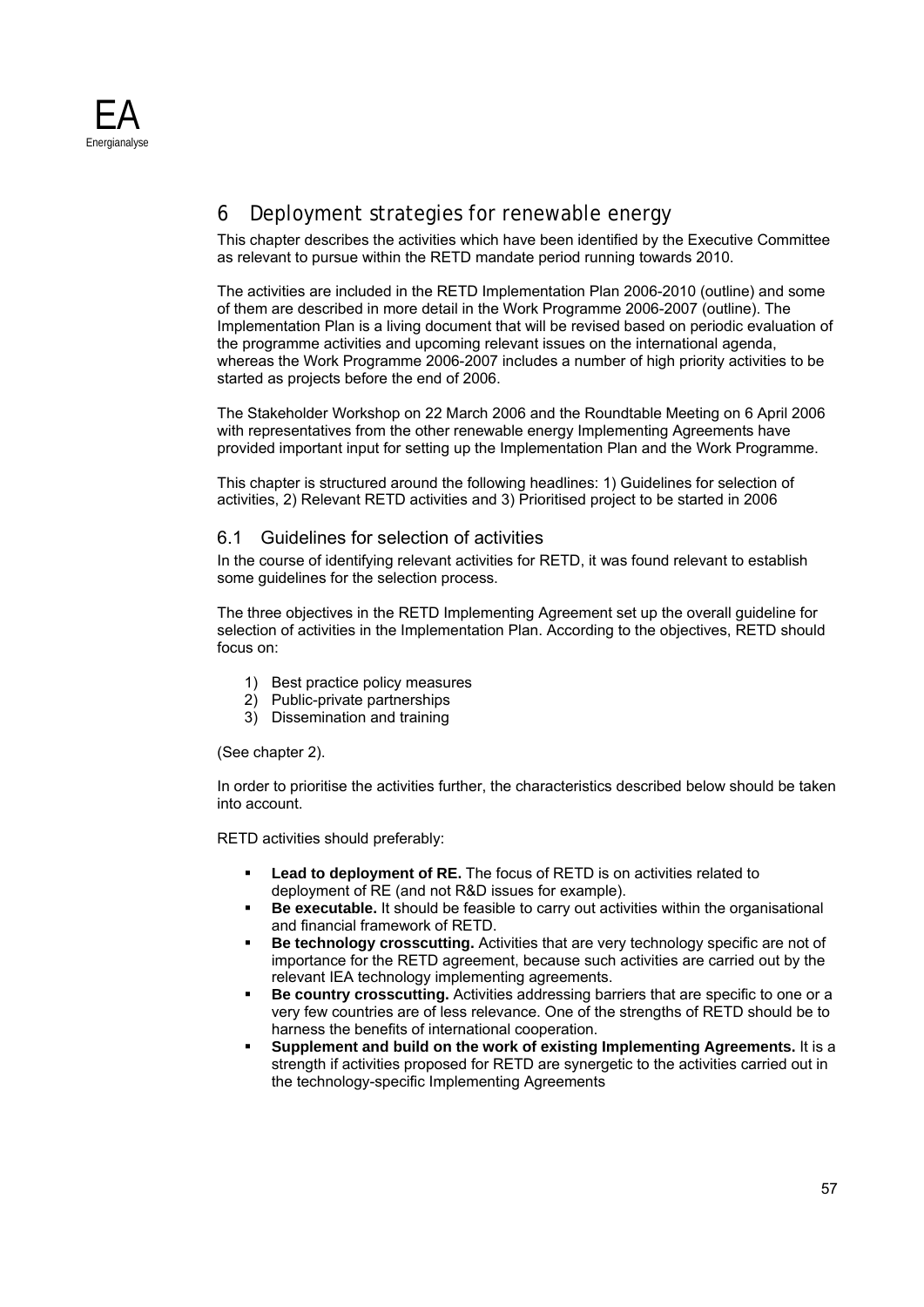

- **Reflect topicality.** It is preferable that activities relate to issues of topicality, including to relevant international events.
- **Deliver short-term Results.** To gain support for the implementing agreement activities that deliver short-term results are to be prioritised.
- **Bring added value to existing international processes and activities.** It is important that activities in the RETD do not duplicate existing work whether that be in the context of the IEA or other international forums/organisations.
- **Involve new actors into the field.** Particularly it will be important to encourage cooperation between public and private stakeholders, and to involve public stakeholders at all levels including the local level.
- **Benefit from IEA's reputation.** In some contexts using the IEA "name" as a platform to bring forward important messages will improve the power of penetration. Activities that enjoy this advantage should be prioritised.

# 6.2 Relevant RETD activities

Twenty activities in total have been selected as possible activities within the framework of the RETD Implementing Agreement. These activities are described in the Implementation Plan 2005-2010.

The activities have been grouped around the overall objectives of the Implementing Agreement (not disregarding that some activities may lead to the fulfilment of more than one objective of the RETD):

# **Objective 1**

*"To elaborate and present options for "best practice" policy measures and mechanisms for cost reduction, enabling increased use of renewable energy in competitive energy markets through strengthened international collaboration".* 

|                                | <b>Activity</b>                  | <b>Purpose</b>                                                                       | <b>Outcome</b>                                                                                                                                |
|--------------------------------|----------------------------------|--------------------------------------------------------------------------------------|-----------------------------------------------------------------------------------------------------------------------------------------------|
| Levelling the<br>playing field | <b>Externalities</b>             | Map the problem,<br>increase awareness<br>identify policy<br>solutions.              | Increased awareness of<br>the problem at the<br>national and international<br>policy level.                                                   |
|                                | Subsidies for RE                 | Map the problem,<br>increase awareness,<br>identify policy<br>solutions.             | Increased awareness of<br>the problem at the<br>national and international<br>policy level.                                                   |
|                                | Support schemes for<br><b>RE</b> | Examine what is the<br>best way to support<br><b>RE</b>                              | Give understanding of<br>good practice among<br>politicians and other<br>policy makers.                                                       |
|                                | Trade barriers to RE             | Map the problem and<br>develop input to<br>relevant organisation<br>and authorities. | Increased awareness of<br>the problem at the<br>national and international<br>policy level and among<br>international trade<br>organisations. |
| Good                           | Approval procedure               | <b>Examine differences</b>                                                           | Authorities have been                                                                                                                         |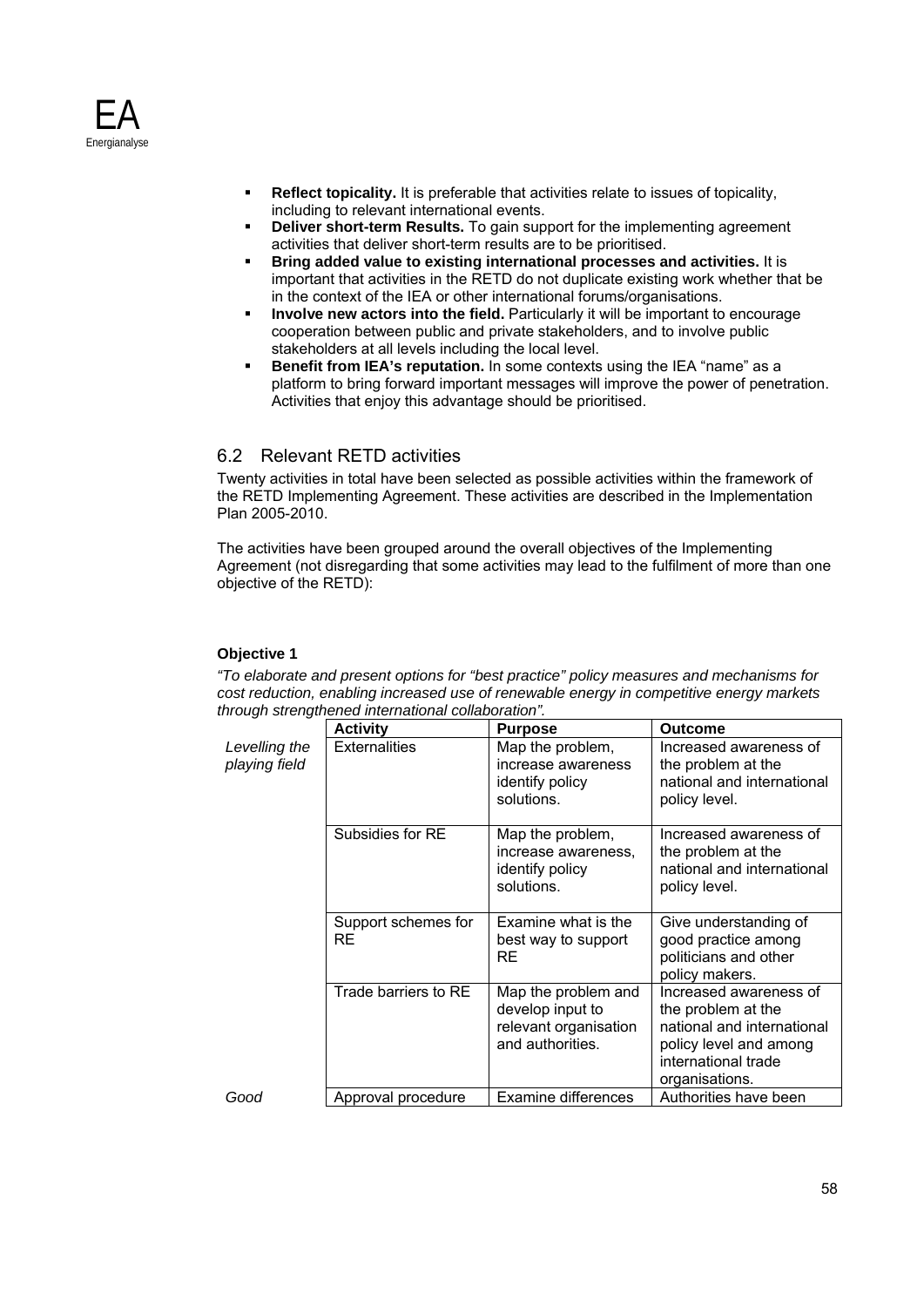| administra-<br>tive practices        |                                                                                                           | in administrative<br>approval procedures<br>in IEA/participating<br>countries and guide<br>on ideas for best<br>practice.                                                                             | supplied with information<br>about best practice<br>approval procedures.                                                                                                                                                                                           |
|--------------------------------------|-----------------------------------------------------------------------------------------------------------|-------------------------------------------------------------------------------------------------------------------------------------------------------------------------------------------------------|--------------------------------------------------------------------------------------------------------------------------------------------------------------------------------------------------------------------------------------------------------------------|
|                                      | Physical planning                                                                                         | Identify activities that<br>will improve local<br>planning and<br>encourage good<br>practice. Guidelines<br>for planners at<br>national and local<br>level (Standard<br>Operating Procedure,<br>SOP). | Planners at the local level<br>have an improved<br>understanding of the<br>barriers to renewable<br>energy and the tools<br>(guidelines) available to<br>deal with these.                                                                                          |
|                                      | Task force for<br>systematic removal of<br>barriers in specific<br>areas (geographical<br>and/or markets) | To increase<br>international<br>cooperation between<br>authorities at different<br>levels.                                                                                                            | An international<br>coordination group has<br>been established which<br>has broken down<br>important regulatory<br>barriers and has the<br>capacity to deal with up-<br>coming barriers.                                                                           |
|                                      | Local energy<br>planning                                                                                  | Focused information<br>(road maps) for<br>deployment of RET at<br>local<br>government/county<br>level.                                                                                                | Local authorities/counties<br>have available tools to<br>develop plans for<br>increased utilisation of<br>renewable energy.                                                                                                                                        |
| Facilitating<br>policy<br>strategies | Scenarios for RE                                                                                          | Illustrate the<br>potentials of RE in<br>the future energy<br>supply. Develop<br>scenarios at the<br>regional level, in<br>participating<br>countries or globally.                                    | Politicians and other<br>policy makers are made<br>aware of:<br>- the fact that it is<br>technically and<br>economically feasible to<br>obtain a very high level of<br>RE in energy systems<br>- measures and<br>incentives required to<br>increase RE deployment. |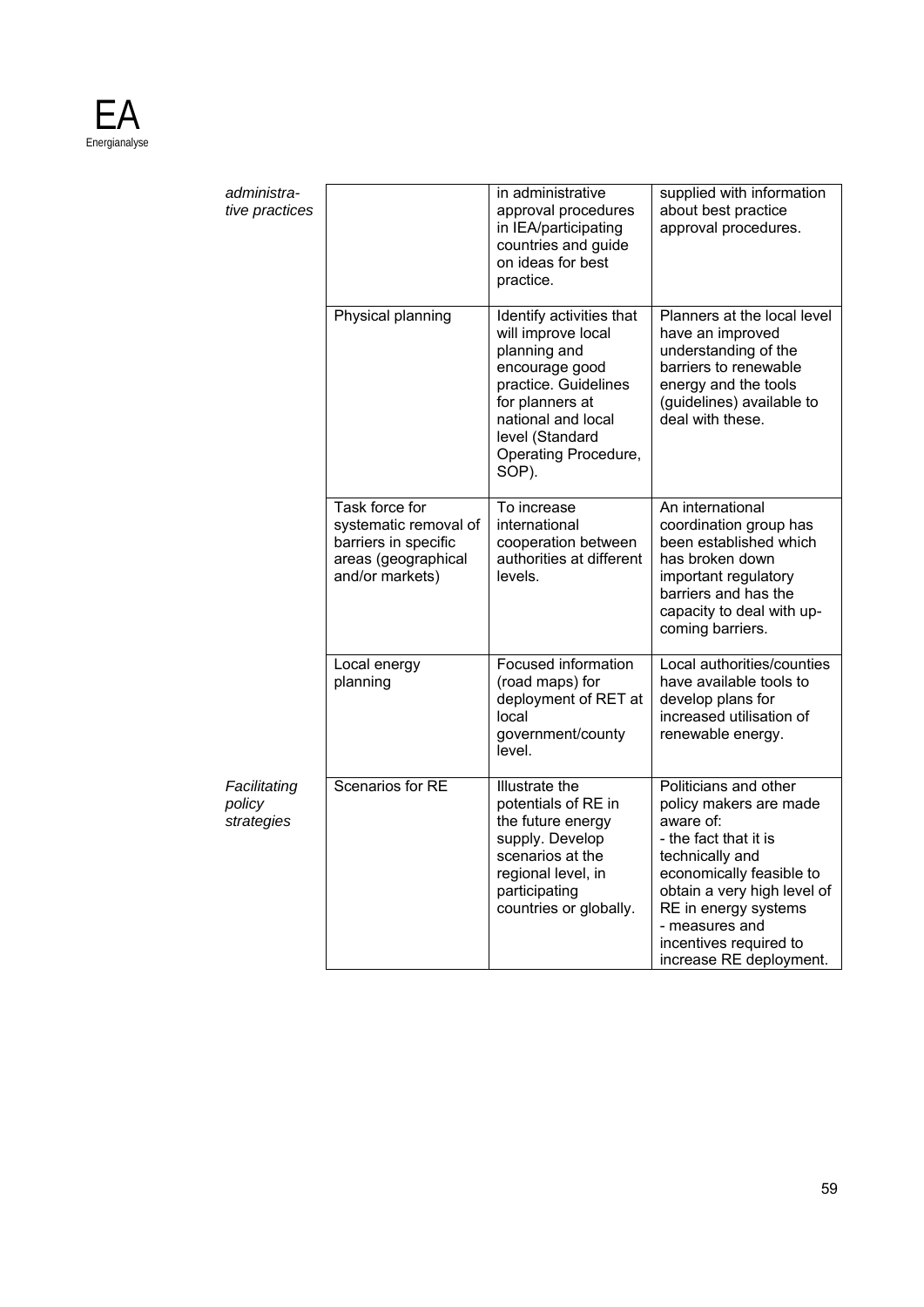

# **Objective 2**

*"To elaborate and present options for innovative business strategies and projects that will encourage renewable technology deployment to public and private sector stakeholders."* 

|               | <b>Activity</b>                | <b>Purpose</b>                                  | <b>Outcome</b>                                     |
|---------------|--------------------------------|-------------------------------------------------|----------------------------------------------------|
| Financing     | International                  | Develop innovative ideas                        | Promote the idea of an                             |
|               | fund for                       | for concerted public-private                    | international                                      |
|               | demonstration                  | financing for overcoming                        | demonstration fund and                             |
|               | of RE                          | the "valley of death".                          | lay the foundation for its                         |
|               |                                |                                                 | establishment. Public and                          |
|               | technologies                   |                                                 |                                                    |
|               |                                | Increase the awareness of                       | private support.                                   |
|               | Risk-hedging<br>benefits of RE | portfolio theory and perform                    | Private energy producers<br>and utilities are made |
|               |                                | concrete analyses of                            | aware that by increasing                           |
|               |                                | energy systems.                                 | their utilisation of RE their                      |
|               |                                |                                                 | risk profile will improve.                         |
|               | Long-term                      | Examine how synergies                           | Energy producers and                               |
|               | contracts in                   | can be created between                          | energy consumers have                              |
|               | energy markets                 | energy consumers and RE                         | the tools and are made                             |
|               |                                | generators in order to                          | aware of the benefits of                           |
|               |                                | manage risks in energy                          | entering long term                                 |
|               |                                | markets.                                        | contracts to reduce risk.                          |
| Standardisa-  | <b>Standards</b>               | Map where and how                               | Recommendations for                                |
| tion and      |                                | standards will benefit RE                       | new standards are                                  |
| certification |                                | and enter into dialogue with                    | developed, enabling                                |
|               |                                | standardisation                                 | increased trade with                               |
|               |                                | organisations and industry                      | renewable energy                                   |
|               |                                | organisations.                                  | technologies and fuels.                            |
|               |                                |                                                 |                                                    |
|               | <b>Test facilities</b>         | Examine the need for                            | The foundation has been                            |
|               |                                | international RE test                           | provided (public-private                           |
|               |                                | facilities (testing grounds)                    | support) for the                                   |
|               |                                | and certification systems.                      | commencement of one or                             |
|               |                                |                                                 | more international test                            |
|               |                                |                                                 | facilities for RE.                                 |
| Twinning      | Partnerships                   | Cooperation between                             | An international                                   |
| between       | with utilities                 | authorities and utilities for                   | coordination group (with                           |
| public and    |                                | identifying and breaking                        | public and private                                 |
| private       |                                | down "authority related"                        | participation) has been                            |
|               |                                | barriers to RE.                                 | established which has                              |
|               |                                |                                                 | broken down important                              |
|               |                                |                                                 | regulatory barriers and                            |
|               |                                |                                                 | has the capacity to deal                           |
|               |                                |                                                 | with up-coming barriers.                           |
|               | Integration of<br>RE in energy | Improve cooperation<br>between system operators | The human capacity of<br>system operators has      |
|               | systems                        | and exchange of                                 | been improved through                              |
|               |                                | experience and best                             | international cooperation                          |
|               |                                | practice (grid codes, market                    | enabling improved grid                             |
|               |                                | setup etc.).                                    | planning and grid access                           |
|               |                                |                                                 | for RE technologies.                               |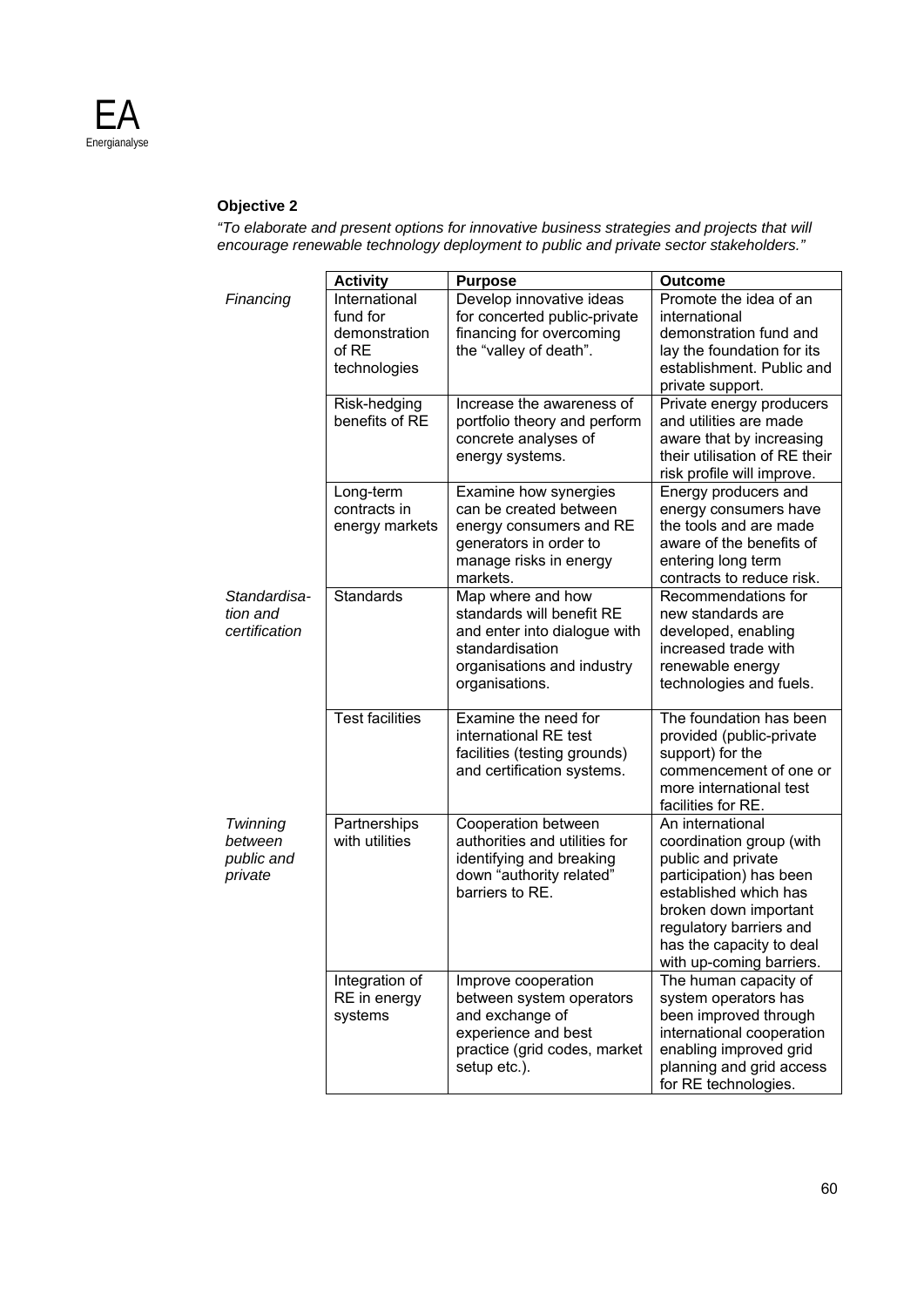# **Objective 3**

*"Building from the unique framework of the IEA, to disseminate information and enhance knowledge about renewable technology deployment, complementing other information programs in supporting improved public and private sector decision making".* 

Activities under this program focus on diffusion of RETD information and its results.

|                                      | <b>Activity</b>                                                              | <b>Purpose</b>                                                                                                                                                                                             | <b>Outcome</b>                                                                                                                                                                |
|--------------------------------------|------------------------------------------------------------------------------|------------------------------------------------------------------------------------------------------------------------------------------------------------------------------------------------------------|-------------------------------------------------------------------------------------------------------------------------------------------------------------------------------|
| Dissemina-<br>tion of<br>information | <b>RE</b> internet<br>portal                                                 | To develop a website with<br>daily newsletter and up-to-<br>date information about RE<br>technologies, resources<br>and policies.                                                                          | Energy planners in public<br>and private companies<br>have improved access to<br>state-of-the-art<br>information on RE.                                                       |
|                                      | Unbiased<br>information<br>about RE<br>technologies                          | To provide a uniform,<br>commonly accepted and<br>up-to-date basis for energy<br>planning activities in public<br>and private organisations.                                                               | Energy planners in public<br>and private companies<br>have improved access to<br>state-of-the-art, unbiased<br>and transparent<br>information on RE.                          |
|                                      | Dissemination<br>of information<br>from the<br>technology<br>specific RE IAs | Achieve synergies by<br>providing an umbrella for<br>existing information<br>initiatives of the relevant<br>Implementating<br>Agreements                                                                   | The results and outcomes<br>of RE related IAs reach a<br>wider audience.                                                                                                      |
|                                      | Infrastructure                                                               | Dissemination of<br>experience from the<br>development of the<br>technical infrastructure<br>needed for deployment of<br>RE. Summary of existing<br>studies and provision of<br>examples of good practice. | State-of-the-art<br>information is supplied for<br>grid planners on<br>good/best practice for<br>incorporation of RE.                                                         |
| Training                             | <b>Train financiers</b><br>of RE                                             | Develop information<br>material and arrange<br>workshops/seminars about<br>RE technologies.                                                                                                                | Financiers' awareness<br>and knowledge about the<br>benefits of RE<br>technologies is increased.                                                                              |
|                                      | Interactive<br>education and<br>training                                     | To increase knowledge and<br>awareness of RE through<br>interactive learning aiming<br>at in-service training and<br>students.                                                                             | The awareness and<br>knowledge about the<br>benefits of RE<br>technologies is increased<br>among<br>- energy planners<br>- coming energy planners<br>- operational personnel. |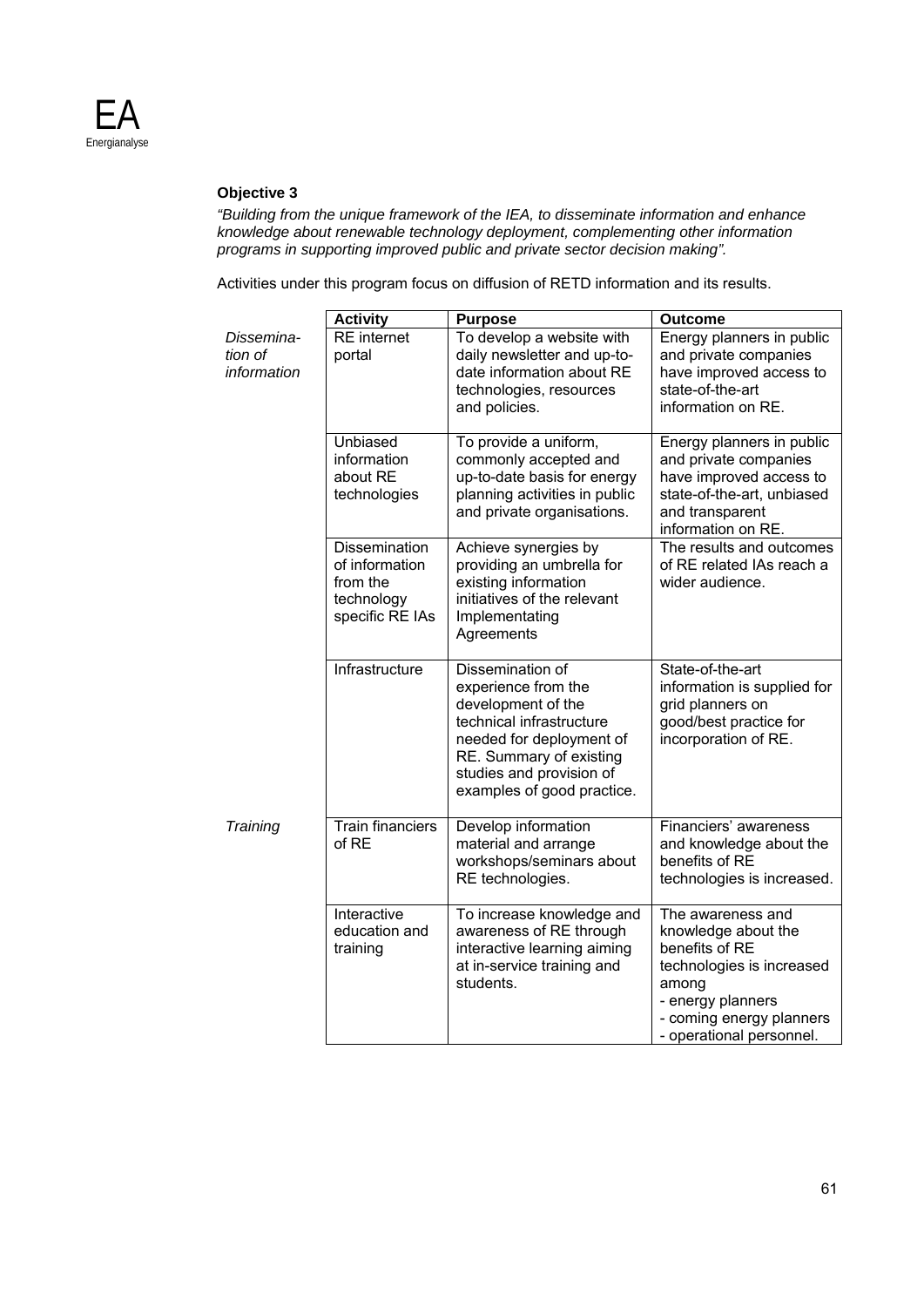# 6.3 Prioritised projects to be started in 2006

From the gross list of relevant activities the RETD Executive Committee has selected and bundled a number of high prioritised activities to be started as projects before the end of 2006. These projects are described in the outline of the Work Programme 2006-2007.

The projects concern:

- A. Levelling the playing field for renewable energy;
- B. Approval procedures and spatial planning;
- C. Integration of renewable energy into energy systems and markets;
- D. Renewable energy technologies in the heating and cooling markets;
- E. Financing of renewable energy technologies;
- F. Dissemination and communication strategy.

Once a permanent Operating Agent has been selected for RETD by mid-2006, the projects will be described in such a detail that they can be launched without further elaboration.

In the following sections, the rationales for commissioning the projects are described briefly.

### 6.4 Levelling the playing field for renewable energy

The purpose of the activities in this area is to create transparency of the real costs of energy services. The RETD stakeholder workshop on 22 March 2006 concluded that there is a need for a more clear understanding of the benefits of renewable energy. More precisely there is a need for information about the real costs of renewable energy technologies compared with the costs of conventional energy technologies. The target group is policy makers at all levels, and the results should be used at important international events such as the meeting in the Commission of Sustainable Development in 2007 (CSD 15).

The following activities should be considered:

- Summarizing and dissemination of studies and facts about external costs of energy production and subsidies to conventional energy technologies;
- Pricing of the benefits of renewable energy technologies such as environmental benefits (including CO2 deduction), the creation of (local) jobs, technology development, security of supply and independency;
- Evaluation of the "real" prices of different energy generation technologies;
- Dissemination of the results through workshops and publications targeted at international events.

The activities should synthesize existing studies and the results should be disseminated in various ways. See also activity F on dissemination of results for the RETD implementing agreement.

# 6.5 Approval procedures and spatial planning

Most projects regarding technological infrastructure – renewable energy or not - must comply with administrative procedures such as permits under various sectors' legislation and regional, municipal or local planning. Also Environmental Impact Assessments could put constraints on the implementation of the projects.

The current legal and organisational framework has in many cases been optimised over the years to the benefit of fossil and nuclear fuels. This could lead to unreasonably timeconsuming and troublesome approval processes for projects for renewable energy. Lack of standards means that many projects must be approved individually; the authorities are not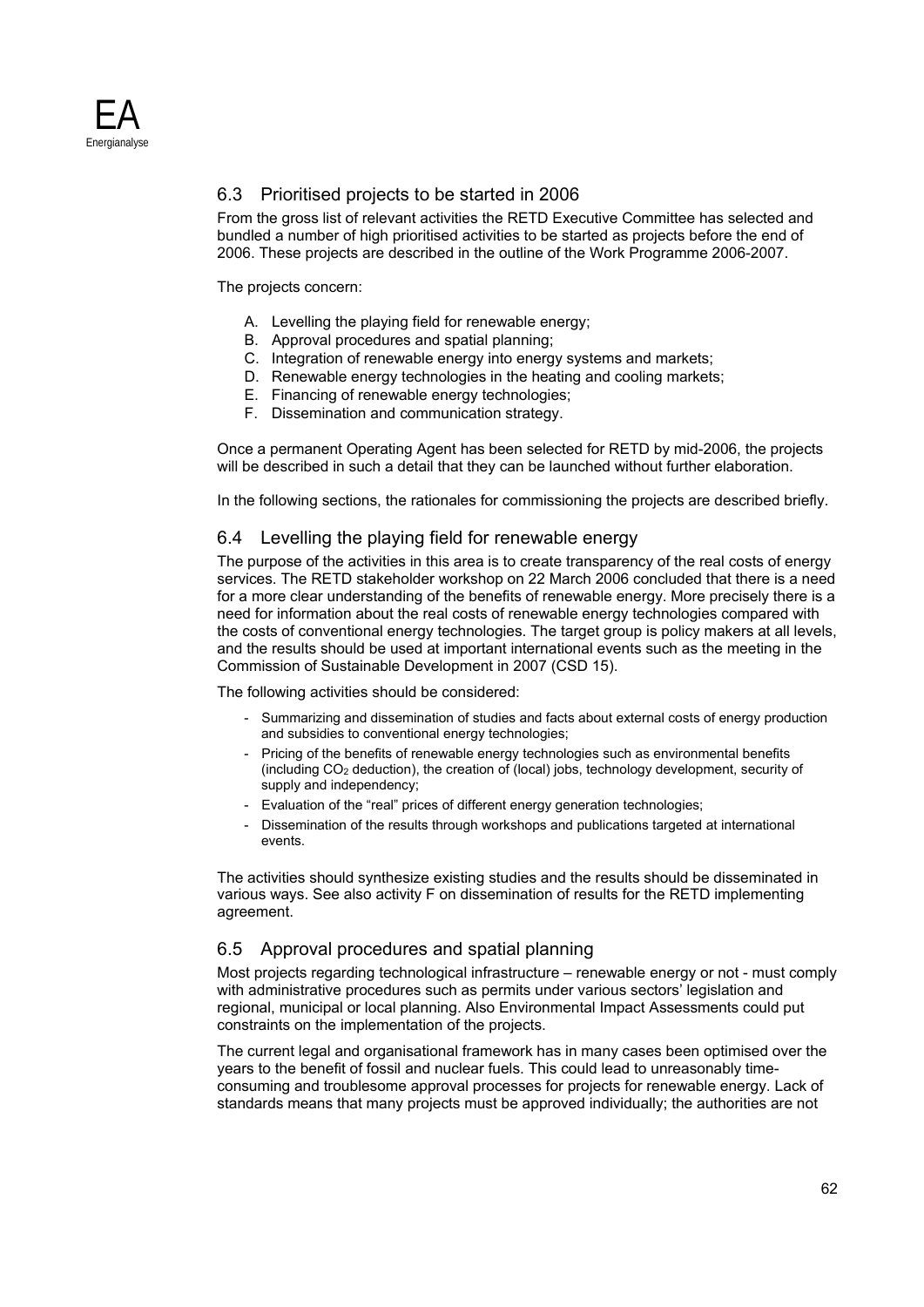familiar with the new technologies etc. A large number of authorities are often involved when approvals for new renewable energy plants are to be issued and often coordination between the individual authorities is lacking.

On the other hand, well-coordinated efforts among central and local authorities, for instance clever use of spatial planning, could dramatically reduce the time spent on approval processes. Internationally, exchange of experience and learning from "best practice" could therefore contribute to reducing this barrier.

The activities in this area should stimulate international cooperation and best practice learning in efficietnt and streamlined approval procedures and procedures for spatial planning. They should also improve the understanding of the importance of good procedures among policy makers and relevant authorities.

Furthermore, the activities could illustrate how long-term transparent planning, with e.g. screening of possible conflicts of interest, with a good stakeholder dialogue and with reservation of areas for renewable energy structures, could promote renewable energy deployment.

# 6.6 Integration of renewable energy into energy systems and markets

The existing energy infrastructure has been established in order to facilitate optimal utilization of conventional energy sources – fossil fuels and nuclear power. This regards the electricity infrastructure as well as the gas infrastructure and to some extent district heating systems. Similarly, the organisations, rules and regulation in energy markets have also been set up to handle conventional technologies.

Activities in this area should aim to stimulate international cooperation on the integration of renewable energy into energy systems and markets. Relevant players are authorities, governments, energy traders, transmission system operators and utilities.

#### Possible action areas are:

- Grid connection;
- Grid access;
- Utilization of interconnectors;
- Charging of balancing costs:
- Promotion of demand response;
- Prediction of renewable energy resources;
- Integration of intermittent technologies.

# 6.7 Renewable energy technology in the heating and cooling markets

Renewable energy can easily replace fossil fuels in many applications for heating and cooling. Particularly favourable applications for renewable technologies are those that require low temperature heat, such as domestic hot water heating, space heating, drying processes, water processes for industrial heating and swimming pools. Renewable energy technologies can also meet cooling needs, where the demand and the supply - for example from solar-based technologies - are often well matched.

Activities in this area should concentrate on identifying actions which governments and local authorities could undertake to promote renewable energy for heating and cooling. Instruments should be explored for different relevant markets: stand-alone systems for households and industry as well as district heating technologies, including facilities for combined heat and power generation.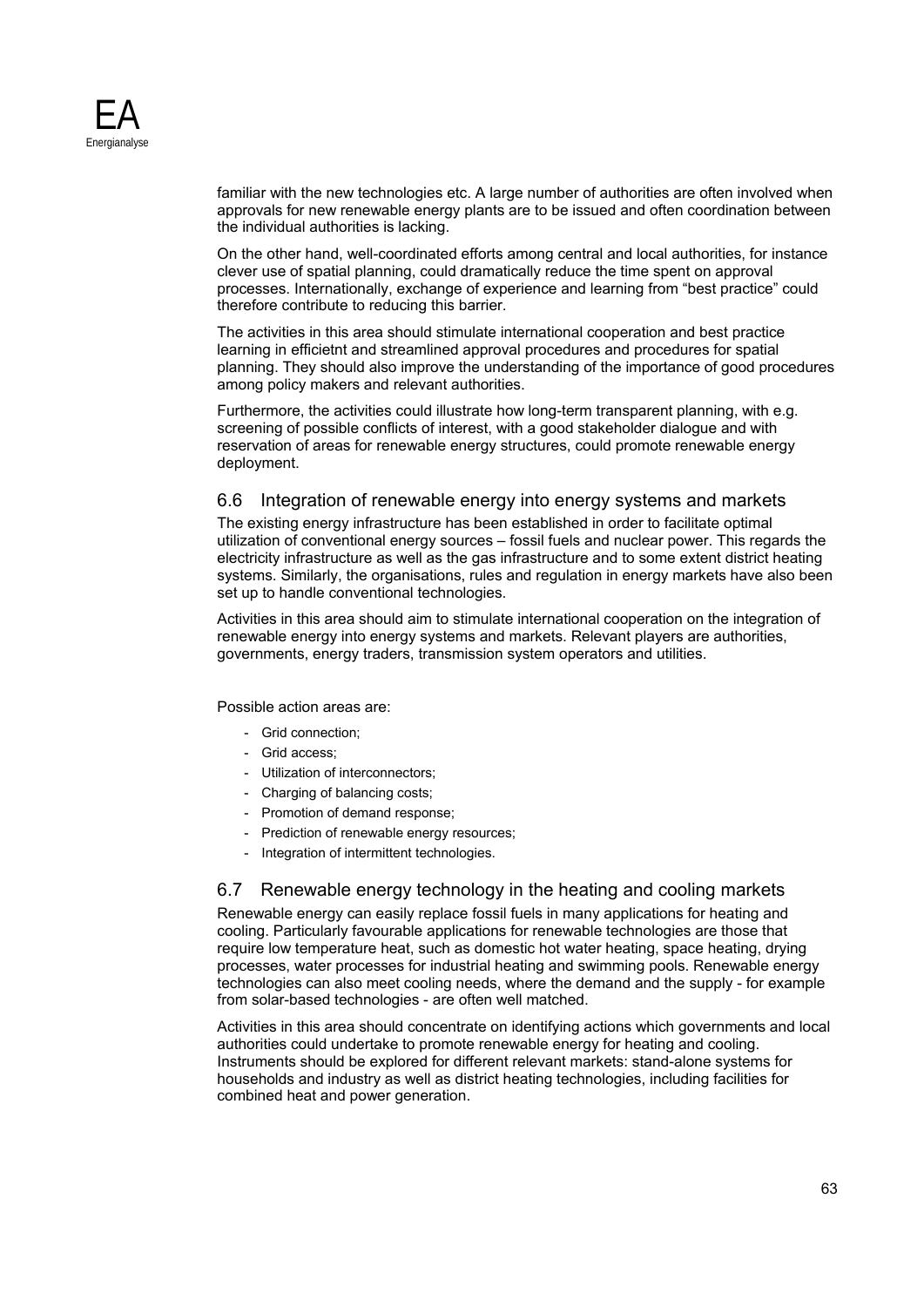The following activities should be considered:

- A technology status for relevant renewable energy technologies, including for example solar water heating, biomass for heating and geothermal heating. The status should include information on current utilization, resource potential and technical and economic performance of the relevant technologies. It should build on existing literature and information from the relevant IEA implementing agreements.
- A policy status for the participating IEA countries and other countries if relevant. The policy status should account for relevant policy targets, measures and experience.
- Building on the policy status, innovative instruments for the promotion of renewable energy technologies in heating and cooling markets should be identified. Examples of good practice regulation from the different countries should be elaborated.

In addition, initiatives (workshops, networks, seminars etc.) should be carried out in order to exchange experience from the project with the relevant policy makers.

# 6.8 Financing of renewable energy technology

Compared to conventional fossil fuel technologies, renewable energy projects are generally more capital cost-intensive. Therefore weak capital markets not only create a problem of access to finance but also skew investment towards fossil fuel-based technologies. Another barrier concerns lack of experience with renewable energy financing. Similarly, in regulated markets special financing problems may exist if renewable energy generators are dependent on the goodwill of the dominating utility to finance their project. An additional financing issue concerns transaction costs, which are often disproportionately high for renewable energy projects due to their small-scale nature.

The activities in this area should analyse and help solving the various problems with financing of renewable energy technology. They should also facilitate international best practice learning on risk hedging, long-term contracts and other means to reduce transaction costs etc.

# 6.9 Dissemination and communication strategy

Dissemination of results from the RETD implementing agreement is a key activity in the Work Programme. The activity should ensure efficient and timely dissemination of the results, considering new tools (e.g. e-learning and other web-based tools) in order to reach the various target groups.

The activities in this area could also facilitate the dissemination of results from other implementing agreements on renewable energy if so desired from these implementing agreements. They could for instance supplement the technical work from a social science perspective (social, political and economical issues of RET).

As part of the dissemination efforts, a communication strategy should be evolved, looking at the different stakeholder groups and how to ensure an efficient and target oriented communication and dialogue. The communication strategy should consider the use of different tools for communication and dialogue, including establishing of Communities of Practices, e-learning, web-blogs etc.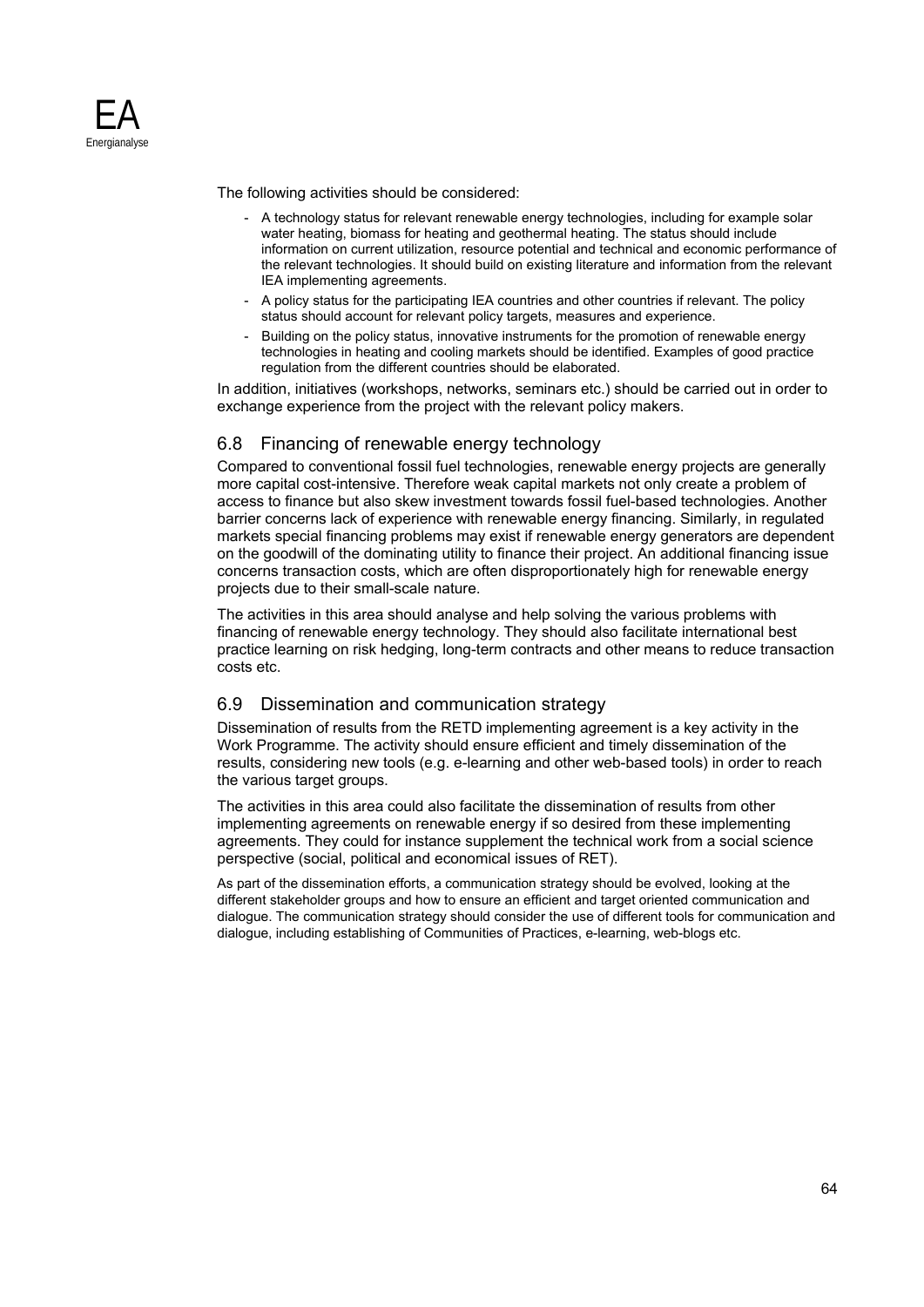# 7 References

Barreto, L. & Klaassen, G. (2004), *Emission Trading and the Role of Learning-by-doing Spillovers in the "Bottom-up" Energy-System ERIS model*, Int. J. Energy Technology and Policy, Vol. 2 Nr. 1,3 70-95.

Beck, F. & Martinot, E. (2004), *Renewable Energy Policies and Barriers*, Encyclopaedia of Energy 2004.

Beijing International Renewable energy Conference 2005, *Increasing Global Renewable Energy Market Share: Recent Trends and Perspectives*, prepared by UN DESA, 2005.

Bonn (2004), *Conference Issue Paper*.

Carbon Trust (2003), *Building Options for UK Renewable Energy, www.thecarbontrust.co.uk.* 

Charters, W.W.S. (2001), *Developing markets for renewable energy Technologies*, Renewable Energy 22 (2001) 217-222 , University of Melbourne.

Cristensen, J. (2004), *Capacity Development, Education & Training*, prepared for the Bonn RE conference.

DENA (2005). *Planning of the Grid Integration of Wind Energy in Germany Onshore and Offshore up to the Year 2020 (dena Grid study). Summary of the Essential Results of the Study.* Deutsche Energie-Agentur GmbH (DENA). Berlin. See, www.deutsche-energieagentur.de/page/fileadmin/DeNA/dokumente/Programme/Kraftwerke\_Netze/dena\_Grid\_Stud y\_Summary\_2005-03-23.pdf

Derrick, A. (1998), *Financing Mechanisms for Renewable Energy*, Renewable Energy I5 (1998) 21 I-214, IT Power Ltd.

Dias, R. A., Mattos, C. R., Balestieri, J. A. P. (2004), *Energy education: breaking up the rational energy use barriers*, Energy Policy 32 (2004) 1339–1347.

Dickel, R., Energy Charter Secretariat. Presentation on *Trade Issues in Renewable Energy Policies* from Expert Meeting on "Trade Friendly Promotion of Renewable Energy" in Brussels, 2 November 2004.

Earth Science Study Guide web-site, www.bookrags.com/sciences/earthscience/marketimperfections-mee-02.html, 2006-02-08.

EEA (2004). *Energy Subsidiesin the European Union – a brief overview.* 

Elkraft (2005). *Long Term Challenges In the Electricity System – Wind Power and Natural Gas*. Denmark.

EU Commission (2003). *External Costs. Research results on socio-environmental damages due to electricity and transport.* Brussels.

Eurobarometer (2006). *Attitudes towards energy,* http://europa.eu.int/comm/public\_opinion/archives/ebs/ebs\_247\_en.pdf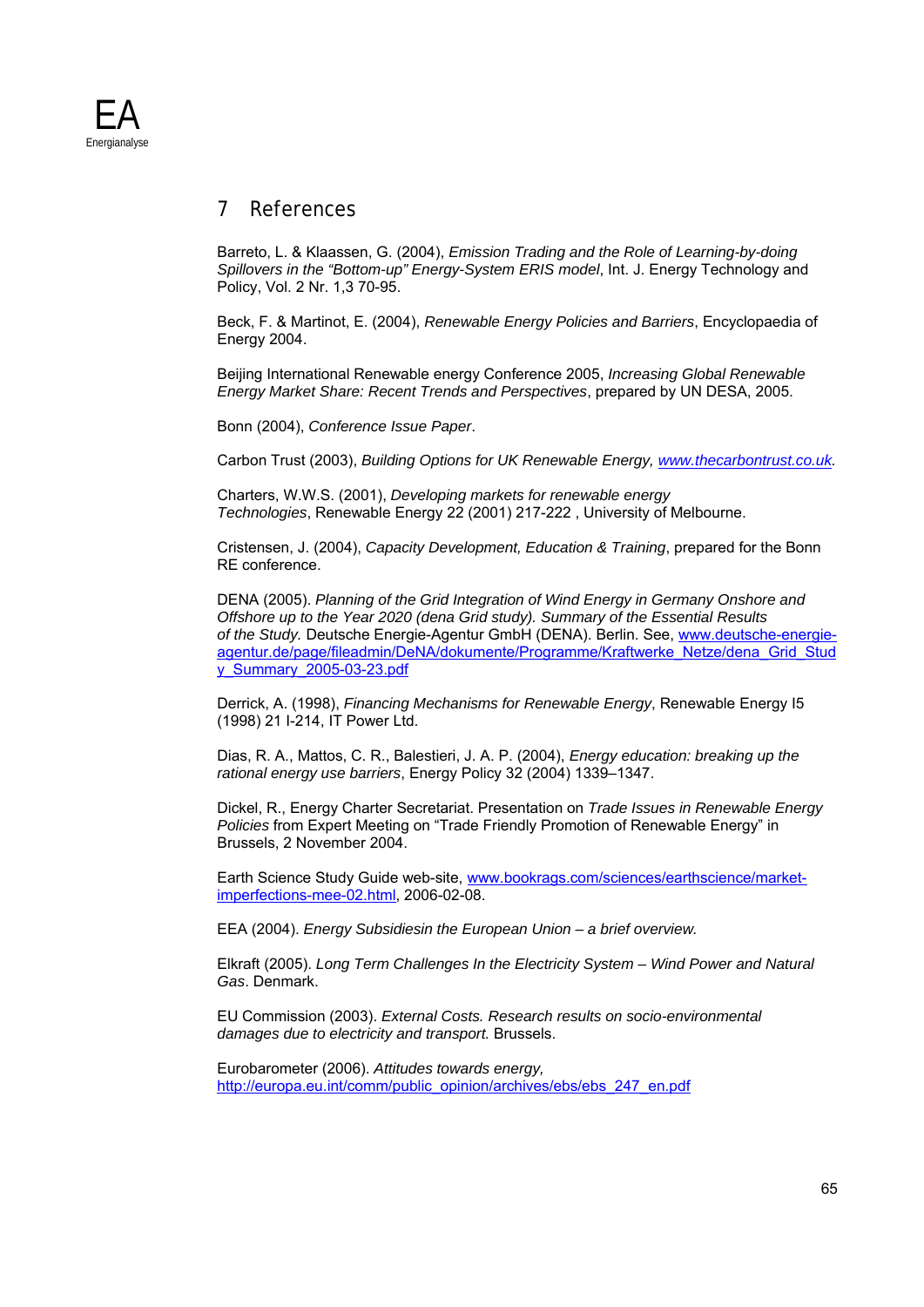EU Commission (2005). *Sustainable Energy Europe 2005-2008 - A European campaign to raise awareness and change the landscape of energy.*

EU Commission (2005). *Communication from the Commission: The support of electricity from renewable energy sources*, SEC(2005) 1571.

EU Commission (2005). *Communication from the Commission: Biomass action plan*, SEC(2005) 1573.

EU Commission (2005). *Memo: How to support renewable electricity in Europe?*.

EU Commission (2006). *Green Paper - A European Strategy for Sustainable, Competitive and Secure Energy*. SEC(2006) 317.

EU Commission's web-site (2006): www.eu.int/rapid/pressReleasesAction.do?reference=MEMO/05/84&format=HTML&aged=1 &language=EN&guiLanguage=en, 2006-02-14.

European Hydrogen & Fuel Cell Technology Platform (2005). *Deployment Strategy*.

EWEA (2004). *Wind Energy – the Facts, Volume 5, Market Development*.

Foxon T.J., Gross, R., Chase, A., Howes, J., Arnall, A. & Anderson, D., *UK innovation systems for new and renewable energy technologies: drivers, barriers and systems failures*, Energy Policy 33 (2005) 2123–2137.

G8 Renewable Energy Task Force, *Co-Chairmen's report* (2001), www.g8italia.it.pdf .

Goldemberg, J. (2004). *The Case for Renewable Energies - Thematic Background Paper Bonn 2004*, Instituto de Electronica e Energia Universidade de São Paulo.

Gutermuth, P.-G. (1998). *Financial Measures by the State for the Enhanced Deployment of Renewables*, Solar Energy 64 (1998) 67–78, Federal Ministry of Economics Germany.

GVEP web-site (2006): http://www.gvep.org/section/aboutus/, 2006-02-14.

IEA (1997). *Key Issues in Developing Renewables*, Paris.

IEA (2000). *Experience Curves for Energy Technology Policy*, Paris.

IEA (2002). *Security of supply in electricity markets – Evidence and policy issues.* Paris

IEA (2003). *Security of Supply in Electricity Markets – Evidence and Policy Issues*, Paris.

IEA (2003). *Renewable Energy into the Mainstream*, Paris.

IEA (2003). *Creating Markets for Energy technologies*, Paris.

IEA (2003). *Renewables for Power Generation – Status & Prospects*, Paris.

IEA (2005). *Variability of Wind Power and Other Renewable - Management options and strategies*, Paris.

IEA (2005). *Renewables Information 2005.* Paris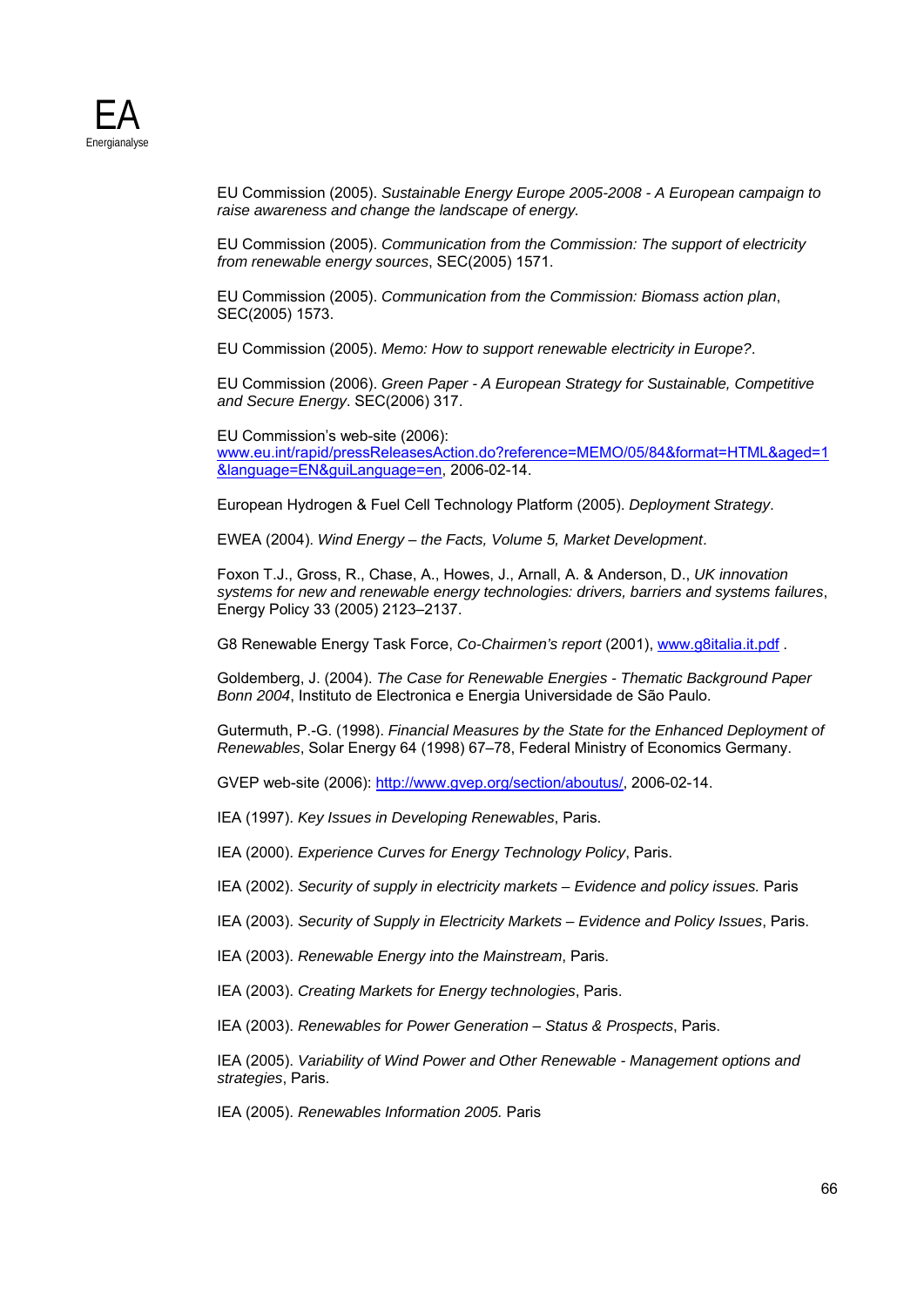IEA (2005). *World Energy Outlook 2005.* Paris IEA Database Renewable Energy Policies & Measures (2006): http://library.iea.org/dbtwwpd/textbase/pamsdb/re\_webquery.htm, 2006-02-14.

IEA (2006). *Renewable Energy: RD&D Priorities. Insights from IEA Technology Programmes.* Paris

International Conference for Renewable Energies, Bonn (2004), *Policy Recommendations for Renewable Energies*.

Jansen, J. C. , Pflüger, A. & Egenhofer, C. (2005), *Market Stimulation of Renewable electricity in the EU – What Degree of Harmnisation of Support Mechanisms is Required?* CEPS Task Force Report *.* 

Johansson TB, McCormick K, Neij L, Turkenburg W. *The potentials of renewable energy.*  Thematic background paper for Renewables 2004.

Kilman, M. (2001), *Developing markets for new energy technologies: A review of the case studies from the market barrier perspective*.

Martinot (2005), *Renewables 2005 – Global Status Report*. Paper prepared for the REN21 Network by The Worldwatch Institue, see www.ren21.net.

Martinot, E. (2004), *Global Renewable Energy Markets and Policies*, University of Maryland.

Martinot, E. & McDoom, O. (2000), *Promoting energy Efficiency and Renewable Energy*, Global Environment Facility, Washington DC.

Mills, E. (2003), *The insurance and risk management industries: new players in the delivery of energy-efficient and renewable energy products and services*, Energy Policy 31 (2003) 1257-1272.

Mitchell, C., Bauknecht, D. & Connor, P.M. (2004), *Effectiveness through risk reduction: a comparison of the renewable obligation in England and Wales and the feed-in system in Germany,* Energy Policy 34 (2006) 297-305.

Neuhoff, K. (2005), *Large-scale deployment of renewables for electricity generation*, Oxford Review of Economic Policy, Vol. 21, No. 1, Faculty of Economics, University of Cambridge.

Neuhoff, K. & Sellers, R., *RETD(05)1: Barriers and Solutions.* 

Nielsen, K. (2005), *Sektoranalyse for husdyrgødning og biomasseteknologi*, Handelshøjskolen i Århus.

Nordel (2005). *Nordic TSOs' Action Plans in enhancing and monitoring Demand Response.* www.nordel.org.

Oman C (1996). *THE POLICY CHALLENGES OF GLOBALISATION AND REGIONALISATION.* OECD Development Centre. http://www.oecd.org/dataoecd/54/22/31601767.pdf

Painuly, J.P. (2000), *Barriers to renewable energy penetration; a framework for analysis*, Renewable Energy 24 (2001) 73-89.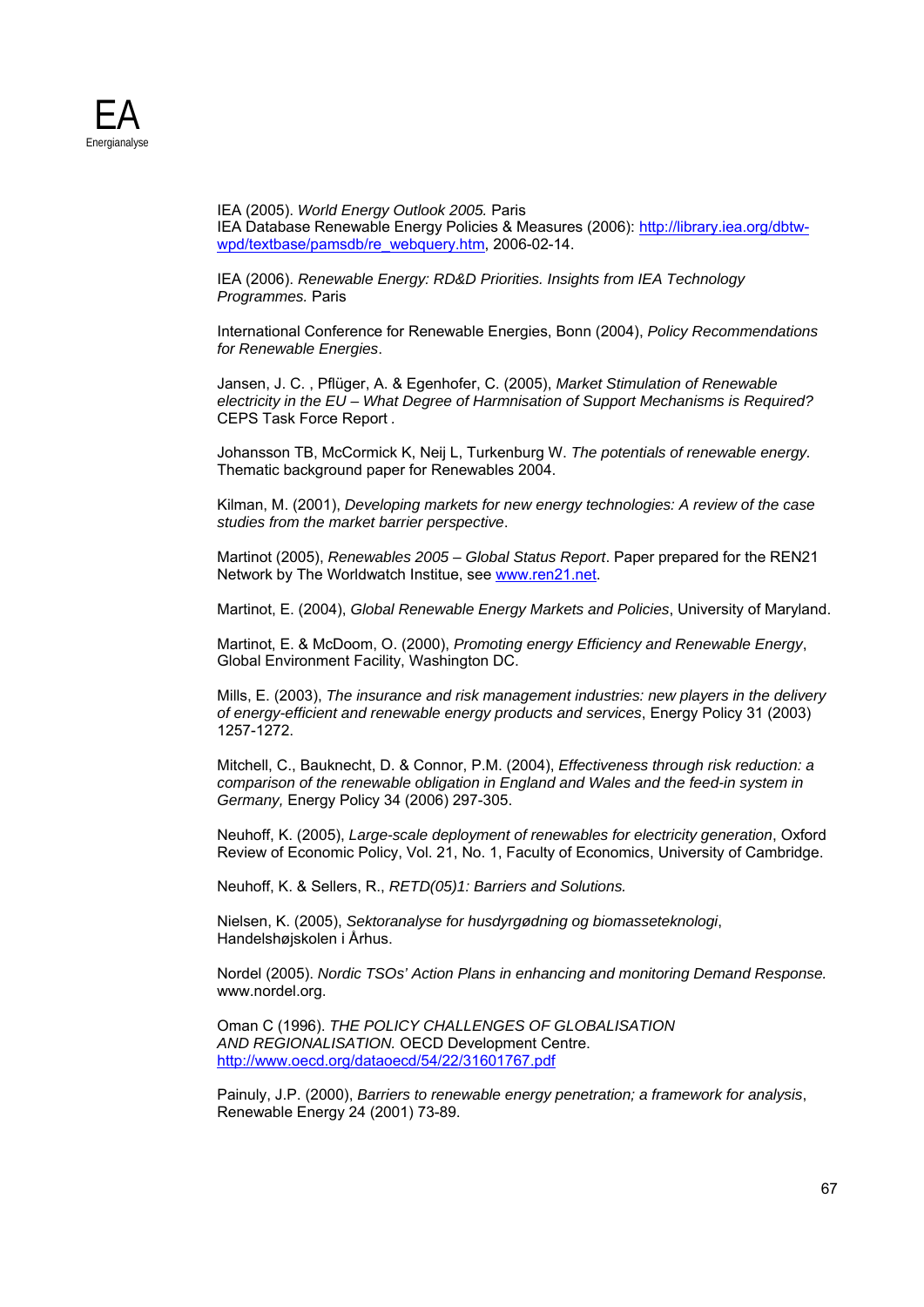Painuly, J.P. & Reddy, S. (2003), *Diffusion of renewable energy technologies – barriers and stakeholders' perspective*, Energy Policy 29 (2004) 1431-1447.

Papineua, M. (2003), *An Economic Perspective on Experience Curves in Renewable Energy Technologies.* 

Pershing, J. & Mackenzie, J. (2004), *Removing Subsidies, Leveling the Playing Field for Renewable Energy Technologies*, prepared for the International Conference for Renewable Energies, Bonn.

Point Carbon Newsletter 2006-01-27.

PV-TRAC (2005), *A Vision for Photovoltaic Technology*, prepared for EU Commission Community Research.

REFU (2005), *Strategi for forskning, udvikling og demonstration på energiområdet*.

Reiche, D. (2004), *Renewable energies in the EU-Accession States*, Energy Policy 34 (2006) 365-375.

Renewable Energy & Energy Efficiency Partnership (2005), *Strategy and Work Programme 2005/2006*.

Ringel, M. (2005), *Fostering the use of renewable energies in the European Union: the race between feed-in tariffs and green certificates*, Renewable Energy 31 (2006) 1-17.

Rio, P. del, Hernández, F. & Gual, M. (2004), *The implications of the Kyoto project mechanisms for the deployment of renewable energy in Europe*, Energy Policy 33 (2005) 2010-2022.

Skytte, K., Jensen, S. G., Morthorst, P. E. & Olsen, O. J. (2004): *Støtte til Vedvarende Energi? (Support for Renewable Energy?)*, Danmark.

Sonntag-O'Brien, V. & Usher, E. (2004), *Mobilising Finance For Renewable Energies*, prepared for the International Conference for Renewable Energies, Bonn.

Steenblik Ronald (2004), OECD Secretariat (Trade Directorate). *Environmental Benefits of Removing Restrictions to Energy Trade.* Presentation from Expert Meeting on "Trade Friendly Promotion Of Renewable Energy" Energy Charter, Brussels, 2 November 2004

Steenblik, R. (2005), *Liberalisation of Trade in Renewable-Energy Products and Associated Goods: Charcoal, Solar Photovoltaic Systems, and Wind Pumps and Turbines*, OECD Trade and Environment Working Paper No. 2005-07.

STOA (2003). *Production Capacity of the Renewable Energies in the European Union. Working Paper.* Scientific and Technological Options Assessment Series. European Parliament.

Tsoutsos, T. & Stamboulis, Y. (2005), *The sustainable diffusion of renewable energy technologies as an example of an innovation-focused policy*, Technovation 25 (2005) 753- 761.

UNEP (2006), *Proposed New Baseline & Monitoring CDM-Methodologies*.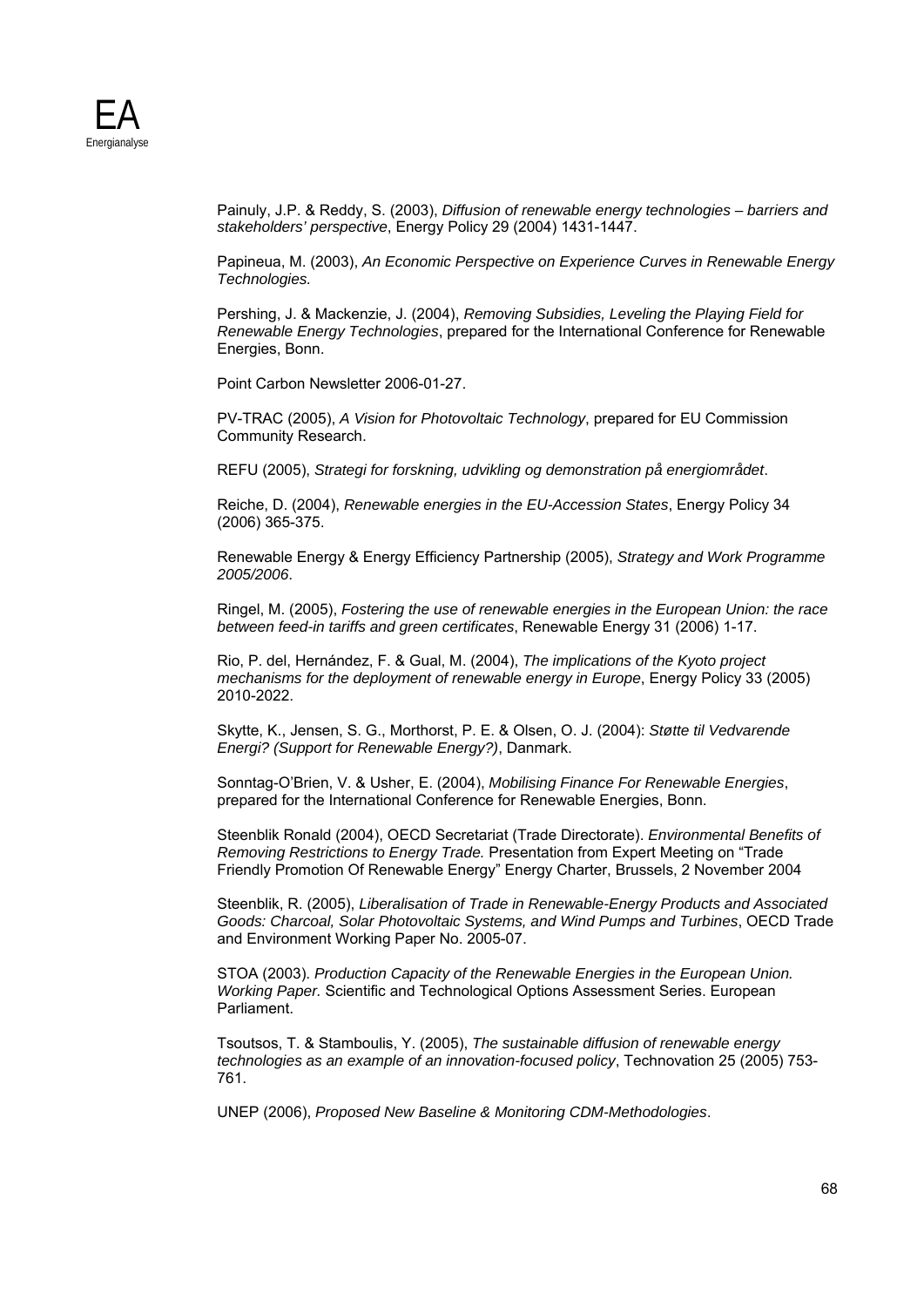http://www.solarpaces.org, 2006-02-14.

www.cenorm.be, 2006-02-10.

www.eere.energy.gov/hydrogenandfuelcells/codes/, 2006-02-08.

www.enviromission.com.au, 2006-02-14.

www.iso.org, 2006-02-14.

http://org.eea.eu.int/documents/newsreleases/bonn\_renewables-en, 2006-02-14.

www.reeep.org, 2006-02-14.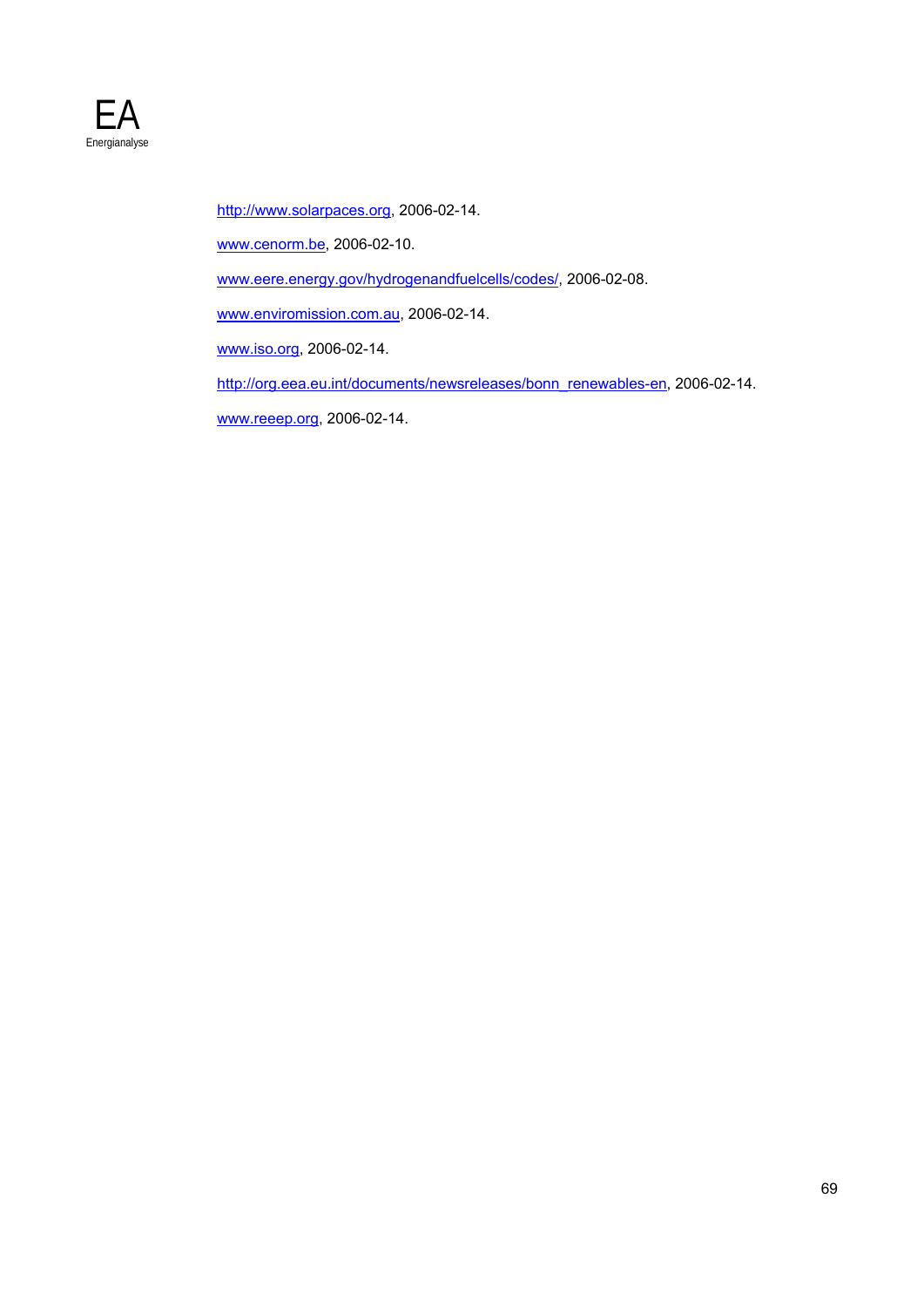

# Annex I - International RE activities

What existing international measures, for instance within the IEA and the EU are focusing on breaking down for barrriers to renewable energy deployment. Where can this study make new contributions?

This annex provides an overview of some important existing renewable energy forums and activities. It is the intention that the information could be used, when defining activities for the RETD implementing agreement, so as to ensure that new activities supplement existing activities.

Information on the different forums and activities has primarily been obtained from relevant websites.

#### *IEA – International Energy Agency*

The IEA was founded during the oil crisis of 1973-74 and acts as energy policy advisor for its 26 member countries in their effort to ensure reliable, affordable and clean energy for their citizens.

When the IEA was founded in 1974, the main objective of its member countries was to reduce dependence on imported oil through the development of alternative sources while improving energy efficiency. More recently, concerns such as greenhouse gas emissions and globalisation have underlined the need for international co-operation.

To support these core issues, the IEA created a contract – Implementing Agreement – and a system of standard rules and regulations, allowing interested Member and non-Member governments to pool resources and research the development and deployment of particular technologies.

IEA currently have nine Implementing Agreements concerning Renewable Energy Technologies The Implementation Agreements deal with the following RETs, and they can be found at http://www.iea.org/Textbase/techno/index.asp:

The **Hydrogen** Agreement has a vision of a hydrogen future based on clean sustainable energy supply of global proportions that plays a key role in all sectors of the economy. IEA Hydrogen Program is to accelerate hydrogen implementation and widespread utilization by facilitating, coordinating and maintaining innovative research, development and demonstration activities, through international cooperation and information exchange. http://www.ieahia.org/

The implementing Agreement for **Bioenergy** aims to accelerate the use of environmentally sound and cost-competitive bioenergy on a sustainable basis, and thereby achieve a substantial contribution to future energy demands. http://www.ieabioenergy.com/

The **Geothermal** Agreement provides an important framework for wide-ranging international cooperation in geothermal R&D. Its activities presently cover five different task areas: Environmental Impacts of Geothermal Development, Enhanced Geothermal Systems, Deep Geothermal Resources, Advanced Geothermal Drilling Techniques and Direct Use of Geothermal Energy. http://www.iea-gia.org/default.asp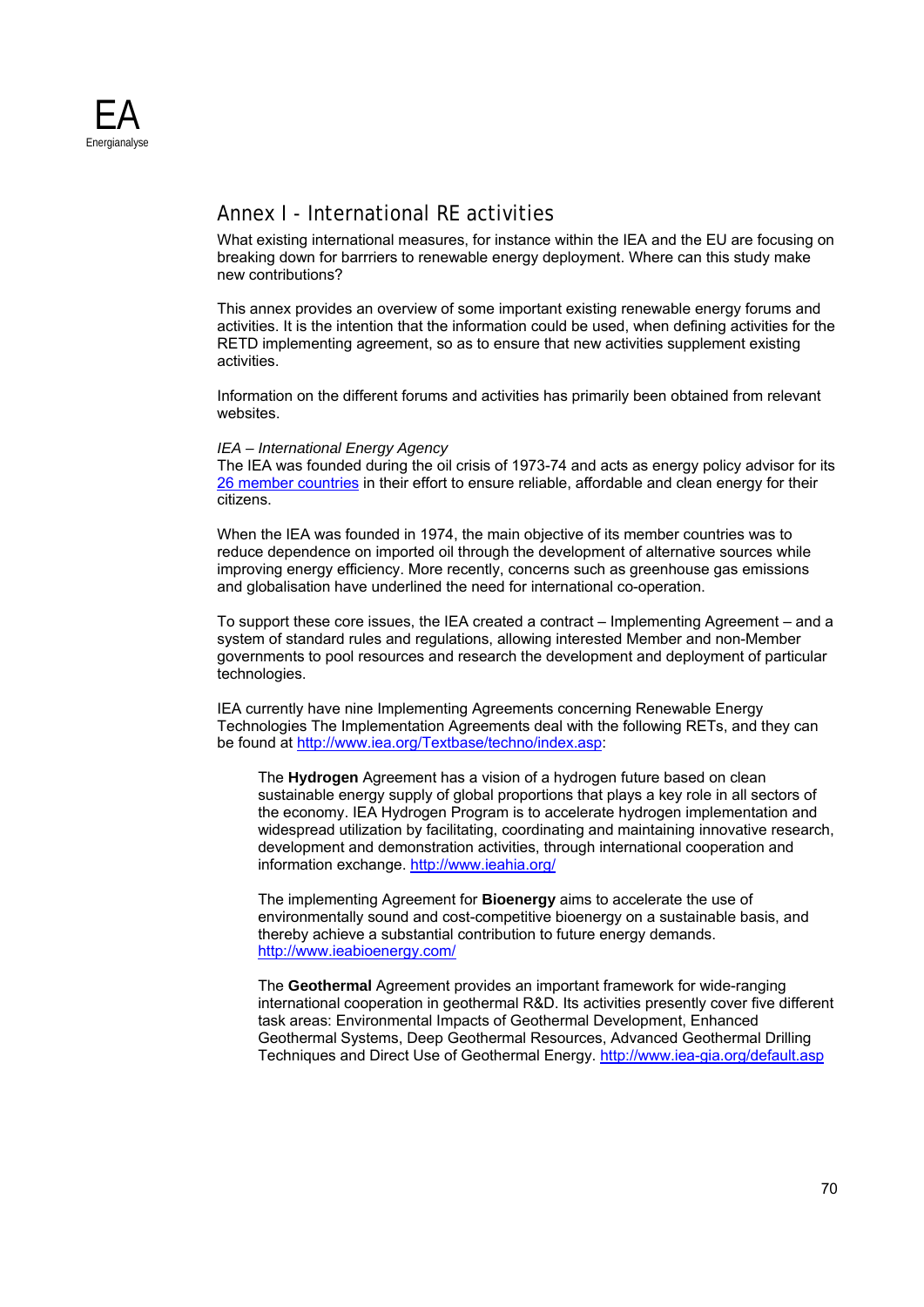The **Hydropower** Agreement is a working group of governments and industry which aims to provide objective, balanced information about the advantages and disadvantages of hydropower. http://www.ieahydro.org/

The **Ocean Energy** Agreement's mission is to enhance international collaboration to make ocean energy technologies a significant energy option in the mid-term future. Through the promotion of research, development, demonstration and information exchange and dissemination, the Agreement's objective is to lead to the deployment and commercialization of Ocean Energy Technologies. Current priorities are ocean waves and marine current systems. http://www.iea-oceans.org/index1.htm

The **Photovoltaic Power** Systems Agreement, and conducting projects on the application of solar photovoltaic electricity. IEA PVPS operates worldwide via a network of national teams in member countries. http://www.iea-pvps.org/

The **Solar heating and cooling** Agreement deals with R&D and implementation of solar heating and cooling designs and technologies. http://www.iea-shc.org/

The **Solar PACES** Agreement concerns CSP technology. CSP is Concentrating Solar Power plants producing electric power by converting the sun's energy into hightemperature heat using various mirror configurations. The heat is then channelled through a conventional generator. The plants consist of two parts: one that collects solar energy and converts it to heat, and another that converts heat energy to electricity. http://www.solarpaces.org/

The **Wind** Agreement is contributing to the development of wind energy technology by sponsoring research tasks and creating a forum for discussion of research and development issues. http://www.ieawind.org/

#### *G8 Renewable Energy Task Force*

The G8 Renewable Energy Task Force was founded by the Leaders of the G8 countries and the President of the European Commission with a remit to identify actions that can be taken to promote a step change in the supply, distribution and use of renewable energy in developing countries.

Some of the activities of the Task Force is:

- Eugene European Green Energy Network. The Eugene standard is to provide a trusted tool for ensuring that the green energy market delivers real benefits to the environment and communities.
- Climate scorecards http://assets.panda.org/downloads/g8scorecardsjun29light.pdf

#### *REN 21 – Renewable Energy Policy Network for the 21st century*

In the Political Declaration of the International Conference for Renewable Energies, Bonn 2004 (Renewables 2004), the establishment of a global policy network was embraced. REN 21 is now supported by a steering committee of 11 governments, five intergovernmental organizations, five non-governmental organizations, and several regional, local and private organizations. REN21 aims at providing a forum for international leadership on renewable energy with the goal: to allow a rapid expansion of renewable energies in developing and industrialised economies.

*JREC – Johannesburg Renewable Energy Coalition*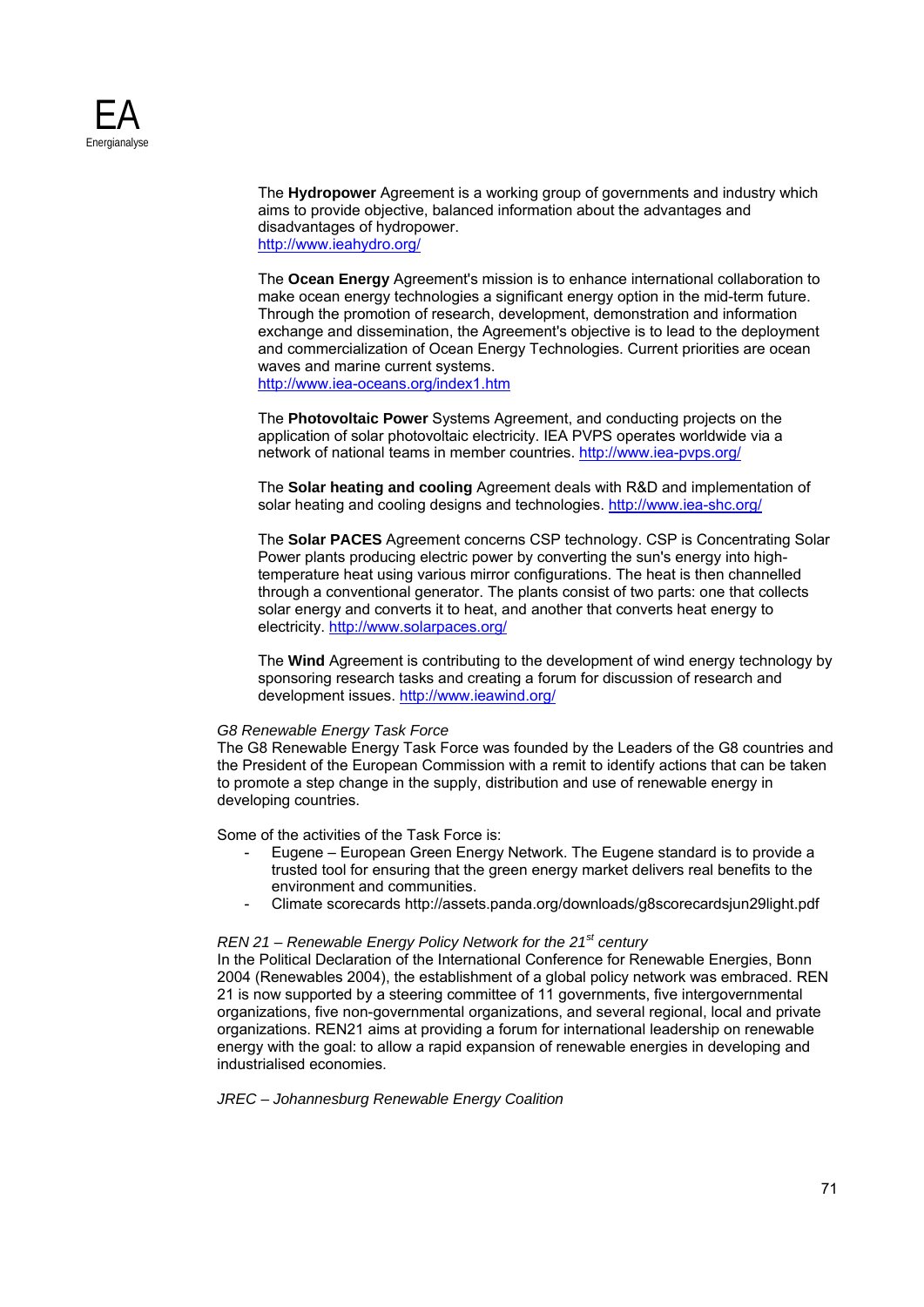JREC Members have expressed their support for the JREC Declaration launched during the 2002 WSSD $32$  in Johannesburg. As of June 2004, the national governments of 88 countries had joined the Coalition. The Coalition work for: *"with a sense of urgency, substantially increase the global share of renewable energy sources with the objective of increasing its contribution to total energy supply"*.

# *CSD – Commission on Sustainable Development*

The fourteenth session of the UN Commission on Sustainable Development (CSD-14) will meet at UN Headquarters in New York from 1-12 May 2006. The CSD-14 will review progress in the following areas: Energy for Sustainable Development; Industrial Development; Air pollution/ Atmosphere; and Climate Change.

### *REEEP – Renewable Energy and Energy Efficiency Partnership*

In June 2004, the REEEP was formally established as a legal entity in Austria with the status of an International NGO. The partnership actively structures policy initiatives for clean energy markets and facilitates financing mechanisms for sustainable energy projects. The aim of the organization is to accelerate and expand the global market for renewable energy and energy efficient technologies.

- a) REIL Renewable Energy International Law REIL is an international partnership working with industry, governments and NGOs to identify and evaluate legal issues that interact with the development of the market for renewable energy globally; and suggest ways to use law to promote and support the market; whether by removing barriers or by taking advantages of or developing opportunities
- b) EESI The Energy and Environment Security Initiative EESI is a project of the University of Colorado School of Law, designed to facilitate progress toward a global sustainable energy future through the innovative use of laws and policies.
- c) ISEA International Sustainable Energy Analyses Sponsored by REEEP, ISEA is a research project designed to identify and analyze the impact of international agreements on: Renewable energy technologies and markets; Markets, technologies and practices relevant to energy efficiency and conservation; and Conventional sources of energy, such as fossil fuels and nuclear power.

# *WEC – World Energy Council*

The World Energy Council (WEC) is the foremost global multi-energy organisation in the world today. WEC has Member Committees in over 90 countries, including most of the largest energy-producing and energy consuming countries. The organisation covers all types of energy, including coal, oil, natural gas, nuclear, hydro, and renewables, and is UNaccredited, non-governmental, non-commercial and non-aligned. WEC's Mission is: *"To promote the sustainable supply and use of energy for the greatest benefit of all people"*.

#### *Worldwatch Institute*

l

The Worldwatch Institute is an independent research organization that works for an environmentally sustainable and socially just society, in which the needs of all people are met without threatening the health of the natural environment or the well-being of future

 $32$  The UN convened a World Summit on Sustainable Development (WSSD) in Johannesburg, South Africa in September 2002.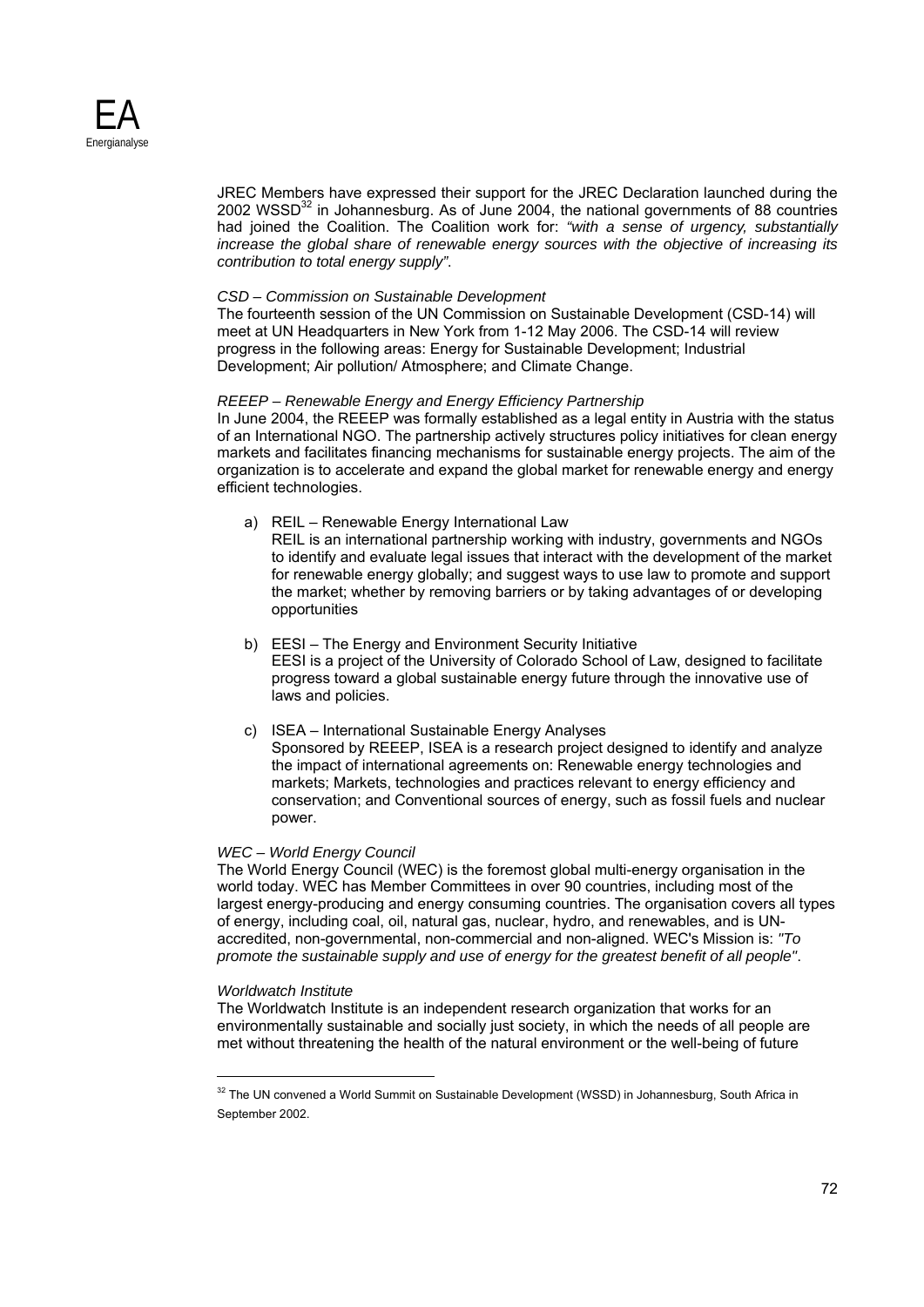generations. Worldwatch focuses on the underlying causes of and practical solutions to the world's problems, in order to inspire people to demand new policies, investment patterns and lifestyle choices.

#### *GEF – the Global Environment Facility*

The Global Environment Facility (GEF) helps developing countries fund projects and programs that protect the global environment.

# *ECOSOC*

The Economic and Social Council of the United Nations is an organ facilitating international cooperation on standards-making and problem-solving in economic and social issues.

# *MedREP – Mediterranean Renewable Energy Partnership*

A partnership of the governments in different Mediterranean Countries with the Primary Themes: Climate change; Energy for sustainable development; Rural development and Poverty eradication. The World Bank and United Nations Environment Programme (UNEP/DTIE) are also members of the Partnership.

### *GVEP – Global Village for Energy Partnerships*

GVEP is a voluntary Partnership that brings together developing and industrialized country governments, public and private organizations, multilateral institutions, consumers and others in an effort to ensure access to modern energy services by the poor.

### *GNESD – Global Network for Sustainable Development*

The Global Network on Energy for Sustainable Development (GNESD) is a UNEP facilitated knowledge network of developing world Centres of Excellence and network partners, renowned for their work on energy, development, and environment issues.

#### *GNESD – Global Network for Sustainable Development*

The Global Network on Energy for Sustainable Development (GNESD) is a UNEP facilitated knowledge network of developing world Centres of Excellence and network partners, renowned for their work on energy, development, and environment issues.

# *UNEP – United Nations Environment Programme*

Promotes environmental understanding, and increases public knowledge about environmental factors and problems. The mission of the programme is: *"To provide leadership and encourage partnership in caring for the environment by inspiring, informing, and enabling nations and peoples to improve their quality of life without compromising that of future generations"*.

Financings programmes of the UNEP:

- a) SEFI UNEP Sustainable Energy Finance Initiative
	- SEFI is the UNEP Sustainable Energy Finance Initiative a platform providing financiers with the tools, support, and global network needed to conceive and manage investments in the complex and rapidly changing marketplace for clean energy technologies.
- b) RET/EE IAF Renewable Energy Technology and Energy Efficiency Investment Advisory Facility
- c) REED Rural Energy Enterprise Development Initiative

*UNDP – United Nations Development Programme*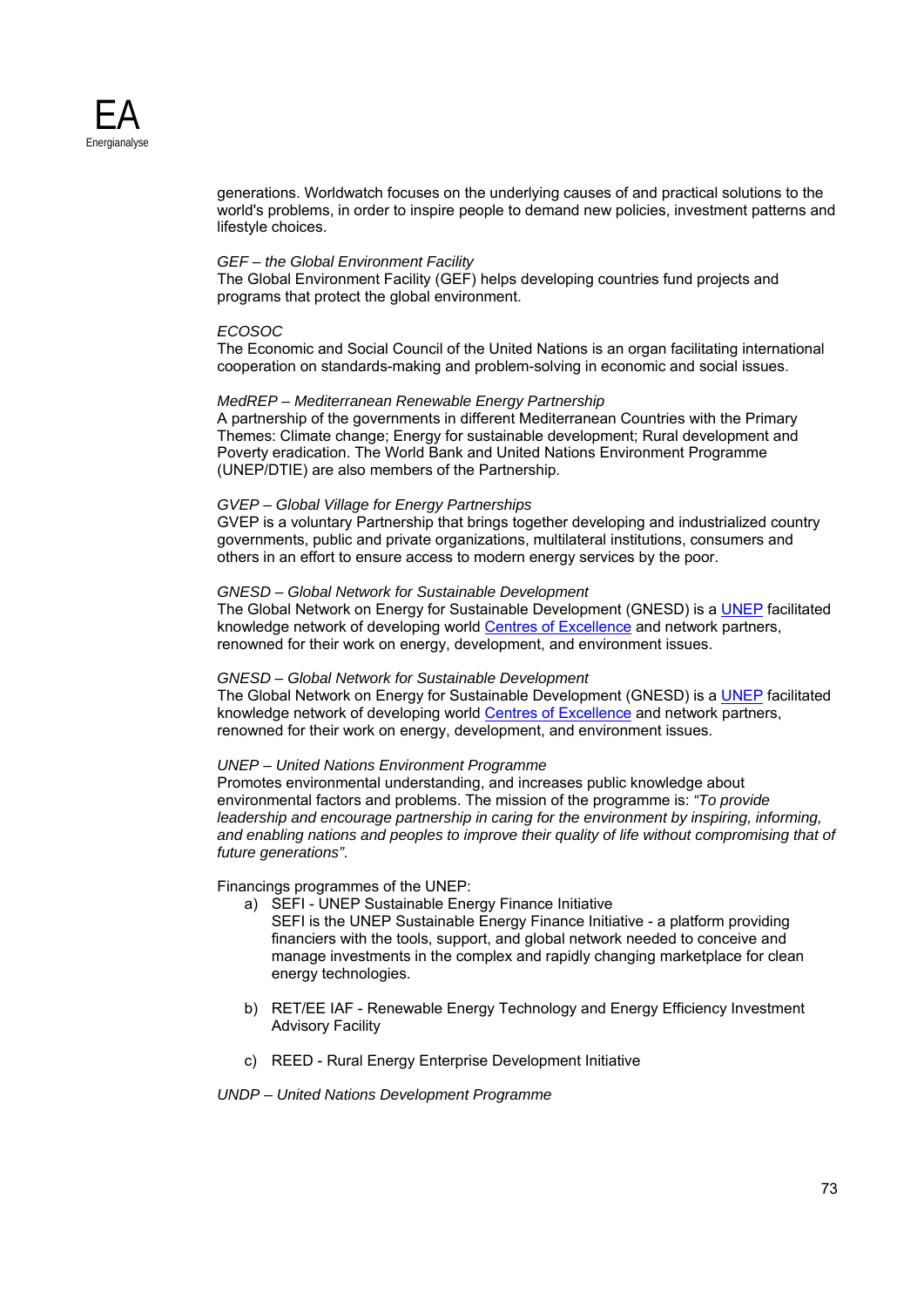UNDP is the UN's global development network, advocating for change and connecting countries to knowledge, experience and resources to help people build a better life.

#### *UN ECE – United Nations Economic Commission for Europe*

UNECE strives to foster sustainable economic growth among its 55 member countries. To that end UNECE provides a forum for communication among States; brokers international legal instruments addressing trade, transport and the environment; and supplies statistics and economic and environmental analysis.

*UN ECLAC - United Nations Economic Commission for Latin America and the Caribbean*  UN ECLAC was founded for the purposes of contributing to the economic development of Latin America, coordinating actions directed towards this end, and reinforcing economic relationships among the countries and with the other nations of the world. The promotion of the region's social development was later included among its primary objectives.

#### *National Council for Science and the Environment*

The National Council for Science and the Environment (NCSE) has been working since 1990 to improve the scientific basis for environmental decisionmaking. The Council believes that comprehensive and integrated science can help society achieve its environmental goals in the most effective manner, recognizing economic, social, and security implications. The Council 's approach to science is embodied in the new phrase "sustainability science".

#### *Alliance to Save Energy (AS)*

The Alliance to Save Energy promotes energy efficiency worldwide to achieve a healthier economy, a cleaner environment, and greater energy security.

#### *IIIEE*

Lund University's research and education institute with focus on preventative environmental strategies and cleaner production.

#### *Intelligent Energy Europe (EU)*

Intelligent Energy – Europe is an EU programme to boost energy efficiency and the use of renewables. With a total budget of €250 million, it co-finances activities, which support the objectives of the programme and hence EU energy policy.

#### *Sustainable Energy Europe (EU)*

Sustainable Energy Europe is a campaign to raise awareness and charge the landscape of energy, campaigning a more intelligent use and production of energy in Europe.

#### *EBRD - European Bank for Reconstruction and Development*

The EBRD uses the tools of investment to help build market economies and democracies in 27 countries from central Europe to central Asia.

#### *EIB - European Investment Bank*

The task of the European Investment Bank, the European Union's financing institution, is to contribute towards the integration, balanced development and economic and social cohesion of the Member Countries.

To this end, it raises on the markets substantial volumes of funds which it directs on the most favorable terms towards financing capital projects according with the objectives of the Union. Outside the Union the EIB implements the financial components of agreements concluded under European development aid and cooperation policies.

#### *FAO – United Nations Food and Agriculture*

FAO supports energy generation from biomass.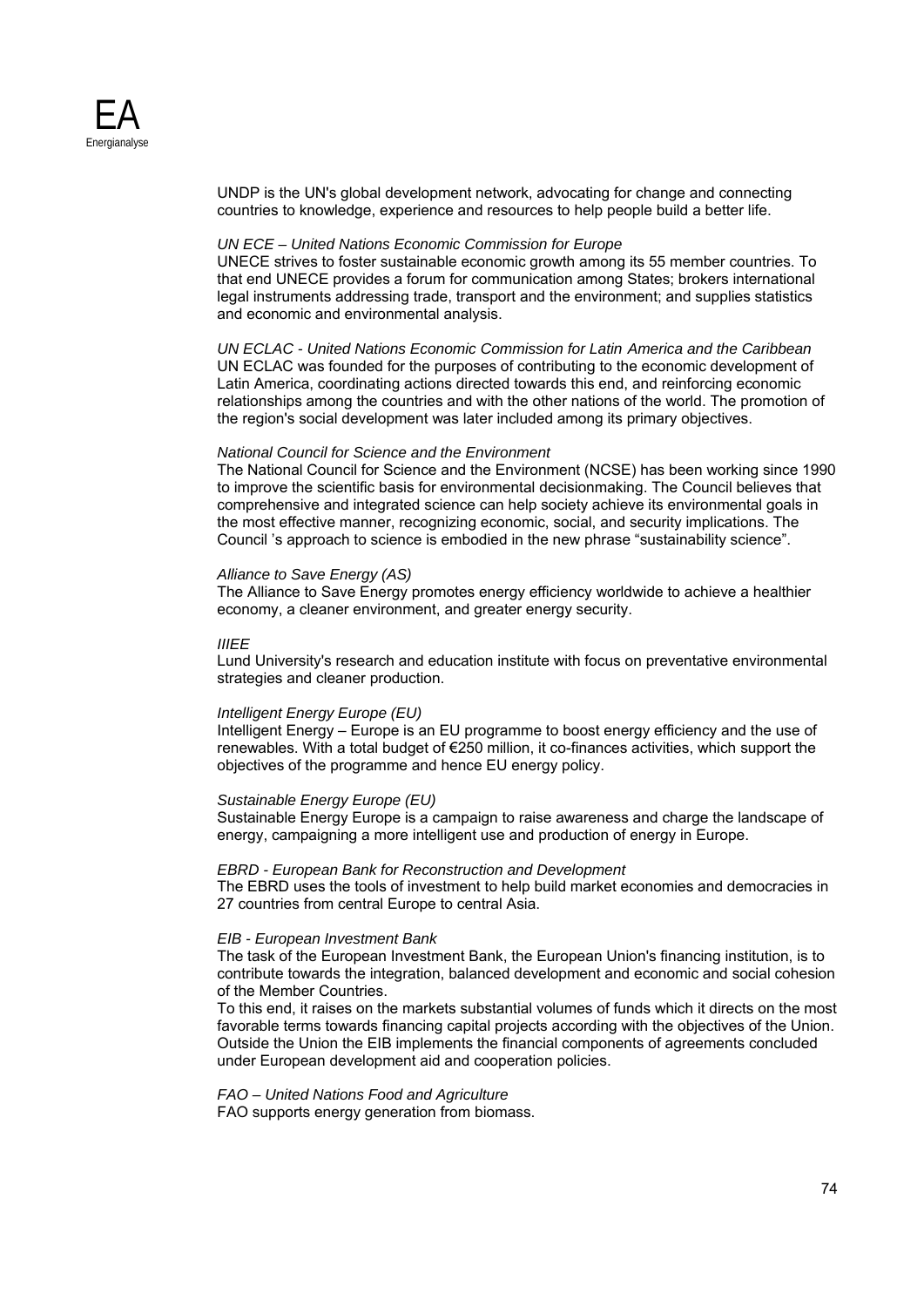# *IAEA – International Atomic Energy Agency*

The IAEA is the world's center of cooperation in the nuclear field. It was set up as the world's "Atoms for Peace" organization in 1957 within the United Nations family. The Agency works with its Member States and multiple partners worldwide to promote safe, secure and peaceful nuclear technologies.

#### *IMF – International Monetary Fund*

The IMF is an organization of 184 countries, working to foster global monetary cooperation, secure financial stability, facilitate international trade, promote high employment and sustainable economic growth, and reduce poverty.

### *UNIDO - United Nations Industrial Development Organization*

The vision of UNIDO is to improve the living conditions of people and promote global prosperity through offering tailor-made solutions for the sustainable industrial development of developing countries and countries with economies in transition.

### *The World Bank Group Energy Program*

The program helps developing countries achieve improved access to clean, modern and affordable energy services for their poor, and sustainability in the environmental, financial, and fiscal aspects of their energy sectors. The World Bank supports these objectives through targeted interventions and assistance across the full spectrum of public and private provision of energy services.

Some of the financing programs of the World Bank:

### a) ASTAE - Asia Alternative Energy Program

Is to mainstream renewable energy and energy efficiency in Asia both politically, economically and regarding RD&D. ASTAE supports a broad portfolio of alternative energy projects and activities. While lending operations are funded primarily by the World Bank and the Global Environment Facility (GEF), ASTAE has relied on a number of donors and partners to support its work program.

b) ESMAP – Energy Sector Management Assistance Program ESMAP is a global technical assistance program which helps build consensus and provides policy advice on sustainable energy development to governments of developing countries and economies in transition.

#### *WHO - World Health Organization*

The World Health Organization is the United Nations specialized agency for health. WHO's objective, as set out in its Constitution, is the attainment by all peoples of the highest possible level of health.

#### *WMO - World Meteorological Organization*

WMO is the UN system's authoritative voice on the state and behaviour of the Earth's atmosphere, its interaction with the oceans, the climate it produces and the resulting distribution of water resources.

# *UNFCCC - United Framework Convention on Climate Change*

Consider what can be done to reduce global warming and to cope with whatever temperature increases are inevitable. UNFCCC supports the Kyoto Protocol which has more powerful (and legally binding) measures. UNFCCC supports all institutions involved in the climate change process, particularly the COP, the subsidiary bodies and their Bureau.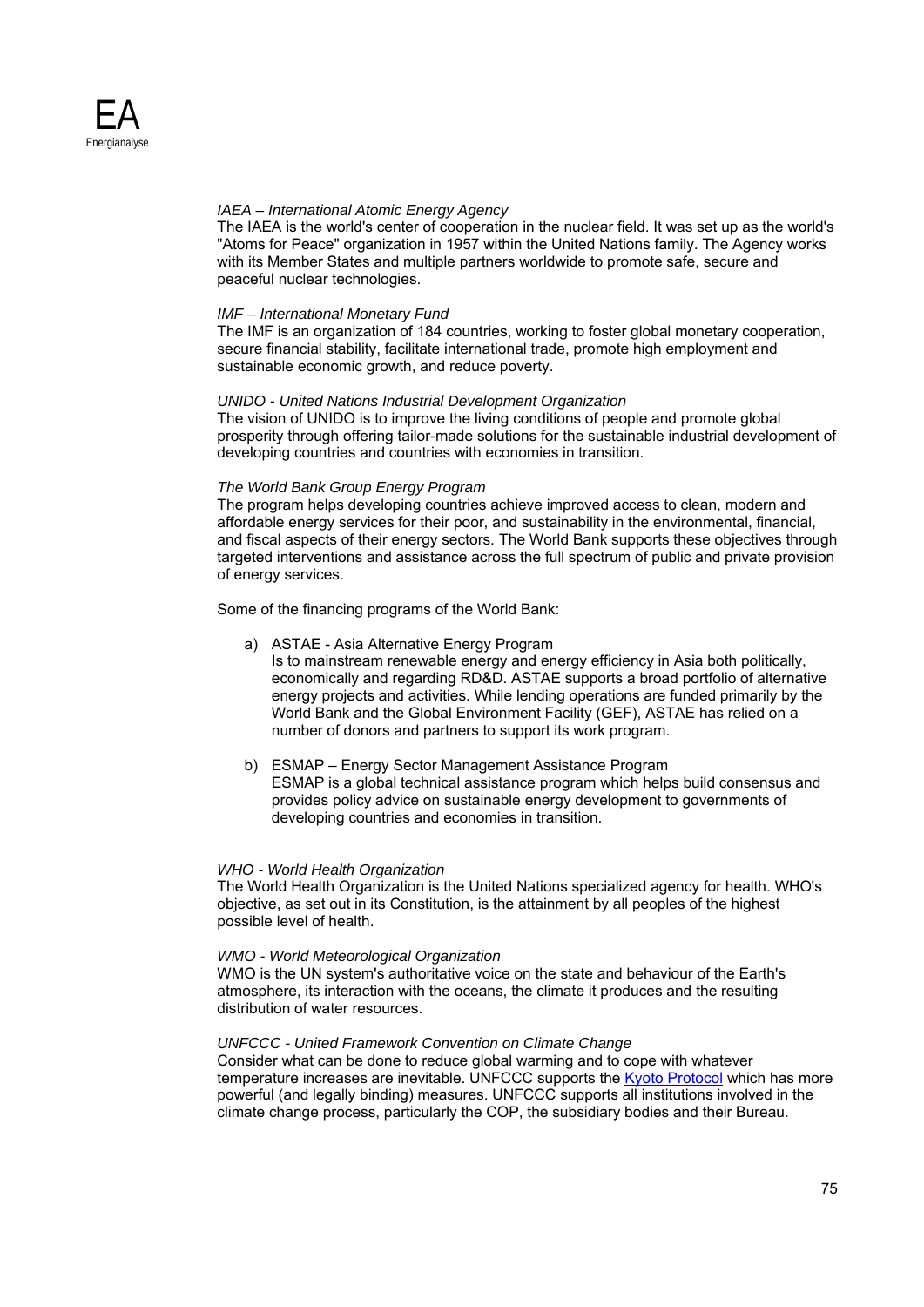# *WSC - World Solar Commission*

A part of UNESCO promoting solar energy as a cheap and effective replacement for traditional sources of energy. Solar energy does not harm the ecological balance and is free from the greenhouse effect.

#### *GFSE - Global Forum on Sustainable Energy*

GFSE orchestrates dialogues to facilitate decision-making on policy issues in the appropriate fora, foster public-private partnerships, and promote concrete cooperation endeavors in the field

PREP - Pacific Regional Energy Programme

BASE – Basel Agency for Sustainable Energy BASE helps to build strategic partnerships between entrepreneurs and financiers to mobilize capital for sustainable energy in both developing and industrialized countries. BASE is a non-profit foundation and UNEP Collaborating Centre.

#### CURES - Citizens United for Renewable Energies and Sustainability

In order to bundle their proposals and to strengthen their position, NGOs from all over the world formed a new network: "Citizens United for Renewable Energies and Sustainability". The CURES-NGOs agreed to develop common strategies and demands and drew up a declaration: "The Future is Renewable", which at that point was signed by 38 organisations. The declaration calls for avoiding dangerous climate change and for the implementation of the Millennium Development Goals. It calls on all governments not to allow themselves to be blocked any longer by obstructive governments and lists many policies and measures, such as the phasing out of subsidies for fossil and nuclear energies and effective steps and frameworks for renewable energies.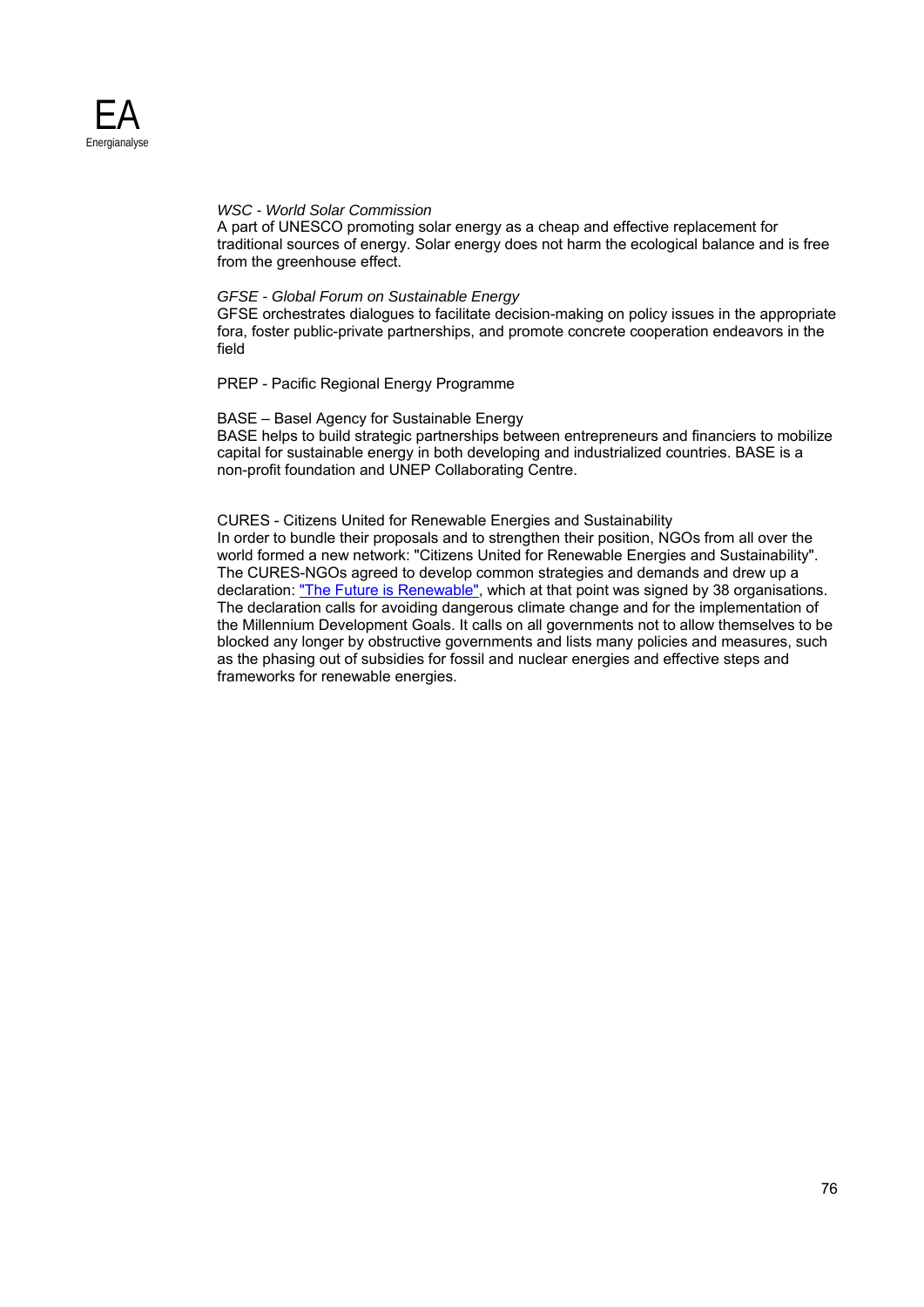# Annex II – Status for renewable energy technologies

The table below gives a brief overview of different renewable energy technologies focusing on the following issues: energy product, brief description, resource potential, economy, commercialization and technological development and important research and development field.

For a more thorough description of the technologies the following papers we refer to the following papers: "Renewables 2005 – Global Status Report" a paper made for REN21 by the World Watch Institute and the Final Report prepared for the Beijing International Renewable Energy Conference 2005: "Increasing Global Renewable Energy Market Share: Recent Trends and Perspectives"

| <b>Technology</b>                    | <b>Energy product</b>             | <b>Brief description</b>                                                                                                                                                      | <b>Resource</b><br>potential                                                                                                                | <b>Economy</b>                                                                                                                                                                                                                                                                                                                | Commercializati<br>on and<br>technological<br>development                                                                                                                                                                                                             | <b>Important R&amp;D</b><br>fields                                                                                                                                                                                 |
|--------------------------------------|-----------------------------------|-------------------------------------------------------------------------------------------------------------------------------------------------------------------------------|---------------------------------------------------------------------------------------------------------------------------------------------|-------------------------------------------------------------------------------------------------------------------------------------------------------------------------------------------------------------------------------------------------------------------------------------------------------------------------------|-----------------------------------------------------------------------------------------------------------------------------------------------------------------------------------------------------------------------------------------------------------------------|--------------------------------------------------------------------------------------------------------------------------------------------------------------------------------------------------------------------|
| Photovoltaic<br>(PV)                 | Electricity                       | Converts sunlight<br>into electricity.<br>Majority of the<br>PV cells are<br>made of<br>crystalline silicon<br>today.                                                         | Huge -<br>particularly<br>relevant in sunny<br>regions. The<br>global electricity<br>need may be<br>covered by PV.                          | 5-10 times as<br>expensive as<br>conventional "on-<br>grid" electricity<br>generation.<br>However there<br>has been a<br>significant<br>reduction of costs<br>since the first PV<br>cells were<br>introduced and<br>more reductions<br>is expected.<br>Large demand<br>and low<br>production raised<br>the prices in<br>2005. | Large markets for<br>PV in Germany<br>and Japan,<br>because of<br>subsidies. Large<br>niche markets for<br>off-grid<br>application and<br>electrical devices.<br>The technology is<br>mature but not<br>yet competitive<br>with on-grid<br>electricity<br>production. | Developing 3.<br>generation PV<br>technologies (e.g.<br>PEC and polymer<br>cells) with<br>significantly<br>lower generation<br>cost and material<br>consumption.<br>Integration into<br>buildings and<br>products. |
| Solar thermal                        | Heating, cooling,<br>desalination | Uses the energy<br>of the sun to heat<br>water.                                                                                                                               | Huge -<br>particularly<br>relevant in sunny<br>regions.                                                                                     | Are considered<br>competitive with<br>conventional<br>energy sources in<br>countries with<br>favourable<br>climates                                                                                                                                                                                                           | Large markets in<br>many countries.<br>The technologies<br>are generally<br>mature, though<br>there is still a<br>strong potential<br>for cost<br>reductions by<br>large scale<br>production.                                                                         | Storage systems.                                                                                                                                                                                                   |
| Solar thermal<br>power <sup>33</sup> | Electricity, (hot<br>water)       | Concentrate solar<br>power to produce<br>electricity                                                                                                                          | Huge -<br>particularly<br>relevant in very<br>sunny regions.                                                                                | 2-3 times as<br>expensive as<br>conventional "on-<br>grid" electricity<br>generation.                                                                                                                                                                                                                                         | The technical<br>feasibility of<br>many systems has<br>been proven.                                                                                                                                                                                                   | Need for further<br>demonstration<br>activities.                                                                                                                                                                   |
| On-shore<br>Wind power               | Electricity                       | Converts the<br>energy of the<br>wind into<br>electricity. Most<br>modern wind<br>turbines are<br>three-bladed<br>designs with the<br>rotor position<br>maintained<br>upwind. | Huge in windy<br>regions.<br>Estimates show<br>that the global<br>wind resource<br>potential is<br>greater global<br>electricity<br>demand. | On a levelled<br>playing field<br>(including CO <sub>2</sub><br>costs) wind<br>power may be<br>competitive with<br>conventional<br>fossil based<br>electricity<br>production. Cost<br>reduction is<br>expected.                                                                                                               | Large markets in<br>many countries<br>worldwide.<br>Mature and<br>competitive.                                                                                                                                                                                        | Up-scaling.<br>Aerodynamics.                                                                                                                                                                                       |

l  $33$  To this group of technologies may also be added the so-called solar tower or chimney technology, which exploits the buoyancy of hot air to produce electricity (see www.enviromission.com.au ) .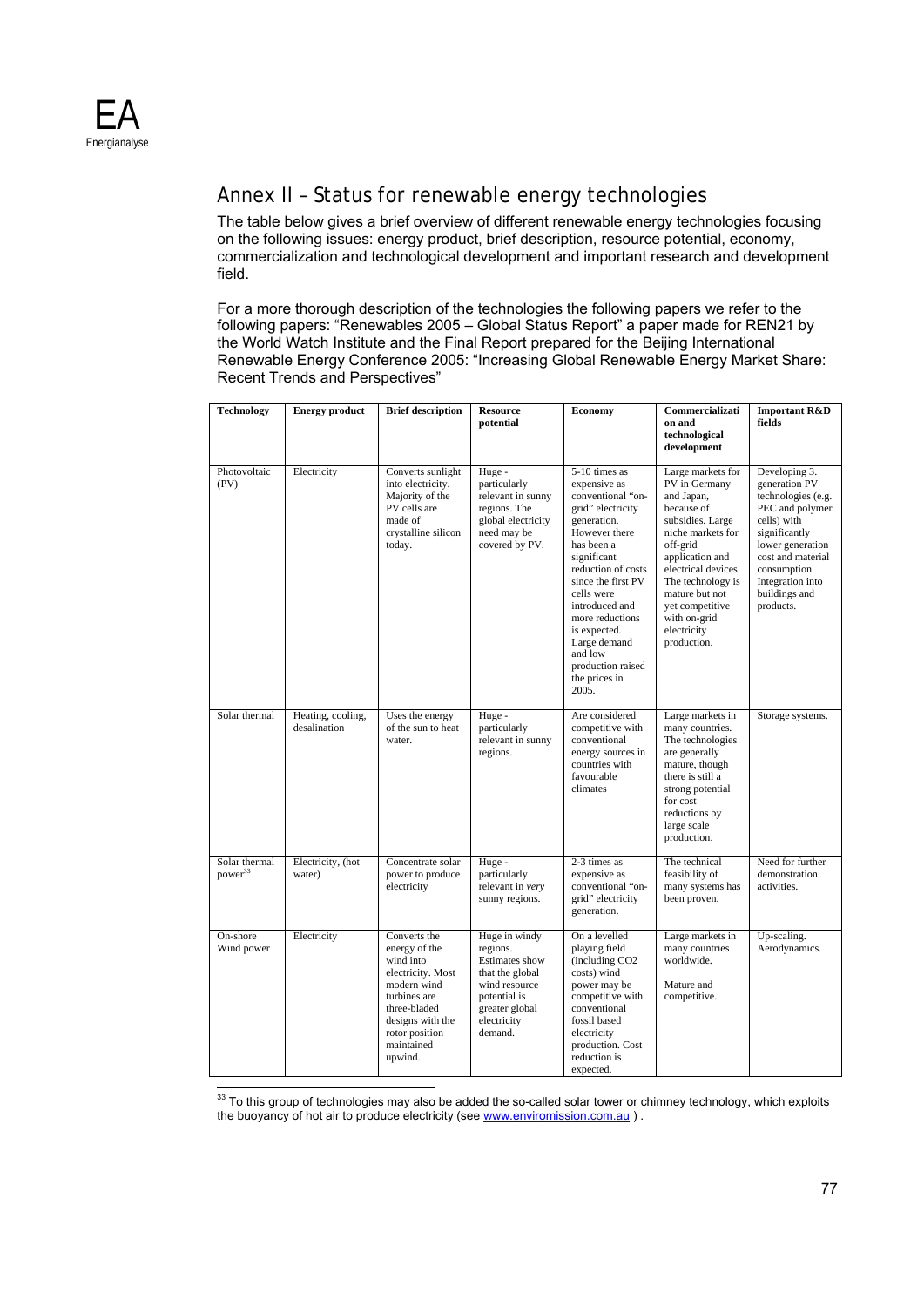| Off-shore<br>wind power    | Electricity              | Converts the<br>energy of the<br>wind into<br>electricity. Most<br>modern wind<br>turbines are<br>three-bladed<br>designs with the<br>rotor position<br>maintained<br>upwind. | Huge see above -<br>depends on water<br>the water depths<br>that may<br>exploited.                  | On a levelled<br>playing field<br>(including CO <sub>2</sub><br>costs) wind<br>power may be<br>competitive with<br>conventional<br>fossil based<br>electricity<br>production. | Markets in<br>several countries<br>are developing<br>The technology is<br>close to being<br>mature.                                                                                                                | Up-scaling.<br>Aerodynamics.<br>Maritime<br>technologies and<br>engineering.<br>Environmental<br>impacts.                                                                                                                                                       |
|----------------------------|--------------------------|-------------------------------------------------------------------------------------------------------------------------------------------------------------------------------|-----------------------------------------------------------------------------------------------------|-------------------------------------------------------------------------------------------------------------------------------------------------------------------------------|--------------------------------------------------------------------------------------------------------------------------------------------------------------------------------------------------------------------|-----------------------------------------------------------------------------------------------------------------------------------------------------------------------------------------------------------------------------------------------------------------|
| Geothermal                 | Electricity and<br>heat. | Heat in steam or<br>water is<br>accumulated. The<br>steam is used for<br>electricity<br>production and<br>the hot water for<br>heating purposes.                              | Large potential<br>for expanded<br>electricity<br>production                                        | Competitive with<br>conventional<br>technologies in<br>some regions.<br>Very depending<br>on the resource<br>potential.                                                       | Mature<br>technology.<br>Could develop<br>into competitive<br>commercial<br>technology<br>through<br>permeability<br>enhancement.                                                                                  | Expanding the<br>volume and<br>productivity of<br>geothermal<br>resources.<br>Improving<br>drilling and<br>energy<br>conservation.                                                                                                                              |
| Small-scale<br>hydro power | Electricity.             | Water is led<br>through turbines<br>where there is<br>height difference<br>in the water run.<br>Provides easy<br>regulation and<br>storage potential.                         | Large, only 25%<br>of the reservoirs<br>are used.<br>Large potential in<br>ship locks and<br>weirs. | Need secure long<br>term prices of<br>REs.                                                                                                                                    | Mature<br>technology.                                                                                                                                                                                              | R&D in small<br>flow low heads<br>applications.                                                                                                                                                                                                                 |
| Bio-energy                 | Electricity and<br>heat. | Combustion for<br>heat and/or power<br>production.<br>Gasification<br>creating gas for<br>gas turbines or<br>hydrogen<br>production.<br>Anaerobic<br>methane<br>production.   | Large in both<br>energy crops and<br>waste.                                                         | Competitive in<br>some regions and<br>for some<br>purposes.                                                                                                                   | Mature<br>technology but<br>small plants and<br>low efficiency<br>Large scale co-<br>firing with coal<br>show high<br>efficiency and<br>low cost.<br>Starting to be<br>commercialized.<br>Mature but<br>expensive. | Improvement of<br>cook stoves<br>reducing fuel<br>input and toxic<br>air pollution.<br>Utilizing more<br>difficult<br>resources: waste,<br>energy crops and<br>grasses.<br>Commercializatio<br>n and<br>demonstration<br>needed<br>Upgrading<br>methane content |
| Bio-energy                 | Fuels                    | Vegetable oils in<br>adapted engines.<br>Fermented,<br>hydrolyzed or<br>thermally<br>converted into<br>biofuels such as<br>biodiesel and<br>ethanol.                          | Large in both<br>energy crops and<br>waste.                                                         | Competitive in<br>some regions and<br>for some<br>purposes.<br>Can be produced<br>cheaper than<br>petroleum fuels<br>cost. (Brazil)                                           | Mature<br>Mature<br>Mature and cheap                                                                                                                                                                               | <b>Biofuel</b><br>production from<br>waste material<br>and energy crops<br>instead of sugar<br>ad starch.                                                                                                                                                       |
| Ocean-energy               | Electricity              | Electricity<br>generation.<br>Tidal<br>barrage, wave<br>energy,<br>tidal/marine                                                                                               | Large<br>Most relevant for<br>coastal regions.                                                      | Ocean energy<br>systems offer the<br>promise of low<br>cost reliable<br>electricity, but<br>have not yet                                                                      | Most marine<br>technologies are<br>considered<br>commercially<br>immature                                                                                                                                          | Ocean systems<br>require<br>demonstration<br>and a protected<br>entry market in<br>order to thrive                                                                                                                                                              |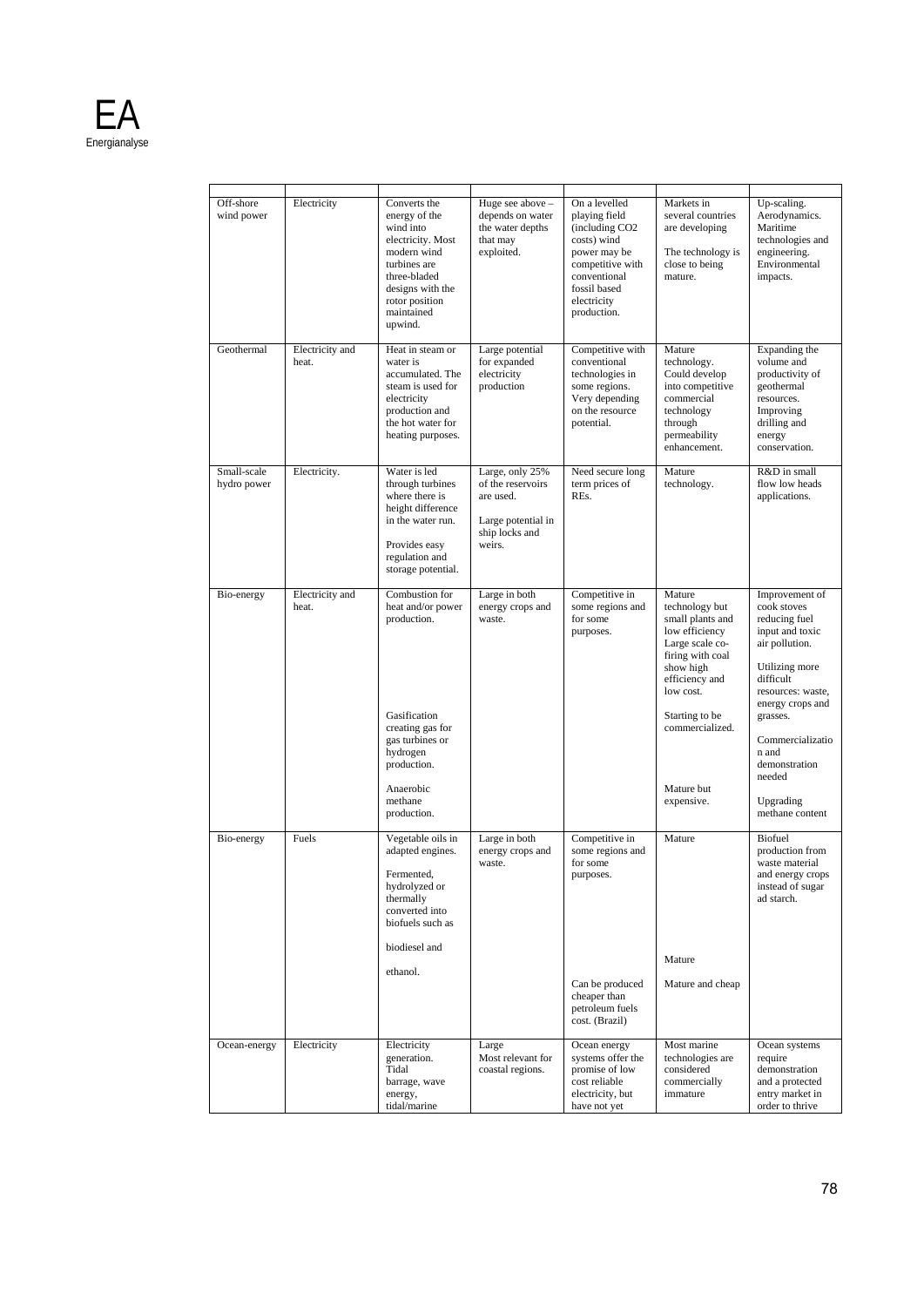|  | currents, ocean<br>thermal energy<br>conversion,<br>salinity<br>gradient/osmotic | proven their<br>economic<br>competitiveness. |  |
|--|----------------------------------------------------------------------------------|----------------------------------------------|--|
|  | energy and<br>marine biomass.                                                    |                                              |  |

Figure 7: Status for renewable energy technologies. References and further reading: IEA, 2003 (*Renewable energy into the mainstream*) IEA, 2003 (*Renewables for power generation*) Beijing 2005 (*Increasing Global Renewable Energy Market Share: Recent Trends and Perspectives*).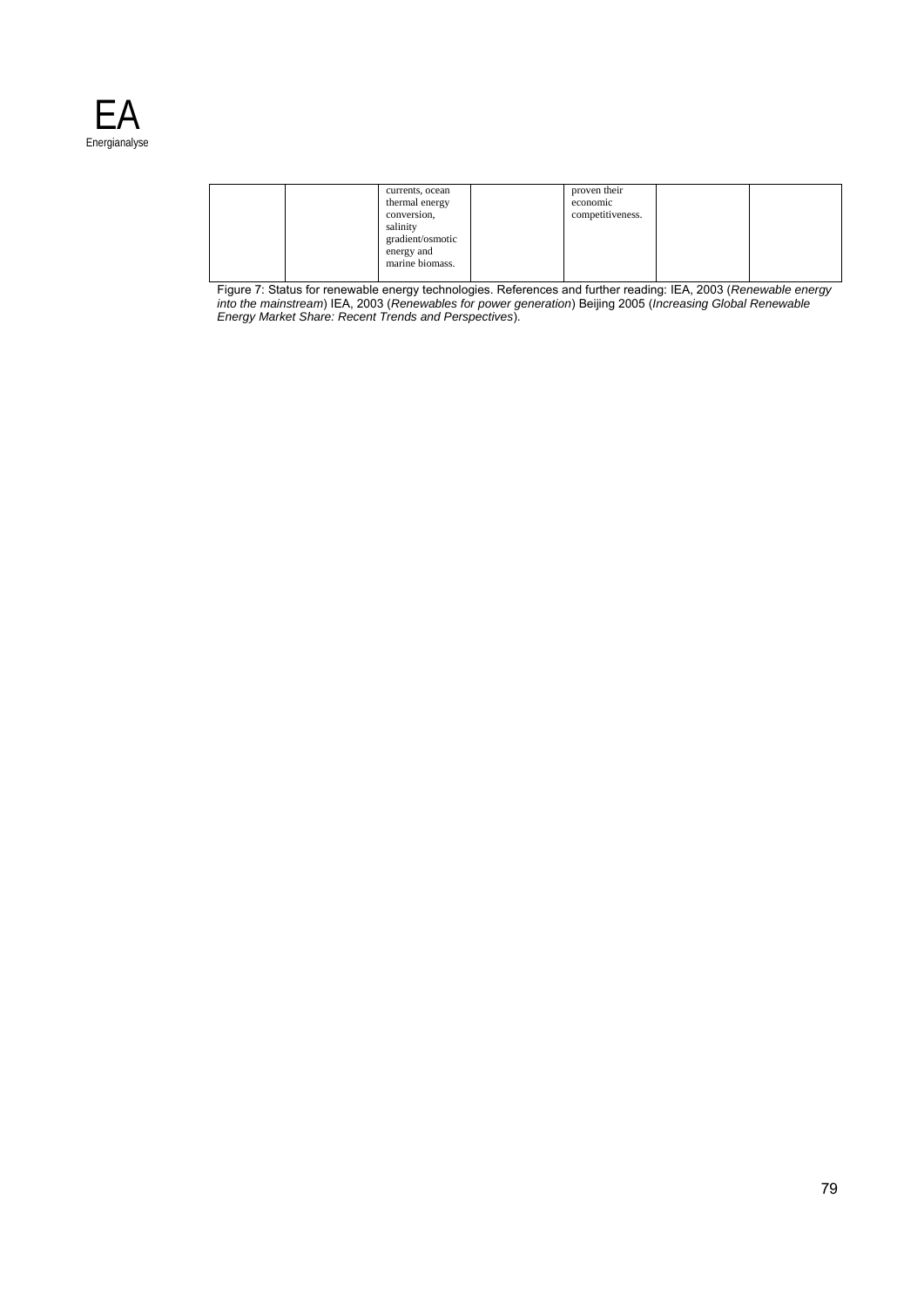# Annex III – Fact sheets

Fact sheets have been prepared for a great part of the publications that have been used for the study. These explain on the barriers and solutions identified in the individual reports/paper. The fact sheets are included in this annex.

| <b>Title</b>    | How to support renewable electricity in Europe? An assessment of the different<br>support schemes                                                                |
|-----------------|------------------------------------------------------------------------------------------------------------------------------------------------------------------|
| Year of         | 2005                                                                                                                                                             |
| publication     |                                                                                                                                                                  |
| Author          | <b>EU Commission</b>                                                                                                                                             |
| Literature      | EU Memo, see:                                                                                                                                                    |
| source          | http://europa.eu.int/comm/energy/res/biomass_action_plan/green_electricity_en.htm                                                                                |
| (journal)       |                                                                                                                                                                  |
| <b>Barriers</b> | The paper identifies four types of barriers, which project developers face:                                                                                      |
| identified      | <b>Financial issues</b>                                                                                                                                          |
|                 | Administrative issues. Lack of coordination between different authorities.<br>$\bullet$                                                                          |
|                 | Long lead times to obtain permits. Insufficient spatial planning.                                                                                                |
|                 | Grid issues. When pricing is unreasonable and not transparent, for example<br>$\bullet$                                                                          |
|                 | because of vertical integration and dominant utilities.                                                                                                          |
|                 | Social issues<br>$\bullet$                                                                                                                                       |
|                 |                                                                                                                                                                  |
| <b>Proposed</b> | Experiences with different support schemes (feed-in tariffs, green certificate                                                                                   |
| solutions       | markets, tendering and tax incentives) are discussed. To asses their performance<br>two criteria are used: effectiveness (Are the RE technologies deployed?) and |
|                 | efficiency (deployment at lowest cost). No final or general conclusion is made on                                                                                |
|                 | which system is the best - however feed-in shemes are praised for being effective                                                                                |
|                 | and providing certainty for investors (low risk premium).                                                                                                        |
|                 |                                                                                                                                                                  |
|                 | In general the Commission finds that support schemes should be based on two                                                                                      |
|                 | pillars: 1) Cooperation between different national support, which should be the first                                                                            |
|                 | step to towards a harmonisation in the long-term. 2) Optimisation of the national                                                                                |
|                 | schemes.                                                                                                                                                         |
|                 |                                                                                                                                                                  |
|                 | The optimisation should concern (among other things):                                                                                                            |
|                 | Increasing legislative stability and reduction of investment risk, for instance                                                                                  |
|                 | by avoiding systems with a stop-and-go nature.                                                                                                                   |
|                 | Streamlining of administrative procedures, by using clear guidelines, one-                                                                                       |
|                 | stop authorisation agencies, pre-planning mechanisms.<br>Grid issues and the transparency of connection conditions, for instance by                              |
|                 | planning and developing transmission reinforcements in advance, and by                                                                                           |
|                 | making the principles of cost bearing and sharing fully transparent and non-                                                                                     |
|                 | discriminatory. Furthermore by making the grid operators cover the costs of                                                                                      |
|                 | infrastructure development                                                                                                                                       |
|                 | Encouragement of technology diversity, by making the support schemes                                                                                             |
|                 | flexible so as to support different technologies (for instance off-shore wind                                                                                    |
|                 | power although on-shore wind is more cost competitive)                                                                                                           |
|                 | Use the possibilities of tax exemptions and reductions which may be offered                                                                                      |
|                 | to RE under the directive on the taxation of energy products                                                                                                     |
|                 | Encourage local and regional benefits of RE (e.g. employment and rural                                                                                           |
|                 | development)                                                                                                                                                     |
|                 |                                                                                                                                                                  |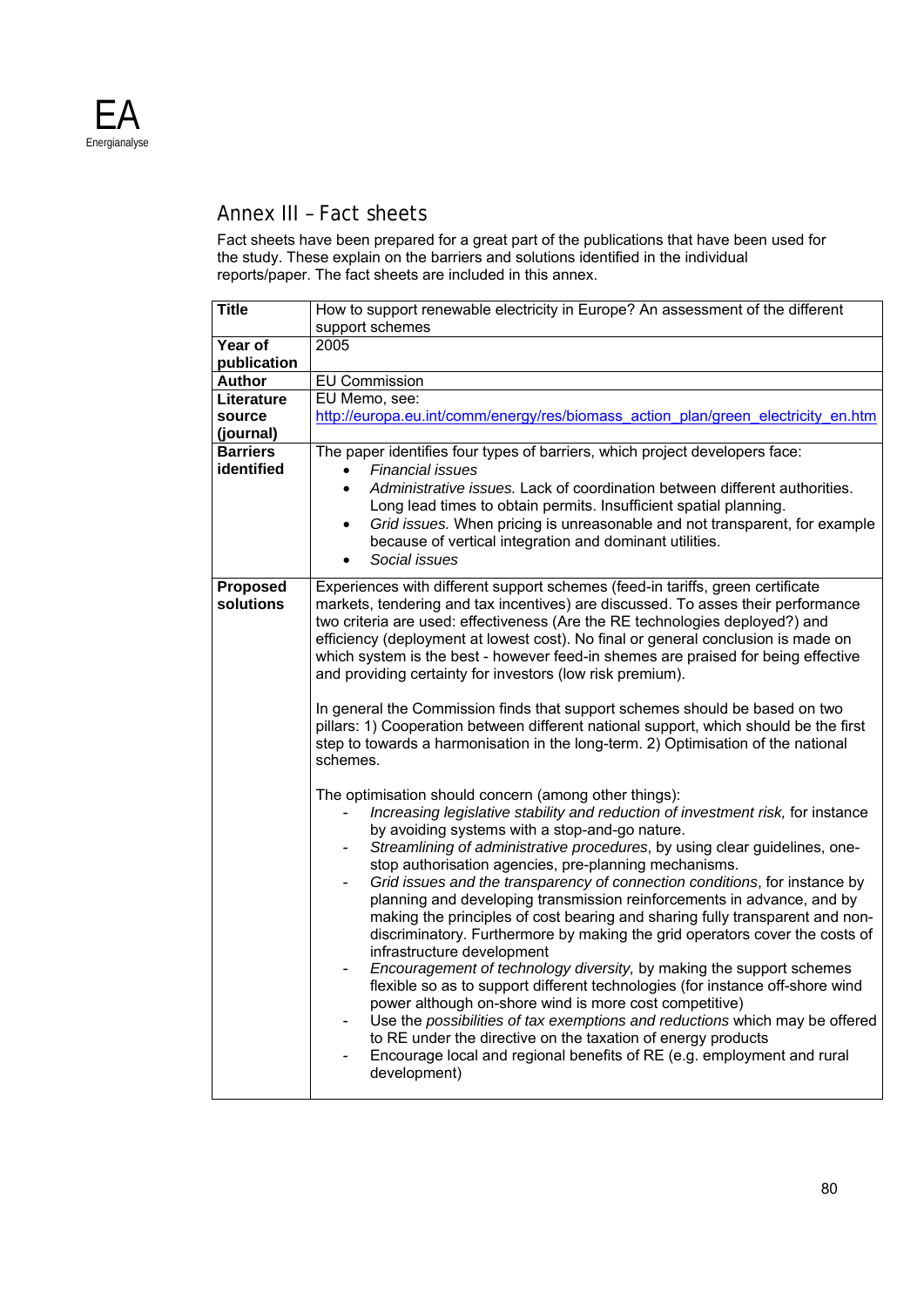

| <b>Relevant</b> | Study on pros and cons of harmonising RE support schemes. |
|-----------------|-----------------------------------------------------------|
| programme       |                                                           |
| activities      |                                                           |
| Other           | -                                                         |
| conclusions     |                                                           |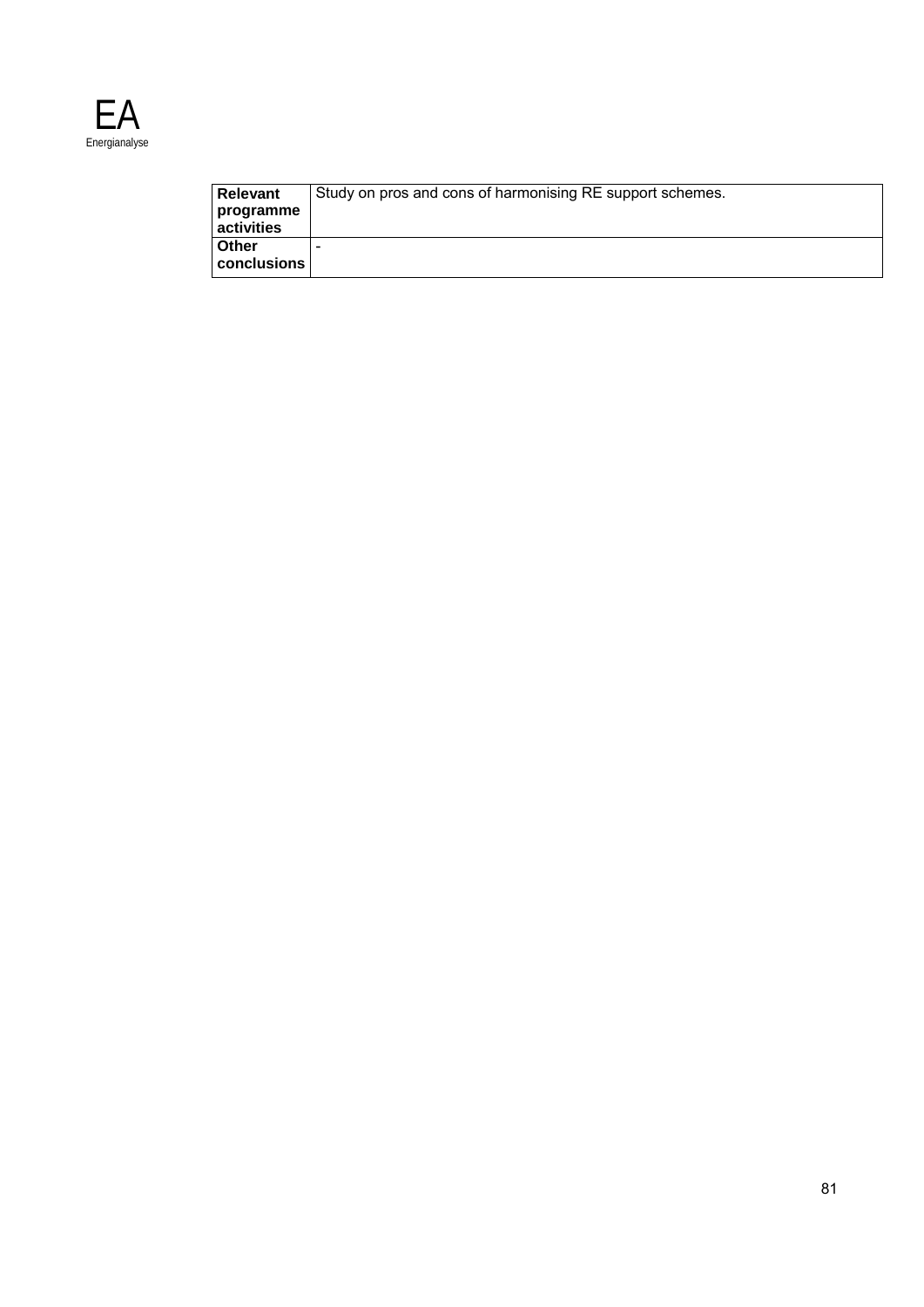| <b>Title</b>                            | Barriers to renewable energy penetration; a                                                                                                                                                                                                                                                                                                                                                                                                                                                                                                                                                                                                                                                                                                                                                                               |
|-----------------------------------------|---------------------------------------------------------------------------------------------------------------------------------------------------------------------------------------------------------------------------------------------------------------------------------------------------------------------------------------------------------------------------------------------------------------------------------------------------------------------------------------------------------------------------------------------------------------------------------------------------------------------------------------------------------------------------------------------------------------------------------------------------------------------------------------------------------------------------|
|                                         | framework for analysis                                                                                                                                                                                                                                                                                                                                                                                                                                                                                                                                                                                                                                                                                                                                                                                                    |
| <b>Year of publication</b>              | 2001                                                                                                                                                                                                                                                                                                                                                                                                                                                                                                                                                                                                                                                                                                                                                                                                                      |
| Author                                  | Painuly J.P., UNEP Collaborating Centre on Energy and Environment                                                                                                                                                                                                                                                                                                                                                                                                                                                                                                                                                                                                                                                                                                                                                         |
| <b>Literature source</b>                | Renewable Energy 24 (2001), p. 73-89                                                                                                                                                                                                                                                                                                                                                                                                                                                                                                                                                                                                                                                                                                                                                                                      |
| (journal)<br><b>Barriers identified</b> | Cost-effectiveness<br><b>Technical barriers</b><br>Market barriers, including inconsistent pricing structures<br>institutional, political and regulatory barriers<br>Social<br>$\overline{\phantom{0}}$<br><b>Environmental barriers</b><br>Some barriers may be specific to a technology, while some may be<br>specific to a country or a region. A comprehensive list of possible<br>barriers may be found on pages 79-80.                                                                                                                                                                                                                                                                                                                                                                                              |
| <b>Proposed solutions</b>               | The paper proposes a framework that may help in selection of<br>renewable energy technologies and identifying all the important and<br>relevant barrriers to a renewable energy technology in a specific<br>country or region.                                                                                                                                                                                                                                                                                                                                                                                                                                                                                                                                                                                            |
|                                         | The process of barrier identification starts with selection of RETs for<br>the study of barriers through a literature survey on RETs and related<br>projects in the country. The study of barriers and measures to<br>overcome the barriers should be carried out using a literature survey,<br>site visits and interaction with the stakeholders. The stakeholders<br>include the RET industry (manufacturers of plant, equipment and<br>appliances, owners of plant), consumers, NGOs, experts, policy<br>makers (government), and professional associations. The response<br>from stakeholders can be obtained through structured interviews or<br>questionnaires. It is important that all the relevant barriers are<br>considered and their dimensions are revealed during the interaction<br>with the stakeholders. |
|                                         | Barriers may be addressed directly at the micro level or indirectly at<br>the macro level – creating conditions for the market to act. For<br>example, setting up information centres, establishing codes and<br>standards etc. address the barriers directly, whereas increasing<br>energy prices through pollution taxation addresses the barriers<br>indirectly.                                                                                                                                                                                                                                                                                                                                                                                                                                                       |
| Comments/<br><b>Other conclusions</b>   | The article notices that the Global Environment Facility set up an<br>operational programme during execution of its second tranche to<br>support projects for the removal of barriers to renewable energy in<br>developing countries.<br>It includes many relevant references to other reports and paper                                                                                                                                                                                                                                                                                                                                                                                                                                                                                                                  |
|                                         |                                                                                                                                                                                                                                                                                                                                                                                                                                                                                                                                                                                                                                                                                                                                                                                                                           |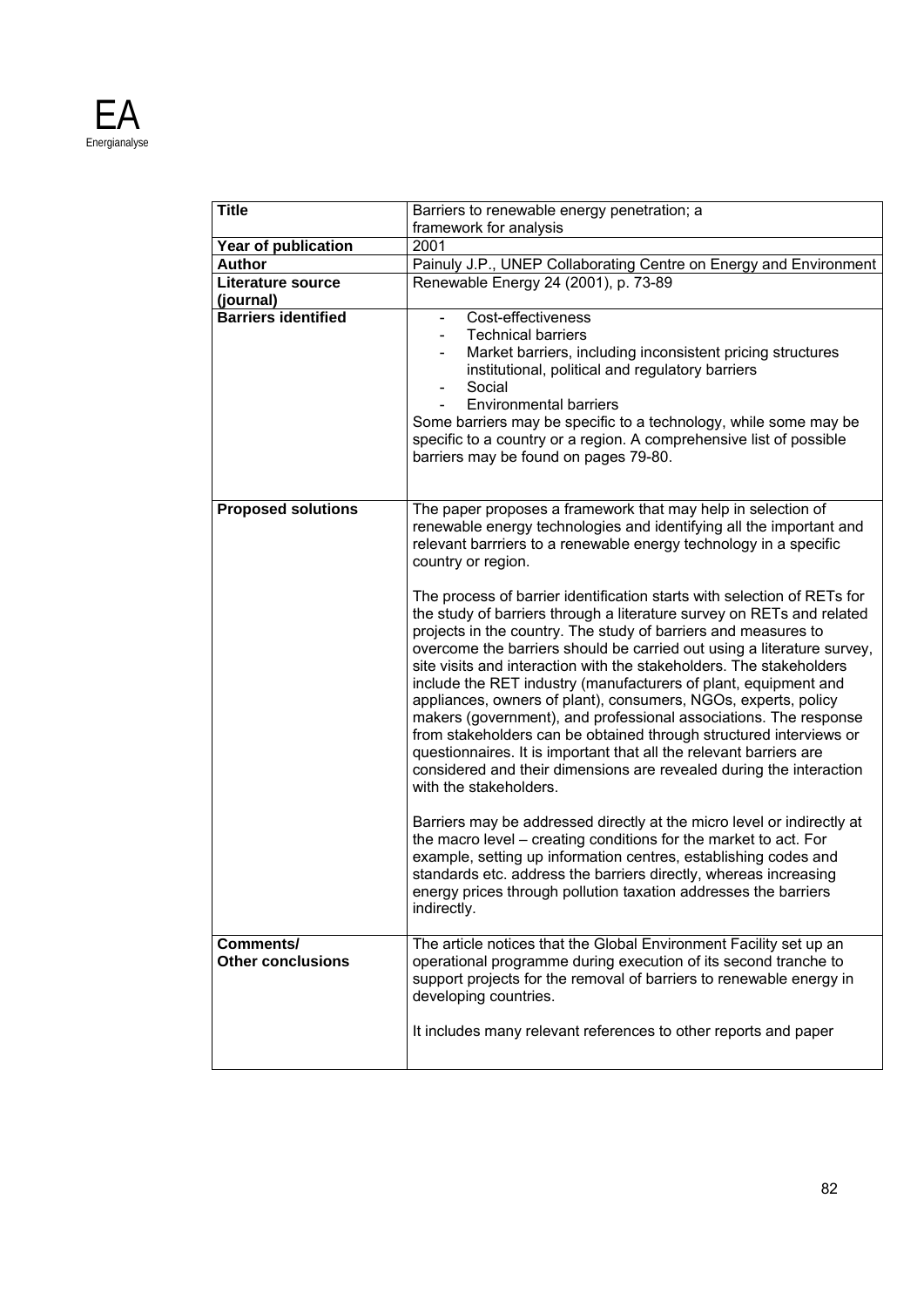| <b>Title</b>                   | Effectiveness through risk reduction: a comparison of the renewable                                                                                                                                                                                                                                                                                                                                                                                                                                                                                                                                                                                                                                                               |  |  |
|--------------------------------|-----------------------------------------------------------------------------------------------------------------------------------------------------------------------------------------------------------------------------------------------------------------------------------------------------------------------------------------------------------------------------------------------------------------------------------------------------------------------------------------------------------------------------------------------------------------------------------------------------------------------------------------------------------------------------------------------------------------------------------|--|--|
|                                | obligation in England and Wales and the feed-in system in Germany                                                                                                                                                                                                                                                                                                                                                                                                                                                                                                                                                                                                                                                                 |  |  |
| Year of publication            | 2006                                                                                                                                                                                                                                                                                                                                                                                                                                                                                                                                                                                                                                                                                                                              |  |  |
| Author                         | Mitchell, Bauknecht D, Connor PM                                                                                                                                                                                                                                                                                                                                                                                                                                                                                                                                                                                                                                                                                                  |  |  |
| Literature source<br>(journal) | Energy Policy 34 (2006), p. 297-305                                                                                                                                                                                                                                                                                                                                                                                                                                                                                                                                                                                                                                                                                               |  |  |
| <b>Barriers identified</b>     | The paper analyses two new renewable energy support mechanisms<br>in detail: the England and Wales RO (Renewables Obligation) and<br>the German EEG (Erneuerbare Energien Gesetz), with a particular<br>focus on how they reduce risk for generators.<br>Three kinds of risks are analysed: price, volume and balancing risk.<br>Reducing risk for generators is important because risk has a price.<br>Reducing risk can make a larger number of projects attractive, mainly<br>because lowering risk reduces the cost of capital. For the same<br>reason, risk reduction is also one way of increasing the efficiency of a<br>support mechanism, and mitigating risk is an alternative to raising the<br>level of compensation. |  |  |
| <b>Proposed solutions</b>      | The paper argues that the German EEG is more effective at<br>increasing the share of renewables than the England and Wales RO<br>because it reduces risk for renewable energy generators more<br>effectively.                                                                                                                                                                                                                                                                                                                                                                                                                                                                                                                     |  |  |
|                                | Furthermore although feed-in systems may still not be as efficient in<br>the short term, they do provide long-term stability, incentives and<br>resources for innovation leading to efficiency improvements in the<br>long term (dynamic efficiency). Decreasing feed-in tariffs can be used<br>to pass on some of the cost-savings resulting from these<br>improvements to those who pay for the feed-in mechanism.                                                                                                                                                                                                                                                                                                              |  |  |
|                                | The German system is found to be superior with regard to:                                                                                                                                                                                                                                                                                                                                                                                                                                                                                                                                                                                                                                                                         |  |  |
|                                | 1) price risk (because renewable energy generators are<br>guaranteed a fixed price)<br>volume risk (because the network operator is obliged to<br>2)<br>accept all renewably generated electricity)<br>balancing risk (because renewable energy generators are<br>3)<br>paid at a fixed rate irrespective of the load profile)<br>The latter on the other hand may be a problem because the<br>generators do not have incentives to act in the market for balancing<br>power.                                                                                                                                                                                                                                                     |  |  |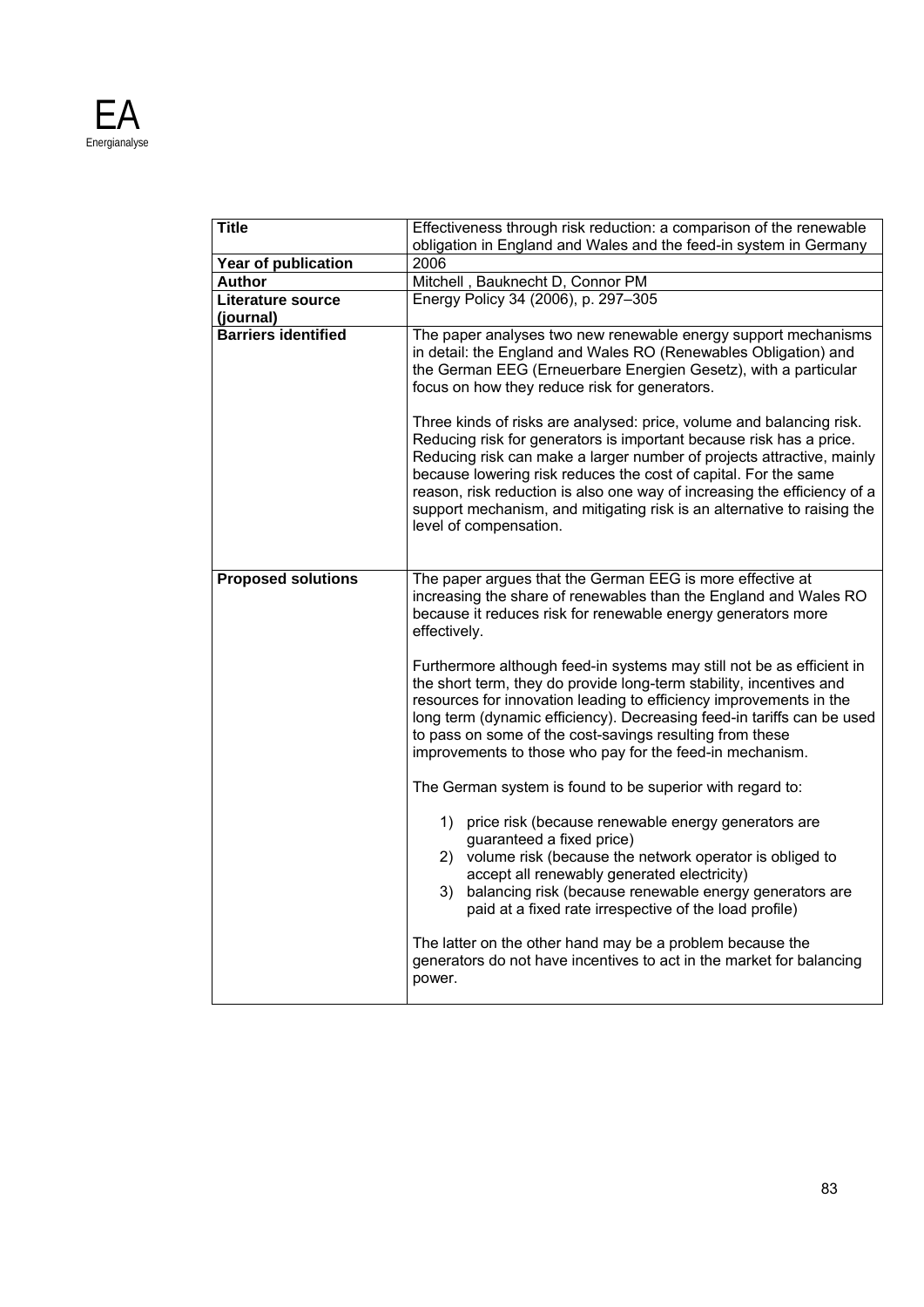

| <b>Comments/</b>         |  |  |  |
|--------------------------|--|--|--|
| <b>Other conclusions</b> |  |  |  |
|                          |  |  |  |
|                          |  |  |  |
|                          |  |  |  |
|                          |  |  |  |
|                          |  |  |  |
|                          |  |  |  |
|                          |  |  |  |
|                          |  |  |  |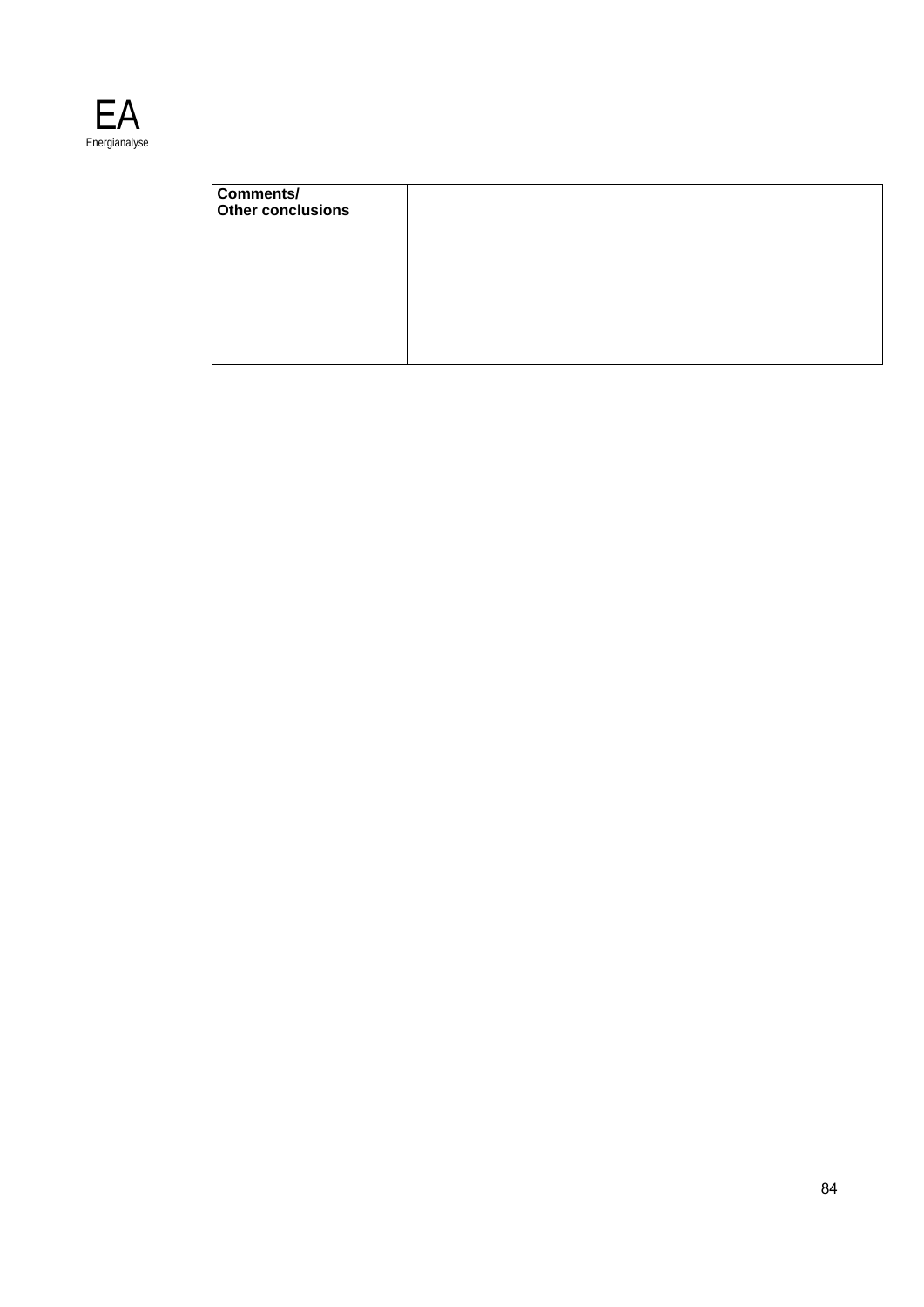| <b>Title</b>                            | Renewable energy policies and barriers                                                                                                                                                                                                                                                                                                                                                                                                                                                                                                                                                                                     |
|-----------------------------------------|----------------------------------------------------------------------------------------------------------------------------------------------------------------------------------------------------------------------------------------------------------------------------------------------------------------------------------------------------------------------------------------------------------------------------------------------------------------------------------------------------------------------------------------------------------------------------------------------------------------------------|
| Year of publication                     | 2004                                                                                                                                                                                                                                                                                                                                                                                                                                                                                                                                                                                                                       |
| <b>Author</b>                           | Fred Beck and Eric Martinot                                                                                                                                                                                                                                                                                                                                                                                                                                                                                                                                                                                                |
| Literature source                       | Encyclopedia of Energy                                                                                                                                                                                                                                                                                                                                                                                                                                                                                                                                                                                                     |
| (journal)                               |                                                                                                                                                                                                                                                                                                                                                                                                                                                                                                                                                                                                                            |
| <b>Barriers identified</b>              | A wide range of barriers are identified in the paper - focusing<br>particularly on utility owned system. Barriers are divided into<br>three groups:<br>1) Cost and pricing. Subsidies for competing fuels, the high<br>initial capital costs of RE, environmental externalities, high<br>transaction costs because RE projects are usually small.<br>2) Legal and regulatory issues. Lack of framework for IPPs,<br>siting and spatial planning, grid connection issues, liability<br>issues of small generators<br>3) Market performance. Access to credit, risk issues of new<br>technologies, lack of technical skills. |
| <b>Proposed solutions</b>               | The paper describes experiences with different deployment<br>strategies, but makes no actual recommendations.<br>The paper explains experience with different RE promotion<br>policies:<br>US PURPA, Electricity feed in laws in Germany, the UK NFFO,<br>renewable energy portfolio standards and green certificate<br>markets.                                                                                                                                                                                                                                                                                           |
|                                         | Different cost reduction policy initiatives are described:<br>subsidies and rebates, different forms of tax relieve and loans<br>and grants.                                                                                                                                                                                                                                                                                                                                                                                                                                                                               |
|                                         | Different market facilitation initiatives are described including<br>building code standards, spatial planning, equipment standards,<br>industrial locational incentives, education incentives.                                                                                                                                                                                                                                                                                                                                                                                                                            |
|                                         | The significance of restructuring policies is explained. There are<br>pros as well as cons of liberalising energy markets for<br>renewable energy. Focus on costs and short time horizons of<br>investments may decrease incentives to invest in RE, whereas<br>privatisation may also provide new sources of financing                                                                                                                                                                                                                                                                                                    |
|                                         | Different policies aiming at increasing distributed energy<br>generation may favour RE. These include net metering and real<br>time pricing (benefiting for instance PV which produces in peak<br>hours).                                                                                                                                                                                                                                                                                                                                                                                                                  |
| <b>Relevant programme</b><br>activities | Many of the barriers identified may be converted into<br>programme activities aiming at overcoming these barriers, for<br>example:<br>Spatial planning - sharing experiences of various<br>countries with different technologies<br>Best practice on grid connection regulation of small<br>scale (RE) technologies, ensuring fair conditions that                                                                                                                                                                                                                                                                         |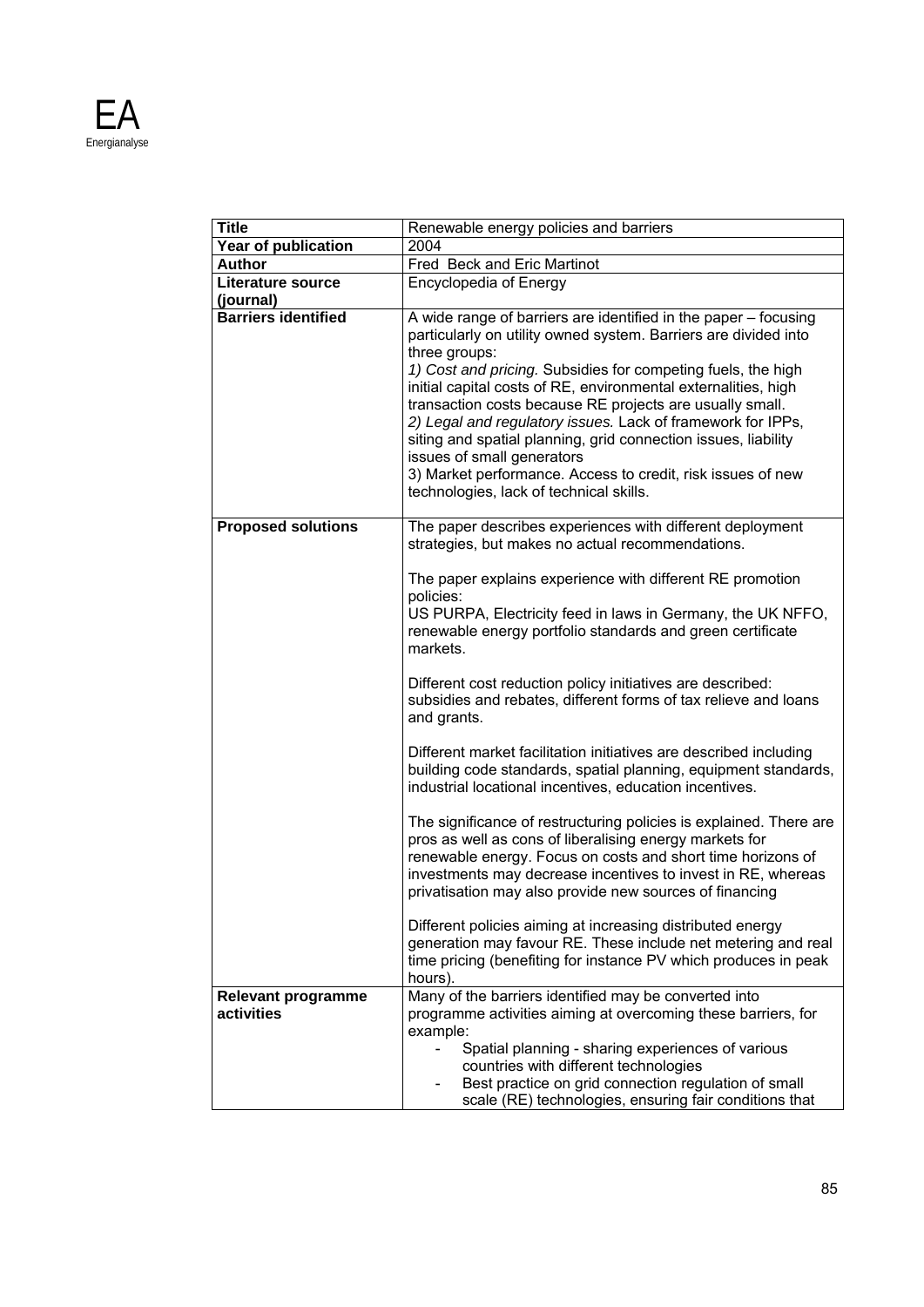

|                               | the benefits of distributed energy generation are taken<br>into accounts.<br>Equipment standards<br>Construction and design standards, including building<br>code-standards (for example for PV)<br>Education incentives (international programmes) |
|-------------------------------|-----------------------------------------------------------------------------------------------------------------------------------------------------------------------------------------------------------------------------------------------------|
| Other<br>conclusions/comments | The paper provides a good overview of the different barriers<br>facing renewable energy deployment and a comprehensive<br>description of experiences with different incentives (in the broad<br>term) in different countries.                       |
|                               | Focus is primarily on barriers in regulated systems, which have<br>not been unbundled/liberalised (utility). Lacks focus not the cost-<br>effectiveness of different incentives.                                                                    |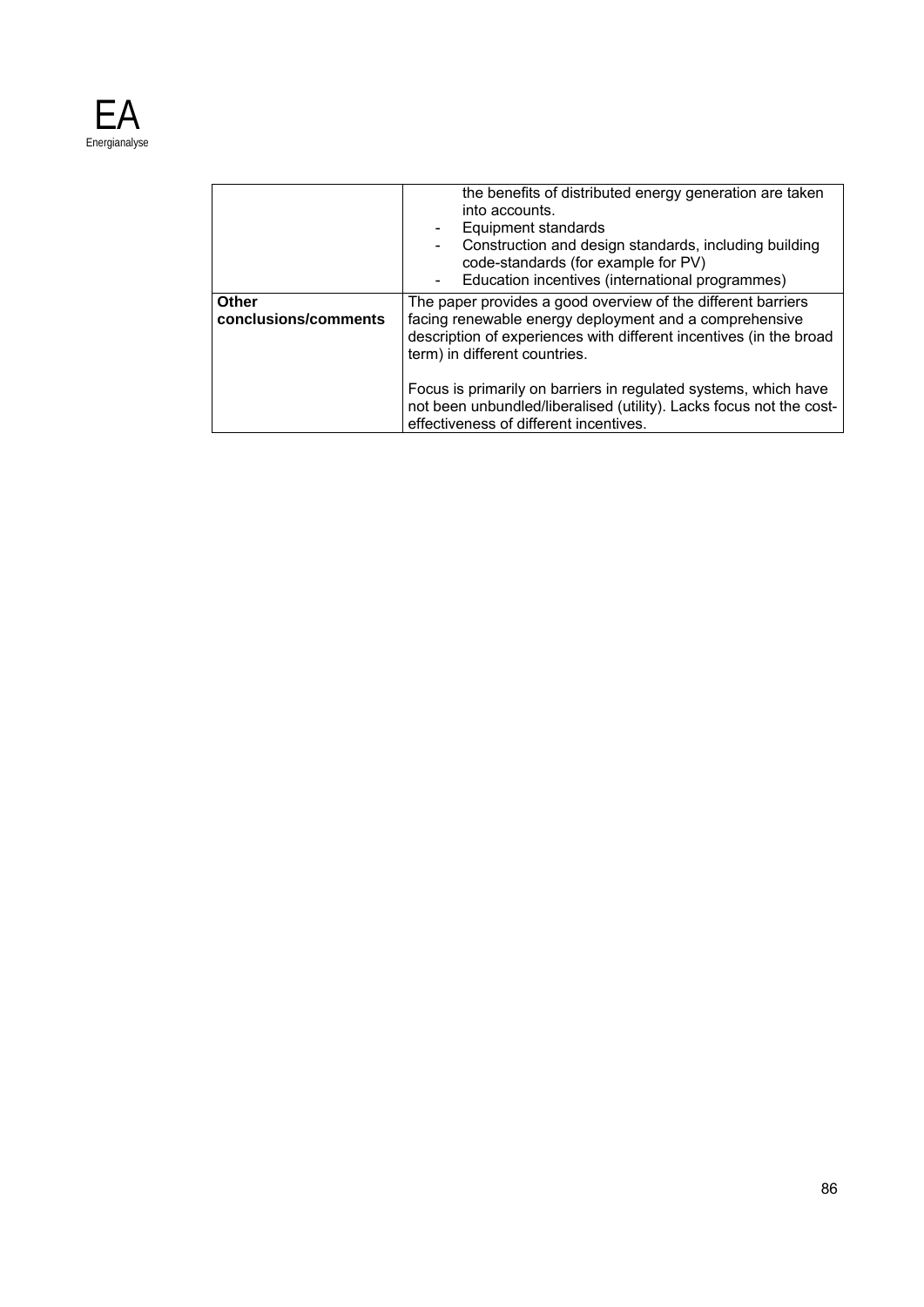| Title                                 | Financial measures by the state for the enhanced deployment of                                                                                                                                                                                                                                                                                                                                                                                                                                                                                                                                                                                             |
|---------------------------------------|------------------------------------------------------------------------------------------------------------------------------------------------------------------------------------------------------------------------------------------------------------------------------------------------------------------------------------------------------------------------------------------------------------------------------------------------------------------------------------------------------------------------------------------------------------------------------------------------------------------------------------------------------------|
|                                       | renewable energies                                                                                                                                                                                                                                                                                                                                                                                                                                                                                                                                                                                                                                         |
| Year of publication                   | 1998                                                                                                                                                                                                                                                                                                                                                                                                                                                                                                                                                                                                                                                       |
| <b>Author</b>                         | Gutermuth P                                                                                                                                                                                                                                                                                                                                                                                                                                                                                                                                                                                                                                                |
| <b>Literature source</b><br>(journal) | Solar Energy                                                                                                                                                                                                                                                                                                                                                                                                                                                                                                                                                                                                                                               |
| <b>Barriers identified</b>            | Market prices in most cases do not reflect environmental harm or                                                                                                                                                                                                                                                                                                                                                                                                                                                                                                                                                                                           |
|                                       | similar damage.<br>Furthermore:<br>Subsidies for competing fossil fuel technologies<br>Renewable energy technologies usually have high<br>investment cost making financing difficult                                                                                                                                                                                                                                                                                                                                                                                                                                                                       |
| <b>Proposed solutions</b>             | Internalisation of environmental externalities in energy                                                                                                                                                                                                                                                                                                                                                                                                                                                                                                                                                                                                   |
|                                       | prices<br>Financial support schemes for RE<br>Removing subsidies for conventional technologies<br>Eliminate rates, charges and billing procedures which are<br>not fair to renewable energy technologies<br>Preferential loans and guarantees. Low-interest loans and<br>to small and medium sized companies using RE.<br>Some fundamental principles for all types for subsidies are<br>outlined:<br>subsidies should be temporary<br>but incentives should be spread over time to facilitate<br>planning by producers and investors<br>elements of competition should be included<br>subsidies should be regularly reviewed to avoid windfall<br>profits |
| <b>Relevant activities</b>            | The paper concludes, that "it is useful to take account of<br>information from the experience gained in a number of countries.<br>In the interest of the greater use of RES, it would be highly<br>constructive for information from such experiences to be<br>systematically analysed and made available more so than is now<br>the case."<br>On this background a relevant activity may be a knowledge<br>sharing and dissemination within IEA countries focusing on<br>experiences with different financial support mechanism - for<br>instance leading to a common perception of best practice of<br>financial support for RE.                         |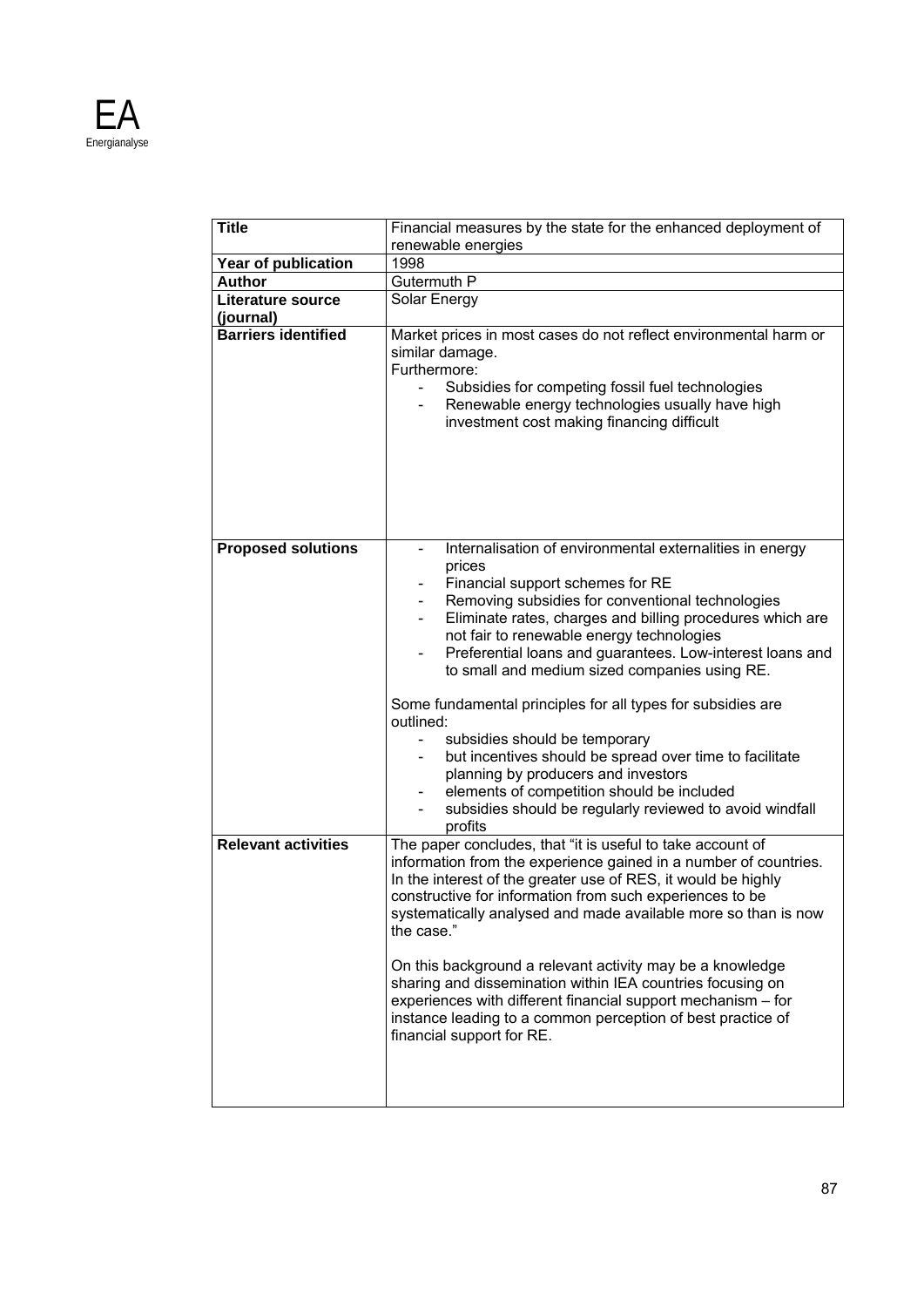

| Comments/                | Relevant question are raised in the article, but also questions |
|--------------------------|-----------------------------------------------------------------|
| <b>Other conclusions</b> | I which many other papers have dealt with before and since.     |
|                          |                                                                 |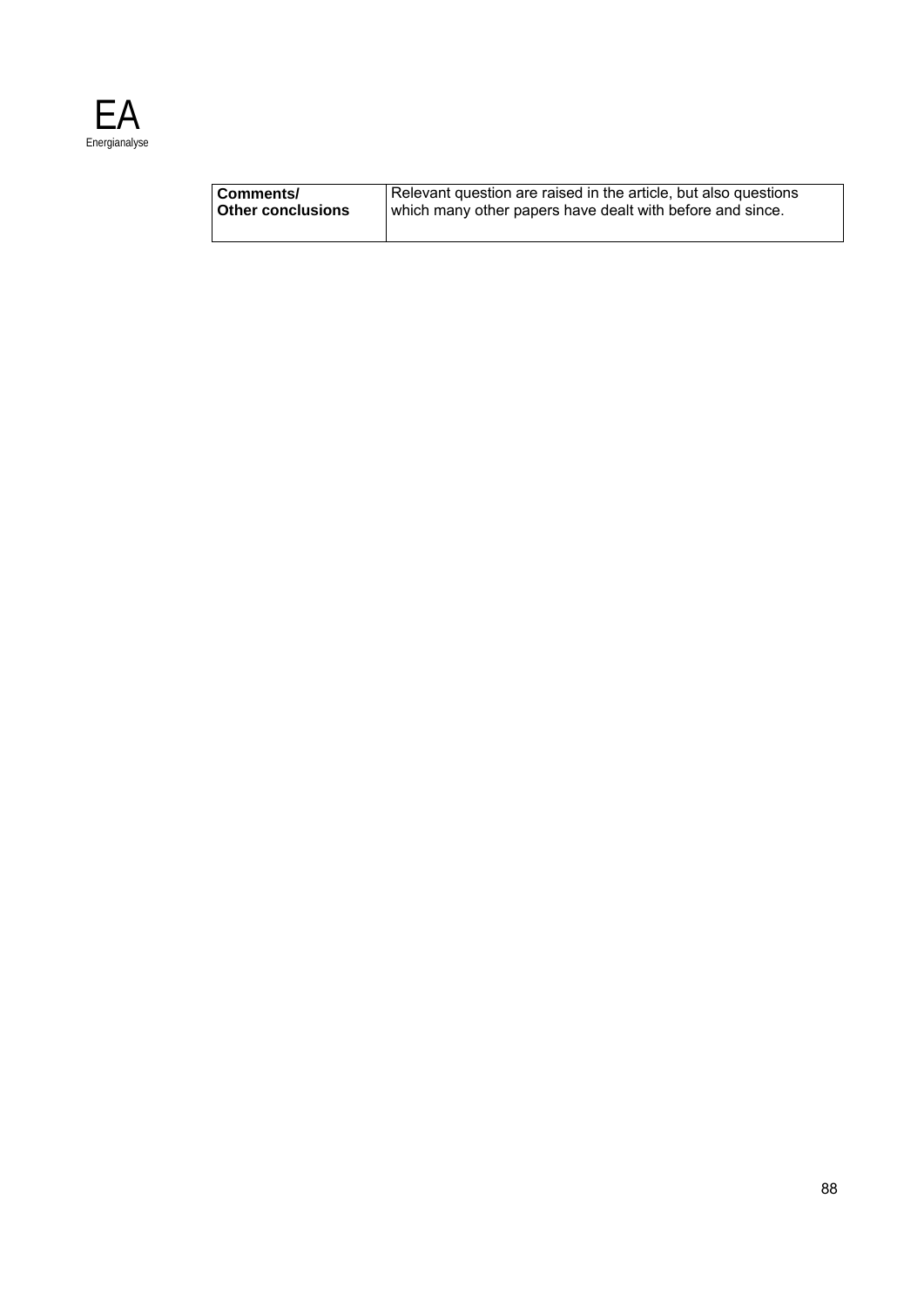| <b>Title</b>               | EU Communication - The support of electricity from RE sources                                                                                                                                                                                                                                                                                                                                                                                                                                                                                                                                                                                                                                                                                                                                                                                                                                                                                                                                                                                                                                                                                               |
|----------------------------|-------------------------------------------------------------------------------------------------------------------------------------------------------------------------------------------------------------------------------------------------------------------------------------------------------------------------------------------------------------------------------------------------------------------------------------------------------------------------------------------------------------------------------------------------------------------------------------------------------------------------------------------------------------------------------------------------------------------------------------------------------------------------------------------------------------------------------------------------------------------------------------------------------------------------------------------------------------------------------------------------------------------------------------------------------------------------------------------------------------------------------------------------------------|
| Year of publication        | 2005                                                                                                                                                                                                                                                                                                                                                                                                                                                                                                                                                                                                                                                                                                                                                                                                                                                                                                                                                                                                                                                                                                                                                        |
| <b>Author</b>              | <b>EU Commission</b>                                                                                                                                                                                                                                                                                                                                                                                                                                                                                                                                                                                                                                                                                                                                                                                                                                                                                                                                                                                                                                                                                                                                        |
| Literature source          | http://register.consilium.eu.int/pdf/en/05/st15/st15745.en05.pdf                                                                                                                                                                                                                                                                                                                                                                                                                                                                                                                                                                                                                                                                                                                                                                                                                                                                                                                                                                                                                                                                                            |
| (journal)                  |                                                                                                                                                                                                                                                                                                                                                                                                                                                                                                                                                                                                                                                                                                                                                                                                                                                                                                                                                                                                                                                                                                                                                             |
| <b>Barriers identified</b> | Monopolies (vertically integrated) may hamper the development<br>of RE.<br>Administrative barriers.<br>Large number of authoritites involved and lack of<br>coordination between them (one-stop authorisation<br>agencies would decrease this barrier)<br>Long lead times to obtain permits (clear guidelines for<br>authorization procedures, lighter procedures for small<br>projects)<br>RE insufficiently taken into account in spatial planning<br>(pre-planning is recommended, i.e. preparing for RE<br>plants)<br>Grid access issues:<br>- Rules for bearing and sharing grid investment cost are not<br>transparent.                                                                                                                                                                                                                                                                                                                                                                                                                                                                                                                               |
| <b>Proposed solutions</b>  | Well functioning liberalised and unbundled electricity markets are<br>important for the promotion of RE. This includes:<br>Truly independent TSO and DSOs<br>$\overline{\phantom{a}}$<br>Fair grid access to all producers<br>Developing network infrastructure according to long-term<br>strategies, which take RE into account<br>Measures for better integrating intermittent energy sources:<br>Better prediction of wind power<br>$\overline{\phantom{a}}$<br>Time of gate closure (market) closer to the operating<br>$\blacksquare$<br>hour<br>Fair charging of balancing costs<br>Demand response (mentioned in annex 5)<br>Stronger interconnections between countries<br>Transparent rules for bearing and sharing grid investment cost.<br>Good practice can be found in Denmark, Finland, Germany and<br>the Netherlands.<br>Better planning and overall management of networks is needed<br>(reference to the Trans-European Energy Network Programme)<br>Harmonisation of RE support schemes among EU member<br>countries may be useful for the promotion of renewable energy.<br>However, there are also disadvantages of harmonisation, for |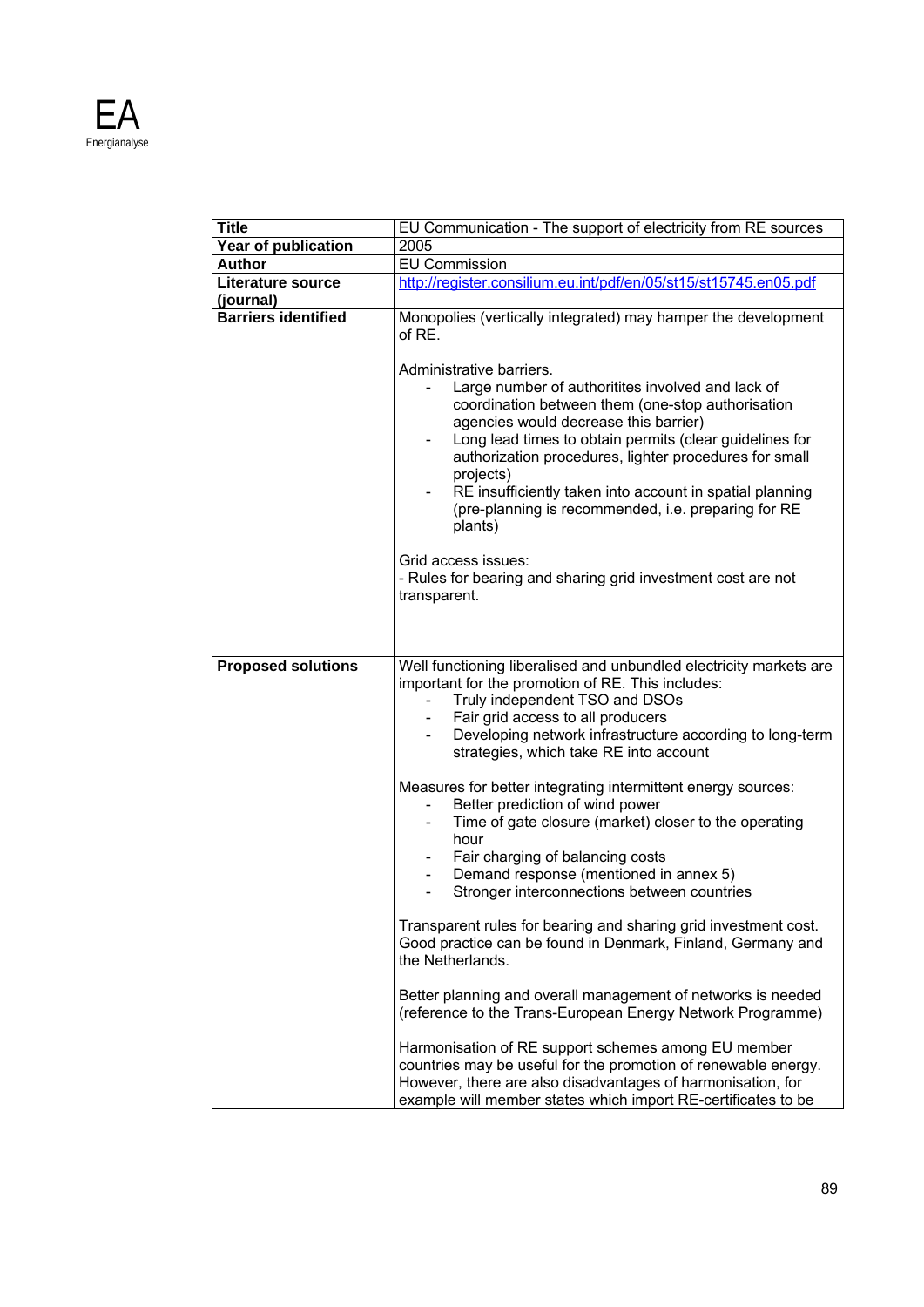|                           | unwilling to pay if they do not enjoy the benefits in the shape of                                               |
|---------------------------|------------------------------------------------------------------------------------------------------------------|
|                           | The communication notices, that the EU directive on renewable                                                    |
|                           | electricity (2001) addresses some barriers by requiring member                                                   |
|                           | states to:                                                                                                       |
|                           | provide better grid access for RE technologies<br>$\overline{\phantom{a}}$                                       |
|                           | streamline and facilitate authorisation procedures<br>establish a system of guarantees of origin                 |
| <b>Relevant programme</b> | Programme activities may be derived directly from the discussion                                                 |
| activities                | of solutions in the paper. These may concern:                                                                    |
|                           | Cooperation between authorities on best practice in                                                              |
|                           | relation to unbundling: having truly independent TSO and                                                         |
|                           | DSOs, market setup (gate closure, balancing costs), grid                                                         |
|                           | cost sharing, transmission capacity planning. Could be                                                           |
|                           | carried through as a "RE policy road show".                                                                      |
|                           | Other activities of relevance:                                                                                   |
|                           | Projects on better prediction of fluctuating energy                                                              |
|                           | sources (primarily wind power) (such projects are already                                                        |
|                           | being carried out). It is questionable if this in an obvious                                                     |
|                           | task for the RETD IA.                                                                                            |
|                           | Providing publicly available data for analysing cross-                                                           |
|                           | national interconnections. Cooperation between energy                                                            |
|                           | authorities.                                                                                                     |
|                           | Activities promoting demand flexibility (such activities are<br>already being carried out in other IEA projects) |
|                           | Spatial planning - dissemination of best practice,                                                               |
|                           | including the idea of pre-planning for RE plants.                                                                |
|                           |                                                                                                                  |
| Other                     | The communication is a response to the EU RE electricity                                                         |
| conclusions/comments      | directive from 2001, which requires the Commission to follow up                                                  |
|                           | on the experience gained with RE support schemes in the                                                          |
|                           | different member states.                                                                                         |
|                           | The report includes a comprehensive analysis of the                                                              |
|                           | effectiveness and efficiency of RE support schemes for different                                                 |
|                           | technologies and different EU countries.                                                                         |
|                           |                                                                                                                  |
|                           | The communication lists the main benefits (drivers) for promoting                                                |
|                           | RE: SOS, competitiveness of industry, GHG, local pollutants,<br>economic/social/rural.                           |
|                           |                                                                                                                  |
|                           | The communication mentions that, the Commission in 2005                                                          |
|                           | launched a public consultation process on how barriers were                                                      |
|                           | perceived by RE project developers and investors. The above                                                      |
|                           | mentioned barriers are based on this analysis.                                                                   |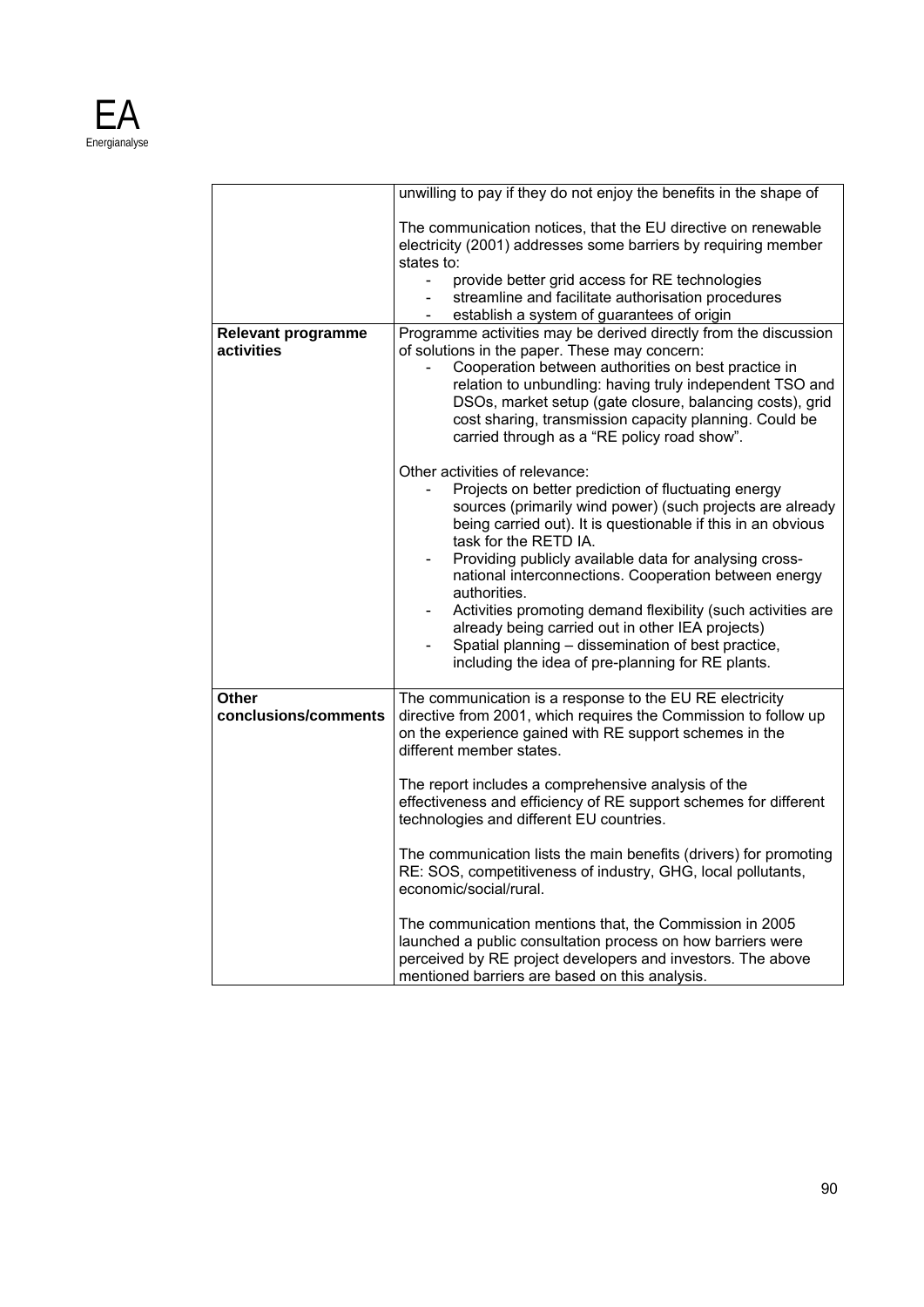| <b>Title</b>               | Increasing Global Renewable Energy Market Share: Recent<br><b>Trends and Perspectives</b>        |
|----------------------------|--------------------------------------------------------------------------------------------------|
| Year of publication        | 2005, 1. November                                                                                |
| <b>Author</b>              | By an international Expert Group for the Beijing International                                   |
|                            | Renewable Energy Conference 2005. Sponsors include UNDESA,                                       |
|                            | New York, UNF and German Ministry of Environment                                                 |
| Literature source          |                                                                                                  |
| (journal)                  |                                                                                                  |
| <b>Barriers identified</b> | higher relative cost of RE technologies in many                                                  |
|                            | applications                                                                                     |
|                            | lack of mature markets, favourable policies and regulatory                                       |
|                            | and legal framework                                                                              |
|                            | subsidies for fossil fuel technologies                                                           |
|                            | inadequate institutional capacity with regards to design,                                        |
|                            | development and implementation (potential activities) and                                        |
|                            | skill and knowledge                                                                              |
|                            | financing (capital markets)                                                                      |
|                            | lack of awareness and understanding of benefits<br>$\overline{\phantom{a}}$                      |
|                            | spatial planning and grid connection<br>$\overline{\phantom{0}}$                                 |
|                            | inadequate demonstration activities<br>$\overline{\phantom{0}}$                                  |
|                            | high transaction costs (due to RE's small scale nature)<br>$\overline{\phantom{a}}$              |
|                            | insufficient international cooperation and technology                                            |
|                            | transfer                                                                                         |
| <b>Proposed solutions</b>  | Experience with different forms of policy support is elaborated on                               |
|                            | (ch. 3) making use of concrete experiences from a variety of                                     |
|                            | countries (more descriptive than analytic).                                                      |
|                            |                                                                                                  |
|                            | A comprehensive description of RE financing mechanisms is                                        |
|                            | given. Many sources and types of financing are available: carbon                                 |
|                            | finance (CDM), SME finance, end-user finance, national                                           |
|                            | government programmes, international & local financial institutions                              |
|                            | (commercial), multilateral development banks, bilateral                                          |
|                            | development banks and international agencies (e.g. GEF and                                       |
|                            | UNDP).                                                                                           |
|                            |                                                                                                  |
|                            | Capacity building at different levels:                                                           |
|                            | Technology level (supposedly covered through the                                                 |
|                            | different RE IA's)                                                                               |
|                            | Institutional level (formulation, implementation and                                             |
|                            | enforcement of effective policies and programs)                                                  |
|                            | Business level (business planning and support services)<br>Individual level (consumer awareness) |
|                            |                                                                                                  |
|                            | International cooperation on:                                                                    |
|                            | 1) Policy Development                                                                            |
|                            | 2) Capacity building                                                                             |
|                            | 3) Technology transfer                                                                           |
|                            | Joint R&D and demonstration<br>4)                                                                |
|                            | 5) Financing                                                                                     |
|                            | 6) Reduction of trade barriers                                                                   |
|                            | (themes from Bonn conference, see. P. 62)                                                        |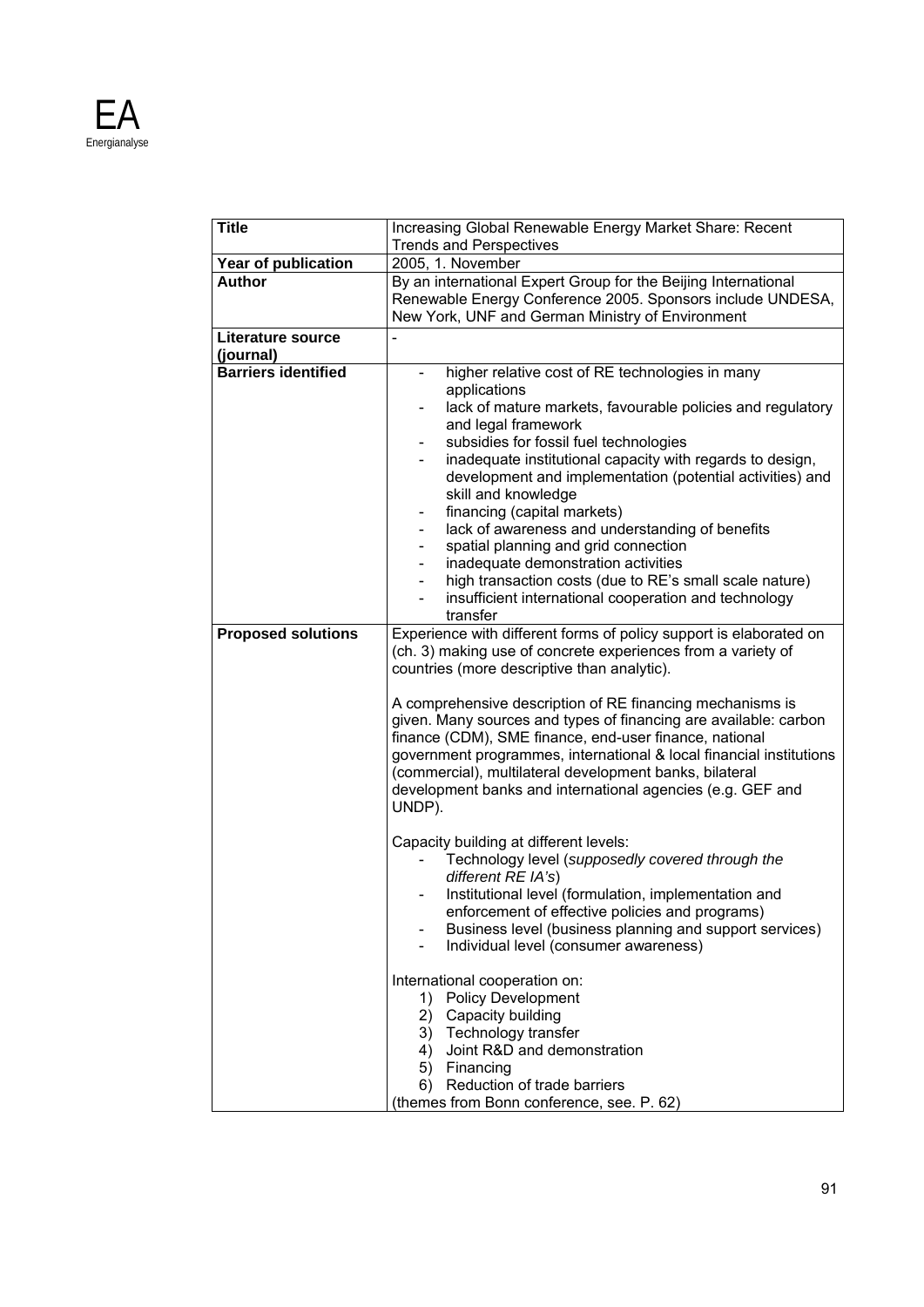

| <b>Relevant programme</b><br>activities | Capacity building at the institutional level (may be particularly<br>relevant for developing countries). Capacity building could have<br>different forms: road show, training/twinning, excursions to<br>countries with best practice.<br>Capacity building at business level. E.g. training programmes<br>between different companies.<br>Very important to ensure that the above activities are additional to<br>existing programmes. Ch. 5.3 and 6.3 explain about (some?) of<br>the many existing activities.<br>Financing: Technical assistance and support targeting finance and<br>banking sectors (particularly in developing countries).<br>Common rules by the WTO on technical standards for RE<br>equipment. |
|-----------------------------------------|--------------------------------------------------------------------------------------------------------------------------------------------------------------------------------------------------------------------------------------------------------------------------------------------------------------------------------------------------------------------------------------------------------------------------------------------------------------------------------------------------------------------------------------------------------------------------------------------------------------------------------------------------------------------------------------------------------------------------|
| Other conclusions /<br>comments         | Includes an interesting chapter (2) on the status and perspectives<br>of the most important RE technologies.                                                                                                                                                                                                                                                                                                                                                                                                                                                                                                                                                                                                             |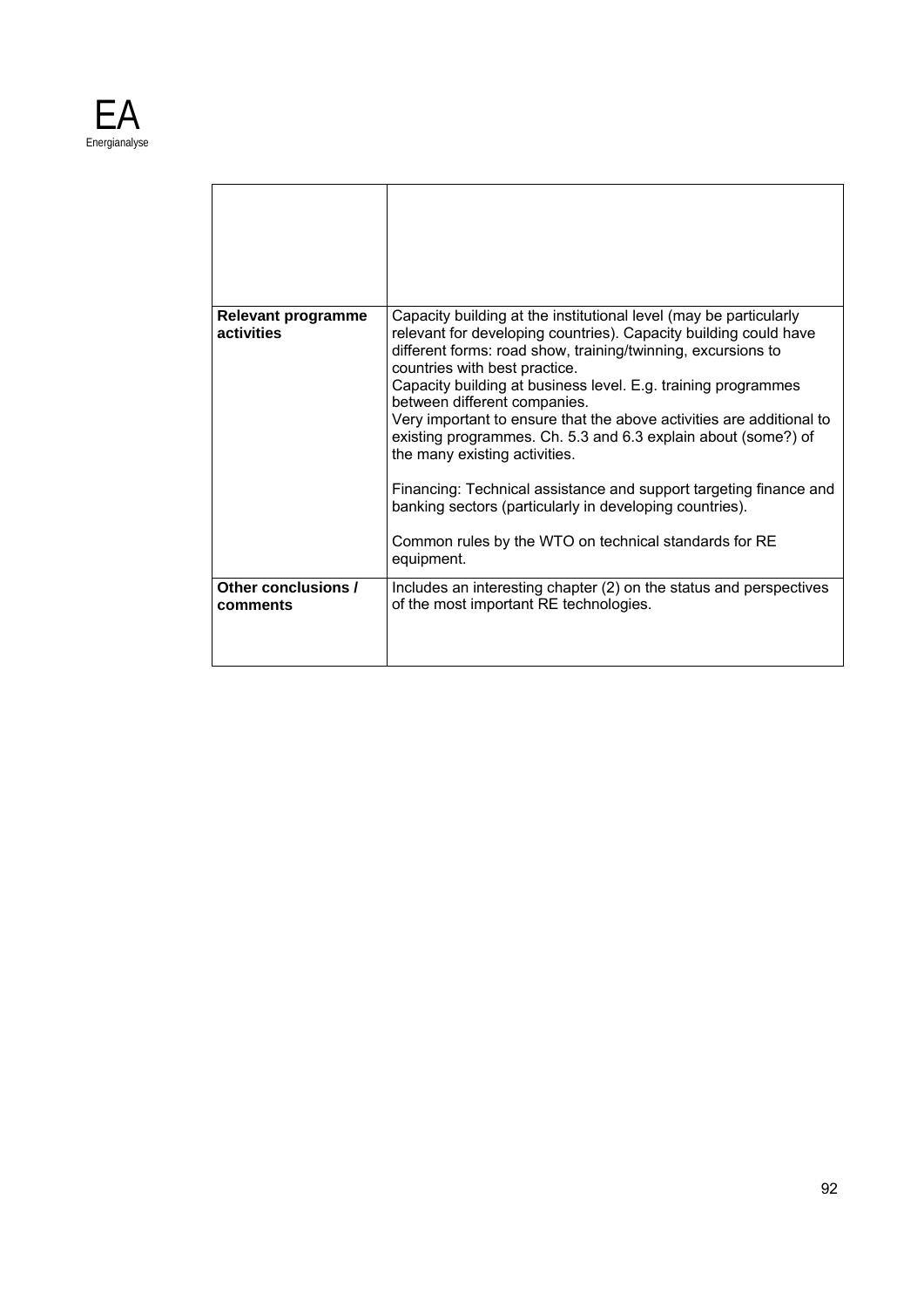| <b>Title</b>                            | Renewable Energy into the mainstream                                                                                                                                                                                                                                                                                                                                                     |
|-----------------------------------------|------------------------------------------------------------------------------------------------------------------------------------------------------------------------------------------------------------------------------------------------------------------------------------------------------------------------------------------------------------------------------------------|
| Year of publication                     | 2003                                                                                                                                                                                                                                                                                                                                                                                     |
| <b>Author</b>                           | IEA                                                                                                                                                                                                                                                                                                                                                                                      |
| Literature source                       | $\overline{\phantom{0}}$                                                                                                                                                                                                                                                                                                                                                                 |
| (journal)                               |                                                                                                                                                                                                                                                                                                                                                                                          |
| <b>Barriers identified</b>              |                                                                                                                                                                                                                                                                                                                                                                                          |
| <b>Proposed solutions</b>               | A five step strategy is outlined to increase RE penetration:<br>- Accelerate technology development<br>- Strengthen national policy framework (that reflect the values of<br>RE)<br>- Reduce market barriers and industry start-up costs (e.g. trade<br>barriers)<br>- Mobilise market investment (provde information on market<br>opportunities)<br>- Promote international cooperation |
| <b>Relevant programme</b><br>activities |                                                                                                                                                                                                                                                                                                                                                                                          |
| <b>Other conclusions</b>                | Gives a compact description of the most relevant RE<br>technologies. Good background info for a technology status<br>chapter.                                                                                                                                                                                                                                                            |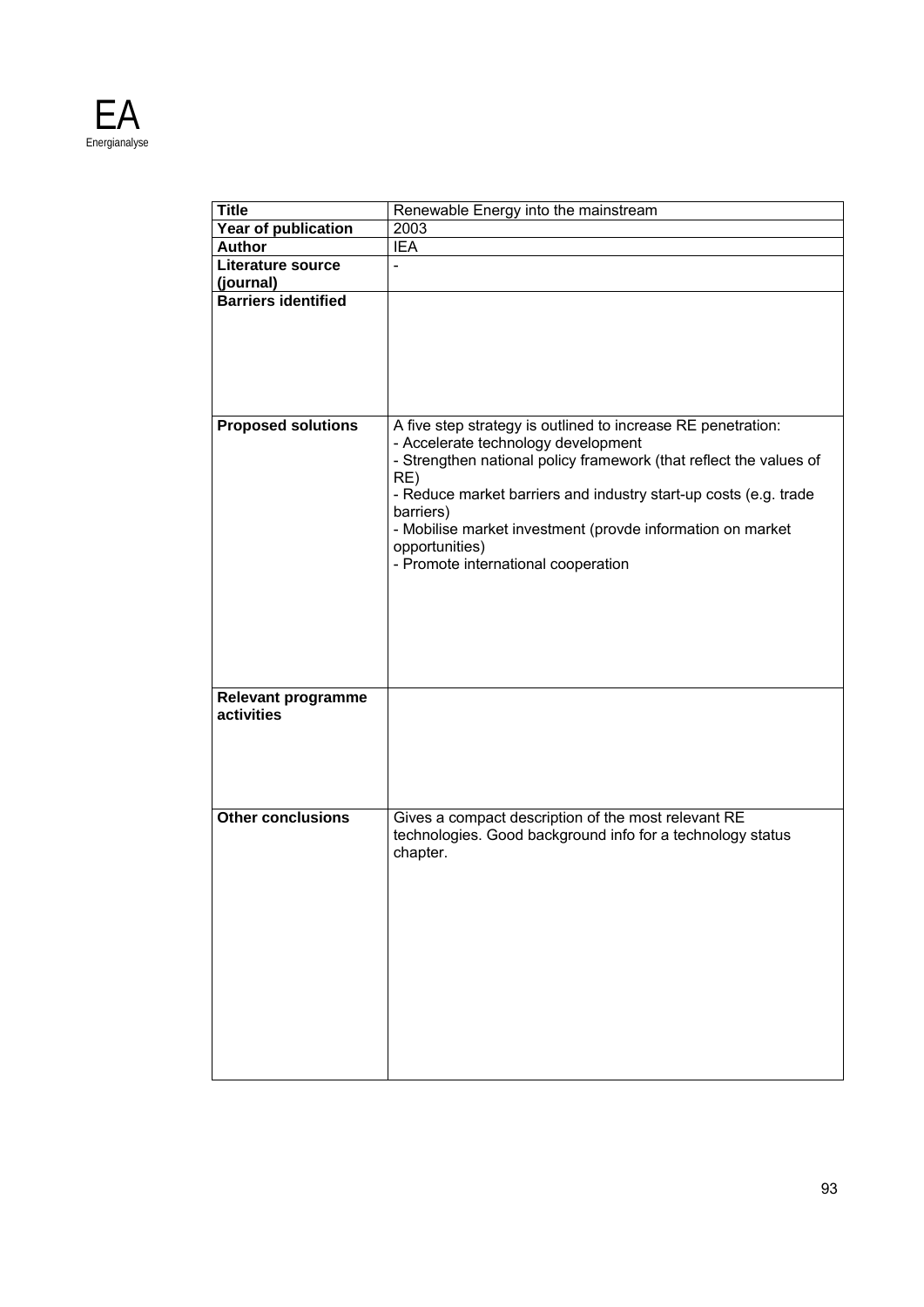| <b>Title</b>                            | Renewables for power generation                                                                                                                                                                                                                                                                                                                                                                                                                                                                                                                                                                                                                                                                                                                                                                                                                                                                                                                                                                                                                                                                                                                                                                                                                                                                                                                                                                          |
|-----------------------------------------|----------------------------------------------------------------------------------------------------------------------------------------------------------------------------------------------------------------------------------------------------------------------------------------------------------------------------------------------------------------------------------------------------------------------------------------------------------------------------------------------------------------------------------------------------------------------------------------------------------------------------------------------------------------------------------------------------------------------------------------------------------------------------------------------------------------------------------------------------------------------------------------------------------------------------------------------------------------------------------------------------------------------------------------------------------------------------------------------------------------------------------------------------------------------------------------------------------------------------------------------------------------------------------------------------------------------------------------------------------------------------------------------------------|
| Year of publication                     | 2003                                                                                                                                                                                                                                                                                                                                                                                                                                                                                                                                                                                                                                                                                                                                                                                                                                                                                                                                                                                                                                                                                                                                                                                                                                                                                                                                                                                                     |
| <b>Author</b>                           | <b>IEA</b>                                                                                                                                                                                                                                                                                                                                                                                                                                                                                                                                                                                                                                                                                                                                                                                                                                                                                                                                                                                                                                                                                                                                                                                                                                                                                                                                                                                               |
| Literature source                       |                                                                                                                                                                                                                                                                                                                                                                                                                                                                                                                                                                                                                                                                                                                                                                                                                                                                                                                                                                                                                                                                                                                                                                                                                                                                                                                                                                                                          |
| (journal)                               |                                                                                                                                                                                                                                                                                                                                                                                                                                                                                                                                                                                                                                                                                                                                                                                                                                                                                                                                                                                                                                                                                                                                                                                                                                                                                                                                                                                                          |
| <b>Barriers identified</b>              | The report includes a comprehensive description of various RE<br>technologies for power generation. For each technology "issues<br>for further progress" are described:<br>Small-scale hydro power. standardisation of turbine<br>manufacturing, procedures for gaining permission,<br>Solar PV: Standards and codes, planning and connection<br>restrictions, lack of information and understanding of the<br>technology, finance solutions and confidence building in the<br>finance sector.<br>Concentrating solar power: multiple projects in a "solar park" to<br>reduce O&M, engineering and development costs, financing<br>Bio power: standardises solid biofuels, analyses to assess public<br>benefits, education and information<br>Geothermal power: dissemination of information at various levels,<br>Codes and standards should be developed with respect to grid<br>access and connection. Local restrictions concerning permits and<br>land use could be reduced by clear rules.<br>Wind power: Internationally accepted requirements for power<br>performance, safety, noise and other environment-related<br>conditions should be developed in order to reduce trade barriers<br>and administrative and installation costs. New locations, especially<br>offshore and in non-surveyed terrain, should be mapped and<br>assessed to reduce the visual impact on sensitive populations. |
| <b>Proposed solutions</b>               |                                                                                                                                                                                                                                                                                                                                                                                                                                                                                                                                                                                                                                                                                                                                                                                                                                                                                                                                                                                                                                                                                                                                                                                                                                                                                                                                                                                                          |
| <b>Relevant programme</b><br>activities | Standardisation, spatial planning, grid connection, financing,<br>information to the public and to investors, international<br>environmental requirements on safety and noise etc.                                                                                                                                                                                                                                                                                                                                                                                                                                                                                                                                                                                                                                                                                                                                                                                                                                                                                                                                                                                                                                                                                                                                                                                                                       |
| <b>Other conclusions</b>                | Interesting table 1: Focal Points for Policy Intervention in<br>Renewable Energy Technologies, showing the benefits of policy<br>intervention for RE in the different development phases.<br>Interesting maps showing the global potential of different<br>technologies (p. 100-101)                                                                                                                                                                                                                                                                                                                                                                                                                                                                                                                                                                                                                                                                                                                                                                                                                                                                                                                                                                                                                                                                                                                     |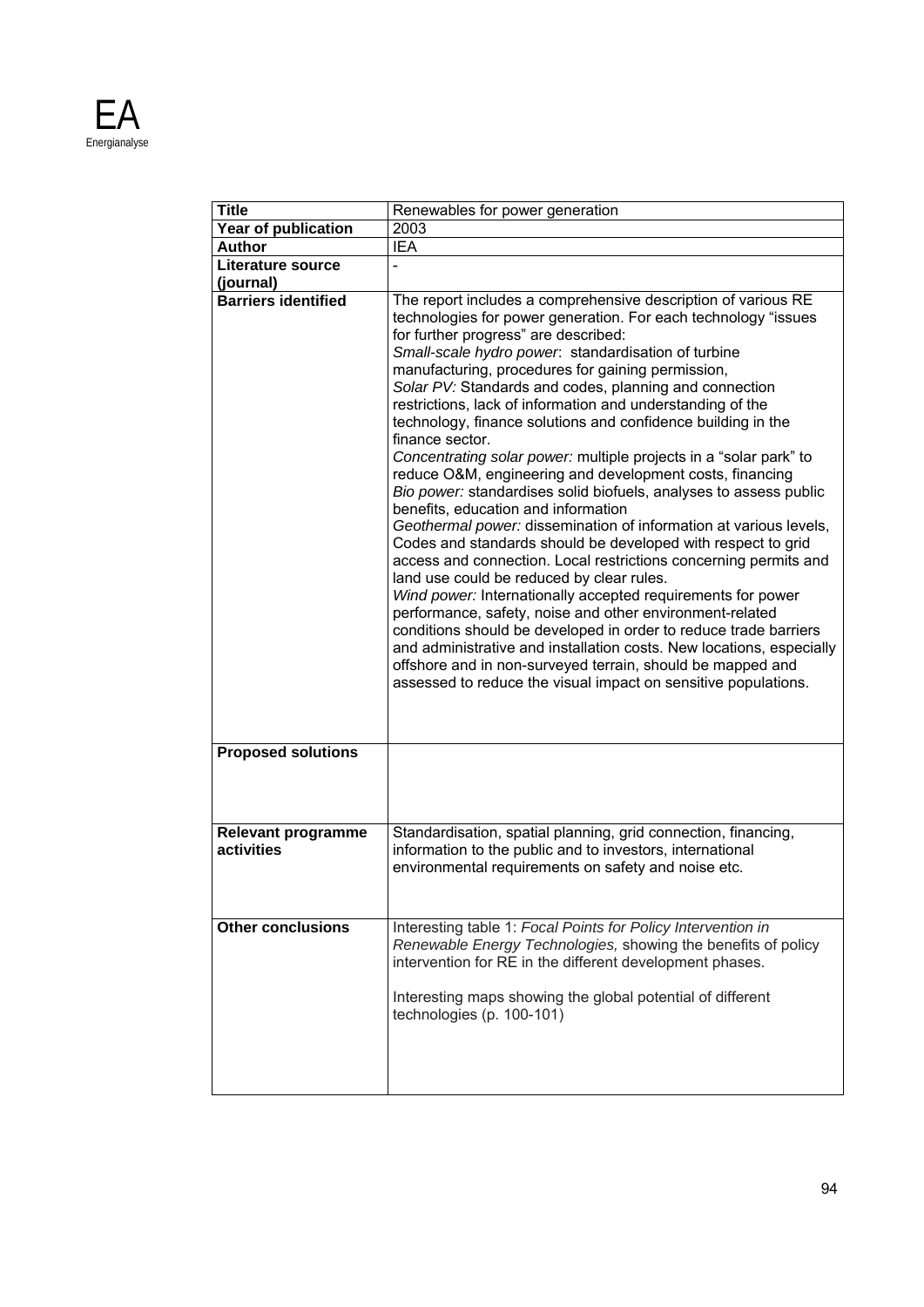| <b>Title</b>                         | Market development (Wind energy - the facts - volume 5)                                                       |
|--------------------------------------|---------------------------------------------------------------------------------------------------------------|
| Year of publication                  | 2004                                                                                                          |
| <b>Author</b>                        | <b>EWEA (European Wind Energy Association)</b>                                                                |
| Literature source                    | <b>EWFA</b> website                                                                                           |
| (journal)                            |                                                                                                               |
| <b>Barriers identified</b>           | The benefits of wind power are taken sufficiently into account of in                                          |
|                                      | the current regulation of energy systems.                                                                     |
|                                      |                                                                                                               |
|                                      | Distribution and transmission grids in many countries are not                                                 |
|                                      | robust enough to support large penetration of wind power.                                                     |
| <b>Proposed solutions</b>            | Environmental taxes.                                                                                          |
|                                      | Payment mechanisms (second best option)                                                                       |
|                                      | Voluntary systems and green markets (but they seldom have a<br>noticeable impact).                            |
|                                      |                                                                                                               |
|                                      | A precondition for a well-functioning internal market in renewable                                            |
|                                      | energy is that rules and regulations relating to wind turbine                                                 |
|                                      | investments are harmonised. Harmonisation of rules and                                                        |
|                                      | regulations, e.g. in relation to grid access conditions, tax                                                  |
|                                      | treatment, safety standards, etc., the market will be distorted.                                              |
|                                      |                                                                                                               |
|                                      | Planning procedures and fair grid access at reasonable cost is of                                             |
|                                      | equal importance to the development of wind power and other                                                   |
|                                      | renewable energy technologies                                                                                 |
|                                      |                                                                                                               |
|                                      | Successful countries are characterised by substantial inward                                                  |
|                                      | investment by suppliers who see a future market in that country,<br>and who see the benefits of local supply. |
| <b>Relevant programme</b>            | Activities aiming at harmonisation of rules and regulation,                                                   |
| activities                           | standards etc.                                                                                                |
|                                      |                                                                                                               |
|                                      |                                                                                                               |
|                                      |                                                                                                               |
| <b>Other comments</b><br>conclusions | Comprehensive analysis of pros and cons of different support                                                  |
|                                      | schemes (tendering, certificate markets, price premium etc.)                                                  |
|                                      |                                                                                                               |
|                                      |                                                                                                               |
|                                      |                                                                                                               |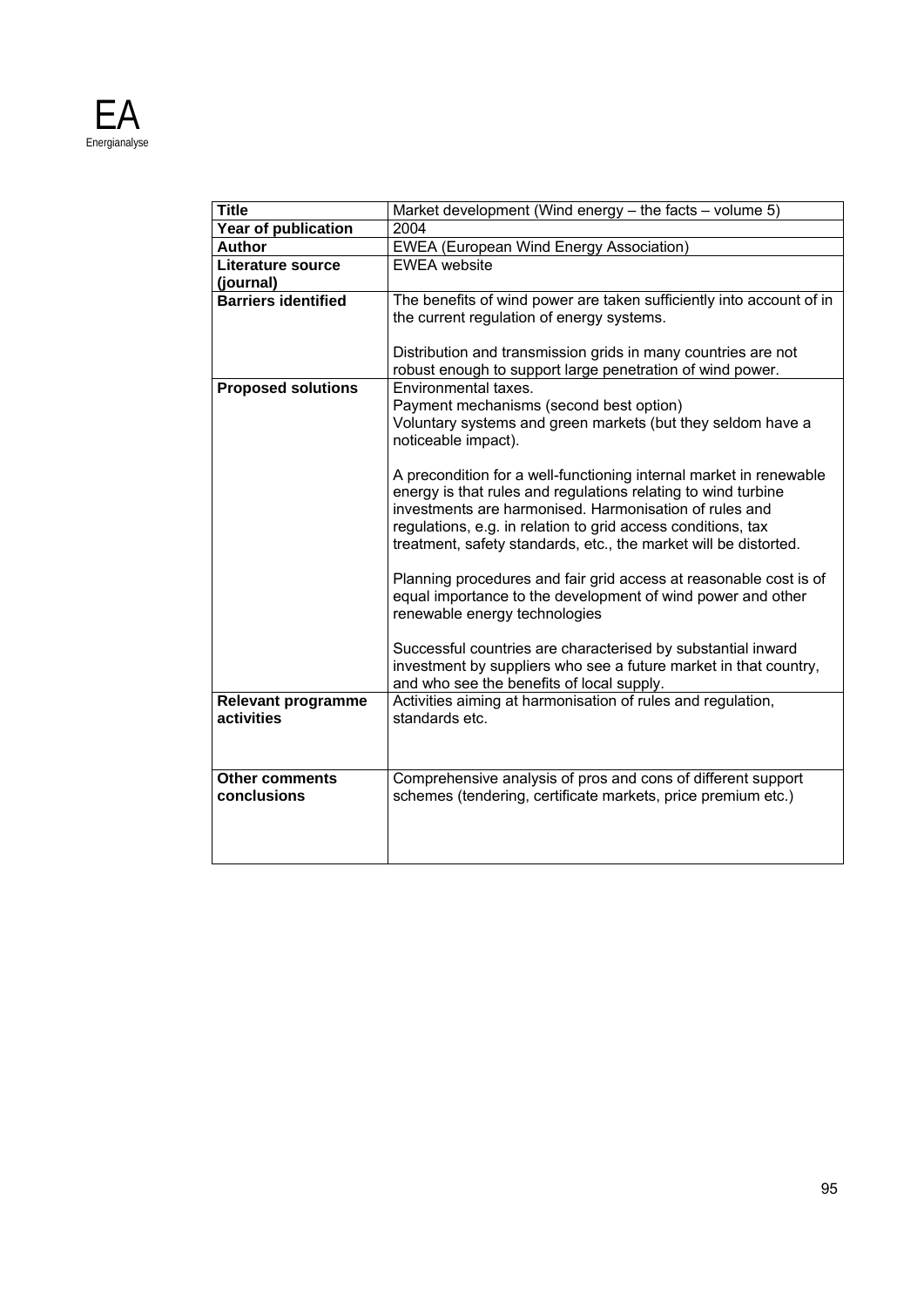| <b>Title</b>                            | Large-scale deployment of Re for electricity generation                                                                                                                                                                                                                                                                                                |
|-----------------------------------------|--------------------------------------------------------------------------------------------------------------------------------------------------------------------------------------------------------------------------------------------------------------------------------------------------------------------------------------------------------|
| Year of publication                     | 2005                                                                                                                                                                                                                                                                                                                                                   |
| Author                                  | Karsten Neuhoff                                                                                                                                                                                                                                                                                                                                        |
| Literature source                       | Oxford review of economic policy                                                                                                                                                                                                                                                                                                                       |
| (journal)<br><b>Barriers identified</b> |                                                                                                                                                                                                                                                                                                                                                        |
|                                         | Mature technologies: high up-front costs and local site issues<br>Emerging technologies: cost reduction through market experience<br>R&D phase technologies: Public RD&D support<br>Settlement systems for imbalances (wind and solar) and planning<br>horizon (often approx. 24 hours) in liberalised markets.                                        |
|                                         | Inadequate internalisation of externalities in energy prices.                                                                                                                                                                                                                                                                                          |
|                                         | Vertically integrated companies have incentives to obstruct the<br>entry of RE if they take market shares from their conventional<br>generation assets.                                                                                                                                                                                                |
|                                         | In liberalised markets electricity producers are exposed to<br>electricity prices risks inducing them to charge a risk premium on<br>their capital. This particularly disfavours RE technologies which<br>are often capital intensive. (This risk could be eliminated by long-<br>term contracts between final consumers and generating<br>companies). |
|                                         | Inadequate spatial planning                                                                                                                                                                                                                                                                                                                            |
|                                         | Mechanisms which expose investors to regulatory risk or<br>uncertainty about future market design.                                                                                                                                                                                                                                                     |
|                                         | Standardisation (e.g. of power electronic equipment for wind<br>power plants).                                                                                                                                                                                                                                                                         |
| <b>Proposed solutions</b>               |                                                                                                                                                                                                                                                                                                                                                        |
|                                         | Support for RE technologies (investment subsidies at first, later<br>price support, for RE generators it is important with long-term<br>guarantees).                                                                                                                                                                                                   |
|                                         | Demand side response (as response to fluctuation in generation)                                                                                                                                                                                                                                                                                        |
|                                         | International agreements supporting strategic deployment of<br>several RE technologies. Might be preferable to foster agreements<br>for individual technologies.                                                                                                                                                                                       |
|                                         | Partnerships with developing countries, for example facilitated by<br>export credits guarantees for renewable energy tecgnologies.                                                                                                                                                                                                                     |
|                                         |                                                                                                                                                                                                                                                                                                                                                        |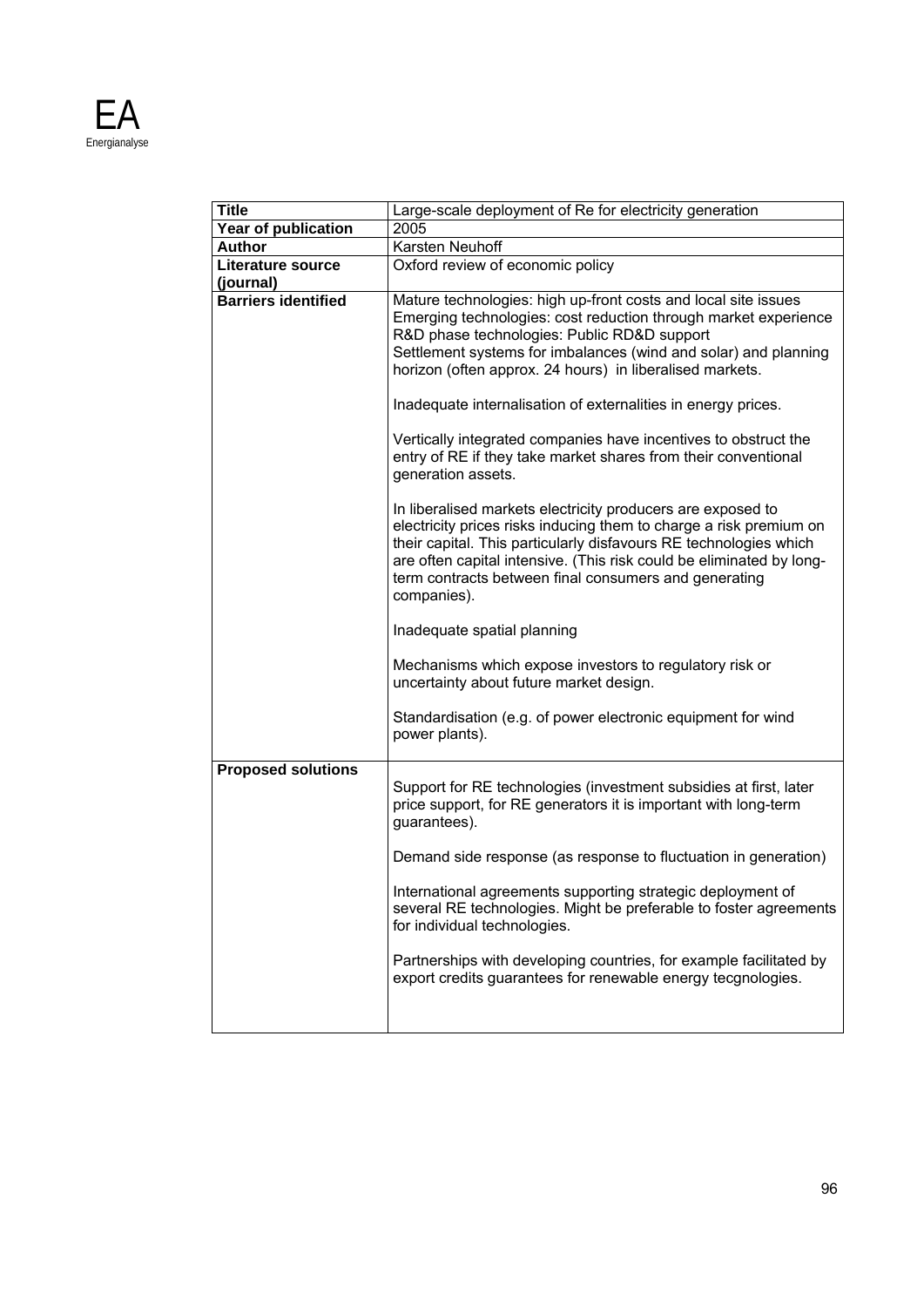

| <b>Relevant programme</b><br>activities | Financing: An activity examining the possibilities of consumers or<br>consumer franchises making long-term electricity purchase<br>agreements with renewable energy generators. Particularly<br>relevant in liberalised energy markets to avoid unnecessary risk<br>premiums stemming from uncertainty about future electricity<br>prices. |
|-----------------------------------------|--------------------------------------------------------------------------------------------------------------------------------------------------------------------------------------------------------------------------------------------------------------------------------------------------------------------------------------------|
| <b>Other conclusions</b>                | Interesting figure 1 showing the global potential of Re for electricity<br>generation in a single graph.                                                                                                                                                                                                                                   |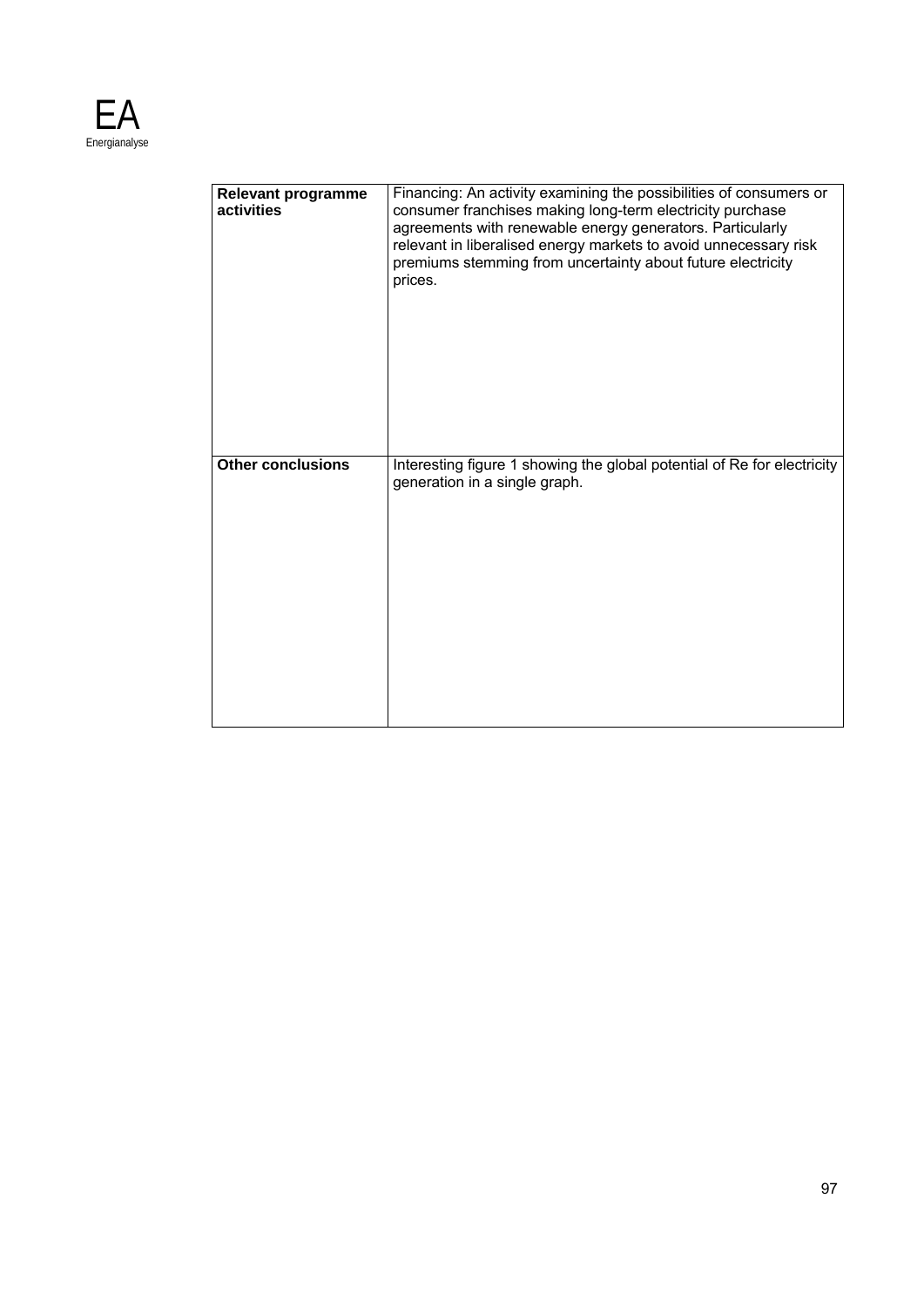# EA Energianalyse

| <b>Title</b>                   | The sustainable diffusion of renewable energy technologies as an                                                                                                                                                                                                                                                                                              |
|--------------------------------|---------------------------------------------------------------------------------------------------------------------------------------------------------------------------------------------------------------------------------------------------------------------------------------------------------------------------------------------------------------|
|                                | example of an innovation-focused policy                                                                                                                                                                                                                                                                                                                       |
| Year of publication            | 2005                                                                                                                                                                                                                                                                                                                                                          |
| <b>Author</b>                  | Theocharis D. Tsoutsos and Yeoryios A. Stamboulis                                                                                                                                                                                                                                                                                                             |
| Literature source<br>(journal) | Technovation 25 (2005) 753-761                                                                                                                                                                                                                                                                                                                                |
| <b>Barriers identified</b>     | In the paper the following barriers to technological regime shift to<br>renewable energy are recognised                                                                                                                                                                                                                                                       |
|                                | <b>Technological factors</b><br>Technological immaturity<br>$\overline{\phantom{a}}$<br>Interaction with exiting systems<br>Interfaces between subsystems<br>Learning and unlearning<br>$\overline{\phantom{a}}$                                                                                                                                              |
|                                | Government policy and regulatory framework<br>Unclear messages<br>$\overline{\phantom{a}}$<br>Regulatory barriers to new technologies<br>$\overline{\phantom{a}}$<br>No risk taking in the political cost of vested interests                                                                                                                                 |
|                                | Cultural and psychological factors<br>Not established as a reliable alternative<br>$\overline{\phantom{a}}$<br>The electricity- and oil-based culture is identified with comfort<br>and ease<br>Unfamiliarity<br>$\overline{\phantom{a}}$<br>Possible failures or bad examples lead to scepticism<br>The temporally variable nature of some renewable sources |
|                                | Demand factors<br>No specific expectations of the use and value of renewables<br>$\overline{\phantom{a}}$<br>User demands adjusted to fit the new technologies<br>$\overline{\phantom{a}}$<br>No willingness to trade comfort and low cost for reduced<br>$\overline{\phantom{a}}$<br>environmental impact                                                    |
|                                | <b>Production factors</b><br>Devaluation of exiting facilities: from centralized to<br>decentralized<br>Competencies in existing technologies would become<br>$\overline{\phantom{a}}$<br>obsolete                                                                                                                                                            |
|                                | Infrastructure and maintenance<br>Network incompatibility<br>Maintenance needs change<br>New agents enter the system<br>Sunk costs may be high                                                                                                                                                                                                                |
|                                | Undesirable societal and environmental effects<br>- Conflicts may arise over the deployment new installations                                                                                                                                                                                                                                                 |
|                                | Economic factors<br>Shift in economic rationale<br>"Sailing ship" effect                                                                                                                                                                                                                                                                                      |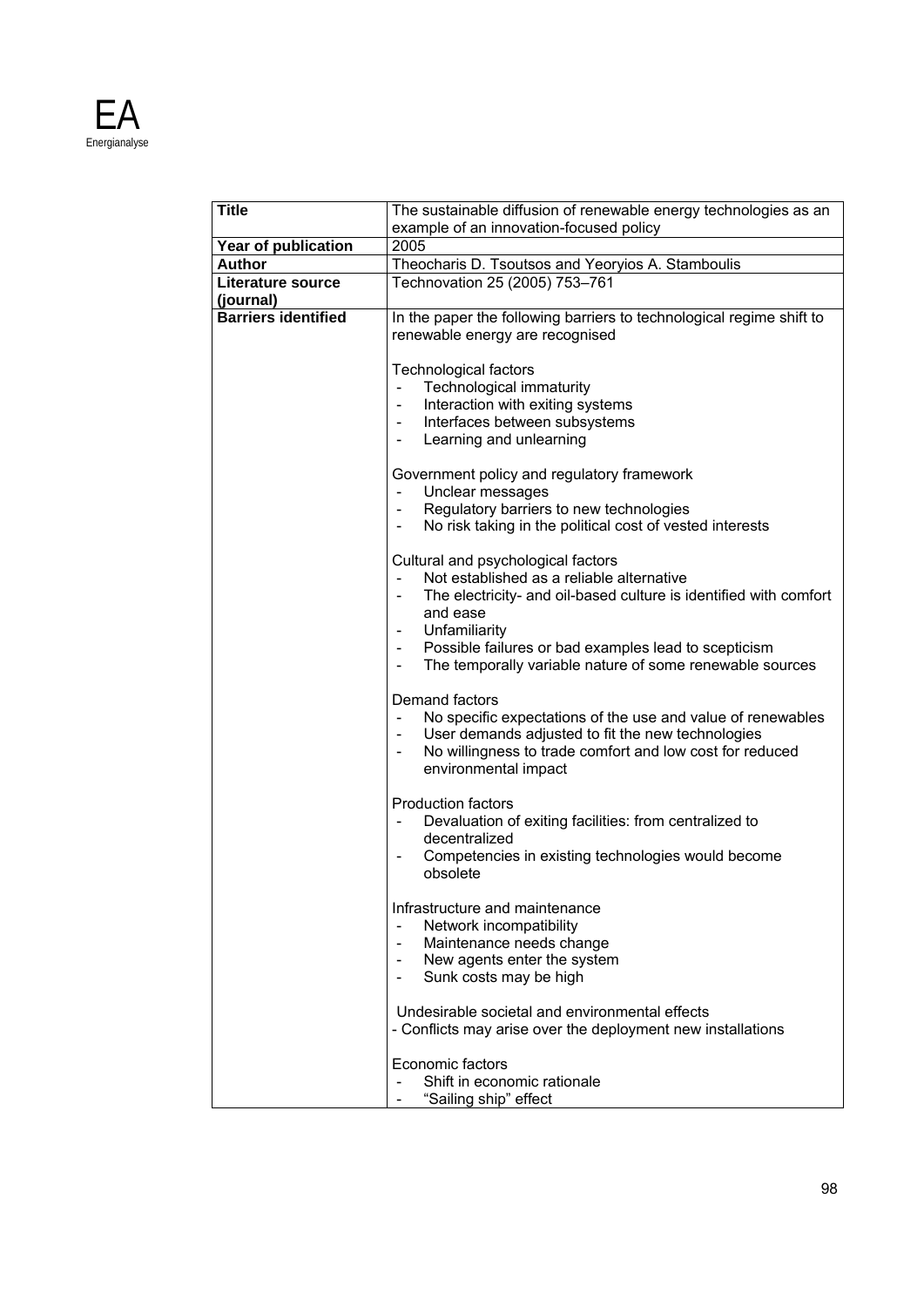|                                         | High initial investment<br>Slow take-off of new technologies                                                                                                                                                                                                                      |
|-----------------------------------------|-----------------------------------------------------------------------------------------------------------------------------------------------------------------------------------------------------------------------------------------------------------------------------------|
| <b>Proposed solutions</b>               | To ensure the diffusion of renewable energy it is important to view<br>the RET's as a different system I respect to the conventional<br>energy system.<br>Niches in the energy markets are a good way to get the RET's<br>started. Finding the right niches is the big challenge. |
| <b>Relevant programme</b><br>activities |                                                                                                                                                                                                                                                                                   |
| <b>Other conclusions</b>                |                                                                                                                                                                                                                                                                                   |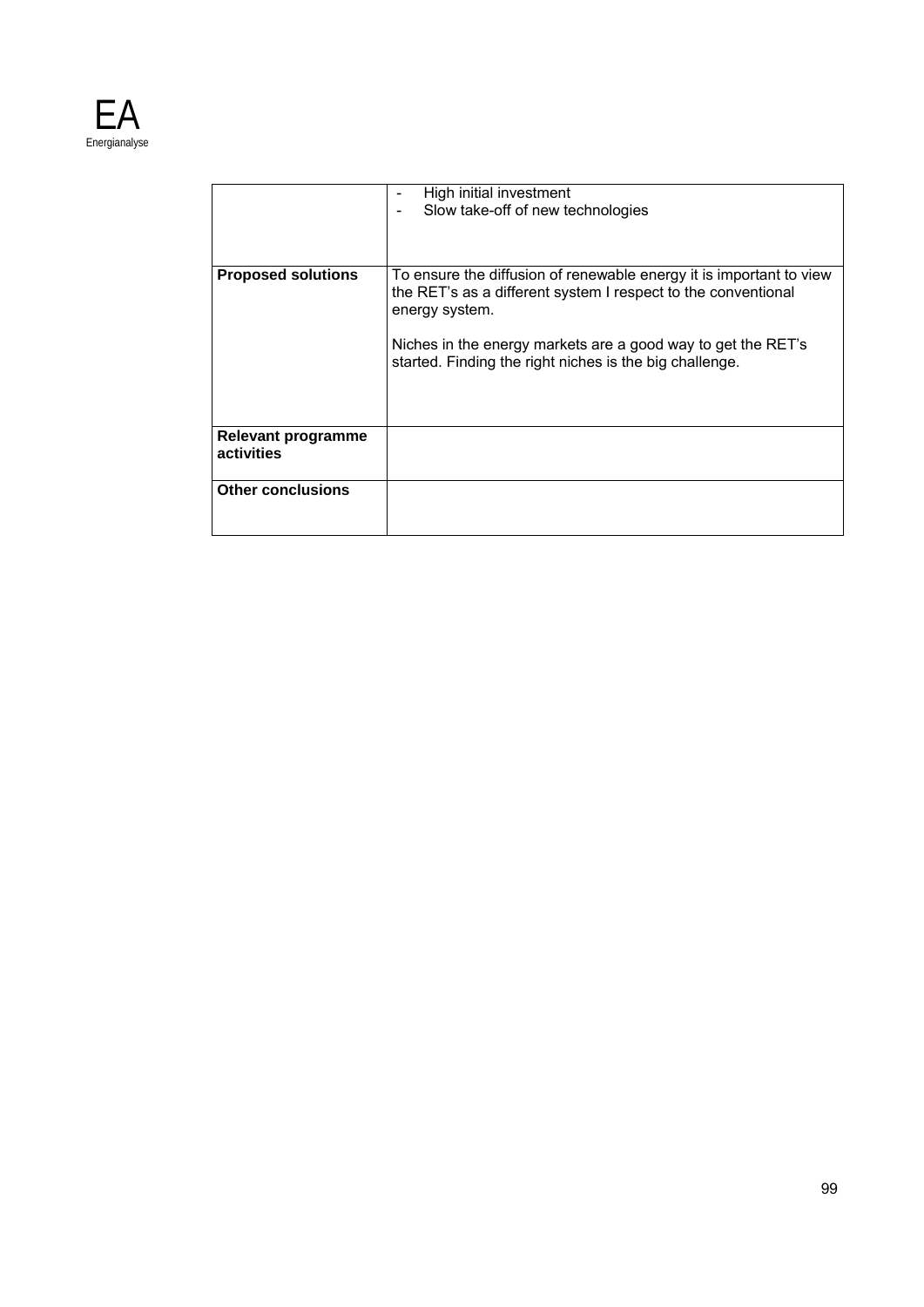| <b>Title</b>                            | Sektoranalyse for husdyrgødning og biomasseteknologi                                                                                                                                                                                                                                                                                                                                                                                                                                                                                                                                                                                                  |
|-----------------------------------------|-------------------------------------------------------------------------------------------------------------------------------------------------------------------------------------------------------------------------------------------------------------------------------------------------------------------------------------------------------------------------------------------------------------------------------------------------------------------------------------------------------------------------------------------------------------------------------------------------------------------------------------------------------|
|                                         | Analysis of the manure and biomass technology sector.                                                                                                                                                                                                                                                                                                                                                                                                                                                                                                                                                                                                 |
| Year of publication                     | November 2005                                                                                                                                                                                                                                                                                                                                                                                                                                                                                                                                                                                                                                         |
| <b>Author</b>                           | Kent Nielsen, Handelshøjskolen i Århus, Aarhus School of Business                                                                                                                                                                                                                                                                                                                                                                                                                                                                                                                                                                                     |
|                                         |                                                                                                                                                                                                                                                                                                                                                                                                                                                                                                                                                                                                                                                       |
| Literature source<br>(journal)          |                                                                                                                                                                                                                                                                                                                                                                                                                                                                                                                                                                                                                                                       |
| <b>Barriers identified</b>              |                                                                                                                                                                                                                                                                                                                                                                                                                                                                                                                                                                                                                                                       |
| <b>Proposed solutions</b>               | From experiences from other export technologies in Denmark, this report<br>presents the importance of the following topics when setting off new<br>technologies.<br>Critical mass ublic and private research<br>Plenty and highly educated labour and tailored educations offers<br>Entrepreneur culture - critical mass of new companies<br>Critical mass of companies - big companies as a motive power<br>Physical settings (science parks, innovation environments etc.)<br>Qualified venture capital<br>Advanced infrastructure<br>Advanced users<br>Development co-operation between private and public institutions<br>Challenging legislation |
| <b>Relevant programme</b><br>activities |                                                                                                                                                                                                                                                                                                                                                                                                                                                                                                                                                                                                                                                       |
| <b>Other conclusions</b>                |                                                                                                                                                                                                                                                                                                                                                                                                                                                                                                                                                                                                                                                       |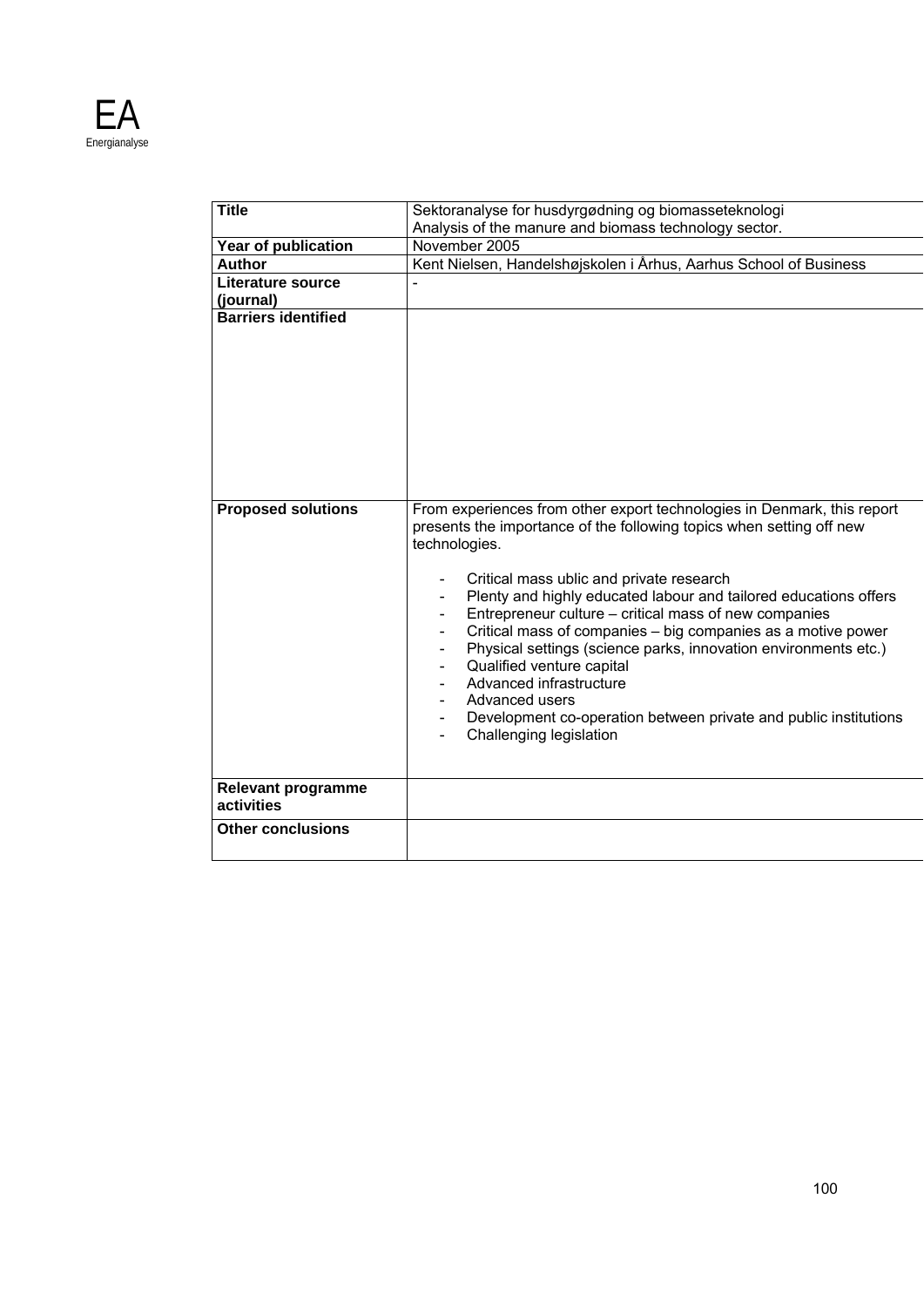| <b>Title</b>               | Policy Recommendations for Renewable Energies                                                        |  |  |  |
|----------------------------|------------------------------------------------------------------------------------------------------|--|--|--|
| Year of publication        | 2004                                                                                                 |  |  |  |
| <b>Author</b>              | International Conference for Renewable Energies, Bonn, drafted by                                    |  |  |  |
|                            | Thomas B. Johansson et.al.                                                                           |  |  |  |
| Literature source          | Report with conclusions from Conference                                                              |  |  |  |
| (journal)                  |                                                                                                      |  |  |  |
| <b>General assessment</b>  | The paper is of great importance to the RETD.                                                        |  |  |  |
| with respect to RETD       | The issues addressed are market framework and policy                                                 |  |  |  |
| project                    | instruments that are essential to establish a level playing field for                                |  |  |  |
|                            | RE in the energy markets and to promote RE. The paper provides                                       |  |  |  |
|                            | guidance for international organisations, national governments,                                      |  |  |  |
|                            | financing bodies, local authorities, and other stakeholders.                                         |  |  |  |
| <b>Barriers identified</b> | The paper discuss policies for RE markets based on a discussion                                      |  |  |  |
|                            | οf                                                                                                   |  |  |  |
|                            | drivers, market barrriers to RE, and the need for including external                                 |  |  |  |
|                            | costs and benefits, but does not address individual REs. A lot of                                    |  |  |  |
|                            | market oriented barriers are mentioned in the paper. Examples:<br>subsidies to conventional energies |  |  |  |
|                            | lack of accounting for external costs and benefits in<br>۰.                                          |  |  |  |
|                            | market conditions                                                                                    |  |  |  |
|                            |                                                                                                      |  |  |  |
|                            |                                                                                                      |  |  |  |
|                            |                                                                                                      |  |  |  |
| <b>Proposed solutions</b>  | The report contains a large number of recommendations on policies                                    |  |  |  |
|                            | to pursue at various levels of decision making. The report                                           |  |  |  |
|                            | represents a catalogue of ideas for promoting RE. A                                                  |  |  |  |
|                            | comprehensive list of all the proposals (in head-lines) is listed                                    |  |  |  |
|                            | below.                                                                                               |  |  |  |
|                            | Summary of "Policy Recommendations of Renewable Energies",                                           |  |  |  |
|                            | Bonn 2004 (in bullets).                                                                              |  |  |  |
|                            |                                                                                                      |  |  |  |
|                            | I.<br>Policy Background                                                                              |  |  |  |
|                            | Follow up to World Summit on Sustainable<br>$\bullet$                                                |  |  |  |
|                            | Development                                                                                          |  |  |  |
|                            | Benefits of RE differs from country to country                                                       |  |  |  |
|                            | RE can provide many energy services (7                                                               |  |  |  |
|                            | mentioned)                                                                                           |  |  |  |
|                            | Opportunity for orienting investments towards RE                                                     |  |  |  |
|                            | Policy Priorities for RE<br>н.                                                                       |  |  |  |
|                            | <b>Establishing Policies for RE markets</b><br>а.                                                    |  |  |  |
|                            | Levelling the playing field by                                                                       |  |  |  |
|                            | removal of subsidies to conventional energies,<br>$\bullet$                                          |  |  |  |
|                            | and<br>including external costs and benefits in market                                               |  |  |  |
|                            | conditions                                                                                           |  |  |  |
|                            | <b>Expanding Financing Options for RE</b><br>b.                                                      |  |  |  |
|                            | Enact policies to reduce costs of RE through                                                         |  |  |  |
|                            | increasing cumulative investments and R&D in                                                         |  |  |  |
|                            | RE technologies                                                                                      |  |  |  |
|                            | Feed-in tariffs (Pricing-systems) for RE                                                             |  |  |  |
|                            | Renewable portfolio standards (quota systems)                                                        |  |  |  |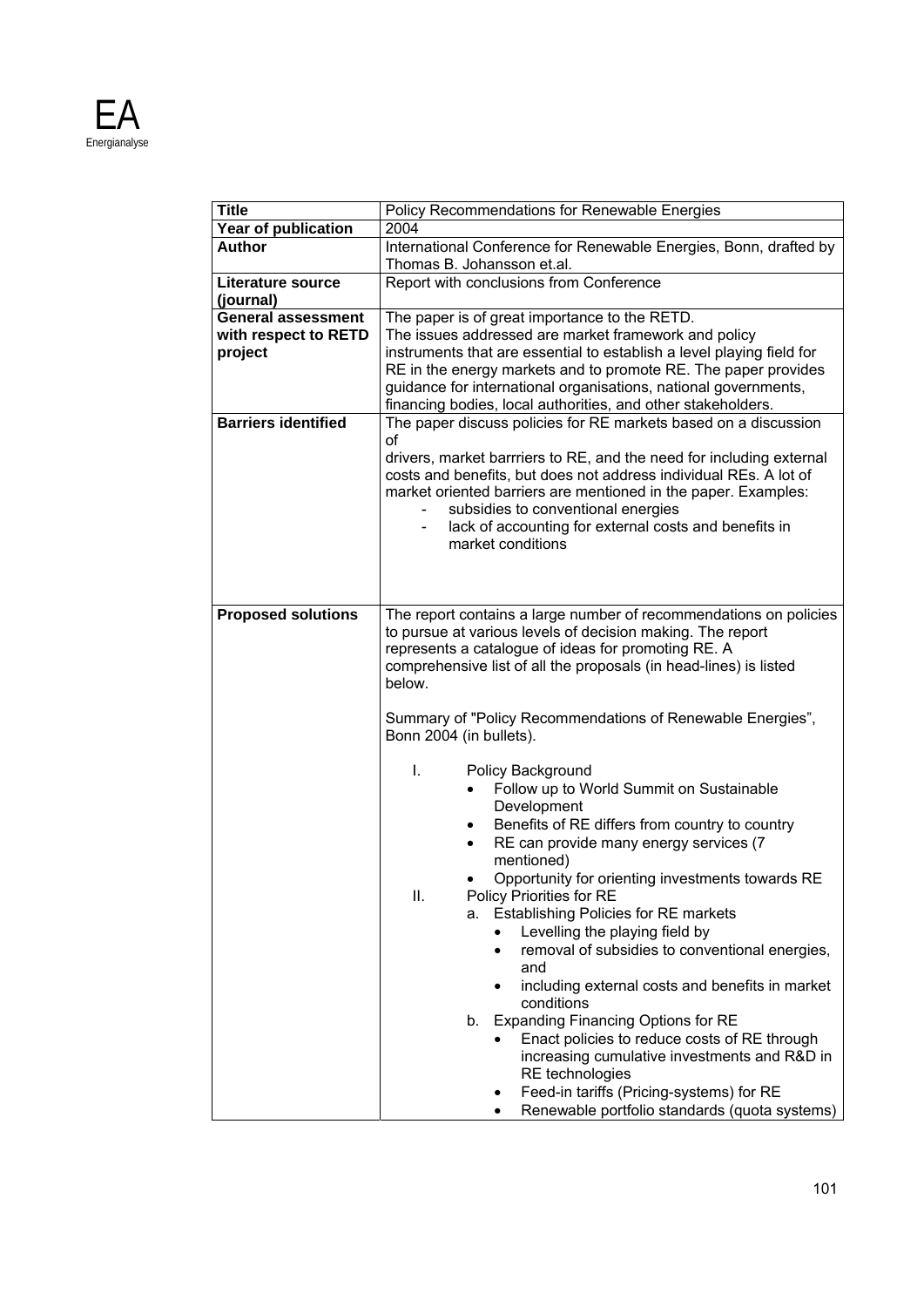

| Specialized funds/mechanisms - GEP, CERs,<br>$\bullet$<br>CDM etc<br>Micro-funding<br>$\bullet$<br>Include RE in other sectors<br>$\bullet$<br>Developing Capacities for Increased Use of RE<br>c.<br>Well-trained workforce<br>Coherent and functioning institutional<br>$\bullet$<br>framework<br>Provision of available, appropriate, and<br>$\bullet$<br>affordable RE<br>Ш.<br>The Role of National Governments<br>a. Domestic Policy<br>Develop Energy Policy-emphasize on RE and<br>٠<br>sustainability<br>Clear goals and targets for RE<br>$\bullet$<br>Transparent market conditions that encourage<br>$\bullet$<br><b>RE</b><br>Establish a level playing field (economic and<br>$\bullet$<br>legal means)<br>Address high costs of RE (subsidies)<br>٠<br>Create temporary incentives (pricing and quota<br>$\bullet$<br>systems)<br>Integrate RE in non-energy policies and cross-<br>٠<br>section issues<br>Increase public awareness of potentials, costs<br>٠<br>and benefits of RE<br>Promote development of human capacity for RE<br>٠<br>Develop enabling institutions<br>$\bullet$<br>Use international organisations to set the<br>$\bullet$<br>agenda for RE<br>Utilize Kyoto Protocol mechanisms<br>$\bullet$<br>Strengthen global cooperation in RE<br>$\bullet$ |
|------------------------------------------------------------------------------------------------------------------------------------------------------------------------------------------------------------------------------------------------------------------------------------------------------------------------------------------------------------------------------------------------------------------------------------------------------------------------------------------------------------------------------------------------------------------------------------------------------------------------------------------------------------------------------------------------------------------------------------------------------------------------------------------------------------------------------------------------------------------------------------------------------------------------------------------------------------------------------------------------------------------------------------------------------------------------------------------------------------------------------------------------------------------------------------------------------------------------------------------------------------------------------------------|
| Secure grid access for RE<br>$\bullet$                                                                                                                                                                                                                                                                                                                                                                                                                                                                                                                                                                                                                                                                                                                                                                                                                                                                                                                                                                                                                                                                                                                                                                                                                                                   |
| Support RE for heating and cooling purposes<br>$\bullet$<br>b. Policy Options primarily related to Industrialized                                                                                                                                                                                                                                                                                                                                                                                                                                                                                                                                                                                                                                                                                                                                                                                                                                                                                                                                                                                                                                                                                                                                                                        |
| Countries                                                                                                                                                                                                                                                                                                                                                                                                                                                                                                                                                                                                                                                                                                                                                                                                                                                                                                                                                                                                                                                                                                                                                                                                                                                                                |
| Increase funding for RE R&D&D<br>٠                                                                                                                                                                                                                                                                                                                                                                                                                                                                                                                                                                                                                                                                                                                                                                                                                                                                                                                                                                                                                                                                                                                                                                                                                                                       |
| Focus development assistance on catalytic<br>$\bullet$<br>funding of RE                                                                                                                                                                                                                                                                                                                                                                                                                                                                                                                                                                                                                                                                                                                                                                                                                                                                                                                                                                                                                                                                                                                                                                                                                  |
| Promote RE through Export Credit Agencies                                                                                                                                                                                                                                                                                                                                                                                                                                                                                                                                                                                                                                                                                                                                                                                                                                                                                                                                                                                                                                                                                                                                                                                                                                                |
| Utilize the power of public procurement                                                                                                                                                                                                                                                                                                                                                                                                                                                                                                                                                                                                                                                                                                                                                                                                                                                                                                                                                                                                                                                                                                                                                                                                                                                  |
| c. Policy Options primarily related to Developing Countries                                                                                                                                                                                                                                                                                                                                                                                                                                                                                                                                                                                                                                                                                                                                                                                                                                                                                                                                                                                                                                                                                                                                                                                                                              |
| Provide access to cleaner cooking fuels                                                                                                                                                                                                                                                                                                                                                                                                                                                                                                                                                                                                                                                                                                                                                                                                                                                                                                                                                                                                                                                                                                                                                                                                                                                  |
| Provide access to electricity<br>$\bullet$<br>New financing tools (i.e. micro-credit schemes<br>$\bullet$                                                                                                                                                                                                                                                                                                                                                                                                                                                                                                                                                                                                                                                                                                                                                                                                                                                                                                                                                                                                                                                                                                                                                                                |
| etc.)                                                                                                                                                                                                                                                                                                                                                                                                                                                                                                                                                                                                                                                                                                                                                                                                                                                                                                                                                                                                                                                                                                                                                                                                                                                                                    |
| IV.<br>The Role of Intergovernmental Organisations                                                                                                                                                                                                                                                                                                                                                                                                                                                                                                                                                                                                                                                                                                                                                                                                                                                                                                                                                                                                                                                                                                                                                                                                                                       |
| The UN system should define clear                                                                                                                                                                                                                                                                                                                                                                                                                                                                                                                                                                                                                                                                                                                                                                                                                                                                                                                                                                                                                                                                                                                                                                                                                                                        |
| responsibilities for RE<br>WTO rules should promote RE<br>$\bullet$                                                                                                                                                                                                                                                                                                                                                                                                                                                                                                                                                                                                                                                                                                                                                                                                                                                                                                                                                                                                                                                                                                                                                                                                                      |
| Include funding of RE in development                                                                                                                                                                                                                                                                                                                                                                                                                                                                                                                                                                                                                                                                                                                                                                                                                                                                                                                                                                                                                                                                                                                                                                                                                                                     |
| cooperation programmes                                                                                                                                                                                                                                                                                                                                                                                                                                                                                                                                                                                                                                                                                                                                                                                                                                                                                                                                                                                                                                                                                                                                                                                                                                                                   |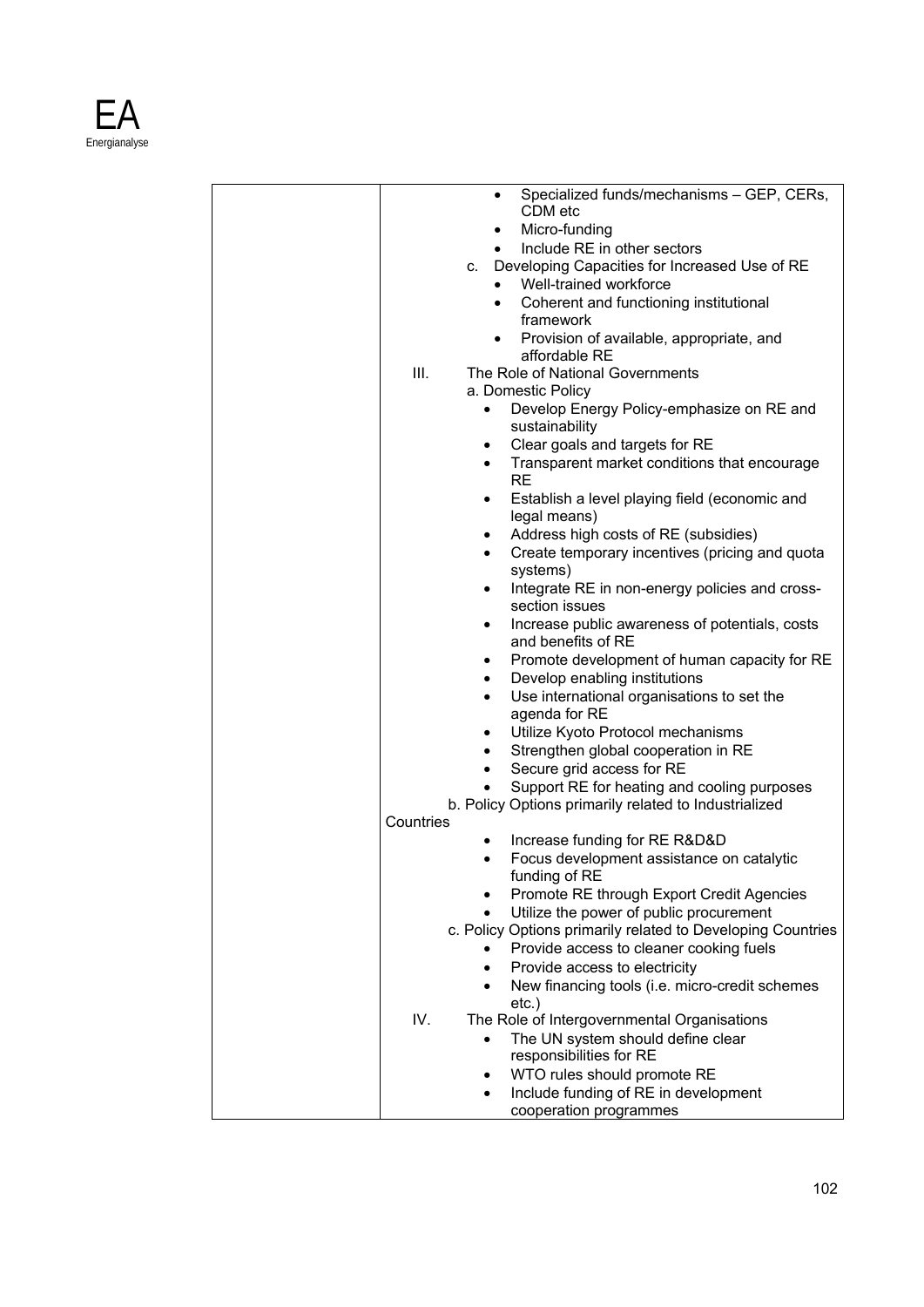

| $\bullet$                           |                      | Increase leverage for RE investments through<br>International Finance Institutions (IFIs) lending |
|-------------------------------------|----------------------|---------------------------------------------------------------------------------------------------|
| $\bullet$                           | <b>IFIs should</b>   |                                                                                                   |
|                                     | $\circ$              | Establish clear objectives for RE                                                                 |
|                                     | $\circ$              | Provide dedicated funds to increase RE                                                            |
|                                     | O                    | Apply full cost accounting for IFI lending                                                        |
| ٠                                   |                      | Increase transparency of RE activities                                                            |
| $\bullet$                           |                      | Strengthen the Global Environment Facility's                                                      |
|                                     | Portfolio            |                                                                                                   |
| ٠                                   |                      | Emphasize leadership role of regional                                                             |
|                                     | organisations        |                                                                                                   |
| $\bullet$                           |                      | Straighten and enhance the cooperation for RE                                                     |
| $\bullet$                           |                      | Strengthen institutional arrangements at                                                          |
|                                     |                      | international level                                                                               |
| V.                                  |                      | The Role of Local authorities, Private sector, Civil                                              |
| Society and<br>a. Local Authorities |                      | <b>Other Stakeholders</b>                                                                         |
| $\bullet$                           |                      |                                                                                                   |
| $\bullet$                           |                      | Establish local building codes<br>Strengthen stakeholder involvement in licensing                 |
|                                     | and siting           |                                                                                                   |
| ٠                                   |                      | Utilize the power of public procurement                                                           |
| $\bullet$                           |                      | Establish private-public investment funds                                                         |
| $\bullet$                           |                      | Address energy issues in other areas of local                                                     |
|                                     | action               |                                                                                                   |
| b.                                  |                      | <b>Business and Private Sector</b>                                                                |
| $\bullet$                           |                      | Incorporate corporate social responsibility into                                                  |
|                                     | business             |                                                                                                   |
| ٠                                   |                      | Facilitate intra-firm technology transfer in RE                                                   |
|                                     | solutions            |                                                                                                   |
|                                     | sectors:             | Specifically RE policies are important in three                                                   |
|                                     | $\circ$              | Energy producers and traders                                                                      |
|                                     | $\circ$              | Finance and insurance                                                                             |
|                                     | $\circ$              | Energy customers/consumers                                                                        |
|                                     |                      | Energy producers shall:                                                                           |
|                                     | $\circ$              | Pursue development of RE                                                                          |
|                                     | $\circ$              | Commit publicity to "green" energy                                                                |
|                                     | O                    | Help create incentives for RE                                                                     |
|                                     | O                    | Invest in RE as a key industry strategy                                                           |
|                                     |                      | Finance and insurance shall:                                                                      |
|                                     | $\circ$              | Treat RE investments fairly<br>Provide finance for RE investments                                 |
|                                     | $\circ$<br>$\circ$   | Offer risk-hedging tools for RE                                                                   |
|                                     |                      | investments                                                                                       |
|                                     | $\circ$              | Pay attention to RE in developing                                                                 |
|                                     |                      | countries                                                                                         |
|                                     |                      | Commercial and industrial energy consumers                                                        |
|                                     | shall:               |                                                                                                   |
|                                     | $\circ$              | Recognize the range of benefits of using                                                          |
|                                     |                      | and marketing RE                                                                                  |
| C.                                  | <b>Civil Society</b> |                                                                                                   |
|                                     |                      | Use the power of consumers to develop and                                                         |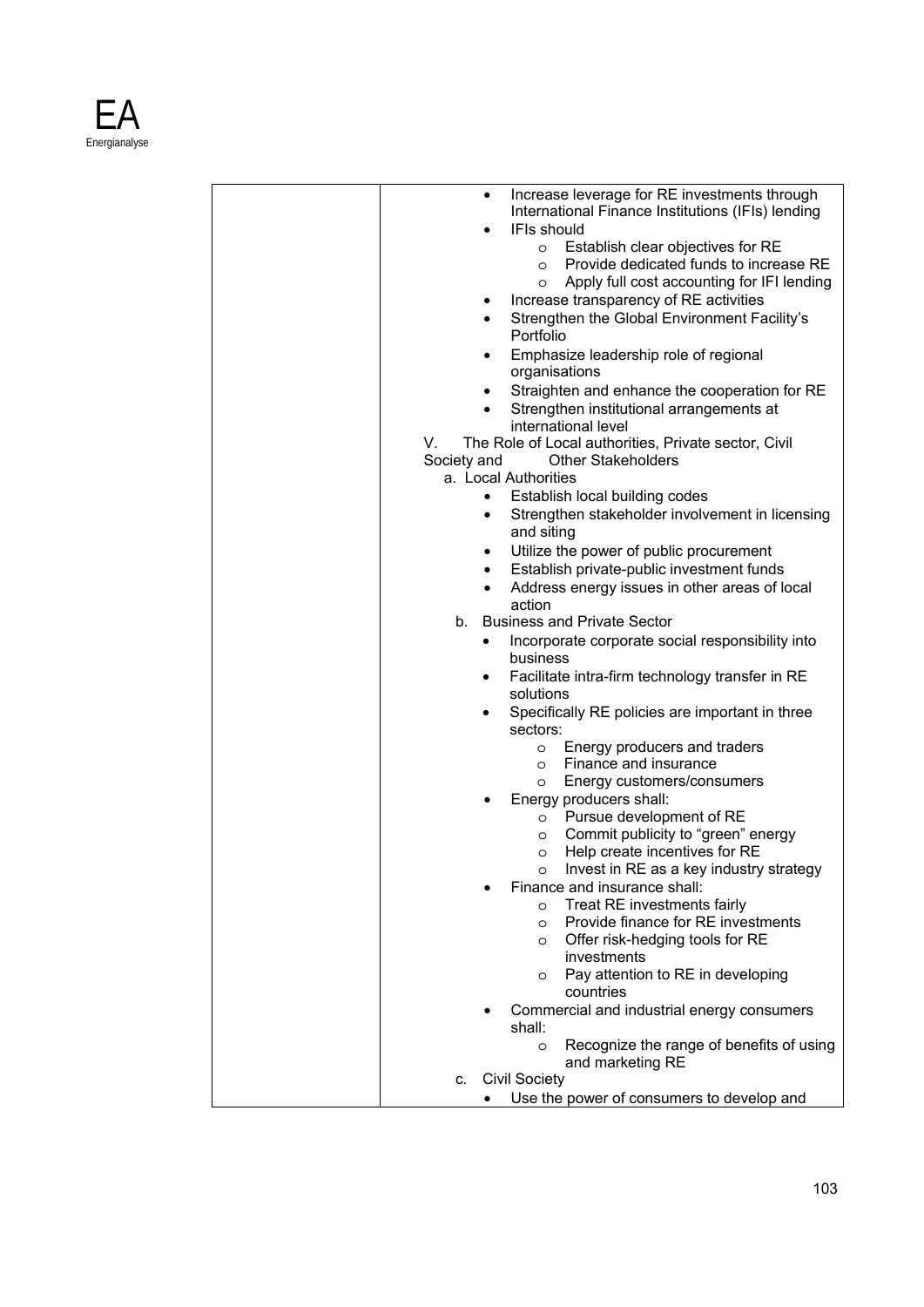|                                         | expand RE markets<br>Strengthen civil society's role in decision-making<br>on sustainable energy solutions<br>Make use of the potential of NGOs<br>Increase awareness through the mass media<br>d. Research and education<br>Focus curricula on new challenges (with respect<br>to $RE$ )<br>Strengthen RE research<br>Although the list is long, not all questions of interest for RETD are<br>addressed in the report or they are addressed in a superficial way.<br>Enhancing deployment of RE by cross-boarder initiatives (i.e. EU)<br>is addressed, but not very deeply. The report does not contain any<br>list of literature |  |  |
|-----------------------------------------|--------------------------------------------------------------------------------------------------------------------------------------------------------------------------------------------------------------------------------------------------------------------------------------------------------------------------------------------------------------------------------------------------------------------------------------------------------------------------------------------------------------------------------------------------------------------------------------------------------------------------------------|--|--|
| <b>Relevant programme</b><br>activities | The above list could be used as a kind of check-list for deployment<br>activities to pursue. Another list of interest would be a mapping of<br>IEA-activities performed so far on RE-deployment.<br>RETD activities could include ("5 shots from the hip"):<br>1. Development of a level playing field for RE on energy<br>markets<br>2. Best practice - assessment of the value of RE-<br>demonstration<br>3. Economic and legal instruments for deployment of RE                                                                                                                                                                   |  |  |
|                                         | Financing RE investments - risk-hedging tools<br>4.<br>5.<br>Non-member countries - providing assistance and<br>support<br>The proposals above should be perform together with various<br>partners<br>that are relevant for the study in question.                                                                                                                                                                                                                                                                                                                                                                                   |  |  |
| <b>Other conclusions</b>                | It is of importance to include a study of the state-of-the-art of policy<br>measures that have been implemented in various countries and to<br>what extent they are active. IEA have a database about national<br>policies, which might be useful.                                                                                                                                                                                                                                                                                                                                                                                   |  |  |